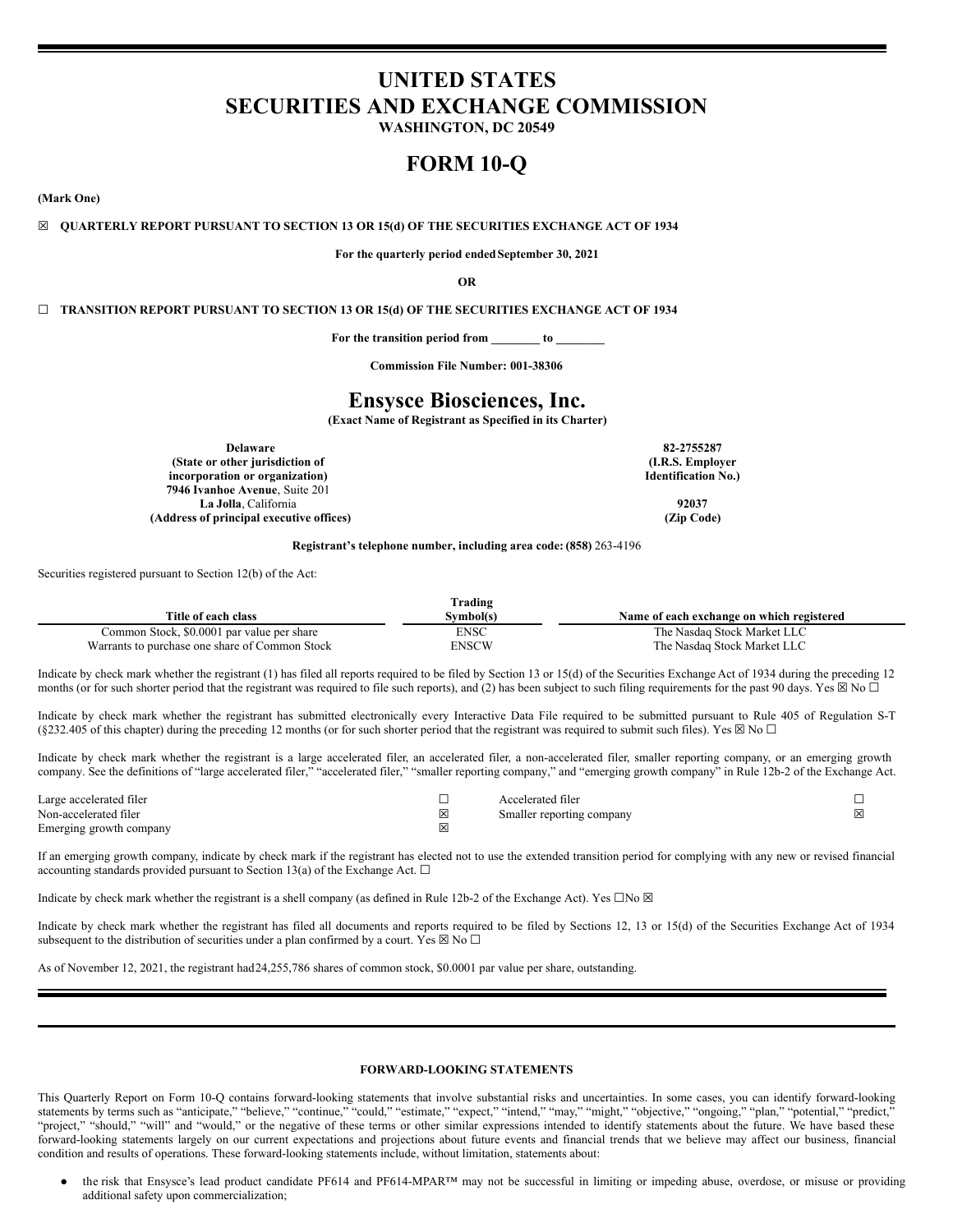- reliance by Ensysce on third-party contract research organizations, or CROs, for its research and development activities and clinical trials;
- the need for substantial additional funding to complete the development and commercialization of Ensysce's product candidates;
- the risk that Ensysce's clinical trials may fail to replicate positive results from earlier preclinical studies or clinical trials conducted by Ensysce or third parties;
- the risk that the potential product candidates that Ensysce develops may not progress through clinical development or receive required regulatory approvals within expected timelines or at all;
- the risk that clinical trials may not confirm any safety, potency, or other product characteristics described or assumed in this registration statement/prospectus;
- the risk that Ensysce will be unable to successfully market or gain market acceptance of its product candidates;
- the risk that Ensysce's product candidates may not be beneficial to patients or successfully commercialized;
- the risk that Ensysce has overestimated the size of the target market, patients' willingness to try new therapies, and the willingness of physicians to prescribe these therapies;
- effects of competition;
- the risk that third parties on which Ensysce depends for laboratory, clinical development, manufacturing, and other critical services will fail to perform satisfactorily;
- the risk that Ensysce's business, operations, clinical development plans and timelines, and supply chain could be adversely affected by the effects of health epidemics, including the ongoing COVID-19 pandemic;
- the risk that Ensysce will be unable to obtain and maintain sufficient intellectual property protection for its investigational products or will infringe the intellectual property protection of others;
- the loss of key members of Ensysce's management team;
- changes in Ensysce's regulatory environment;
- Ensysce's need for additional financing to fund its operations and research and development;
- the ability to attract and retain key scientific, medical, commercial, or management personnel;
- changes in Ensysce's industry;
- Ensysce's ability to remediate any material weaknesses or maintain effective internal controls over financial reporting;
- the risk that our common stock will be suspended from trading on Nasdaq;
- the ability to meet and maintain applicable listing standards of the Nasdaq;
- the ability to recognize the anticipated benefits of the Business Combination (as defined below), which may be affected by, among other things, the factors described above;
- potential litigation associated with the Business Combination;
- other factors disclosed in this registration statement/prospectus; and
- other factors beyond Ensysce's control.

The foregoing list of forward-looking statements is not exhaustive. These statements speak only as of the date of this report and involve known and unknown risks, uncertainties and other important factors that may cause our actual results, performance or achievements to be materially different from any future results, performance or achievements expressed or implied by the forward-looking statements. The section of this report titled "Section 1A. Risk Factors" identifies important factors that could harm our business and financial performance and cause our actual results to differ materially from those expressed or implied by our forward-looking statements. We qualify all of our forwardlooking statements by these cautionary statements. Moreover, we operate in an evolving environment. New risk factors and uncertainties may emerge from time to time, and it is not possible for management to predict all risk factors and uncertainties. Except as required by applicable law, we do not plan to publicly update or revise any forwardlooking statements contained herein, whether as a result of any new information, future events, changed circumstances or otherwise, except as required by law.

#### **Table of Contents**

|          |                                                                                       | Page         |
|----------|---------------------------------------------------------------------------------------|--------------|
| PART I.  | <b>FINANCIAL INFORMATION</b>                                                          |              |
|          |                                                                                       |              |
| Item 1.  | <b>Financial Statements (Unaudited)</b>                                               |              |
|          | <b>Consolidated Balance Sheets</b>                                                    |              |
|          | <b>Consolidated Statements of Operations</b>                                          |              |
|          | Consolidated Statements of Changes in Stockholders' Equity (Deficit)                  |              |
|          | <b>Consolidated Statements of Cash Flows</b>                                          |              |
|          | Notes to Unaudited Consolidated Financial Statements                                  | <sub>0</sub> |
| Item 2.  | Management's Discussion and Analysis of Financial Condition and Results of Operations | 19           |
| Item 3.  | Quantitative and Qualitative Disclosures About Market Risk                            | 34           |
| Item 4.  | <b>Controls and Procedures</b>                                                        | 35           |
|          |                                                                                       |              |
| PART II. | <b>OTHER INFORMATION</b>                                                              | 36           |
|          |                                                                                       |              |
| Item 1.  | <b>Legal Proceedings</b>                                                              | 36           |
| Item 1A. | <b>Risk Factors</b>                                                                   | 36           |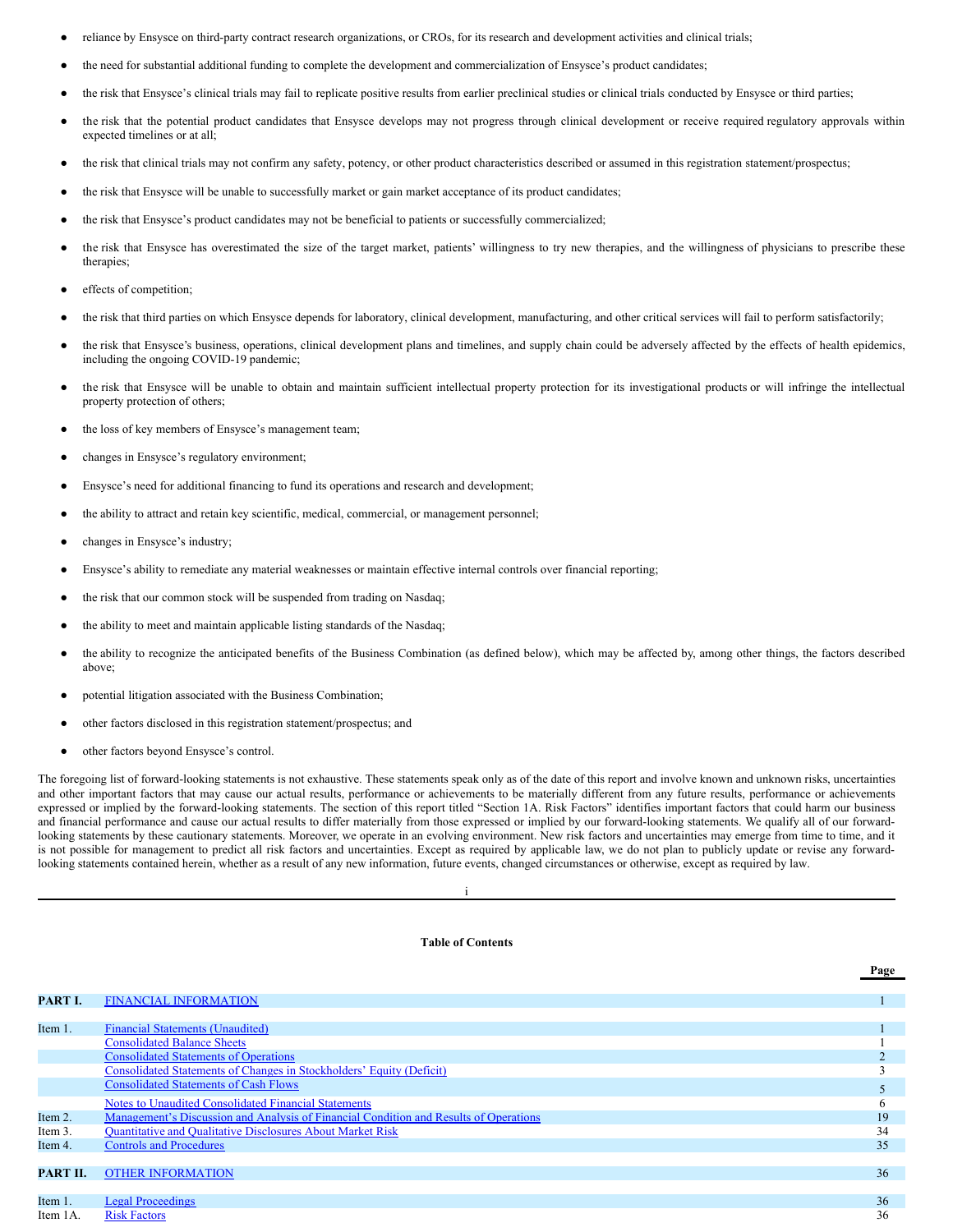| Item 2.           | Unregistered Sales of Equity Securities and Use of Proceeds | 86 |
|-------------------|-------------------------------------------------------------|----|
| Item 3.           | <b>Defaults Upon Senior Securities</b>                      | 87 |
| Item 4.           | <b>Mine Safety Disclosures</b>                              | 87 |
| Item 5.           | <b>Other Information</b>                                    | 87 |
| Item 6.           | <b>Exhibits</b>                                             | 88 |
| <b>Signatures</b> |                                                             | 89 |
|                   |                                                             |    |

ii

# **Item 1. Financial Statements.**

# **PART I—FINANCIAL INFORMATION**

# **ENSYSCE BIOSCIENCES, INC. CONSOLIDATED BALANCE SHEETS**

|                                                                                                                 |             | September 30,<br>2021 |              | December 31,<br>2020 |
|-----------------------------------------------------------------------------------------------------------------|-------------|-----------------------|--------------|----------------------|
| <b>Assets</b>                                                                                                   |             | (Unaudited)           |              |                      |
| Current assets:                                                                                                 |             |                       |              |                      |
| Cash and cash equivalents                                                                                       | S           | 6,845,672             | $\mathbb{S}$ | 194.214              |
| Unbilled receivable                                                                                             |             | 86,867                |              |                      |
| Right-of-use asset                                                                                              |             | 31,543                |              | 23,538               |
| Prepaid expenses and other current assets                                                                       |             | 1,957,226             |              | 130,124              |
| Total current assets                                                                                            |             | 8,921,308             |              | 347,876              |
| Property and equipment, net                                                                                     |             |                       |              | 151                  |
| Other assets                                                                                                    |             | 796,423               |              | 3,780                |
| <b>Total assets</b>                                                                                             | S           | 9,717,731             | \$           | 351,807              |
| Liabilities and stockholders' deficit                                                                           |             |                       |              |                      |
| Current liabilities:                                                                                            |             |                       |              |                      |
| Accounts payable                                                                                                | $\mathbf S$ | 471,858               | $\mathbb{S}$ | 1,724,598            |
| Accrued expenses and other liabilities                                                                          |             | 3,730,762             |              | 344,792              |
| Lease liability                                                                                                 |             | 31,667                |              | 25,500               |
| Notes payable and accrued interest                                                                              |             | 2,797,181             |              | 4,245,082            |
| Embedded derivative on convertible notes                                                                        |             |                       |              | 670,262              |
| Total current liabilities                                                                                       |             | 7,031,468             |              | 7,010,234            |
| Long-term liabilities:                                                                                          |             |                       |              |                      |
| Notes payable, net of current portion                                                                           |             | 2,114,451             |              |                      |
| Other long term liabilities                                                                                     |             | 957,099               |              |                      |
| Total long-term liabilities                                                                                     |             | 3.071.550             |              |                      |
|                                                                                                                 |             |                       |              |                      |
| <b>Total liabilities</b>                                                                                        |             | 10,103,018            |              | 7,010,234            |
| Commitments and contingencies (Note 6)                                                                          |             |                       |              |                      |
| Stockholders' deficit                                                                                           |             |                       |              |                      |
| Preferred stock, \$0.0001 par value, 1,500,000 shares authorized, no shares issued and outstanding at September |             |                       |              |                      |
| 30, 2021 (unaudited) and December 31, 2020                                                                      |             |                       |              |                      |
| Common stock, \$0,0001 par value, 150,000,000 shares authorized; 24,275,541 and 15,768,725 shares issued at     |             |                       |              |                      |
| September 30, 2021 (unaudited) and December 31, 2020, respectively; 24, 255, 786 and 15, 768, 725 shares        |             |                       |              |                      |
| outstanding at September 30, 2021 (unaudited) and December 31, 2020, respectively                               |             | 2.425                 |              | 1.577                |
| Additional paid-in capital                                                                                      |             | 74,897,406            |              | 49,516,337           |
| Accumulated deficit                                                                                             |             | (75,005,517)          |              | (55,958,716)         |
| Total Ensysce Biosciences, Inc. stockholders' deficit                                                           |             | (105, 686)            |              | (6,440,802)          |
| Noncontrolling interests in stockholders' deficit                                                               |             | (279, 601)            |              | (217, 625)           |
| <b>Total stockholders' deficit</b>                                                                              |             | (385, 287)            |              | (6,658,427)          |
| Total liabilities and stockholders' deficit                                                                     | S           | 9,717,731             | S.           | 351,807              |

The accompanying notes are an integral part of these consolidated financial statements. 1

# **ENSYSCE BIOSCIENCES, INC. CONSOLIDATED STATEMENTS OF OPERATIONS (Unaudited)**

|                                          | Three Months Ended September 30. |              |  | Nine Months Ended September 30. |  |              |  |            |  |
|------------------------------------------|----------------------------------|--------------|--|---------------------------------|--|--------------|--|------------|--|
|                                          |                                  | 2021         |  | 2020                            |  | 2021         |  | 2020       |  |
| <b>Federal grants</b>                    |                                  | 1,200,816    |  | 827,639                         |  | 1,895,907    |  | 3,514,720  |  |
| <b>Operating expenses:</b>               |                                  |              |  |                                 |  |              |  |            |  |
| Research and development                 |                                  | 1,714,635    |  | 892.991                         |  | 2.502.232    |  | 3,136,207  |  |
| General and administrative               |                                  | 16,372,976   |  | 339,422                         |  | 17,257,361   |  | 898,470    |  |
| Total operating expenses                 |                                  | 18,087,611   |  | 1,232,413                       |  | 19,759,593   |  | 4,034,677  |  |
|                                          |                                  |              |  |                                 |  |              |  |            |  |
|                                          |                                  | (16,886,795) |  | (404,774)                       |  | (17,863,686) |  | (519, 957) |  |
| <b>Loss from operations</b>              |                                  |              |  |                                 |  |              |  |            |  |
| Other income (expense):                  |                                  |              |  |                                 |  |              |  |            |  |
| Adjustment to initial fair value of debt |                                  | (1,325,804)  |  | $\overline{\phantom{0}}$        |  | (1,325,804)  |  |            |  |
| Issuance costs for convertible notes     |                                  | (500, 158)   |  | $\overline{\phantom{a}}$        |  | (500, 158)   |  |            |  |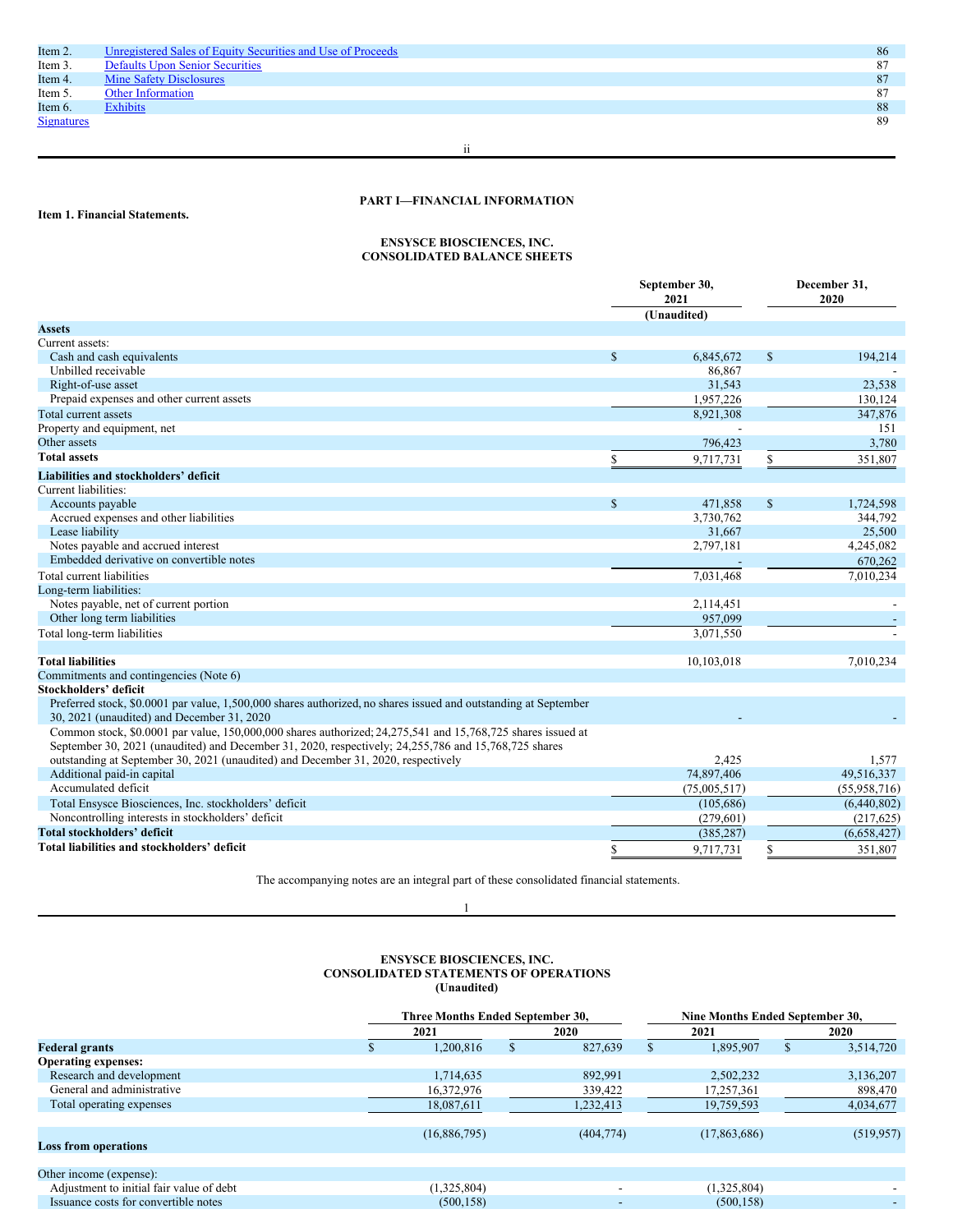| Change in fair value of liabilities                   | 1,476,185      | 2,171,446  | 2.149.499      | 1,088,272  |
|-------------------------------------------------------|----------------|------------|----------------|------------|
| Interest expense                                      | (24,660)       | (216, 166) | (1,282,820)    | (747, 530) |
| Loss on extinguishment of debt                        |                |            | (347, 566)     |            |
| Other income and expense, net                         | 61,758         |            | 61,758         |            |
| Total other income (expense), net                     | (312,679)      | 1,955,280  | (1,245,091)    | 340,742    |
|                                                       |                |            |                |            |
| Net income (loss)                                     | (17, 199, 474) | 1,550,506  | (19, 108, 777) | (179,215)  |
| Net loss attributable to noncontrolling interests     | (35,948)       | (20, 014)  | (61.976)       | (21,990)   |
| Net income (loss) attributable to common stockholders | (17, 163, 526) | 1,570,520  | (19,046,801)   | (157, 225) |
| Net income (loss) per basic share:                    |                |            |                |            |
| Net income (loss) per share attributable to common    |                |            |                |            |
| stockholders, basic                                   | (0.71)         | 0.10       | (1.02)         | (0.01)     |
| Weighted average common shares outstanding, basic     | 24,255,786     | 15,768,725 | 18,755,252     | 15,768,725 |
| Net income (loss) per diluted share:                  |                |            |                |            |
| Net income (loss) per share attributable to common    |                |            |                |            |
| stockholders, diluted                                 | (0.71)         | 0.09       | (1.02)         | (0.01)     |
| Weighted average common shares outstanding, diluted   | 24,255,786     | 16,849,422 | 18,755,252     | 15,768,725 |

The accompanying notes are an integral part of these consolidated financial statements.

## $\overline{2}$

## **ENSYSCE BIOSCIENCES, INC. CONSOLIDATED STATEMENTS OF CHANGES IN STOCKHOLDERS' EQUITY (DEFICIT) (Unaudited)**

|                                      | <b>Stockholders' Equity (Deficit)</b> |  |                          |                   |                          |   |                          |    |                |
|--------------------------------------|---------------------------------------|--|--------------------------|-------------------|--------------------------|---|--------------------------|----|----------------|
|                                      | <b>Common Stock</b>                   |  |                          | <b>Additional</b> |                          |   |                          |    |                |
|                                      | Number of                             |  |                          | Paid-In           | Accumulated              |   | Noncontrolling           |    |                |
|                                      | <b>Shares</b>                         |  | Amount                   | Capital           | <b>Deficit</b>           |   | interests                |    | Total          |
| <b>Balance on June 30, 2020</b>      | 15,768,725                            |  | 1,577                    | \$49,406,209      | \$ (57,743,231)          |   | (1,976)                  |    | \$ (8,337,421) |
| Stock-based compensation             |                                       |  |                          | 51,510            |                          |   |                          |    | 51,510         |
| Net income (loss)                    |                                       |  |                          |                   | 1,570,520                |   | (20, 014)                |    | 1,550,506      |
| <b>Balance on September 30, 2020</b> | 15,768,725                            |  | 1,577                    | \$49,457,719      | \$ (56,172,711)          |   | (21,990)                 |    | \$ (6,735,405) |
|                                      |                                       |  |                          |                   |                          |   |                          |    |                |
| <b>Balance on June 30, 2021</b>      | 24,255,786                            |  | 2.425                    | \$63,250,511      | \$ (57,841,991)          | S | (243, 653)               | S. | 5,167,292      |
| Stock-based compensation             | ۰.                                    |  | $\overline{\phantom{0}}$ | 24,833            | -                        |   |                          |    | 24,833         |
| Issuance of warrants                 | $\overline{\phantom{a}}$              |  | ٠                        | 11,565,472        | -                        |   | $\overline{\phantom{a}}$ |    | 11,565,472     |
| Warrants modification                | $\overline{\phantom{a}}$              |  | -                        | 56,590            | $\overline{\phantom{a}}$ |   |                          |    | 56,590         |
| Net loss                             |                                       |  |                          |                   | (17, 163, 526)           |   | (35,948)                 |    | (17, 199, 474) |
| <b>Balance on September 30, 2021</b> | 24,255,786                            |  | 2,425                    | \$74,897,406      | \$(75,005,517)           |   | (279,601)                |    | (385, 287)     |

The accompanying notes are an integral part of these consolidated financial statements. 3

## **ENSYSCE BIOSCIENCES, INC. CONSOLIDATED STATEMENTS OF CHANGES IN STOCKHOLDERS' EQUITY (DEFICIT) (Unaudited)**

|                                                           | <b>Stockholders' Equity (Deficit)</b> |     |                          |                                         |                          |   |                              |                   |
|-----------------------------------------------------------|---------------------------------------|-----|--------------------------|-----------------------------------------|--------------------------|---|------------------------------|-------------------|
|                                                           | <b>Common Stock</b>                   |     |                          |                                         |                          |   |                              |                   |
|                                                           | Number of<br><b>Shares</b>            |     | Amount                   | <b>Additional</b><br>Paid-In<br>Capital | Accumulated<br>Deficit   |   | Noncontrolling<br>interests  | Total             |
| <b>Balance on December 31, 2019</b>                       | 15,768,725                            |     | 1,577                    | \$49,337,658                            | \$ (56,015,486)          |   | $\overline{\phantom{a}}$     | (6,676,251)       |
| Stock-based compensation                                  |                                       |     |                          | 120,061                                 |                          |   |                              | 120,061           |
| Net loss                                                  |                                       |     |                          |                                         | (157, 225)               |   | (21,990)                     | (179, 215)        |
| <b>Balance on September 30, 2020</b>                      | 15,768,725                            |     | 1,577                    | \$49,457,719                            | \$ (56,172,711)          |   | (21,990)                     | \$ (6,735,405)    |
| <b>Balance on December 31, 2020</b>                       | 15,768,725                            | \$. | 1,577                    | \$49,516,337                            | \$ (55,958,716)          | S | (217,625)                    | (6,658,427)<br>S. |
| Exercise of stock options                                 | 284,825                               |     | 28                       | 262,834                                 |                          |   |                              | 262,862           |
| Settlement of convertible notes                           | 1,357,968                             |     | 136                      | 5,696,567                               |                          |   | $\overline{\phantom{a}}$     | 5,696,703         |
| Issuance of common stock for business combination, net of |                                       |     |                          |                                         |                          |   |                              |                   |
| transaction costs                                         | 6,844,268                             |     | 684                      | 7,694,580                               | ۰                        |   | $\qquad \qquad \blacksquare$ | 7,695,264         |
| Stock-based compensation                                  |                                       |     |                          | 105,026                                 | -                        |   |                              | 105,026           |
| Issuance of warrants                                      | $\overline{\phantom{a}}$              |     | $\overline{\phantom{a}}$ | 11,565,472                              | ۰                        |   | ٠                            | 11,565,472        |
| Warrants modification                                     | $\overline{\phantom{0}}$              |     | $\overline{\phantom{m}}$ | 56,590                                  | $\overline{\phantom{a}}$ |   |                              | 56,590            |
| Net loss                                                  |                                       |     |                          |                                         | (19,046,801)             |   | (61, 976)                    | (19, 108, 777)    |
| <b>Balance on September 30, 2021</b>                      | 24,255,786                            |     | 2,425                    | \$74,897,406                            | (75,005,517)             |   | (279,601)                    | (385, 287)        |

The accompanying notes are an integral part of these consolidated financial statements.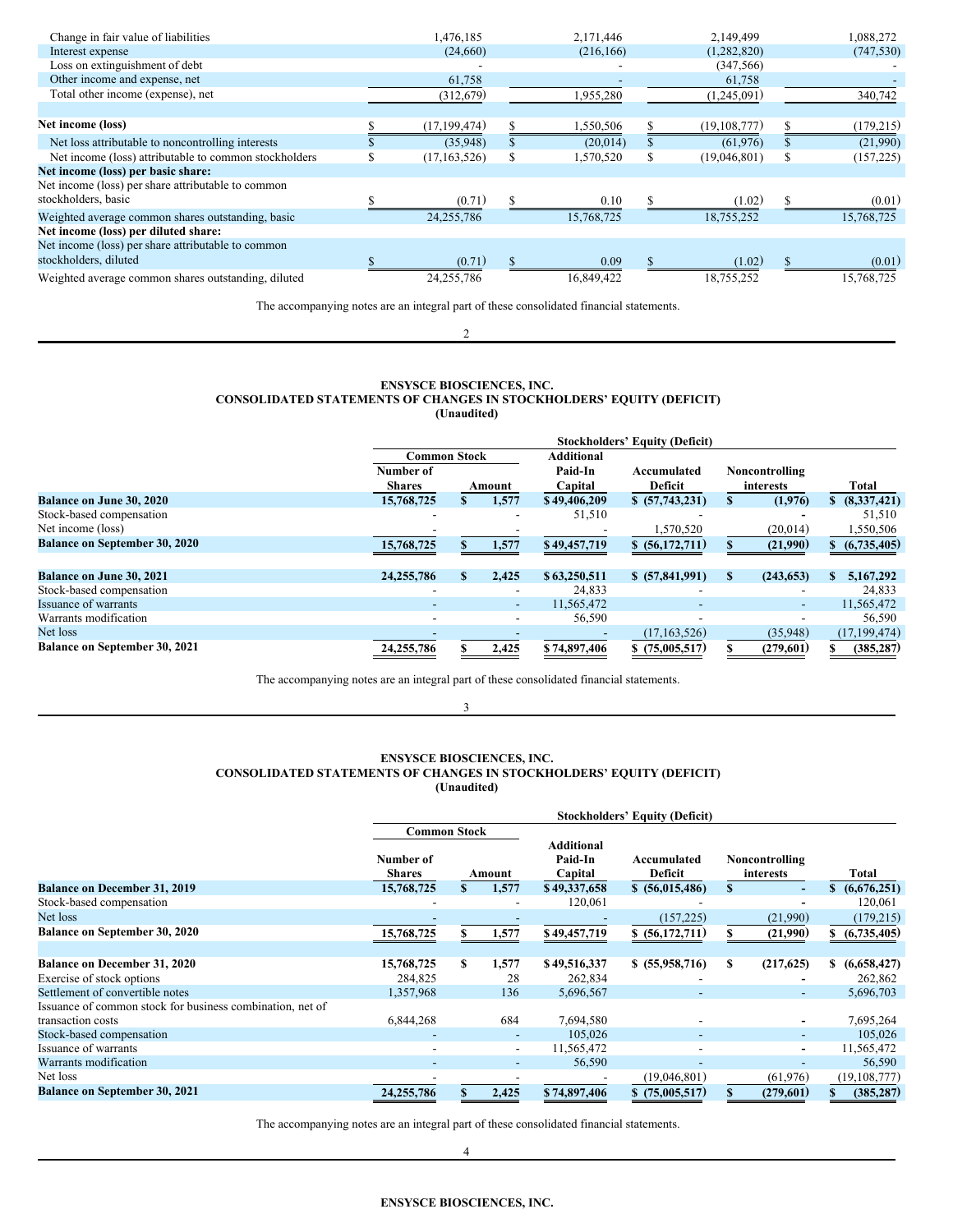## **CONSOLIDATED STATEMENTS OF CASH FLOWS (Unaudited)**

|                                                                                           | <b>Nine Months Ended September 30,</b> |                          |              |             |  |
|-------------------------------------------------------------------------------------------|----------------------------------------|--------------------------|--------------|-------------|--|
|                                                                                           |                                        | 2021                     |              | 2020        |  |
| Cash flows from operating activities:                                                     |                                        |                          |              |             |  |
| Net loss                                                                                  | S.                                     | (19, 108, 777)           | -S           | (179, 215)  |  |
| Adjustments to reconcile net loss to net cash used in operating activities:               |                                        |                          |              |             |  |
| Depreciation                                                                              |                                        | 151                      |              | 149         |  |
| Accrued interest                                                                          |                                        | 336,851                  |              | 273,069     |  |
| Accretion of discounts on promissory notes                                                |                                        | 945,969                  |              | 474,461     |  |
| Change in fair value of embedded derivative                                               |                                        | (673, 314)               |              | (1,088,272) |  |
| Change in fair value of convertible debt                                                  |                                        | (1,071,099)              |              |             |  |
| Loss on extinguishment of debt                                                            |                                        | 347,566                  |              |             |  |
| Stock-based compensation                                                                  |                                        | 105,026                  |              | 120,061     |  |
| Adjustment to fair value of financial instruments                                         |                                        | 920,718                  |              |             |  |
| Issuance of warrants for share subscription facility                                      |                                        | 11,565,472               |              |             |  |
| Commitment fee for share subscription facility                                            |                                        | 1,124,292                |              |             |  |
| Warrant modification                                                                      |                                        | 56,590                   |              |             |  |
| Lease cost                                                                                |                                        | (1, 838)                 |              |             |  |
| Issuance costs for convertible notes                                                      |                                        | 500,158                  |              |             |  |
| Changes in operating assets and liabilities:                                              |                                        |                          |              |             |  |
| Unbilled receivable                                                                       |                                        | (86, 867)                |              | 173,552     |  |
| Prepaid expenses and other assets                                                         |                                        | (683, 492)               |              | (343,076)   |  |
| Accounts payable                                                                          |                                        | (1,252,740)              |              | 1,161,526   |  |
| Accrued expenses and other liabilities                                                    |                                        | 2,500,970                |              | (1,305,740) |  |
| Net cash used in operating activities                                                     |                                        | (4,474,364)              |              | (713, 485)  |  |
| <b>Cash flows from investing activities:</b>                                              |                                        |                          |              |             |  |
| Purchases of property and equipment                                                       |                                        |                          |              | (3,689)     |  |
| Net cash used by investing activities                                                     |                                        | $\overline{\phantom{a}}$ |              | (3,689)     |  |
|                                                                                           |                                        |                          |              |             |  |
| Cash flows from financing activities:<br>Proceeds from issuance of convertible notes      |                                        |                          |              |             |  |
|                                                                                           |                                        | 5,050,000                |              | 1,000,000   |  |
| Issuance costs for convertible notes                                                      |                                        | (500, 158)               |              |             |  |
| Proceeds from issuance of promissory notes to related parties                             |                                        | 350,000                  |              | 100,000     |  |
| Repayment of promissory notes and accrued interest                                        |                                        | (467,774)                |              |             |  |
| Proceeds from exercise of stock options                                                   |                                        | 262,862                  |              |             |  |
| Proceeds from issuance of common stock for business combination, net of transaction costs |                                        | 6,626,312                |              |             |  |
| Repayment of financed insurance premiums                                                  |                                        | (195, 420)               |              |             |  |
| Contribution from noncontrolling interests                                                |                                        |                          |              | 20          |  |
| Net cash provided by financing activities                                                 |                                        | 11,125,822               |              | 1,100,020   |  |
| Increase in cash and cash equivalents                                                     |                                        | 6,651,458                |              | 382,846     |  |
| Cash and cash equivalents beginning of period                                             |                                        | 194,214                  |              | 341,536     |  |
| Cash and cash equivalents end of period                                                   | S                                      | 6,845,672                | \$           | 724,382     |  |
|                                                                                           |                                        |                          |              |             |  |
| Supplemental cash flow information:                                                       |                                        |                          |              |             |  |
| Income tax payments                                                                       | $\mathbf S$                            | 1,600                    | \$           | 1.600       |  |
| Supplemental disclosure of non-cash investing and financing activities:                   |                                        |                          |              |             |  |
| Fair value of embedded derivative at issuance                                             | \$                                     | $\overline{a}$           | $\mathbb{S}$ | 471,758     |  |
| Settlement of convertible notes into common stock                                         | \$                                     | 5,696,703                | \$           |             |  |
| Net assets acquired in business combination                                               |                                        | 1,068,950                | \$           |             |  |
| Proceeds from financed insurance premiums                                                 | S                                      | 867,300                  | \$           |             |  |
| Share subscription facility transaction costs                                             | $\mathbf{\hat{s}}$                     | 12,689,764               | \$           |             |  |

The accompanying notes are an integral part of these consolidated financial statements. 5

## **ENSYSCE BIOSCIENCES, INC. NOTES TO CONSOLIDATED FINANCIAL STATEMENTS (Unaudited)**

# **NOTE 1 – ORGANIZATION AND PRINCIPAL ACTIVITIES**

Ensysce Biosciences, Inc. ("Ensysce"), along with its subsidiary, Covistat Inc. ("Covistat") and its wholly owned subsidiary EBI Operating, Inc. (collectively, the "Company"), is engaged in the development of small and large molecule drug delivery platforms targeting pain and cancer markets. The primary focus of the Company is its small molecule program developing abuse and overdose resistant pain technology with a clinical stage program being the abuse resistant, TAAP (Trypsin Activated Abuse Protection) opioid product candidate, PF614. In addition, the Company is developing its MPAR<sup>TM</sup> (Multi-Pill Abuse Resistant) technology for overdose protection which will be applied to the PF614 program. In 2019, the Company commenced development work applying its TAAP and MPAR<sup>TM</sup> technology to a methadone prodrug for use in the treatment of Opioid Use Disorder (OUD).

On January 31, 2021, Leisure Acquisition Corp., a Delaware corporation ("LACQ"), entered into an Agreement and Plan of Merger (as amended, the "Merger Agreement") with Ensysce Biosciences, Inc., a Delaware corporation ("Former Ensysce"), and EB Merger Sub, Inc., a Delaware corporation and wholly-owned, direct subsidiary of LACQ ("Merger Sub"). Pursuant to the Merger Agreement, on June 30, 2021 (the "Closing Date"), Merger Sub was merged with and into Former Ensysce, with Former Ensysce surviving the merger ("Merger" and, together with the other transactions contemplated by the Merger Agreement, the "Business Combination"). In connection with the closing of the Business Combination on the Closing Date (the "Closing"), Former Ensysce became a wholly owned subsidiary of LACQ and the stockholders of Former Ensysce, as of immediately prior to the effective time of the Merger, received shares of LACQ and hold a portion of the shares of Common Stock, par value \$0.0001 per share (the "Common Stock"), of LACQ.

On the Closing Date, at the effective time of the Merger, LACQ changed its name from "Leisure Acquisition Corp." to "Ensysce Biosciences, Inc." Unless the context otherwise requires, "we," "us," "our" and the "Company" refer to Ensysce and the combined company and its subsidiaries following the Closing. Unless the context otherwise requires, references to "LACQ" refer to Leisure Acquisition Corp., a Delaware corporation, prior to the Closing.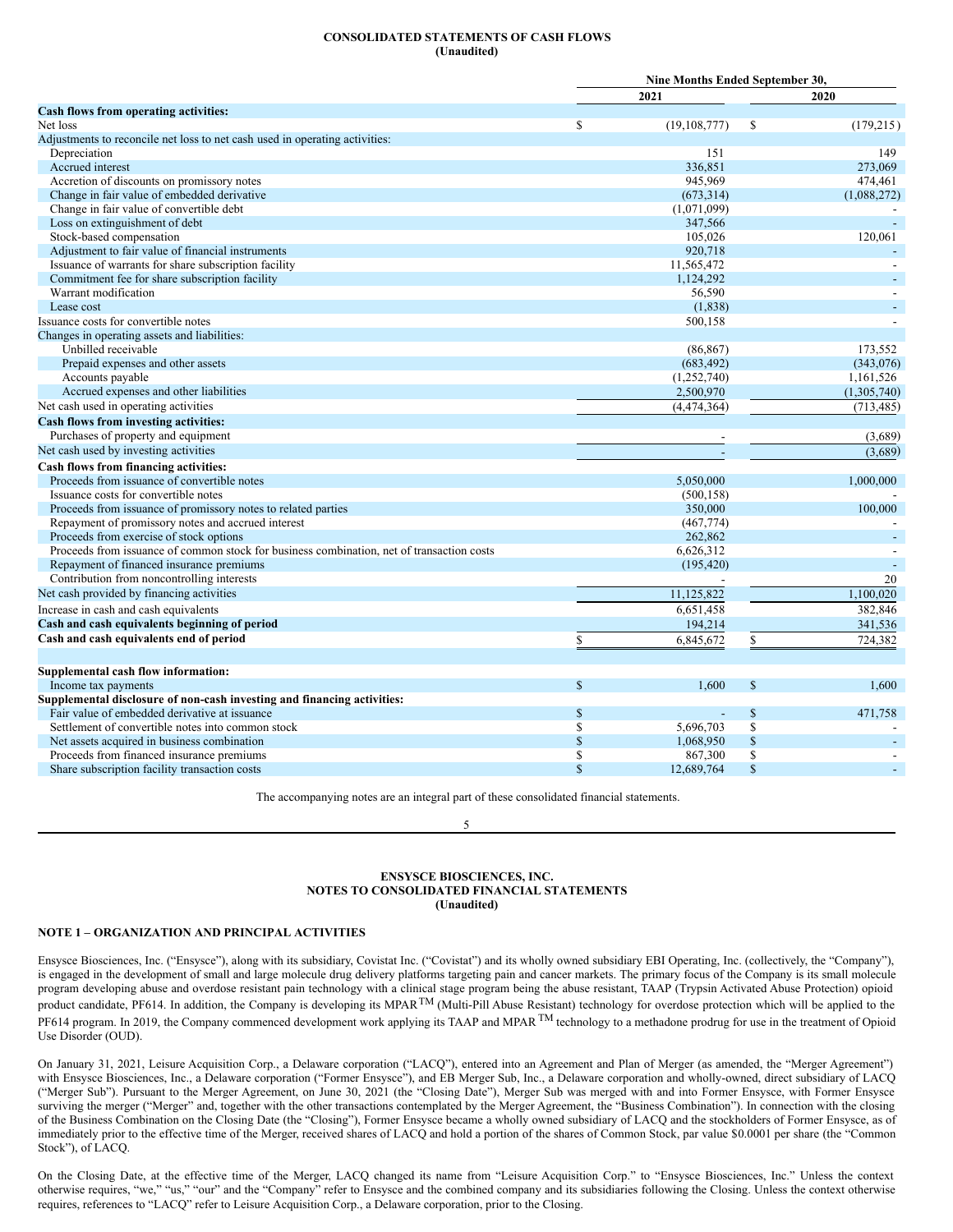In connection with the Business Combination, outstanding shares of common stock of Former Ensysce (including shares resulting from the conversion of Former Ensysce's convertible debt prior to Closing) were converted into the right to receive shares of Ensysce at an exchange ratio of 0.06585. Immediately following the Business Combination, stockholders of Former Ensysce owned approximately 71.8% of the outstanding common stock of the combined company. In addition, Former Ensysce's existing options and warrants were exchanged for equivalent securities in Ensysce on their existing terms (with standard adjustments to exercise price and underlying shares, consistent with the foregoing exchange ratio). As of July 2, 2021, Ensysce's shares of common stock are traded on the Nasdaq Capital Market ("Nasdaq") under the new ticker symbol "ENSC".

In June 2020, the Company commenced an initiative to develop a therapeutic for the treatment of certain coronavirus infections through the formation of a separate entity, Covistat, Inc., a Delaware corporation. Pursuant to the articles of incorporation, Covistat was authorized to issue 1,000,000 shares of common stock, \$0.001 par value per share, and 100,000 shares of preferred stock, \$0.001 par value per share. Ensysce is a 79.2% stockholder in Covistat, with 19.8% and 1.0% of the shares held by certain key personnel of the Company and an unrelated party, respectively.

In March 2020, the World Health Organization declared the outbreak of a respiratory disease caused by a new coronavirus as a "pandemic". First identified in late 2019 and known now as COVID-19, the outbreak has impacted millions of individuals worldwide. In response, many countries have implemented measures to combat the outbreak which have impacted global business operations. As of the date of issuance of the consolidated financial statements, the Company's operations have not been significantly impacted; however, the Company continues to monitor the situation. No impairments were recorded as of the balance sheet date as no triggering events or changes in circumstances had occurred as of year-end; however, due to significant uncertainty surrounding the situation, management's judgment regarding this could change in the future. In addition, while the Company's results of operations, cash flows and financial condition could be negatively impacted, the extent of the impact cannot be reasonably estimated at this time.

The Company currently operates in one business segment, which is pharmaceuticals. The Company is not organized by market and is managed and operated as one business. A single management team reports to the chief operating decision maker, the Chief Executive Officer.

| I<br>I<br>۰, |  |
|--------------|--|

## **NOTE 2 - BASIS OF PRESENTATION**

The consolidated financial statements have been prepared in accordance with accounting principles generally accepted in the United States of America ("GAAP") and pursuant to the rules and regulations of the United States Securities Exchange Commission ("SEC"). The consolidated financial statements include the accounts of Ensysce Biosciences, Inc. and its subsidiaries. All intercompany balances and transactions have been eliminated in the consolidation.

In the opinion of management, all adjustments considered necessary for a fair presentation have been included in the consolidated financial statements. Operating results for the three and nine months ended September 30, 2021, are not necessarily indicative of the results that may be expected for the year ending December 31, 2021. The interim unaudited consolidated financial statements have been prepared under the presumption that users of the interim financial information have either read or have access to the audited consolidated financial statements for the fiscal year ended December 31, 2020, which may be found in the Company's Form S-1 registration statement filed with the SEC on August 9, 2021.

## *Business Combination*

The Business Combination was accounted for as a reverse recapitalization in accordance with U.S. GAAP. Under this method of accounting, LACQ was identified as the acquired company for financial reporting purposes, primarily because the stockholders of Former Ensysce control the majority of the voting power of the combined company, Former Ensysce's board of directors comprise a majority of the governing body of the combined company, and Former Ensysce's senior management comprise the leadership of the combined company. Accordingly, for accounting purposes, the transaction was treated as the equivalent of Former Ensysce issuing shares for the net assets of LACQ, accompanied by a recapitalization. The net assets of LACQ, primarily consisting of cash of \$7.8 million and prepaid expenses of \$1.1 million, were recorded at historical cost with no goodwill or other intangible assets recorded. The shares and net loss per share prior to the reverse recapitalization have been retroactively restated to reflect the exchange ratio of 0.06585. The financial statements reflect the historical operations of Ensysce.

The Business Combination triggered the conversion of the 2015 convertible notes, the 2018 convertible notes and the 2021 convertible note of Former Ensysce into common stock. In connection with the Closing, the 2020 convertible notes were amended to provide for automatic conversion of the outstanding principal and interest into shares common stock of Ensysce. The Company had recorded \$1.2 million of deferred transaction costs, consisting of legal and accounting fees directly related to the Business Combination, which were offset against the proceeds of the Business Combination within additional paid-in capital.

## *Going Concern*

The accompanying consolidated financial statements have been prepared assuming the Company will continue as a going concern, which contemplates, among other things, the realization of assets and satisfaction of liabilities in the normal course of business.

The Company has not generated any product revenue and had an accumulated deficit of \$75.0 million at September 30, 2021. There is no assurance that profitable operations will ever be achieved, and, if achieved, could be sustained on a continuing basis. Product development activities, clinical and pre-clinical testing, and commercialization of the Company's product candidates are necessary to develop the Company's products and will require significant additional financing. There can be no assurance the Company will be able to obtain such funds. These matters, among others, raise substantial doubt about the Company's ability to continue as a going concern.

In December 2020, the Company executed a share subscription facility with an investment group. Under the agreement, the investor agreed to provide the Company with a share subscription facility of up to \$60.0 million for a 36-month term following the public listing of the Company's common stock. The Company will control the timing and maximum amount of drawdown under this facility and has no minimum drawdown obligation. The investor will pay, in cash, a per-share amount equal to 90% of the average daily closing price of the Company's stock during the 30 consecutive trading days prior to the issuance of a draw notice, which shall not exceed 400% of the average trading volume for the 30 trading days immediately preceding the draw down date. On June 30, 2021, the Company consummated the Business Combination with LACQ, resulting in the Company's shares becoming publicly listed on Nasdaq on July 2, 2021. Concurrent with the public listing of the Company's shares, the Company issued to the investor 1,106,108 warrants with a five-year term to purchase common stock of Ensysce at an exercise price of \$10.01 per share (Notes 3 and 8). The Company must pay a commitment fee to the investor of \$1.2 million with \$800,000 due on the first anniversary of the public listing date and \$400,000 due on the 18-month anniversary of the public listing date. The commitment fee can be paid from the proceeds of a draw against the facility or in freely tradable common stock of the Company.

In September 2021, the Company entered into a \$15.9 million convertible note financing agreement with institutional investors, of which, as of September 30, 2021, the Company had drawn \$5.0 million. (See Notes 7 and 11 for additional information.)The agreement limits the Company's ability to execute certain debt and equity financings, including its existing \$60.0 million share subscription facility, while the convertible notes are outstanding. Without the availability of proceeds through the share subscription facility, existing cash resources are not sufficient to fund current planned operations. While the Company believes in the viability of its strategy to ultimately realize revenues and in its ability to raise additional funds, management cannot be certain that additional funding will be available on acceptable terms, or at all. The Company's ability to continue as a going concern is dependent upon its ability to obtain adequate financing and achieve profitable operations. As a result, these plans do not alleviate substantial doubt about the Company's ability to continue as a going concern for a period of 12 months following the date these consolidated financial statements were issued.

The consolidated financial statements do not include any adjustments that might be necessary should the Company be unable to continue as a going concern.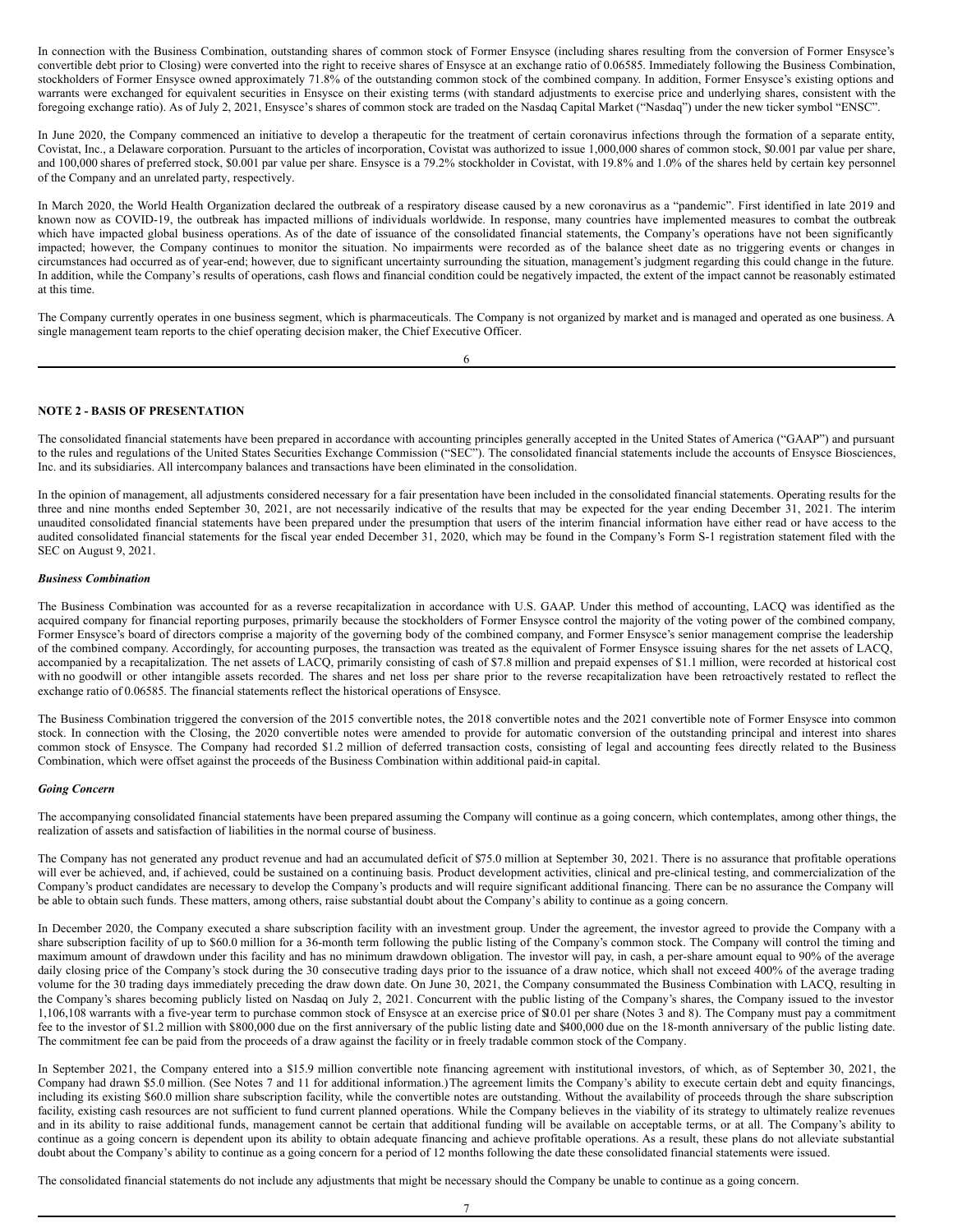## **NOTE 3 - SUMMARY OF SIGNIFICANT ACCOUNTING POLICIES**

#### *Use of Estimates and Assumptions*

Preparation of the consolidated financial statements in conformity with GAAP requires management to make estimates and assumptions that affect the amounts reported in the consolidated financial statements and disclosed in the accompanying notes. Actual results may differ from those estimates and such differences may be material to the consolidated financial statements. The more significant estimates and assumptions by management include, but are not limited to, the expense recognition for certain research and development services, the valuation allowance of deferred tax assets resulting from net operating losses, the valuation of common stock, warrants, options to purchase the Company's common stock, and the notes payable.

## *Cash and Cash Equivalents*

For purposes of the consolidated balance sheets and consolidated statements of cash flows, the Company considers all highly liquid instruments with maturity of three months or less at the time of issuance to be cash equivalents.

## *Concentrations of credit risk and of -balance sheet risk*

Cash and cash equivalents are financial instruments that are potentially subject to concentrations of credit risk. The Company's cash and cash equivalents are deposited in accounts at large financial institutions, and amounts may exceed federally insured limits. The Company believes it is not exposed to significant credit risk due to the financial strength of the depository institutions in which the cash and cash equivalents are held. The Company has no financial instruments with off-balance sheet risk of loss.

#### *Property and Equipment*

Property and equipment include office and laboratory equipment that is recorded at cost and depreciated using the straight-line method over the estimated useful lives of five to six years. Depreciation expense of \$50 and \$151 was recognized for the three and nine months ended September 30, 2021, respectively. Depreciation expense of \$50 and \$149 was recognized for the three and nine months ended September 30, 2020, respectively. Depreciation expense is classified in general and administrative expense in the accompanying consolidated statements of operations.

Property and equipment are reviewed for impairment whenever events or changes in circumstances indicate that the carrying amount of the assets might not be recoverable. Conditions that would necessitate an impairment assessment include a significant decline in the observable market value of an asset, a significant change in the extent or manner in which an asset is used, or a significant adverse change that would indicate that the carrying amount of an asset or group of assets is not recoverable. For long-lived assets to be held and used, the Company will recognize an impairment loss only if the carrying amount is not recoverable through its undiscounted cash flows and measure any impairment loss based on the difference between the carrying amount and estimated fair value. There were no such losses for the three and nine months ended September 30, 2021 and 2020.

#### *Derivative Financial Instruments*

The Company does not use derivative instruments to hedge exposures to interest rate, market, or foreign currency risks. The Company evaluates all of its financial instruments, including notes payable, to determine whether such instruments are derivatives or contain features that qualify as embedded derivatives. Embedded derivatives must be separately measured from the host contract if all the requirements for bifurcation are met. The assessment of the conditions surrounding the bifurcation of embedded derivatives depends on the nature of the host contract and the features of the derivatives. Bifurcated embedded derivatives are recognized at fair value, with changes in fair value recognized in the consolidated statement of operations each period. Bifurcated embedded derivatives are classified with the related host contract in the Company's consolidated balance sheet.

| I<br>ï |
|--------|
|--------|

Between January 2018 and January 2021, the Company entered into a series of notes that were determined to have embedded derivative instruments in the form of a contingent put option. The notes are recognized at the value of proceeds received after allocating issuance proceeds to the bifurcated contingent put option. The notes are subsequently measured at amortized cost using the effective interest method to accrete interest over their term to bring the notes' initial carrying value to their principal balance at maturity. The bifurcated put option is initially measured at fair value and subsequently measured at fair value with changes in fair value recognized as a component of other expenses in the consolidated statements of operations (see Note 7). The notes and the contingent put option are classified as either long-term or short-term liabilities based on the maturity date of the related loan.

All outstanding derivative liabilities were settled in connection with the conversion of outstanding notes payable on June 30, 2021. Refer to Note 7 for details of the conversion.

## *Fair Value Measurement*

ASC 820, *Fair Value Measurements*, ("ASC 820") provides guidance on the development and disclosure of fair value measurements. Under this accounting guidance, fair value is defined as an exit price, representing the amount that would be received to sell an asset or paid to transfer a liability in an orderly transaction between market participants at the measurement date. As such, fair value is a market-based measurement that should be determined based on assumptions that market participants would use in pricing an asset or a liability.

The accounting guidance classifies fair value measurements in one of the following three categories for disclosure purposes:

- Level 1: Quoted prices in active markets for identical assets or liabilities.
- Level 2: Inputs other than Level 1 prices for similar assets or liabilities that are directly or indirectly observable in the marketplace.
- Level 3: Unobservable inputs which are supported by little or no market activity and values determined using pricing models, discounted cash flow methodologies, or similar techniques, as well as instruments for which the determination of fair value requires significant judgment or estimation.

The Company evaluates assets and liabilities subject to fair value measurements on a recurring basis to determine the appropriate level at which to classify them for each reporting period. This determination requires significant judgments to be made by the Company.

ASC 820 requires all entities to disclose the fair value of financial instruments, both assets and liabilities, for which it is practicable to estimate fair value, and defines fair value of a financial instrument as the amount at which the instrument could be exchanged in a current transaction between willing parties. As of September 30, 2021 and December 31, 2020, the recorded values of cash and cash equivalents, prepaid expenses, accounts payable, and accrued expenses and other liabilities approximate their fair values due to the short-term nature of these items.

# *Convertible notes*

On September 24, 2021, the Company issued convertible notes with a face value of \$5.3 million. The Company elected the fair value option to account for the convertible notes as it believes the fair value option provides users of the financial statements with greater ability to estimate the outcome of future events as facts and circumstances change,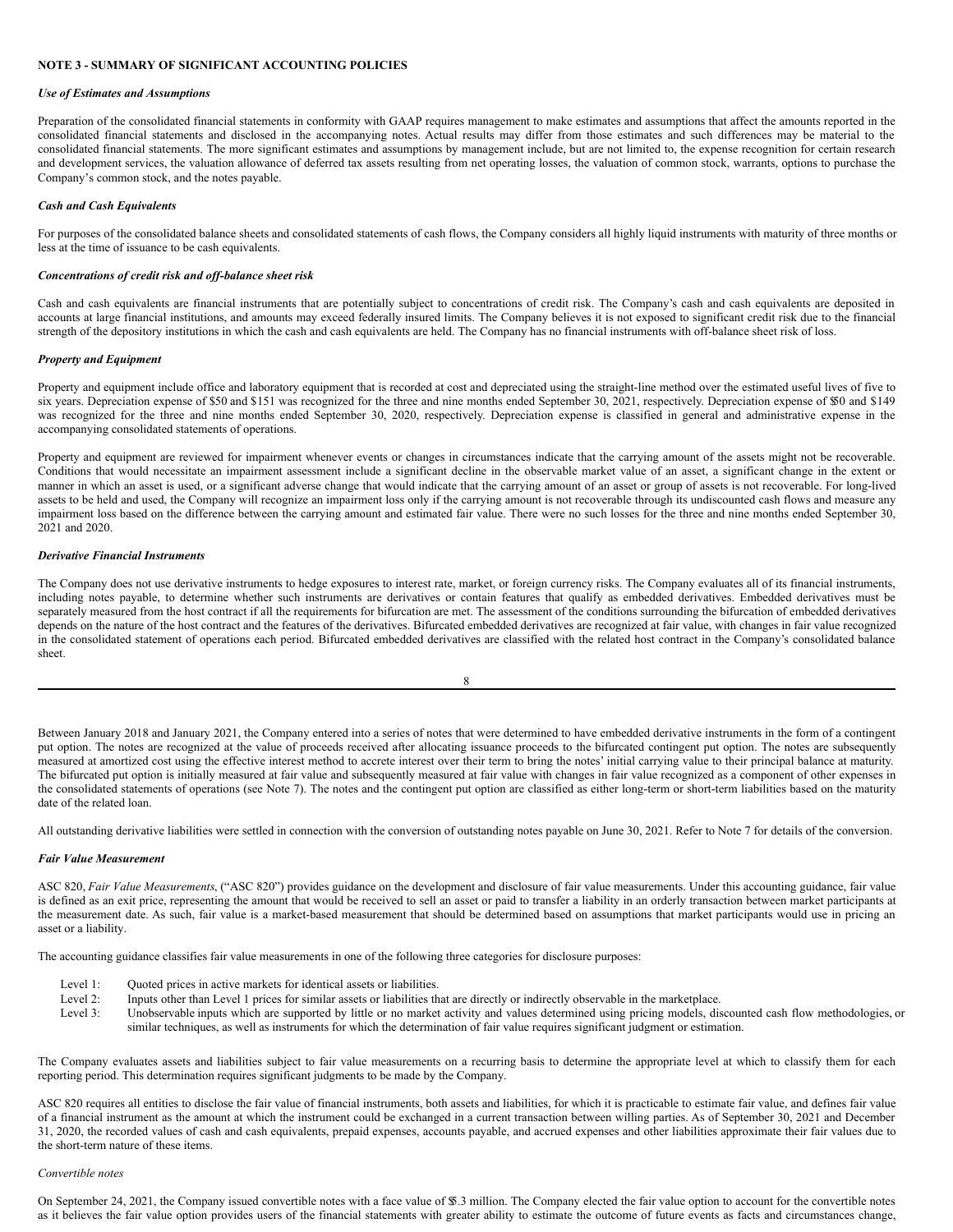particularly with respect to changes in the fair value of the common stock underlying the conversion option and redemption feature. The Company uses a Monte Carlo model to estimate the fair value of the notes, which relies on unobservable Level 3 inputs. Changes in the fair value of the notes are recognized through earnings for each reporting period. Refer to Note 7 for details of the terms and conditions of the convertible notes.

The carrying value of outstanding notes payable at December 31, 2020 approximates the estimated aggregate fair value as the embedded contingent put option is recognized at fair value and classified with the debt host. The put option allows certain notes payable to be converted into common stock, contingent upon completion of an equity financing transaction with gross proceeds above certain thresholds. The fair value estimate of the embedded put option is based on the probability-weighted discounted value of the put feature and represents a Level 3 measurement. Significant assumptions used to determine the fair value of the put feature include the estimated probability of exercise of the put option and the discount rate used to calculate fair value. The estimated probability of exercise is based on management's expectation for future equity financing transactions. The discount rate is based on the weighted average effective yield of notes payable previously issued by the Company, adjusted for changes in market yields of healthcare sector CCC-rated debt. As of December 31, 2020, assumptions included a probability of exercise of the put option of 10% and a discount rate of 42.9%. As noted above, all outstanding derivative liabilities were settled upon the conversion of outstanding notes payable upon the consummation of the Business Combination. Refer to Note 7 for details of the conversion.

#### *Warrants*

On September 24, 2021, the Company issued liability classified warrants in connection with the issuance of convertible notes. The Company uses a Black Scholes model to estimate the fair value of the warrants, which relies on unobservable Level 3 inputs. Changes in the fair value of the warrants are recognized through earnings for each reporting period. Refer to Note 8.

9

The following tables present assets and liabilities measured and recorded at fair value on the Company's consolidated balance sheet as of September 30, 2021 and December 31, 2020. As of September 30, 2021, all contingent put options were settled upon conversion of the notes at the closing of the Business Combination.

|                               |           | September 30, 2021       |                          |           |
|-------------------------------|-----------|--------------------------|--------------------------|-----------|
|                               | Total     | <b>Level</b> 1           | <b>Level 2</b>           | Level 3   |
| Convertible note              | 4,233,318 | $\overline{\phantom{0}}$ | $\overline{\phantom{0}}$ | 4,233,318 |
| Liability classified warrants | 620,718   |                          | -                        | 620,718   |
| Total                         | 4,854,036 | -                        | -                        | 4.854.036 |
|                               |           |                          |                          |           |

|                       | . 2020<br>$\sim$<br><b>December</b><br>$\mathbf{J}$ |                |                          |                |  |  |  |  |  |
|-----------------------|-----------------------------------------------------|----------------|--------------------------|----------------|--|--|--|--|--|
|                       | Total                                               | . .<br>∟evel † | Level <sup>"</sup>       | <b>Level 3</b> |  |  |  |  |  |
| Contingent put option | 670.262                                             |                |                          | 670.262        |  |  |  |  |  |
| Total                 | 670.262                                             |                | $\overline{\phantom{0}}$ | 670,262        |  |  |  |  |  |

The following table summarizes the change in fair value of the Company's Level 3 assets and liabilities:

|                                | Contingent put |  |                          |  |                   | Liability classified |
|--------------------------------|----------------|--|--------------------------|--|-------------------|----------------------|
|                                | Total          |  | option                   |  | Convertible notes | warrants             |
| Fair value, December 31, 2020  | 670.262        |  | 670.262                  |  |                   |                      |
| Additions                      | 6,333,273      |  | 3.052                    |  | 5.304.417         | 1.025.804            |
| Change in fair value           | (2.149.499)    |  | (673.314)                |  | (1.071.099)       | (405.086)            |
| Fair value, September 30, 2021 | 4,854,036      |  | $\overline{\phantom{0}}$ |  | 4,233,318         | 620,718              |

#### *Federal Grants*

In September 2018, the National Institutes of Health ("NIH") through the National Institute on Drug Abuse awarded the Company a research and development grant related to the development of its MPAR<sup>TM</sup> overdose prevention technology (the "MPAR Grant"). The total approved budget for the initial two-year period was approximately \$.4 million (\$3.2 million and \$2.2 million in years 1 and 2 respectively) of which the Company must contribute \$1.1 million in the first year of the grant. In August 2019, the grant was amended such that the approved budget for the two-year period decreased to approximately \$5.1 million (\$2.1 million and \$3.0 million in years 1 and 2, respectively). In June 2021, the Company received a Notice of Award for an additional \$2.8 million of funding in year 3 under the MPAR Grant beginning July 1, 2021.

In September 2019, the NIH/National Institute on Drug Abuse awarded the Company a second research and development grant related to the development of its TAAP/MPAR<sup>TM</sup> abuse deterrent technology for Opioid Use Disorder ("OUD") (the "OUD Grant"). The total approved budget for the two-year period was approximately \$.4 million.

The Company concluded the government grants are not within the scope of Accounting Standards Codification Topic 606, *Revenue from Contracts with Customers* ("ASC 606"), as government entities do not meet the definition of a "customer" as defined by ASC 606, as there is not considered to be a transfer of control of goods or services to the government entity funding the grant. Additionally, the Company has concluded the government grants do not meet the definition of a contribution and is a non-reciprocal transaction, therefore, ASC 958-605, *Not-for-Profit-Entities-Revenue Recognition* does not apply, as the Company is a business entity, and the grant is with a governmental agency. Revenues from the grants are based upon internal costs incurred that are specifically covered by the grants, plus an additional rate that provides funding for overhead expenses. Revenue is recognized when the Company incurs costs related to the grants. The Company believes this policy is consistent with the overarching premise in ASC 606, applied by analogy, to ensure that it recognizes revenues to reflect the transfer of promised goods or services to customers in an amount that reflects the consideration to which it expects to be entitled in exchange for those goods or services, even though there is no "exchange" as defined in ASC 606. The Company believes the recognition of revenue as costs are incurred and amounts become due is analogous to the concept of transfer of control of a service over time under ASC 606.

10

The revenue recognized under the MPAR Grant and OUD Grant was as follows:

|             | Three Months Ended September 30. |  |         |  | Nine Months Ended September 30. |           |
|-------------|----------------------------------|--|---------|--|---------------------------------|-----------|
|             | 2021                             |  | 2020    |  | 2021                            | 2020      |
| <b>MPAR</b> | 1.119.312                        |  | 458.883 |  | .246.424                        | 2,853,899 |
| <b>OUD</b>  | 81.504                           |  | 368,756 |  | 649.483                         | 660,821   |
| Total       | 1,200,816                        |  | 827.639 |  | 1,895,907                       | 3,514,720 |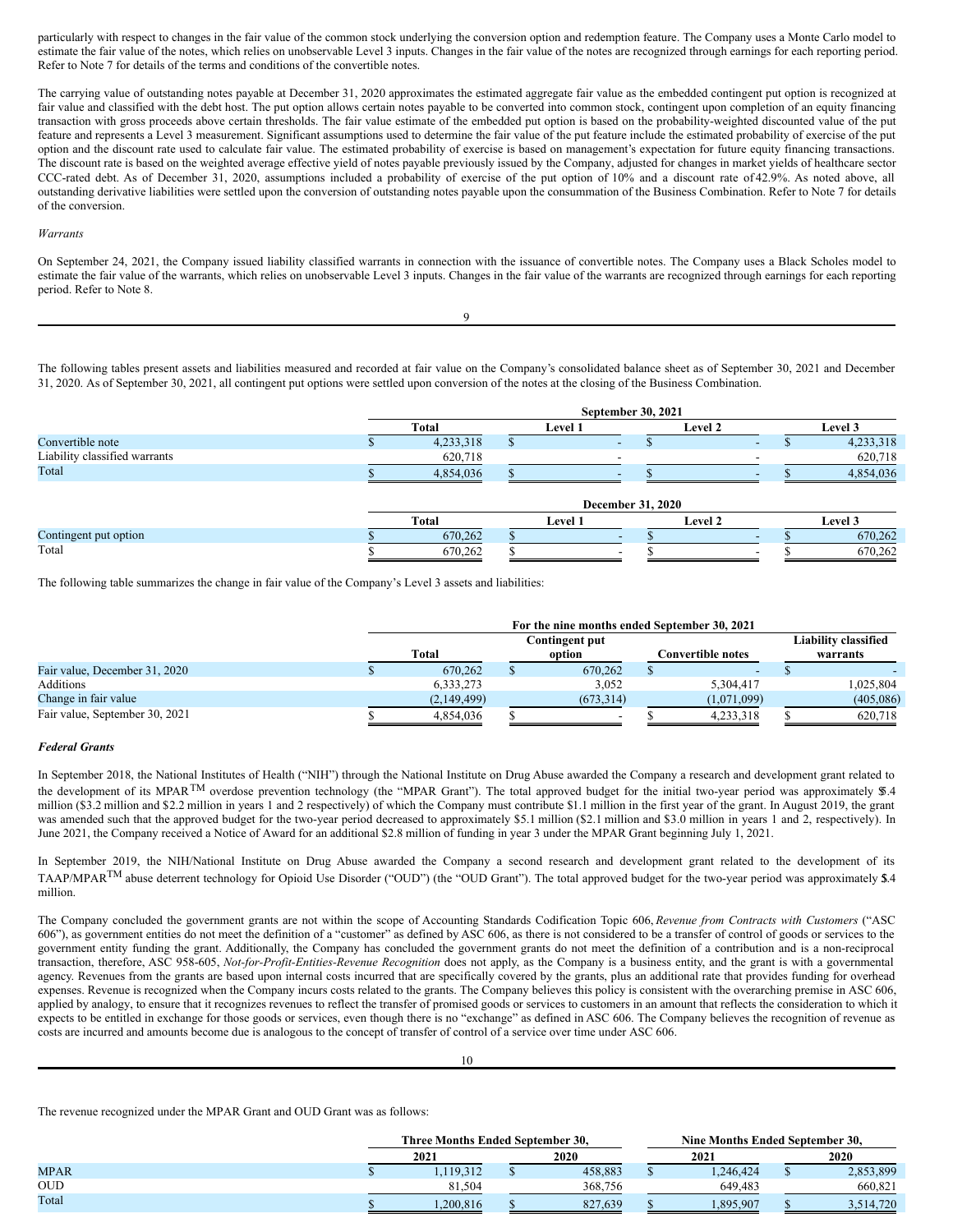Amounts requested or eligible to be requested through the NIH payment management system, but for which cash has not been received, are presented as an unbilled receivable on the Company's consolidated balance sheet. As all amounts are expected to be remitted timely, no valuation allowances are recorded.

#### *Research and Development Costs*

The Company's research and development expenses consist primarily of third-party research and development expenses, consulting expenses, animal and clinical studies, and any allocable direct overhead, including facilities and depreciation costs, as well as salaries, payroll taxes, and employee benefits for those individuals directly involved in ongoing research and development efforts. Research and development expenses are charged to expense as incurred. Payments made prior to the receipt of goods or services to be used in research and development are capitalized until the goods or services are received.

#### *General and Administrative Expenses*

General and administrative expenses consist primarily of personnel costs associated with the Company's executive, finance, human resources, compliance, and other administrative personnel, as well as accounting and legal professional services fees.

#### *Stock-based Compensation*

The Company expenses stock-based compensation over the requisite service period based on the estimated grant-date fair value of the awards using a graded amortization approach. The Company accounts for forfeitures as they occur.

The Company estimates the fair value of stock option grants using the Black-Scholes option pricing model. The assumptions used in calculating the fair value of stock-based awards represent management's best estimates and involve inherent uncertainties and the application of management's judgment. For the three and nine months ended September 30, 2021 and 2020, stock-based compensation costs are recorded in general and administrative expenses in the consolidated statements of operations.

From time-to-time equity classified awards may be modified. On the modification date, the Company estimates the fair value of the awards immediately before and immediately after modification. The incremental increase in fair value is recognized as expense immediately to the extent the underlying equity awards are vested and on a straight-line basis over the same remaining amortization schedule as the unvested underlying equity awards.

#### *Income Taxes*

Income taxes are recorded in accordance with ASC 740,*Income Taxes* ("ASC 740"), which provides for deferred taxes using an asset and liability approach. The Company recognizes deferred tax assets and liabilities for the expected future tax consequences of events that have been included in the consolidated financial statements or tax returns. Deferred tax assets and liabilities are determined based on the difference between the consolidated financial statements and tax basis of assets and liabilities using enacted tax rates in effect for the year in which the differences are expected to reverse. Valuation allowances are provided if, based upon the weight of available evidence, it is more likely than not that some or all of the deferred tax assets will not be realized.

The Company accounts for uncertain tax positions in accordance with the provisions of ASC 740. When uncertain tax positions exist, the Company recognizes the tax benefit of tax positions to the extent that the benefit would more likely than not be realized assuming examination by the taxing authority. The determination as to whether the tax benefit will more likely than not be realized is based upon the technical merits of the tax position as well as consideration of the available facts and circumstances. The Company recognizes any interest and penalties accrued related to unrecognized tax benefits as income tax expense.

## *Earnings per Share*

The basic earnings per share is calculated by dividing the Company's net income or loss attributable to common stockholders by the weighted average number of common shares outstanding during the period. The diluted earnings per share is calculated by dividing the Company's net earnings attributable to common stockholders by the diluted weighted average number of common shares outstanding during the period, determined using the treasury stock method and the average stock price during the period. A reconciliation of the numerators and denominators of the basic and diluted earnings per share calculations follows:

|                                                                        | <b>Three Months Ended</b><br>September 30, |                |    |            |              |              | <b>Nine Months Ended</b><br>September 30, |            |
|------------------------------------------------------------------------|--------------------------------------------|----------------|----|------------|--------------|--------------|-------------------------------------------|------------|
|                                                                        |                                            | 2021           |    | 2020       |              | 2021         |                                           | 2020       |
| Numerator:                                                             |                                            |                |    |            |              |              |                                           |            |
| Net income (loss) attributable to common stockholders                  |                                            | (17, 163, 525) | \$ | 1,570,520  | \$           | (19,046,800) | S                                         | (157, 225) |
|                                                                        |                                            |                |    |            |              |              |                                           |            |
| Denominator:                                                           |                                            |                |    |            |              |              |                                           |            |
| Weighted average shares outstanding, basic                             |                                            | 24, 255, 786   |    | 15,768,725 |              | 18,755,252   |                                           | 15,768,725 |
| Weighted average dilutive stock options                                |                                            |                |    | 1,080,697  |              |              |                                           |            |
| Weighted average shares outstanding, diluted                           |                                            | 24, 255, 786   |    | 16,849,422 |              | 18,755,252   |                                           | 15,768,725 |
|                                                                        |                                            |                |    |            |              |              |                                           |            |
| Net income (loss) per share attributable to common stockholders, basic | <sup>\$</sup>                              | (0.71)         | \$ | 0.10       | $\mathbf{s}$ | (1.02)       | S                                         | (0.01)     |
| Net income (loss) per share attributable to common stockholders,       |                                            |                |    |            |              |              |                                           |            |
| diluted                                                                |                                            | (0.71)         |    | 0.09       |              | (1.02)       |                                           | (0.01)     |

The following weighted average shares have been excluded from the calculations of diluted weighted average common shares outstanding because they would have been antidilutive:

|               | Three Months Ended September 30. |           | Nine Months Ended September 30. |           |
|---------------|----------------------------------|-----------|---------------------------------|-----------|
|               | 2021                             | 2020      | 2021                            | 2020      |
| Stock options | 4,444,068                        | 2.647.342 | 4.516.652                       | 5,851,008 |
| Warrants      | 20.019.056                       | 19.755    | 6.710.625                       | 19.755    |
| Total         | 24,463,124                       | 2,667,097 | 1.221.21                        | 5,870,763 |

#### *Recently Issued Accounting Pronouncements*

In December 2019, the FASB issued ASU No. 2019-12, Income Taxes ("ASU 2019-12"), which simplifies the accounting for income taxes by eliminating certain exceptions to the guidance in ASC 740 related to the approach for intra-period tax allocation, the methodology for calculating income taxes in an interim period and the recognition of deferred tax liabilities for outside basis differences. The new guidance also simplifies aspects of the accounting for franchise taxes and enacted changes in tax laws or rates and clarifies the accounting for transactions that result in a step-up in the tax basis of goodwill. The guidance is effective for fiscal years beginning after December 31, 2021 and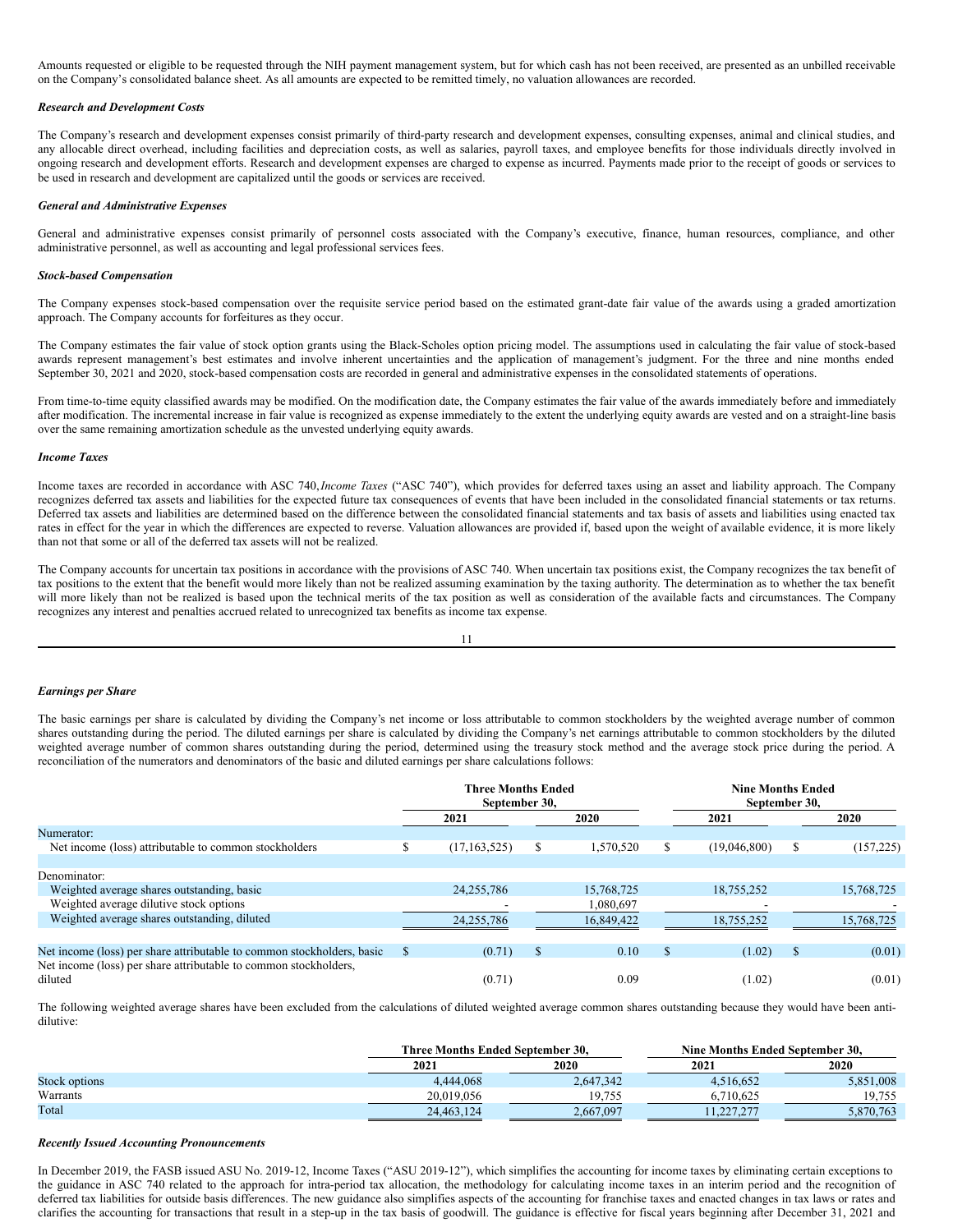interim periods within that year. Early adoption is permitted. The Company is evaluating the impact of ASU 2019-12 on the consolidated financial statements.

In August 2020, the FASB issued ASU No. 2020-06, Debt – Debt with Conversion and Other Options (Topic 470) to address issues identified as a result of the complexity with applying GAAP for certain financial instruments with characteristics of liabilities and equity. The FASB decided to reduce the number of accounting models for convertible debt instruments and convertible preferred stock, resulting in fewer embedded conversion features being separately recognized from the host contract as compared with current GAAP. Certain types of convertible instruments will continue to be subject to separation models: (a) those with embedded conversion features that are not clearly and closely related to the host contract, that meet the definition of a derivative, and that do not qualify for a scope exception from derivative accounting and (b) convertible debt instruments issued with substantial premiums for which the premiums are recorded as paid-in capital. For convertible instruments, the contracts primarily affected are those with beneficial conversions or cash conversion features as the accounting models for those specific features have been removed. For contracts in an entity's own equity, the contracts primarily affected are freestanding instruments and embedded features that are accounted for as derivatives due to a failure to meet the settlement conditions of the derivatives scope exceptions. The FASB simplified the settlement assessment by removing the requirements to (a) consider whether the contract would be settled in registered shares, (b) to consider whether collateral is required to be posted, and (c) assess shareholder rights. The FASB also decided to enhance information transparency by making targeted improvements to the disclosures for convertible instruments and earnings-per-share guidance. ASU 2020-06 is effective for fiscal years beginning after December 15, 2023 and early adoption is permitted, but no earlier than fiscal years beginning after December 15, 2020. Entities must adopt the guidance as of the beginning of its annual fiscal year and a modified retrospective or fully retrospective transition approach is permitted. The Company is evaluating the impact of ASU 2020-06 on the consolidated financial statements.

12

#### **NOTE 4 – PREPAID EXPENSES AND OTHER CURRENT ASSETS**

Prepaid expenses and other current assets consisted of the following:

|                                                 | September 30, | December 31, |
|-------------------------------------------------|---------------|--------------|
|                                                 | 2021          | 2020         |
| Prepaid insurance                               | 984,972       | 17.158       |
| Prepaid research and development                | 874.865       | 112.966      |
| Other prepaid expenses                          | 97,389        |              |
| Total prepaid expenses and other current assets | .957.226      | 130.124      |

## **NOTE 5 – ACCRUED EXPENSES AND OTHER LIABILITIES**

Accrued expenses and other liabilities consisted of the following:

|                                              | September 30,<br>2021 |           |  | December 31, |
|----------------------------------------------|-----------------------|-----------|--|--------------|
|                                              |                       |           |  | 2020         |
| Consultant stock compensation expenses       |                       | 2.264.479 |  |              |
| Share subscription facility commitment fees  |                       | 800,000   |  |              |
| Professional fees                            |                       | 265,450   |  |              |
| Accrued research and development             |                       | 142,897   |  | 72,906       |
| Accrued scientific advisory board fees       |                       | 60.032    |  | 60,032       |
| Deferred grant revenue                       |                       |           |  | 159,047      |
| Other accrued liabilities                    |                       | 197,904   |  | 52,807       |
| Total accrued expenses and other liabilities |                       | 3.730.762 |  | 344,792      |

Other long-term liabilities consisted of the following:

|                                             | September 30,<br>2021 | December 31,<br>2020 |
|---------------------------------------------|-----------------------|----------------------|
| Share subscription facility commitment fees | 336.381               |                      |
| Liability classified warrants               | 620.718               |                      |
| Total other long-term liabilities           | 957,099               |                      |

## **NOTE 6 - COMMITMENTS AND CONTINGENCIES**

#### *Litigation*

As of September 30, 2021 and December 31, 2020, there were no pending legal proceedings against the Company that are expected to have a material adverse effect on cash flows, financial condition or results of operations. From time to time, the Company could become involved in disputes and various litigation matters that arise in the normal course of business. These may include disputes and lawsuits related to intellectual property, licensing, contract law and employee relations matters. Periodically, the Company reviews the status of significant matters, if any exist, and assesses its potential financial exposure. If the potential loss from any claim or legal claim is considered probable and the amount can be estimated, the Company accrues a liability for the estimated loss. Legal proceedings are subject to uncertainties, and the outcomes are difficult to predict. Because of such uncertainties, accruals are based on the best information available at the time. As additional information becomes available, the Company reassesses the potential liability related to pending claims and litigation.

On July 12, 2021, following the Business Combination with LACQ, the Company's former financial advisor filed an action against the Company and its Chief Executive Officer alleging that the common stock and warrants issued to the former advisor in satisfaction of its advisory fee should have been registered and immediately tradeable. On August 3, 2021, the parties entered into a settlement agreement whereby the former advisor would have their common stock and the common stock underlying their warrants registered on the Company's resale Registration Statement on Form S-1 that it filed on August 9, 2021 (the "Resale Registration Statement"). In addition, the warrants would be modified to allow for cashless exercise and to reduce the exercise price from \$11.50/share to \$10.00/share. In consideration for this, both parties agreed to release the other from any past, present, or future claims. In addition, the former advisor agreed to immediately stay the proceedings and inform the Superior Court of a conditional settlement and to dismiss the lawsuit with prejudice five days following the effectiveness of the Resale Registration Statement. See Note 11 for additional information.

#### *Lease*

During the three and nine months ended September 30, 2020, the Company leased office space on a month-to-month basis.

In August 2020, the Company entered into an agreement to lease office space. The lease commencement date was October 1, 2020 and the lease will terminate October 31, 2021 with no option to renew.

In August 2021, the Company entered into an amendment of the aforementioned lease, whereby the term of the lease was extended through October 31, 2022 with no option to renew. The amendment resulted in a modification of the lease under ASC 842 and the Company remeasured the lease liability as of the amendment date.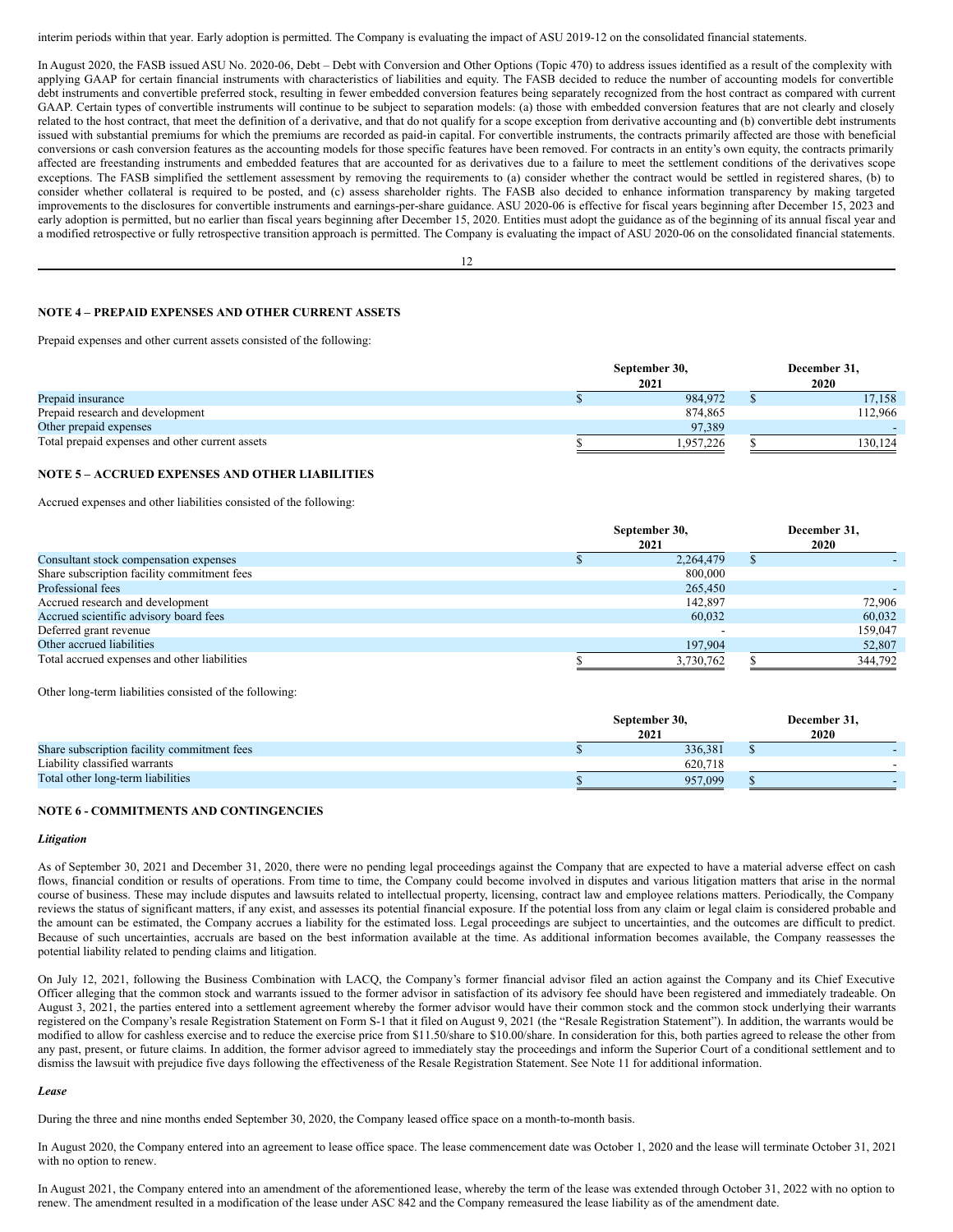As of September 30, 2021, the future lease payments totalled \$34,068.

The Company recognized total rent expense of \$11,781 and \$36,058 in the three and nine months ended September 30, 2021, respectively. The Company recognized total rent expense of \$10,807 and \$26,255 in the three and nine months ended September 30, 2020, respectively.

#### *Share-based compensation subject to shareholder approval*

In July 2021, the Company engaged two consultants to perform certain public and investor relations services in consideration for warrants to purchase500,000 shares of common stock with a five-year term and an exercise price of \$6.28 each, 50,000 shares of common stock each, and200,000 restricted stock units each. The restricted stock units vest over one year with 50% of the vesting contingent upon certain market conditions. These equity awards are contingent upon shareholder approval of an amended and restated 2021 Omnibus Plan at a special shareholder meeting scheduled to occur in December 2021, whereby the warrants would be replaced by non-qualified stock options with similar terms. As the Company did not identify a grant date for the equity awards as of September 30, 2021, it did not record these instruments in equity and instead recorded a liability and an expense for the estimated value of services received during the period.

13

## **NOTE 7 - NOTES PAYABLE**

The following table provides a summary of the Company's outstanding debt as of September 30, 2021:

|                        |                          |                         | <b>Fair value</b> |                  |
|------------------------|--------------------------|-------------------------|-------------------|------------------|
|                        | <b>Principal balance</b> | <b>Accrued interest</b> | adiustment        | Net debt balance |
| 2021 convertible notes | 5,300,000                | 4.417                   | (1.071.099)       | , 233.318        |
| Financed insurance     | 676.555                  | .759                    |                   | 678.314          |
| Total                  | 5.976.555                | 6.176                   | (1.071.099)       | 4.911.632        |

The following table provides a summary of the Company's outstanding debt as of December 31, 2020:

|                        |                          |                         | <b>Unamortized debt</b> |                  |
|------------------------|--------------------------|-------------------------|-------------------------|------------------|
|                        | <b>Principal balance</b> | <b>Accrued interest</b> | discount                | Net debt balance |
| 2015 convertible notes | 100,000                  | 28,671                  |                         | 128,671          |
| 2018 convertible notes | 3.500.000                | 727.905                 | (783, 124)              | 3,444,781        |
| 2020 promissory notes  | 100,000                  | 1,694                   |                         | 101.694          |
| 2020 convertible notes | 700,000                  | 29.726                  | (159.790)               | 569.936          |
| Total                  | 4,400,000                | 787,996                 | (942.914)               | 4.245.082        |

The interest expense recognized for notes payable was as follows:

|                            | Three Months Ended September 30. |  |         |  | Nine Months Ended September 30. |  |         |  |
|----------------------------|----------------------------------|--|---------|--|---------------------------------|--|---------|--|
|                            | 2021                             |  | 2020    |  | 2021                            |  | 2020    |  |
| Stated interest accrual    | 24,660                           |  | 101.562 |  | 251,857                         |  | 273,069 |  |
| Debt discount amortization |                                  |  | 114.604 |  | 945.969                         |  | 474.461 |  |
| Total                      | 24.660                           |  | 216,166 |  | .197.826                        |  | 747,530 |  |

#### *2015 Convertible Notes Payable*

During 2015, the Company issued certain convertible promissory notes in the aggregate principal amount of \$873,000. During 2017 and 2018, all but \$100,000 were converted into common shares of Ensysce. The remaining convertible promissory note bears interest at 5% per annum, is due on demand (principal and interest) and is mandatorily convertible at a variable price per share equal to 80% of the price received in certain future equity transactions.

## *2018 Convertible Notes Payable*

Between January 2018 and December 2020, the Company received financing totaling \$3,500,000 under a series of unsecured promissory notes with a stockholder and board member (\$2,500,000) and an unrelated party (\$1,000,000). The promissory notes mature24 months from the date of issuance and bear interest at the rate of10% per annum. The promissory notes, together with all interest as accrued, can be converted into shares of Ensysce's common stock at the option of the noteholder, at 50% of the price paid per share for equity securities by the investors in a subsequent equity financing of no less than \$5,000,000 gross proceeds (the "contingent put option"). The contingent put option is required to be bifurcated from the debt host and measured at fair value with changes in fair value recorded in earnings (see Note 3).

Additionally, if there is an initial public offering or reverse merger that results in Ensysce becoming publicly listed, the promissory notes automatically convert to equity at the lower of \$0.25 per share or the then-current Enterprise Value per share (the "automatic conversion option"). Enterprise Value per Share is defined as market capitalization, debt and preferred stock less cash and cash equivalents divided by the common stock of Ensysce on the measurement date, not to exceed \$55 million. The Company assessed whether the automatic conversion option should be accounted for separately from the debt host and concluded that as the common shares of Ensysce are currently not publicly traded and thus are not considered readily convertible to cash, the automatic conversion option cannot be net settled. Further, the conversion price of the promissory notes exceeded the per share fair value of Ensysce's common stock on each issuance date and, consequently, no beneficial conversion feature exists.

The 2018 convertible notes also include a change in control call option whereby, upon the close of a sale of Ensysce, other than an initial public offering, Ensysce has the right to prepay the promissory notes at 200% of the principal outstanding plus all accrued and unpaid interest. This call option is required to be bifurcated because it is considered to not be clearly and closely related to the debt host. However, the Company has concluded that as of each balance sheet date presented, the exercise of this call option is not probable and thus the call option has a de minimis value.

In June 2020, the board resolved to extend the maturity of all 2018 convertible notes payable issued in 2018 byone year. The Company did not incur legal fees or other additional costs to effect the modification. The modification met the criteria to be classified as a troubled debt restructuring under ASC 470-50. The effective interest rate was recalculated to reflect the modified expected term of the notes and no gain or loss was recognized.

#### *2020 Convertible Notes Payable*

During the year ended December 31, 2020, Covistat received financing totaling \$700,000 under a series of unsecured promissory notes with unrelated parties. The notes mature in July 2022 and bear interest at a rate of 10% per annum. The notes cannot be prepaid without the prior consent of the holder. The notes, together with all accrued and unpaid interest, are automatically convertible upon an initial public offering of Covistat shares or a private sale of a single class of Covistat's equity securities with gross proceeds of at least \$2.0 million within a 12-month period. The notes are convertible at the option of the holder at maturity. With respect to an automatic conversion, the conversion price will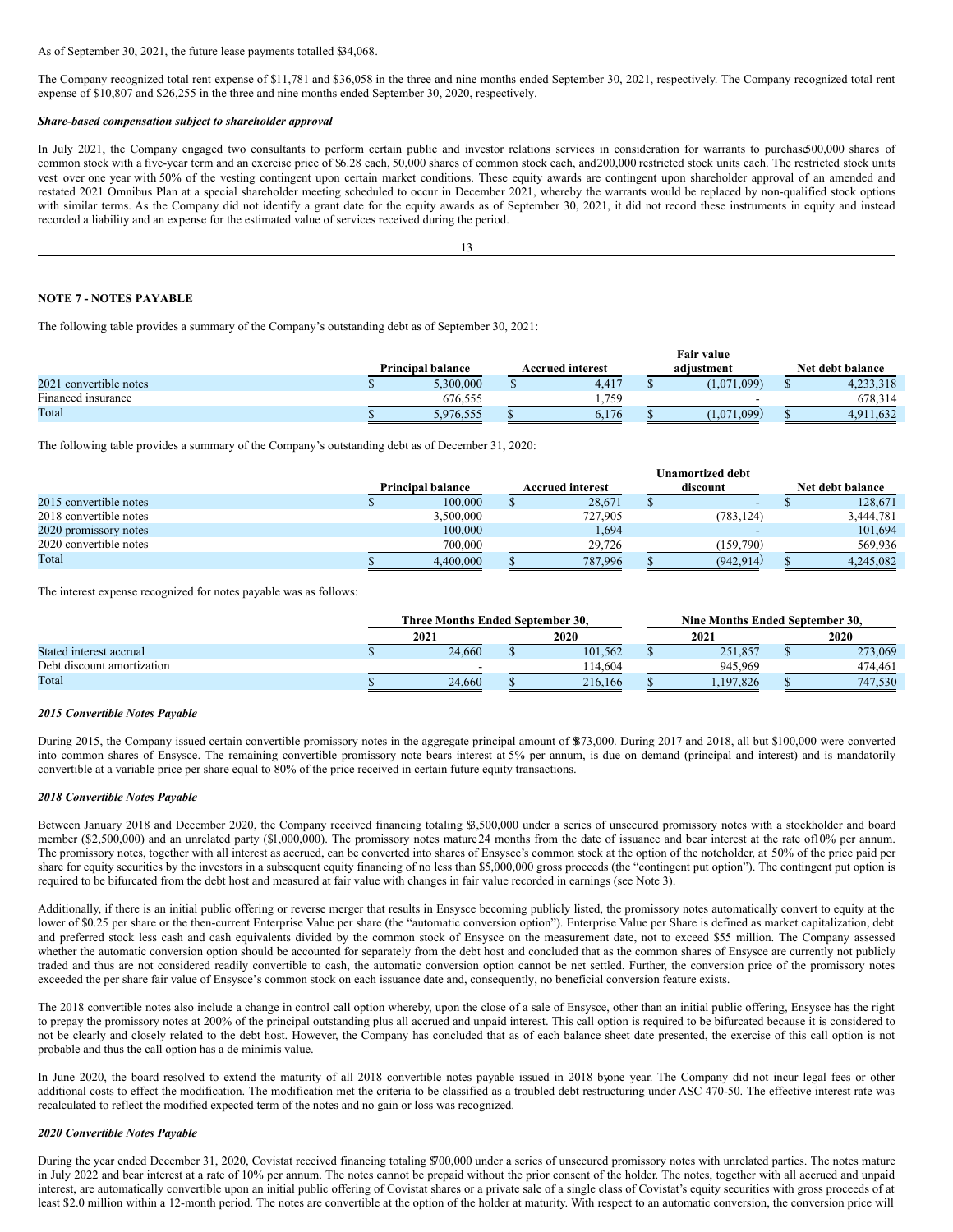be the lesser of (a) 80% of the per-share price of the equity securities sold or (b) the price equal to \$10.0 million divided by the aggregate number of shares of Covistat's common stock immediately prior to the initial closing of such financing. With respect to an optional conversion, the conversion price will be the price equal to \$10.0 million divided by the aggregate number of shares of Covistat's common stock immediately prior to the initial closing of such financing. The conversion feature is required to be bifurcated from the debt host and measured at fair value with changes in fair value recorded in earnings (see Note 3).

#### *2020 Promissory Notes Payable*

During the year ended December 31, 2020, the Company received financing totaling \$100,000 under a series of unsecured promissory notes with the Chief Executive Officer and a board member. The promissory notes bear interest at a rate of 10% per annum and mature December 31, 2021 or upon certain financing transactions, whichever is earlier. The notes were repaid in full in July 2021.

#### *2021 Convertible Note Payable*

In January 2021, the Company received financing totaling \$50,000 under an unsecured convertible note. The convertible note bears interest at a rate of10% per annum and matures January 28, 2023. The promissory note, together with accrued interest, would be automatically converted into shares of Ensysce's common stock a80% of the price paid per share for equity securities by investors in an IPO or equity financing of no less than \$10.0 million gross proceeds. The conversion feature is required to be bifurcated from the debt host and measured at fair value with changes in fair value recorded in earnings (see Note 3).

#### *2021 Promissory Notes*

In March and May 2021, the Company received financing totaling \$350,000 under unsecured promissory notes issued to related parties including the Chief Executive Officer and members of the board of directors. The notes mature on the earlier of June 30, 2022 or the Company's receipt of gross proceeds of at least \$2.0 million from the sale of common or preferred stock and bear interest at a rate of 10% per annum. The notes were repaid in full in July 2021.

14

#### *Settlement of Convertible Notes Payable*

On June 30, 2021, the Company consummated the Business Combination with LACQ, which triggered the automatic conversion into common stock of the 2015 convertible notes payable, the 2018 convertible notes payable, and the 2021 convertible notes payable. In connection with certain closing conditions, the 2020 convertible notes were amended to provide for automatic conversion of the outstanding principal and interest into common stock. The modification resulted in a loss on extinguishment of debt of \$347,566 based on the share price on the date of conversion.

The Company applied ASC 470-20-40-1 to the accounting of the conversion, which requires the accelerated recognition of unamortized debt discounts as interest expense upon conversion. Accordingly, \$554,911 of unamortized debt discount as of the June 30, 2021 conversion has been recognized as interest expense within the consolidated statement of operations.

The table below summarizes the conversion of each class of notes payable:

|                        |           |           |                 | <b>Immediately prior to Business Combination</b> |                                        |           |                                            |                                    |  |
|------------------------|-----------|-----------|-----------------|--------------------------------------------------|----------------------------------------|-----------|--------------------------------------------|------------------------------------|--|
| <b>Note series</b>     | Principal |           | <b>Interest</b> |                                                  | Carrying value<br>of debt<br>converted |           | <b>Shares of</b><br>common stock<br>issued | Outstanding debt,<br>June 30, 2021 |  |
| 2015 Convertible Note  |           | 100,000   |                 | 31,151                                           |                                        | 131,151   | 15.116                                     |                                    |  |
| 2018 Convertible Notes |           | 3.500,000 |                 | 901.466                                          |                                        | 4,401,466 | 1,259,837                                  |                                    |  |
| 2020 Convertible Notes |           | 700,000   |                 | 64.438                                           |                                        | 764.438   | 77,000                                     |                                    |  |
| 2021 Convertible Note  |           | 50,000    |                 | 2.082                                            |                                        | 52,082    | 6,015                                      |                                    |  |
| Total                  |           | 4,350,000 |                 | 999,137                                          |                                        | 5,349,137 | 1,357,968                                  |                                    |  |

#### *September 2021 Convertible Notes Payable*

On September 24, 2021, the Company entered into an agreement with institutional investors to issue \$15.9 million of convertible notes ("Convertible Notes"). The agreement provides for two closings: the first closing for \$5.3 million (resulting in net proceeds of \$4.7 million) and closed on September 24, 2021. The second closing for \$10.6 million was completed in the fourth quarter of 2021 (See Note 11 for additional information).

The proceeds of the sale of the securities shall be used for working capital purposes subject to certain customary restrictions and secured by the Company's rights to its patents and licenses. The Company may not issue any additional debt or equity without the prior written consent of the holders.

The convertible notes mature onJune 23, 2023 and bear interest at a rate of5% per annum, in addition to an original issue discount of6%. The interest may be settled in cash or shares at the option of the Company and is payable together with monthly redemptions of the outstanding principal amount of the debt. The Company recorded \$4,417 of interest expense in the third quarter of 2021 related to the notes.

The Company elected to apply the fair value option to the measurement of the Convertible Notes and accordingly recorded a charge to other income (expense), net for issuance costs of \$500,158. The initial fair value of the debt at issuance was \$5.3 million. The Company remeasured the fair value of the debt as of September 30, 2021 and recognized a gain of \$1.1 million as the fair value of the Convertible Notes had decreased to \$4.2 million due to a decrease in the value of the conversion option resulting from a decrease in the price of the Company's common stock.

The convertible notes may be converted into the Company's common stock at the option of the holder in whole or in part at the conversion price of \$87, subject to a beneficial ownership limitation of 4.99% (subject to adjustment). The Company must reserve sufficient shares of authorized common stock to effect the conversion of the convertible notes and payment of interest. The shares were registered for public resale under a registration statement.

At the Company's option, the Company may redeem some or all of the then-outstanding principal amount of the convertible notes for cash in an amount equal to 100% of the outstanding principal amount of the principal to be redeemed, plus accrued but unpaid interest, plus all other amounts due with respect to the convertible notes.

On January 1, 2022, and the first of each subsequent month, terminating upon the full redemption of the Convertible Notes (each a "Monthly Redemption Date"), the Company shall redeem the Monthly Redemption Amount (defined below), payable in cash or shares. The number of shares to be settled shall be based on a conversion price equal to the lesser of (a) \$5.87 and (b) 92% of the average of the three lowest volume-weighted average prices ("VWAP") during the 10 consecutive trading days prior to the applicable Monthly Redemption Date. The Company may not pay the Monthly Redemption Amount in shares unless the applicable conversion price is greater than or equal to \$0.78 and the Company has been in compliance with customary requirements under the agreement, unless waived in writing by the holder.

The Monthly Redemption Amount is defined as 1/18<sup>th</sup> of the original principal amount, plus accrued but unpaid interest, plus any other amounts due to the holder with respect to the Convertible Notes. If the Company elects to settle such redemptions in shares (with a total maximum of 4,855,108 shares issuable), the Monthly Redemption Amount is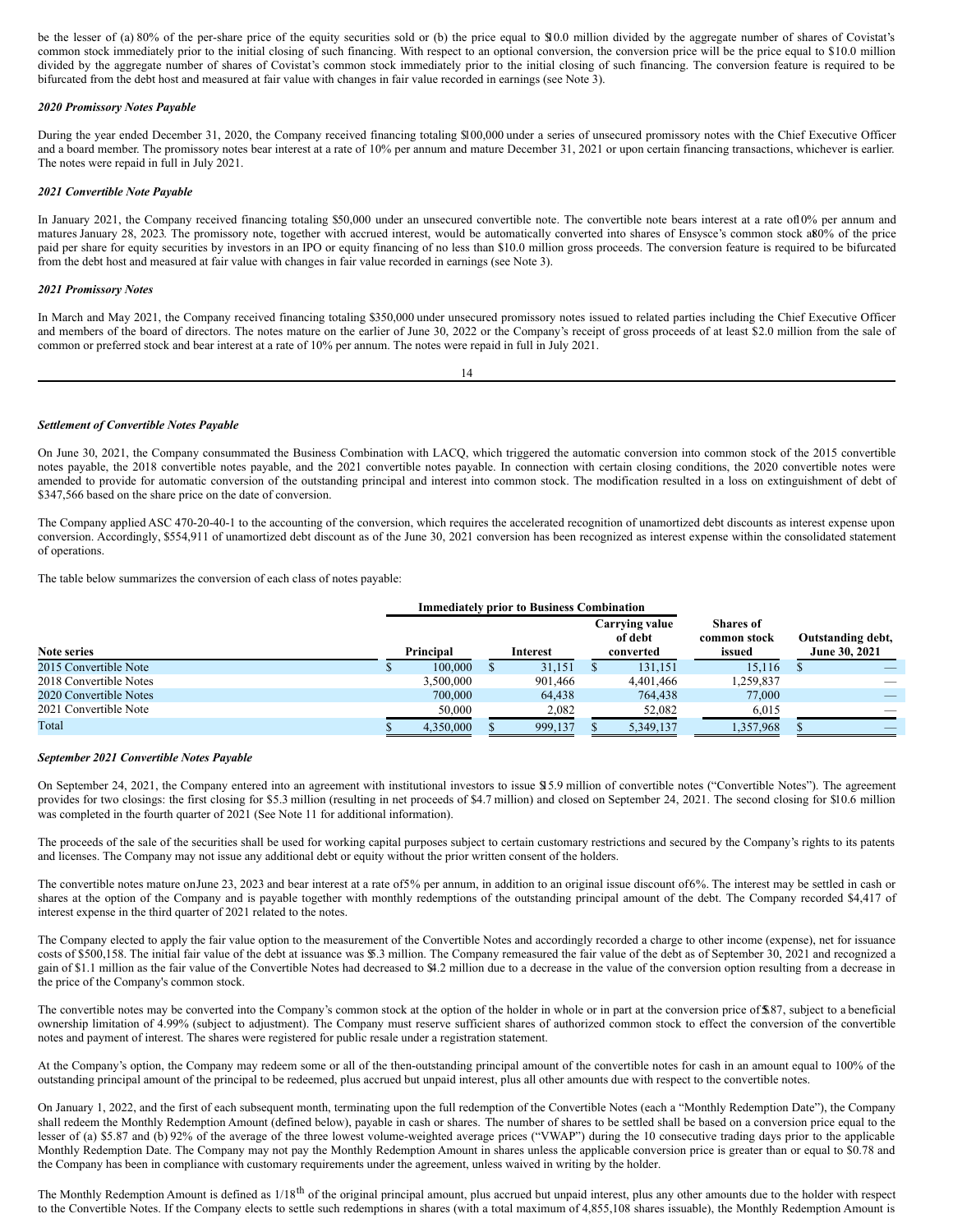calculated based on 92% of the average of the lowest three VWAPs in the ten trading days prior to the Monthly Redemption Date. If the Company elects to settle redemptions in cash, the Monthly Redemption Amount shall include an 8% premium of the Monthly Redemption Amount.

If, at any time while the Convertible Notes are outstanding, the Company carries out one or more capital raises in excess of \$5.0 million, the holder has the right to require the Company to use up to 20% of the gross proceeds of such transaction to redeem all or a portion of the convertible notes for an amount in cash equal to the cash Mandatory Redemption Amount (i.e., 108% of outstanding principal and unpaid interest).

#### *Financed insurance premiums*

During the nine months ended September 30, 2021, the Company financed its directors and officers liability insurance in the amount of \$867,300. The Company will pay a total of \$12,078 in interest from inception through March 2022 when the note will be paid in full.

## **NOTE 8 - STOCKHOLDERS' EQUITY**

In June 2021, in connection with the Business Combination, the Company amended and restated its Certificate of Incorporation to authorize150,000,000 shares of common stock and 1,500,000 shares of preferred stock, both with par value equal to \$0.0001. As of September 30, 2021 and December 31, 2020, there wereno shares of preferred stock issued and outstanding.

#### *Common Stock*

On June 30, 2021, in connection with the Closing, the following common stock activity occurred:

- 16,053,550 shares of common stock were issued to holders of Former Ensysce common stock.
- 6,219,268 shares of common stock outstanding were assumed by the Company.
- 1,357,968 shares of common stock were issued in settlement of \$5.8 million of convertible debt.
- 19,755 shares of restricted common stock were issued in exchange for previously outstanding warrants to purchase Former Ensysce common stock.
- 500,000 shares of common stock were issued in settlement of a termination agreement with a strategic advisor dated January 2021.
- 125,000 shares of common stock were issued in settlement of deferred underwriting costs.

#### *Warrants*

In February 2013, the Company issued 13,170 warrants to purchase common stock, with a ten-year life and an exercise price of \$6.23 per share. In August 2019, in connection with the issuance of convertible debt, the Company issued 6,585 warrants to purchase common stock, with a ten-year life and an exercise price of \$3.04. As of December 31, 2020, the warrants remained outstanding. On June 30, 2021, the Company issued 19,755 shares of common stock in settlement of the warrants, with such shares subject to restriction until certain conditions are met.

On September 30, 2021, outstanding warrants to purchase shares of common stock are as follows:

|                   | <b>Shares Underlying Outstanding</b> |                       |                             |                |
|-------------------|--------------------------------------|-----------------------|-----------------------------|----------------|
| Reference         | Warrants                             | <b>Exercise Price</b> | <b>Description</b>          | Classification |
| $\left( a\right)$ | 18.901.290                           | $10.00 - 11.50$       | LACO warrants               | Equity         |
| (b)               | .106.108                             | 10.01                 | Share subscription facility | Equity         |
| (c)               | 361,158                              | 7.63                  | Convertible note            | Liability      |
|                   | 20,368,556                           |                       |                             |                |

(a) On June 30, 2021, as a result of the Closing, the Company assumed a total of 18,901,290 warrants previously issued by LACQ. The warrants provide holders the right to purchase common stock at a strike price of between \$10.00 and \$11.50 per share and expire June 30, 2026, five years following the completion of the Business Combination. A total of 10,000,000 of the outstanding warrants are public warrants which trade on the OTC Pink Open Market under the ticker symbol ENSCW. The remaining 8,901,290 warrants are private warrants with restrictions on transfer and which have the right to a cashless exercise at the option of the holder.

On August 3, 2021, the Company entered into an agreement with an existing warrant holder to reduce the exercise price of 500,000 warrants issued on June 30, 2021 from \$11.50 to \$10.00, resulting in an incremental increase in their fair value of \$56,591, recognized in general and administrative expense.

- (b) On July 2, 2021, upon public listing of the Company's shares, the Company issued 1,106,108 warrants to purchase common stock pursuant to the share subscription facility. The warrants have a three-year life and an exercise price of \$10.01 per share. The grant date fair value of the warrants, based on the \$14.49 stock price on the date of issuance, was \$11.6 million, and was recognized in general and administrative expense due to the uncertainty of future issuance of shares under the share subscription facility.
- (c) On September 24, 2021, the Company issued 361,158 warrants in connection with the issuance of the convertible notes. The warrants were immediately exercisable with an exercise price of \$7.63 and expire on September 23, 2026.

The fair value of each warrant issued has been determined using the Black-Scholes option-pricing model. The material assumptions used in the Black-Scholes model in estimating the fair value of the warrants issued for the periods presented were as follows:

| $\tilde{}$            | . . | <b>Share</b><br>subscription<br>facility | <b>Liability classified</b><br>warrants (grant<br>date 9/24/2021) | <b>Liability classified</b><br>warrants<br>(remeasured at<br>9/30/2021 |         |
|-----------------------|-----|------------------------------------------|-------------------------------------------------------------------|------------------------------------------------------------------------|---------|
| Stock price           |     | 14.49                                    | 4.49                                                              |                                                                        | 3.03    |
| Exercise price        |     | 10.01                                    | 7.63                                                              | - 8                                                                    | 7.63    |
|                       |     | 3.00                                     | 5.00                                                              |                                                                        | 5.00    |
| Expected term (years) |     |                                          |                                                                   |                                                                        |         |
| Volatility            |     | 110.0%                                   | 94.1%                                                             |                                                                        | 94.1%   |
| Risk free rate        |     | 0.5%                                     | $1.0\%$                                                           |                                                                        | $1.0\%$ |

#### **NOTE 9 - STOCK-BASED COMPENSATION**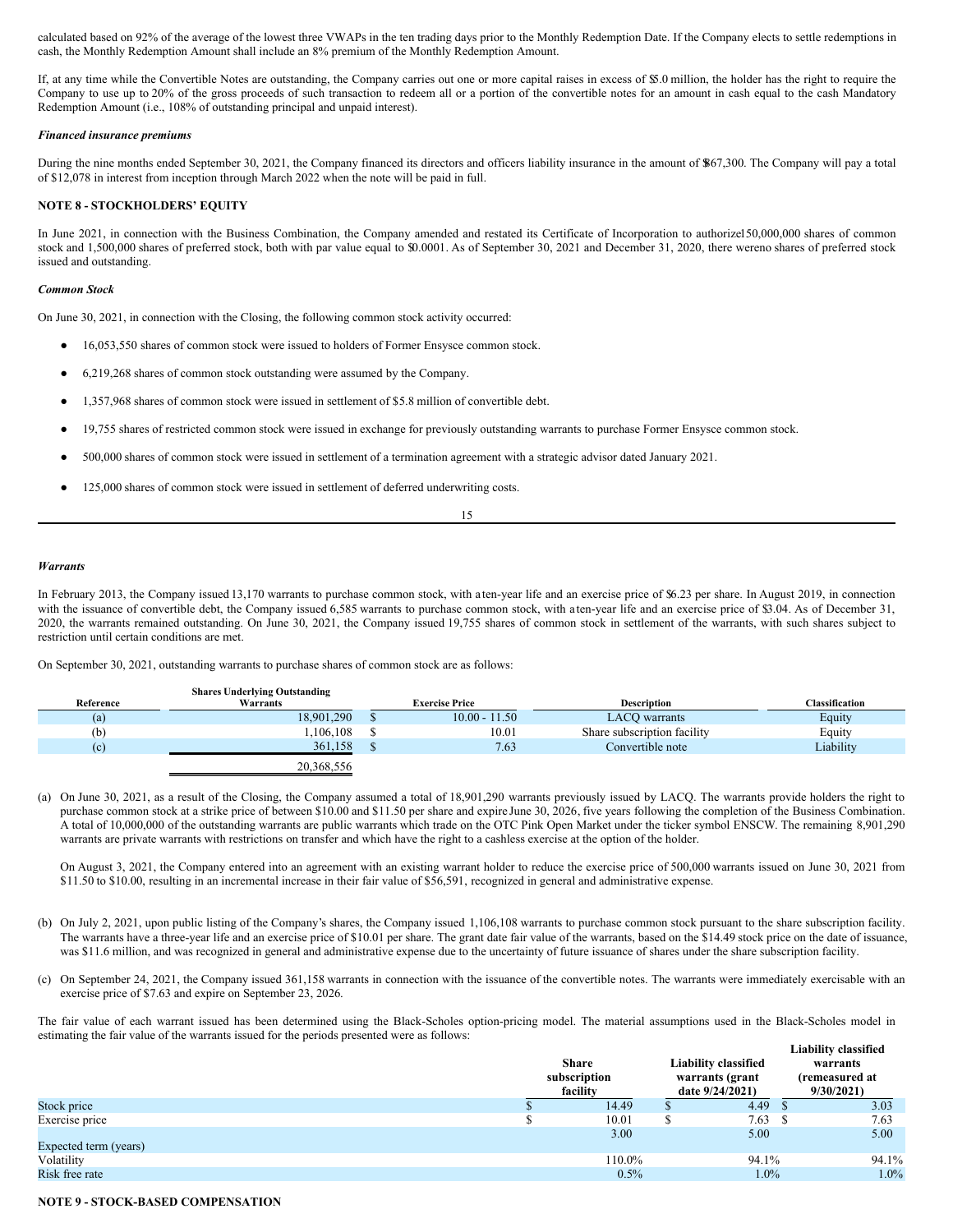In 2016, Former Ensysce adopted the Ensysce Biosciences, Inc. 2016 Stock Incentive Plan (the "2016 Plan"). The 2016 Plan, as amended, allowed for the issuance of nonstatutory stock options, incentive stock options and other equity awards to Former Ensysce's employees, directors, and consultants.

In March 2019, Former Ensysce adopted the 2019 Directors Plan, which was amended in August 2020. The 2019 Directors Plan, as amended, allowed for the issuance of shares of Former Ensysce's common stock pursuant to the grant of non-statutory stock options.

In addition to the 2016 Plan and the 2019 Directors Plan, the Company has two legacy equity incentive plans (the "Legacy Plans"). No additional equity awards may be made under the Legacy Plans and the outstanding options will expire if unexercised by certain dates through August 2024.

In connection with the Business Combination, the Company assumed the 2021 Omnibus Incentive Plan (the "2021 Omnibus Plan"), which was approved by LACQ's board and subsequently LACQ's stockholders at a special stockholder meeting on June 28, 2021. The 2021 Omnibus Plan provides for the conversion with existing terms of the 4,444,068 options outstanding under Former Ensysce stock plans and reserves for issuance an additional1,000,000 shares for future awards under the 2021 Omnibus Plan. No further awards may be made under the Former Ensysce stock plans.

As of September 30, 2021 and December 31, 2020, the options outstanding under each plan were as follows:

|                           | September 30,<br>2021 | December 31,<br>2020 |
|---------------------------|-----------------------|----------------------|
| <b>Legacy Plans</b>       |                       | 543,106              |
| 2016 Plan                 |                       | 4,034,332            |
| 2019 Directors Plan       |                       | 151,455              |
| 2021 Omnibus Plan         | 4,444,068             | -                    |
| Total options outstanding | 4,444,068             | 4,728,893            |

#### *Option Activity*

During the three and nine months ended September 30, 2020, the Company granted stock options to purchase an aggregate of65,850 and 131,700 shares of common stock to members of the board of directors. The options vest over three years and have an exercise price of \$3.35 per share.

16

The Company recognized within general and administrative expense stock-based compensation expense of \$24,833 and \$105,026 for the three and nine months ended September 30, 2021, respectively. The Company recognized within general and administrative expense stock-based compensation expense of \$51,510 and \$120,061 for the three and nine months ended September 30, 2020, respectively. During the three and nine months ended September 30, 2021 and 2020, there was no stock-based compensation allocated to research and development expense.

The following table summarizes the Company's stock option activity during the nine months ended September 30, 2021:

|                                   |                | Weighted average      |                               |                 |
|-----------------------------------|----------------|-----------------------|-------------------------------|-----------------|
|                                   | <b>Options</b> | <b>Exercise price</b> | Remaining<br>contractual life | Intrinsic value |
| Outstanding at December 31, 2020  | 4,728,893      | 2.28                  | 6.80                          | 1,817,383       |
| Granted                           |                |                       |                               |                 |
| Exercised                         | (284, 825)     | 0.91                  |                               | 472,453         |
| Expired / Forfeited               |                |                       |                               |                 |
| Outstanding at September 30, 2021 | 4,444,068      | 2.40                  | 6.20                          | 2,944,345       |
| Exercisable at September 30, 2021 | 4,337,971      | 2.38                  | 6.20                          | 2,937,754       |
| Vested and expected to vest       | 4,444,068      | 2.40                  | 6.20                          | 2.944.345       |

#### *Option Valuation*

The fair value of each stock option granted has been determined using the Black-Scholes option-pricing model. The material assumptions used in the Black-Scholes model in estimating the fair value of the options granted for the periods presented were as follows:

|                                 | Nine months ended         |
|---------------------------------|---------------------------|
|                                 | <b>September 30, 2020</b> |
| Stock price                     | 2.58                      |
| Exercise price                  | 3.35                      |
| Expected stock price volatility | 124.0%                    |
| Expected term (years)           |                           |
| Risk-free interest rate         | $0.27 - 1.52\%$           |
| Expected dividend yield         | $0\%$                     |

Expected stock-price volatility. The expected volatility is derived from the historical volatilities of publicly traded companies within the Company's industry that the Company considers to be comparable to the Company's business over a period approximately equal to the expected term.

- *Expected term*. The expected term represents the period that the stock-based awards are expected to be outstanding. The Company's historical share option exercise experience does not provide a reasonable basis upon which to estimate an expected term due to a lack of sufficient data. Therefore, the Company estimates the expected term for employees by using the simplified method provided by the Securities and Exchange Commission. The simplified method calculates the expected term as the average of the time-to-vesting and the contractual life of the options.
- Risk-free interest rate. The risk-free interest rate is based on the U.S. Treasury yield in effect at the time of grant for zero coupon U.S. Treasury notes with maturities approximately equal to the expected term.
- Expected dividend yield. The expected dividend is assumed to be zero as the Company has never paid dividends and has no current plans to pay any dividends on the Company's common stock.

The weighted-average grant date fair value of options granted during the nine months ended September 30, 2020 was \$2.20. There were no options granted during the nine months ended September 30, 2021.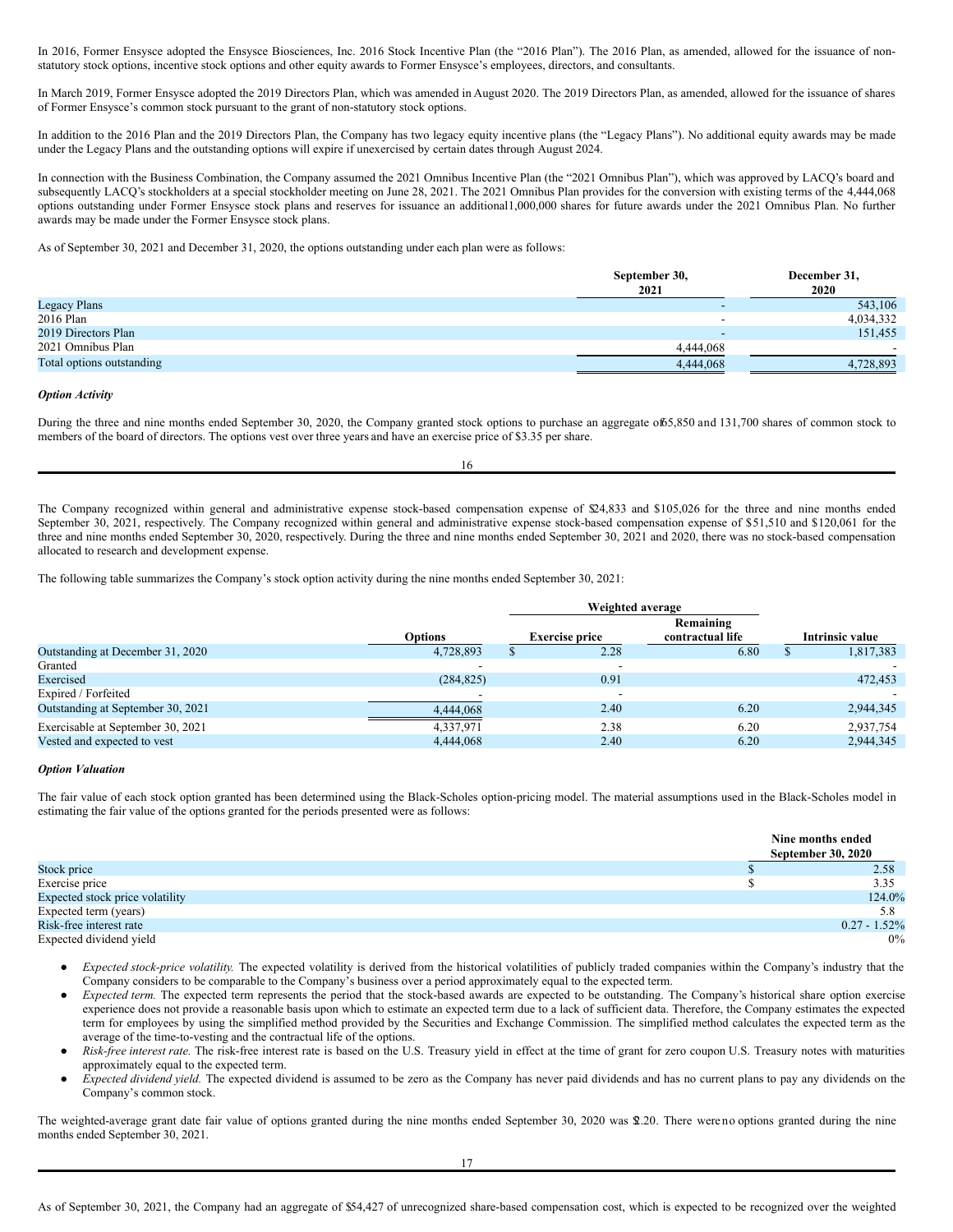## *Shares Reserved for Future Issuance*

The following shares of common stock are reserved for future issuance:

|                                                                            | September 30, 2021 |
|----------------------------------------------------------------------------|--------------------|
| Stock options outstanding                                                  | 4,444,068          |
| Stock options available for future grant under 2021 Omnibus Incentive Plan | 1,000,000          |
| Convertible notes outstanding                                              | 902,896            |
| Warrants outstanding                                                       | 20,368,556         |
| Total shares of common stock reserved for future issuance                  | 26,715,520         |

#### **NOTE 10 - RELATED PARTIES**

The Company paid cash compensation during the three and nine months ended September 30, 2021 of \$,584 and \$43,898, respectively, to the Chief Executive Officer through a separate operating company with which the Chief Executive Officer is affiliated. Such cash compensation totalled \$38,967 and \$77,934 for the three and nine months ended September 30, 2020. As of September 30, 2021 and December 31, 2020, the Company owed \$0 and \$12,989, respectively, in accounts payable to the separate operating company.

The Company issued a series of convertible notes to the Chairman of the Board as described in Note 7, which totalled \$2.5 million as of December 31, 2020. All outstanding notes converted into common stock upon the closing of the Business Combination on June 30, 2021.

As of September 30, 2021 and December 31, 2020, the Company had promissory notes outstanding which totalled \$0 and \$100,000, respectively, to three members of the board of directors, including the Chief Executive Officer and Chairman of the Board, as described in Note 7.

## **NOTE 11 - SUBSEQUENT EVENTS**

On October 6, 2021, the Superior Court dismissed with prejudice the case filed on July 12, 2021 by the Company's former financial advisor, as discussed in Note 6, following effectiveness of the Resale Registration Statement filed on August 9, 2021 and amended on September 22, 2021.

On November 5, 2021, the Company completed the second closing of the agreement with institutional investors for convertible notes payable discussed in Note 7. The Company issued \$10.6 million in convertible notes and 722,317 warrants with a five-year term to purchase common stock at an exercise price of \$7.63 per share, in exchange for \$10.0 million of cash proceeds before fees and offering expenses. The convertible notes from the second closing have similar terms to those discussed in Note 7, except that the monthly redemption period begins February 1, 2022 and the maturity date is August 4, 2023.

#### 18

#### **Item 2. Management's Discussion and Analysis of Financial Condition and Results of Operations.**

The following discussion and analysis provide information which our management believes is relevant to an assessment and understanding of our consolidated results of operations and financial condition. You should read the following discussion and analysis of our financial condition and results of operations together with our consolidated financial statements and notes thereto included elsewhere in this report. In addition to historical financial information, this discussion contains forward-looking statements based upon our current expectations that involve risks and uncertainties. Our actual results could differ materially from those anticipated in these forward-looking statements as a result of various factors, including those set forth in the section titled "Item 1A. Risk Factors."

References in the following discussion to "we", "us", "our" and the "Company" refer to Ensysce Biosciences, Inc. and its consolidated subsidiaries following the Closing of the Business Combination. Unless the context otherwise requires, references to "LACQ" refer to Leisure Acquisition Corp., a Delaware corporation, prior to the Closing.

#### **Overview**

Ensysce Biosciences, Inc. is a clinical stage pharmaceutical company seeking to develop innovative solutions for severe pain relief while reducing the fear of and the potential for addiction, opioid misuse, abuse and overdose. We have also incorporated a 79.2%-owned subsidiary, Covistat, a clinical stage pharmaceutical company that is developing a compound utilized in Ensysce's overdose protection program for the treatment of COVID-19. Our lead product candidate, PF614, is an extended release TAAP prodrug of oxycodone. TAAP modification of prescription drugs removes the ability to crush, chew or manipulate and inject to achieve the medication more quickly than by swallowing. MPAR™ adds a layer of overdose protection to each TAAP product.

Since inception in 2003, we have devoted substantially all our efforts and financial resources to organizing and staffing our company, business planning, raising capital, discovering product candidates and securing related intellectual property rights and conducting research and development activities for our product candidates. We do not have any products approved for sale and we have not generated any revenue from product sales. We may never be able to develop or commercialize a marketable product.

Our lead product candidate, PF614, is in Phase 1b clinical development, PF614-MPAR™ is in Phase 1 clinical development and nafamostat is proceeding towards Phase 2 clinical development. Our other product candidates and research initiatives are in preclinical or earlier stages of development. Our ability to generate revenue from product sales sufficient to achieve profitability will depend heavily on the successful development and eventual commercialization of one or more of our product candidates. We have not yet successfully completed any pivotal clinical trials, nor have we obtained any regulatory approvals, manufactured a commercial-scale drug, or conducted sales and marketing activities.

We have incurred significant operating losses since inception. As of September 30, 2021, we had an accumulated deficit of \$75.0 million. We expect to continue to incur net losses for the foreseeable future, and we expect our clinical development expenses, and general and administrative expenses to continue to increase. We expect that our expenses and capital requirements will increase substantially in connection with our ongoing development activities, particularly if and as we:

- continue preclinical studies and continue existing and initiate new clinical trials for PF614, PF614-MPAR™ and nafamostat, our lead product candidates being tested for chronic pain and infectious disease;
- advance the development of our product candidate pipeline of other product candidates, including through business development efforts to invest in or inlicense other technologies or product candidates;

- maintain, expand and protect our intellectual property portfolio;
- hire additional clinical, quality control, medical, scientific and other technical personnel to support our clinical operations;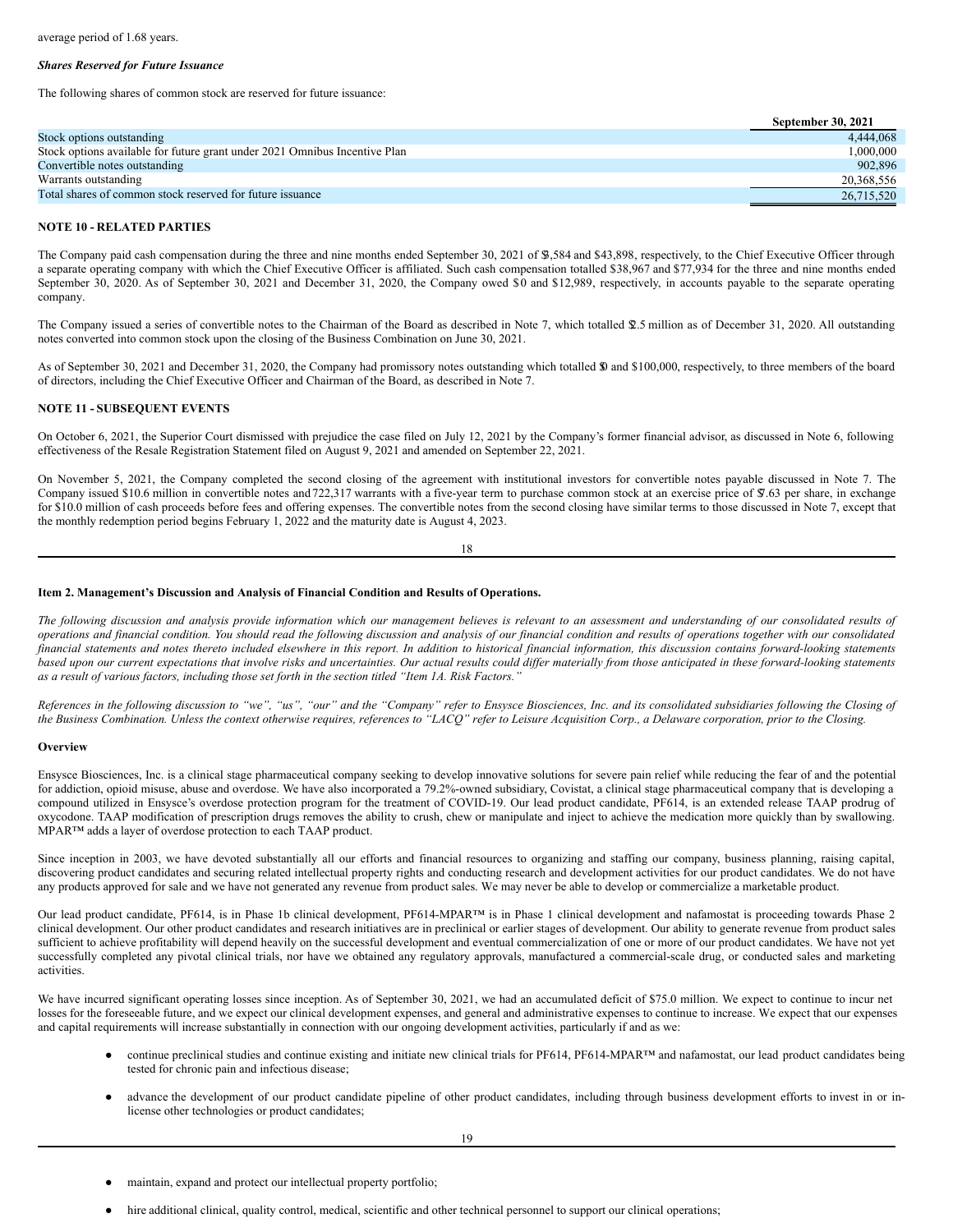- seek regulatory approvals for any product candidates that successfully complete clinical trials;
- undertake any pre-commercialization activities to establish sales, marketing and distribution capabilities for any product candidates for which we may receive regulatory approval;
- expand our infrastructure and facilities to accommodate our growing employee base; and
- add operational, financial and management information systems and personnel, including personnel to support our research and development programs, any future commercialization efforts and our transition to operating as a public company.

We expect to incur additional costs associated with operating as a public company, including significant legal, accounting, insurance, investor relations and other expenses that we did not incur as a private company.

We require substantial additional funding to support our continuing operations and pursue our growth strategy. Until we can generate significant revenue from product sales, if ever, we expect to finance our operations through a combination of private and public equity offerings, debt financings or other capital sources, which may include collaborations with other companies or other strategic transactions. To the extent that we raise additional capital through the sale of private or public equity or convertible debt securities, existing ownership interests will be diluted, and the terms of these securities may include liquidation or other preferences that adversely affect the rights of our equity holders. Debt financing and preferred equity financing, if available, may involve agreements that include covenants limiting or restricting our ability to take specific actions, such as incurring additional debt, making acquisitions or capital expenditures or declaring dividends. If we raise additional funds through collaborations or other strategic transactions with third parties, we may have to relinquish valuable rights to our technologies, future revenue streams, research programs or drug candidates, or grant licenses on terms that may not be favorable to us. We may be unable to raise additional funds or enter into such other agreements or arrangements when needed on favorable terms, or at all. If we fail to raise capital or enter into such agreements as and when needed, we may have to significantly delay, scale back or discontinue the development and commercialization of one or more of our product candidates or delay our pursuit of potential in-licenses or acquisitions.

Because of the numerous risks and uncertainties associated with product development, we are unable to predict the timing or amount of increased expenses or when or if we will be able to achieve or maintain profitability. Even if we are able to generate product sales, we may not become profitable. If we fail to become profitable or are unable to sustain profitability on a continuing basis, we may be unable to continue our operations at planned levels and be forced to reduce or terminate our operations.

20

#### *COVID-19 pandemic Business Update*

In March 2020, the World Health Organization declared COVID-19 a global pandemic. To date, our financial condition and operations have not been significantly impacted by the ongoing COVID-19 pandemic. However, we cannot at this time predict the specific extent, duration, or full impact that the ongoing COVID-19 pandemic will have on our financial condition and operations, including ongoing and planned clinical trials and other operations required to support those clinical trials and research and development activities to advance our pipeline. The impact of the ongoing COVID-19 pandemic on our financial performance will depend on future developments, including the duration and spread of the pandemic and related governmental advisories and restrictions. These developments and the impact of the ongoing COVID-19 pandemic on the financial markets and the overall economy are highly uncertain and cannot be predicted. If the financial markets and/or the overall economy are impacted for an extended period, our results may be materially adversely affected.

We are continuing to evaluate the impact of the ongoing COVID-19 pandemic on our business and continue to take proactive measures to protect the health and safety of our employees, as well as to maintain business continuity. We believe that the current measures we have implemented with respect to the ongoing COVID-19 pandemic are appropriate, reflecting both regulatory and public health guidance, to maintain business continuity. We will continue to closely monitor and seek to comply with guidance from governmental authorities and adjust our activities as appropriate.

#### **Business Combination Transaction**

On January 31, 2021, LACQ executed a definitive merger agreement among it, Merger Sub and Former Ensysce, providing for, among other things, and subject to terms and conditions therein, the business combination between LACQ and Former Ensysce pursuant to the merger of Merger Sub with and into Former Ensysce, with Former Ensysce continuing as the surviving entity and as a wholly-owned subsidiary of LACQ (the "Business Combination"). On June 30, 2021, the Business Combination was consummated. In connection with the Business Combination, the stockholders of Former Ensysce exchanged their interests for shares of the combined company's common stock at an exchange ratio of 0.06585. Immediately following the Business Combination, the stockholders of Former Ensysce owned approximately 71.8% of the outstanding common stock of the combined company. Former Ensysce's existing equity incentive plans were terminated; awards issued under the existing equity incentive plans were exchanged for awards issued under the Company's 2021 Omnibus Incentive Plan, a new equity incentive plan that we and the stockholders adopted in connection with the Business Combination. We received net proceeds of approximately \$7.8 million at the closing of the Business Combination and we continue to operate under our management team, led by our Chief Executive Officer Lynn Kirkpatrick. On July 2, 2021, the combined company's common stock began trading on Nasdaq under the ticker symbol "ENSC".

#### **Components of Ensysce's Operating Results**

#### *Revenue*

We have generated limited revenue since our inception and we do not expect to generate any revenue from the sale of products in the near future, if at all. If our development efforts are successful and we commercialize our products, or if we enter into collaboration or license agreements with third parties, we may generate revenue in the future from product sales, as well as upfront, milestone and royalty payments from such collaboration or license agreements, or a combination thereof.

21

We have received funding under federal grants from the National Institutes of Health ("NIH") through the National Institute on Drug Abuse ("NIDA"). In September 2018, we were awarded a research and development grant related to the development of our MPAR<sup>TM</sup> overdose prevention technology (the "MPAR Grant"). In September 2019, we were awarded a second research and development grant related to the development of our TAAP/MPAR<sup>TM</sup> abuse deterrent technology for Opioid Use Disorder ("OUD") (the "OUD Grant"). Grant funds are awarded annually through a Notice of Award which contains certain terms and conditions including, but not limited to, complying with the grant program legislation, regulation and policy requirements, complying with conditions on expenditures of funds with respect to other applicable statutory requirements such as the federal appropriations acts, periodic reporting requirements, and budget requirements.

#### *Operating Expenses*

# *Research and development expenses*

Research and development expenses consist primarily of costs incurred for research activities, including drug discovery efforts and the development of our product candidates. We expense research and development costs as incurred, which include: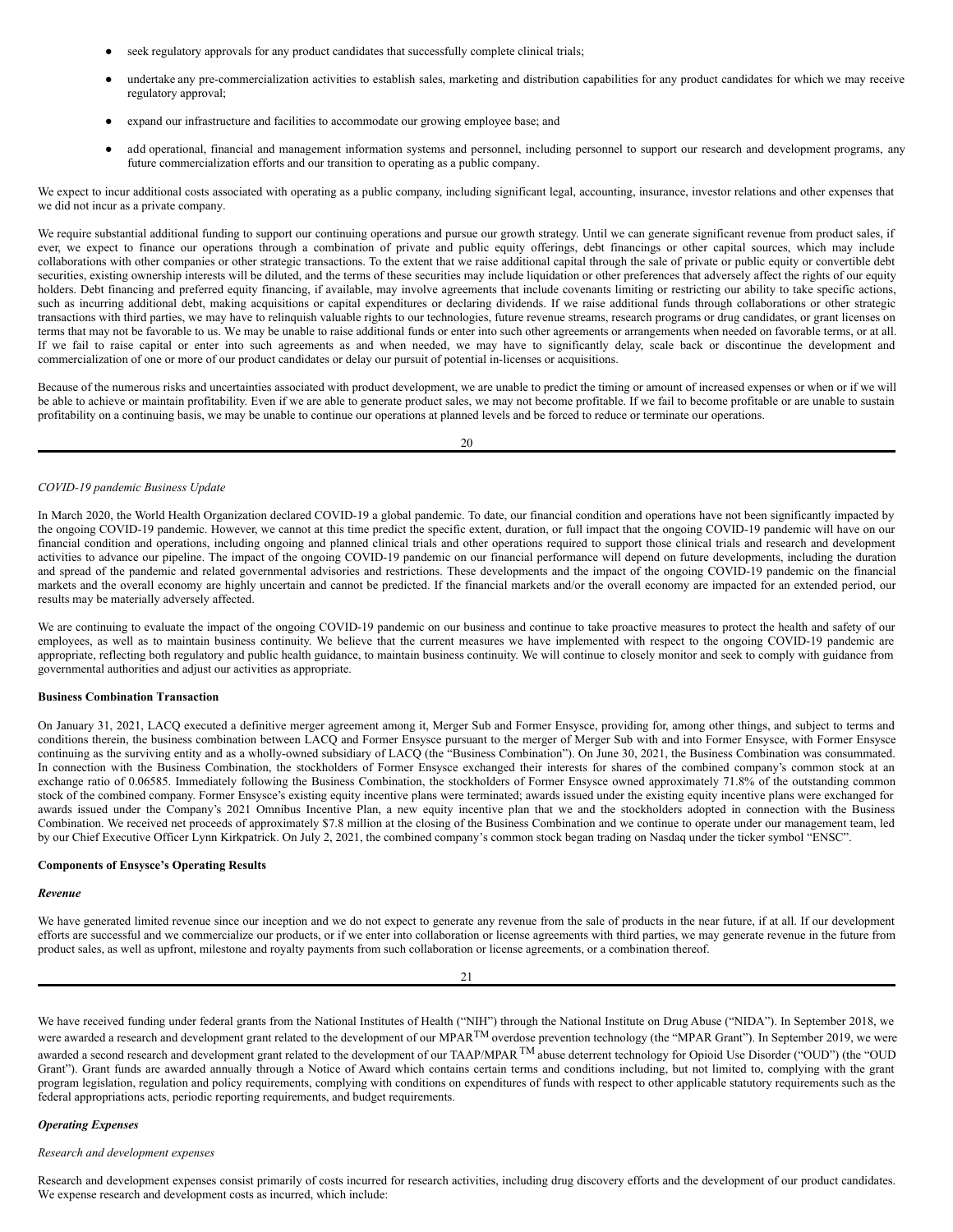- expenses incurred to conduct the necessary preclinical studies and clinical trials required to obtain regulatory approval;
- expenses incurred under agreements with contract research organizations ("CROs") that are primarily engaged in the oversight and conduct of our drug discovery efforts and preclinical studies, clinical trials and contract manufacturing organizations ("CMOs") that are primarily engaged to provide preclinical and clinical drug substance and product for our research and development programs;
- other costs related to acquiring and manufacturing materials in connection with our drug discovery efforts and preclinical studies and clinical trial materials, including manufacturing validation batches, as well as investigative sites and consultants that conduct our clinical trials, preclinical studies and other scientific development services;
- payments made in cash or equity securities under third-party licensing, acquisition and option agreements;
- employee-related expenses, including salaries and benefits, travel and stock-based compensation expense for employees engaged in research and development functions;
- costs related to compliance with regulatory requirements; and
- allocated facilities-related costs, depreciation and other expenses, which include rent and utilities.

We recognize external development costs as incurred. Any advance payments that we make for goods or services to be received in the future for use in research and development activities are recorded as prepaid expenses. Such amounts are expensed as the related goods are delivered or the related services are performed, or until it is no longer expected that the goods will be delivered or the services rendered. We estimate and accrue for the value of goods and services received from CROs and other third parties each reporting period based on an evaluation of the progress to completion of specific tasks using information provided to us by our service providers. This process involves reviewing open contracts and purchase orders, communicating with our personnel to identify services that have been performed on our behalf and estimating the level of service performed and the associated cost incurred for the service when we have not yet been invoiced or otherwise notified of actual costs.

22

We do not track our research and development expenses on a program-by-program basis. Our direct external research and development expenses consist primarily of external costs, such as fees paid to outside consultants, CROs, CMOs and research laboratories in connection with our preclinical development, process development, manufacturing and clinical development activities. We do not allocate employee costs, costs associated with our discovery efforts, laboratory supplies, and facilities, including depreciation or other indirect costs, to specific programs because these costs are deployed across multiple programs and, as such, are not separately classified. We use internal resources primarily to conduct our research and discovery as well as for managing our preclinical development, process development, manufacturing and clinical development activities. These employees work across multiple programs and, therefore, we do not track our costs by program and cannot state precisely the total costs incurred for each of our clinical and preclinical programs on a project-by-project basis.

Research and development activities are central to our business model. Product candidates in later stages of clinical development generally have higher development costs than those in earlier stages of clinical development, primarily due to the increased size and duration of later-stage clinical trials. As a result, we expect that our research and development expenses will increase substantially over the next several years as we continue our existing, and commences additional, planned clinical trials for PF614, PF614-MPAR™ and nafamostat, as well as conduct other preclinical and clinical development, including submitting regulatory filings for our other product candidates. We also expect our discovery research efforts and our related personnel costs to increase and, as a result, we expect our research and development expenses, including costs associated with stock-based compensation, to increase above historical levels. In addition, we may incur additional expenses related to milestone and royalty payments payable to third parties with whom we may enter into license, acquisition and option agreements to acquire the rights to future product candidates.

At this time, we cannot reasonably estimate or know the nature, timing and costs of the efforts that will be necessary to complete the preclinical and clinical development of any of our product candidates or when, if ever, material net cash inflows may commence from any of our product candidates. The successful development and commercialization of our product candidates are highly uncertain. This uncertainty is due to the numerous risks and uncertainties associated with product development and commercialization, including the uncertainty of the following:

- the scope, progress, outcome and costs of our preclinical development activities, clinical trials and other research and development activities;
- establishing an appropriate safety and efficacy profile with investigational new drug ("*IND*") enabling studies;
- successful patient enrollment in and the initiation and completion of clinical trials;
- the timing, receipt and terms of any marketing approvals from applicable regulatory authorities including the FDA and non-U.S. regulators;
- the extent of any required post-marketing approval commitments to applicable regulatory authorities;
- establishing clinical and commercial manufacturing capabilities or making arrangements with third-party manufacturers in order to ensure that we or our thirdparty manufacturers are able to make product successfully;

23

- development and timely delivery of clinical-grade and commercial-grade drug formulations that can be used in our clinical trials and for commercial launch;
- obtaining, maintaining, defending and enforcing patent claims and other intellectual property rights;
- significant and changing government regulation;
- launching commercial sales of our product candidates, if and when approved, whether alone or in collaboration with others; and
- maintaining a continued acceptable safety profile of our product candidates following approval, if any, of our product candidates.

Any changes in the outcome of any of these variables with respect to the development of our product candidates in preclinical and clinical development could mean a significant change in the costs and timing associated with the development of these product candidates. For example, if the FDA or another regulatory authority were to delay our planned start of clinical trials or require us to conduct clinical trials or other testing beyond those that we currently expect or if we experience significant delays in enrollment in any of our planned clinical trials, we could be required to expend significant additional financial resources and time on the completion of clinical development of that product candidate.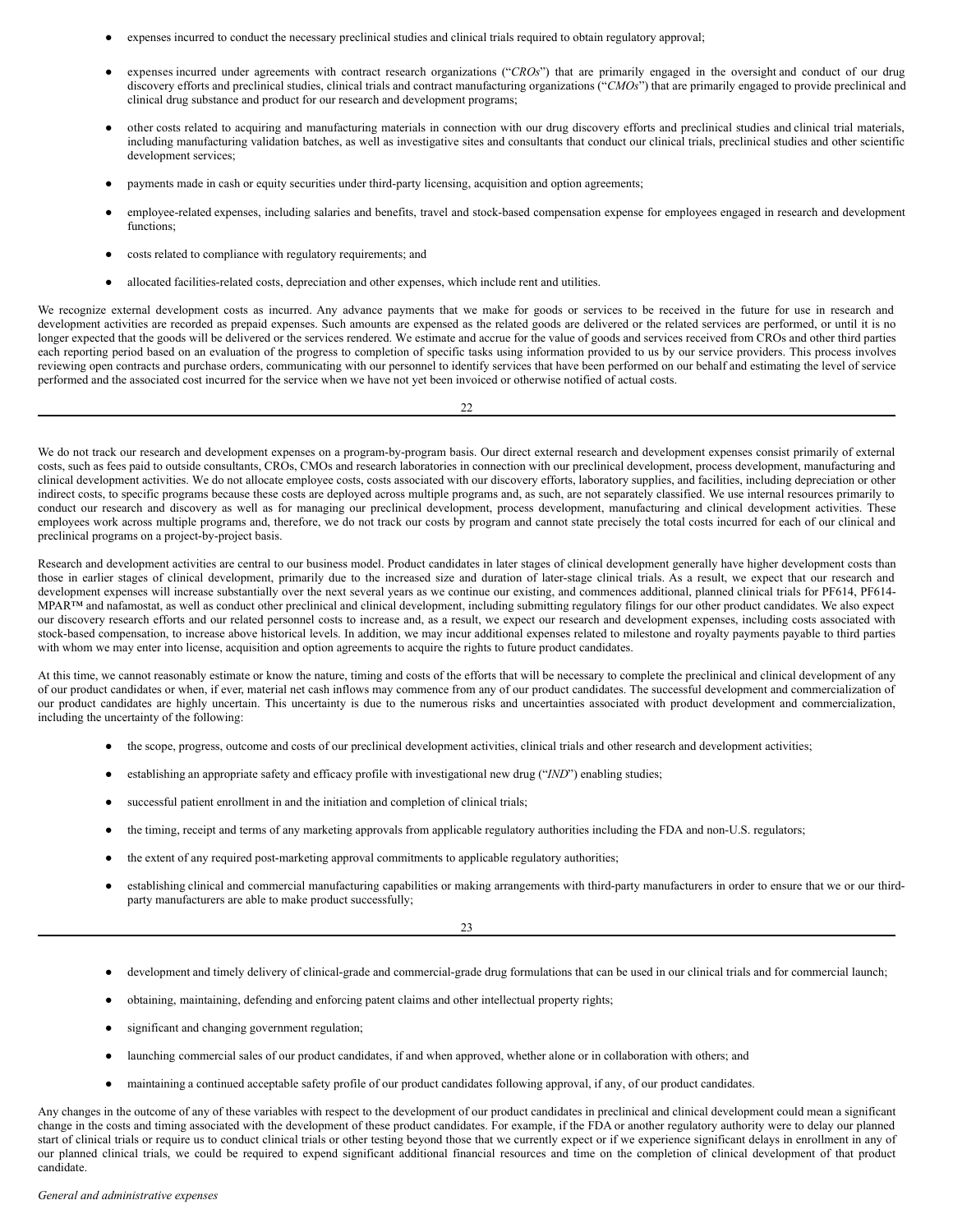General and administrative expenses consist primarily of employee-related expenses, including salaries and related benefits, travel and stock-based compensation for personnel in executive, business development, finance, human resources, legal, information technology, and administrative functions. General and administrative expenses also include direct and allocated facility-related costs as well as insurance costs and professional fees for legal, patent, consulting, investor and public relations, accounting and audit services. We expense general and administrative costs as incurred.

We anticipate that our general and administrative expenses, excluding non-cash expenses to recognize the fair value of warrants, will increase in the future as we increase our headcount to support the continued development of our product candidates. We also anticipate that we will incur significantly increased accounting, audit, legal, regulatory, compliance and director and officer insurance costs as well as investor and public relations expenses associated with operating as a public company. Additionally, if and when we believe a regulatory approval of a product candidate appears likely, we anticipate an increase in payroll and other employee-related expenses as a result of our preparation for commercial operations, especially as it relates to the sales and marketing of that product candidate.

#### **Other income (expense)**

#### *Change in fair value of liabilities*

Between 2018 and 2021, we entered into a series of notes that were determined to have embedded derivative instruments in the form of a contingent put option. The notes were recognized at the value of proceeds received after allocating issuance proceeds to the bifurcated contingent put option. The notes were subsequently measured at amortized cost using the effective interest method to accrete interest over their term to bring the notes' initial carrying value to their principal balance at maturity. The bifurcated put option was initially measured at fair value and subsequently measured at fair value with changes in fair value recognized as a component of other expenses in the consolidated statements of operations.

We elected the fair value option to account for the 2021 convertible notes as we believe the fair value option provides users of the financial statements with greater ability to estimate the outcome of future events as facts and circumstances change, particularly with respect to changes in the fair value of the common stock underlying the conversion option. We use a Monte Carlo analysis to estimate the fair value of the notes, which relies on unobservable Level 3 inputs. Changes in the fair value of the notes are recognized through earnings for each reporting period.

24

#### *Interest expense*

Interest expense consists of interest accrued on our convertible and other promissory notes and the amortization of debt discounts due to embedded derivative instruments in our convertible promissory notes that were settled on June 30, 2021, in conjunction with the Business Combination.

#### *Provision for Income Taxes*

We have not recorded any significant amounts related to income tax expense, we have not recognized any reserves related to uncertain tax positions, nor have we recorded any income tax benefits for the majority of our net losses we have incurred to date or for our research and development tax credits.

We account for income taxes using the asset and liability method, which requires the recognition of deferred tax assets and liabilities for the expected future tax consequences of events that have been included in the financial statements or our tax returns. Deferred tax assets and liabilities are determined based on difference between the financial statement carrying amounts and tax bases of existing assets and liabilities and for loss and credit carryforwards, which are measured using the enacted tax rates and laws in effect in the years in which the differences are expected to reverse. The realization of our deferred tax assets is dependent upon the generation of future taxable income, the amount and timing of which are uncertain. Valuation allowances are provided, if, based upon the weight of available evidence, it is more likely than not that some or all of the deferred tax assets will not be realized. As of December 31, 2020, we continue to maintain a full valuation allowance against all of our deferred tax assets based on our evaluation of all available evidence.

We file income tax returns in the United States federal tax jurisdiction and state jurisdictions and may become subject to income tax audit and adjustments by related tax authorities. Our tax return period for United States federal income taxes for the tax years since 2015 remain open to examination under the statute of limitations by the Internal Revenue Service and state jurisdictions. We record reserves for potential tax payments to various tax authorities related to uncertain tax positions, if any. The nature of uncertain tax positions is subject to significant judgment by management and subject to change, which may be substantial. These reserves are based on a determination of whether and how much a tax benefit taken by us in our tax filings or whether our position is more likely than not to be realized following the resolution of any potential contingencies related to the tax benefit. We develop our assessment of uncertain tax positions, and the associated cumulative probabilities, using internal expertise and assistance from third-party experts. As additional information becomes available, estimates are revised and refined. Differences between estimates and final settlement may occur resulting in additional tax expense. Potential interest and penalties associated with such uncertain tax positions is recorded as a component of our provision for income taxes. To date, no amounts are being presented as an uncertain tax position.

## *Results of Operations*

## *Comparison of the three months ended September 30, 2021 and 2020*

The following table summarizes the significant items within our results of operations for the three months ended September 30, 2021 and 2020:

|                                     |    | Three Months Ended September 30. |  |           |  |             |  |
|-------------------------------------|----|----------------------------------|--|-----------|--|-------------|--|
|                                     |    | 2021                             |  | 2020      |  | (Decrease)  |  |
| Federal grant funding               |    | 1,200,816                        |  | 827,639   |  | 373,177     |  |
|                                     |    |                                  |  |           |  |             |  |
| Research and development expenses   |    | 1,714,635                        |  | 892.991   |  | 821,644     |  |
| General and administrative expenses |    | 16,372,976                       |  | 339,422   |  | 16,033,554  |  |
| Other income (expense), net         |    | (312,679)                        |  | 1,955,280 |  | (2,267,959) |  |
|                                     |    |                                  |  |           |  |             |  |
|                                     | 25 |                                  |  |           |  |             |  |

## *Federal grant funding*

Funding from federal grants for the three months ended September 30, 2021 and 2020 totalled \$1.2 million and \$0.8 million, respectively, representing an increase of \$0.4 million. Funding increased by \$0.7 million under the MPAR Grant, offset by a decrease of \$0.3 million under the OUD Grant, due to the timing of research activities eligible for funding. We expect funding from federal grants to increase in the future due to the timing of preclinical and clinical development activities under the grants.

# *Research and development expenses*

Research and development expenses for the three months ended September 30, 2021 and 2020 were \$1.7 million and \$0.9 million, respectively, representing an increase of \$0.8 million. The increase was primarily the result of increased external research and development costs related to clinical programs for PF-614 and preclinical programs for PF614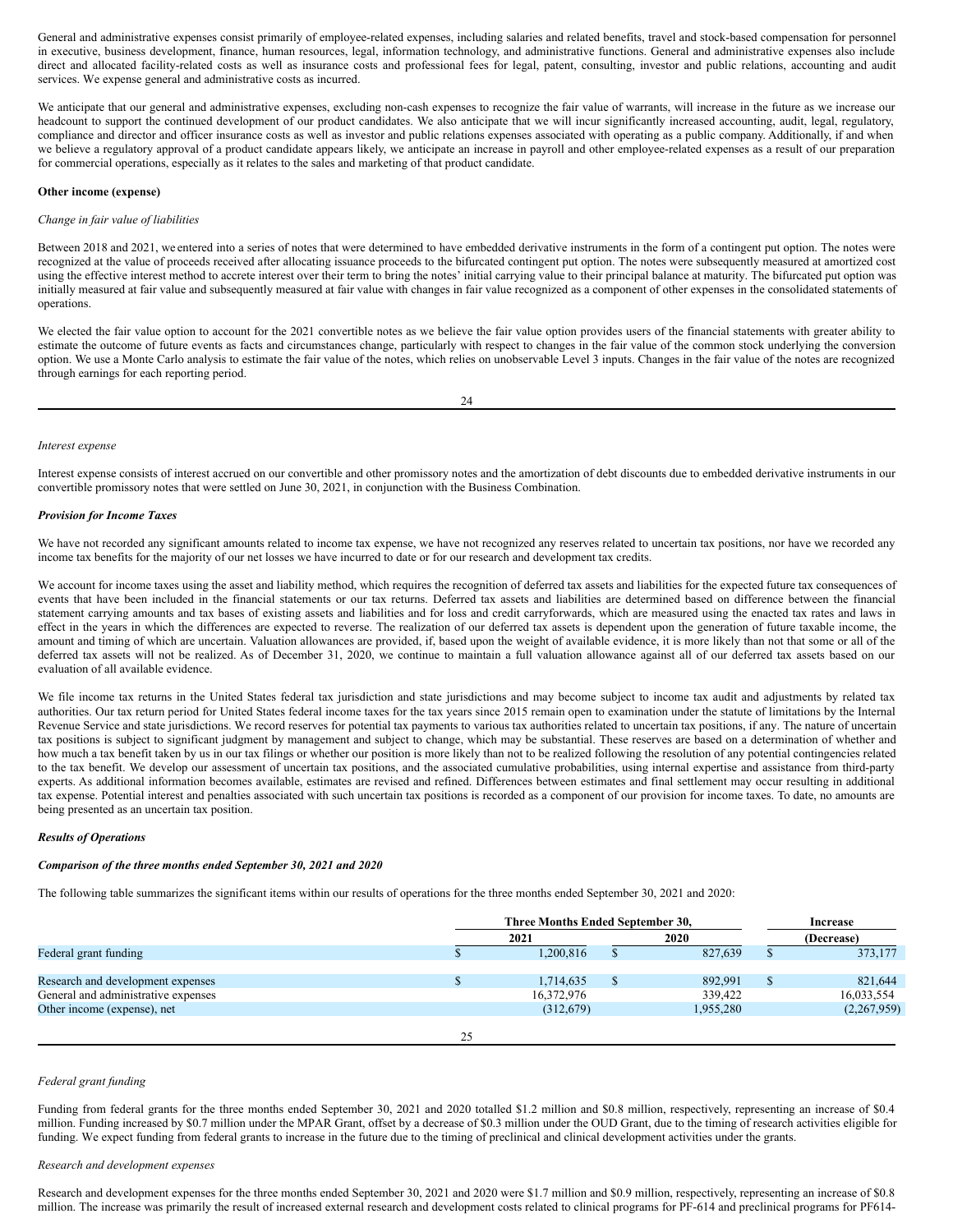MPAR™. Ensysce does not currently track expenses on a program-by-program basis. We expect research and development expenses to increase in the future due to planned clinical trials and higher preclinical and clinical development costs for our product candidates.

#### *General and administrative expenses*

General and administrative expenses for the three months ended September 30, 2021 and 2020 were \$16.4 million and \$0.3 million, respectively, representing an increase of \$16.0 million. The increase was primarily a result of a one-time \$11.6 million non-cash expense related to warrants issued for the share subscription facility, reflecting the fair value of 1,106,108 warrants issued with an exercise price of \$10.01 per share in July 2021, based on the \$14.49 share price on the date of issuance. Also contributing to the increase was \$2.3 million of non-cash expense for consultants and \$1.1 million expense for commitment fees for the share subscription facility. Excluding the one-time expenses related to the share subscription facility, which were recorded due to the uncertainty of future issuance of shares under the facility, and consideration due to the consultants, we expect our general and administrative expenses to increase in the future due to increased expenses related to operating as a public company.

#### *Other income (expense), net*

Other income (expense), net resulted in net expense of \$0.3 million for the three months ended September 30, 2021, compared to other net income of \$1.9 million for the three months ended September 30, 2020.

The increase in net expenses during the three months ended September 30, 2021 is largely driven by a decrease in the fair value of liabilities of \$1.4 million as a result of a decrease in the stock price on September 30, 2021 compared to the stock price at issuance on September 24, 2021. The gain related to the change in the fair value of the liabilities was offset by an initial loss related to an adjustment to recognize the initial fair value of the convertible debt and related warrants of \$1.3 million. The Company also recognized \$0.5 million of transaction costs related to the issuance of the convertible note.

The decrease in the fair value of liabilities during the three months ended September 30, 2020 resulted from the decreased likelihood of realization of the embedded derivative instrument in convertible notes payable, resulting in a gain of \$2.2 million during the three months ended September 30, 2020.

Interest expense decreased \$0.2 million in the 2021 period due to the conversion of outstanding convertible notes on June 30, 2021.

#### *Comparison of the nine months ended September 30, 2021 and 2020*

The following table summarizes the significant items within our results of operations for the nine months ended September 30, 2021 and 2020:

|                                     | Nine Months Ended September 30. | Increase  |  |               |
|-------------------------------------|---------------------------------|-----------|--|---------------|
|                                     | 2021                            | 2020      |  | (Decrease)    |
| Federal grant funding               | 1.895.907                       | 3.514.720 |  | (1,618,813)   |
|                                     |                                 |           |  |               |
| Research and development expenses   | 2.502.232                       | 3,136,207 |  | (633, 975)    |
| General and administrative expenses | 17,257,361                      | 898,470   |  | 16,358,891    |
| Other income (expense), net         | (1,245,091)                     | 340,742   |  | (1, 585, 833) |

#### *Federal grant funding*

Funding from federal grants for the nine months ended September 30, 2021 and 2020 totalled \$1.9 million and \$3.5 million, respectively, representing a decrease of \$1.6 million. Funding decreased by \$1.7 million under the MPAR Grant, offset by a nominal increase under the OUD Grant, due to the timing of research activities eligible for funding. We expect funding from federal grants to increase in the future due to the timing of preclinical and clinical development activities under the grants.

#### *Research and development expenses*

Research and development expenses for the nine months ended September 30, 2021 and 2020 were \$2.5 million and \$3.1 million, respectively, representing a decrease of \$0.6 million. The decrease was primarily the result of reduced external research and development costs related to preclinical programs for PF614-MPAR™ and Phase 1 clinical trial activities of nafamostat. Ensysce does not currently track expenses on a program-by-program basis. We expect research and development expenses to increase in the future due to planned clinical trials and higher preclinical and clinical development costs for our product candidates.

#### *General and administrative expenses*

General and administrative expenses for nine months ended September 30, 2021 and 2020 were \$17.3 million and \$0.9 million, respectively, representing an increase of \$16.4 million. The increase was primarily driven by a one-time \$11.6 million non-cash expense related to warrants issued for the share subscription facility, reflecting the fair value of 1,106,108 warrants issued with an exercise price of \$10.01 per share in July 2021, based on the \$14.49 share price on the date of issuance. Also contributing to the increase was \$2.3 million of non-cash expense for consultants and \$1.1 million expense for commitment fees for the share subscription facility. Excluding the one-time expenses related to the share subscription facility, which were recorded due to the uncertainty of future issuance of shares under the facility, and consultant expenses, we expect our general and administrative expenses to increase in the future due to increased director and officer insurance costs and various expenses related to operating as a public company.

#### *Other income (expense), net*

Other income (expense), net resulted in net expense of \$1.2 million for the nine months ended September 30, 2021, compared to other net income of \$0.3 million for the nine months ended September 30, 2020.

The increase in net expenses during the nine months ended September 30, 2021 is largely driven by interest expense of \$1.3 million related to the stated interest expense and debt discount accretion for the convertible notes converted upon the closing of the Business Combination on June 30, 2021 compared to \$0.7 million of similar expenses recognized during the nine months ended September 30, 2020.

Additionally, we recognized an initial loss related to an adjustment to recognize the initial fair value of the convertible debt and related warrants of \$1.3 million and \$0.5 million of transaction costs related to the issuance of the convertible note during the nine months ended September 30, 2021.

These losses were offset by a decrease in the fair value of liabilities of \$2.1 million as a result of a decrease in the stock price on September 30, 2021 compared to the stock price at issuance on September 24, 2021, as well as a gain on the final fair value measurement of the contingent put option immediately prior to the settlement of the convertible notes upon the closing of the merger. The decrease in the fair value of liabilities during the nine months ended September 30, 2020 resulted from the decreased likelihood of realization of the embedded derivative instrument in convertible notes payable, resulting in a gain of \$1.1 million during the nine months ended September 30, 2020.

#### **Liquidity and capital resources**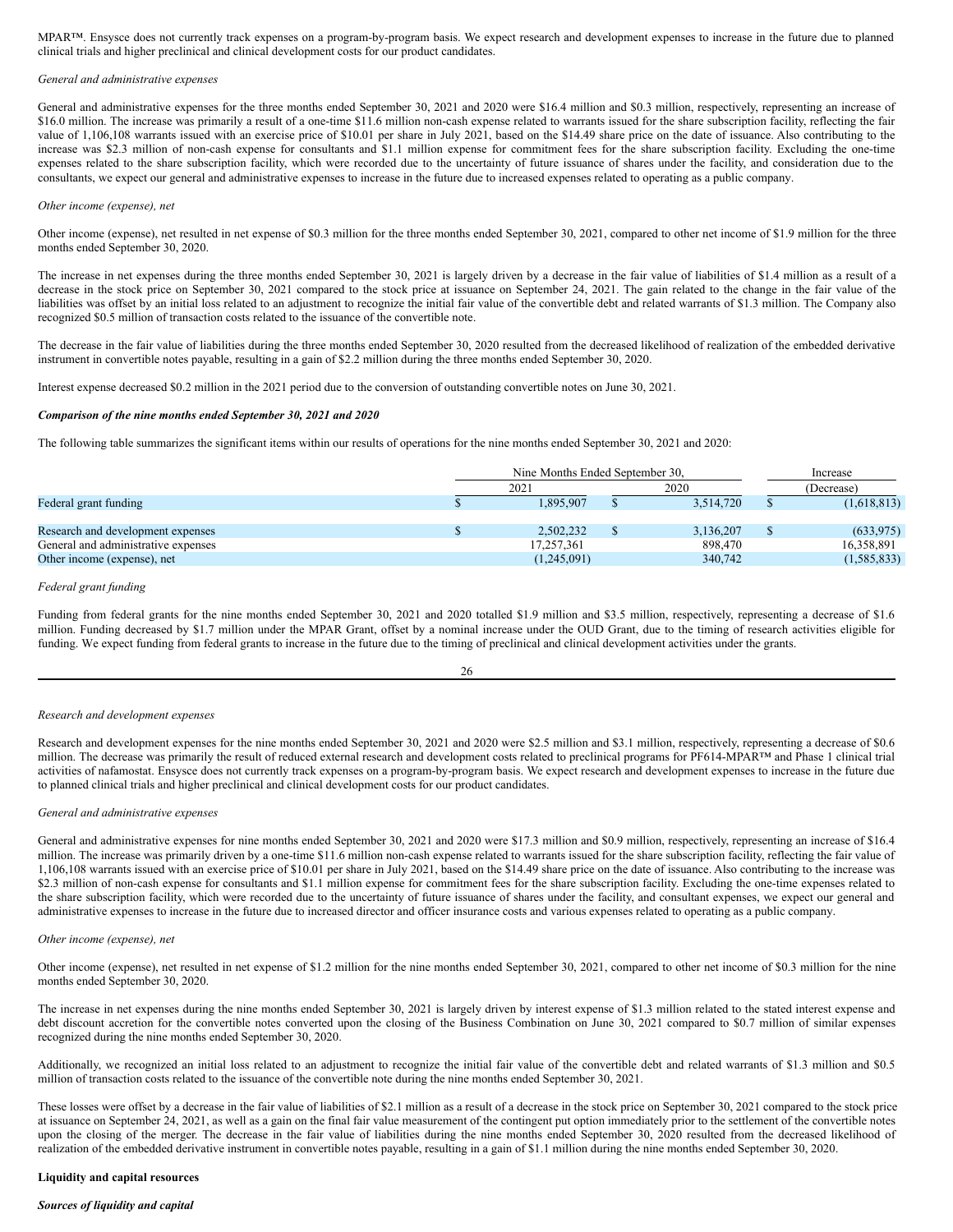As of September 30, 2021, we had \$6.8 million of cash and cash equivalents. Since inception, we have generated limited revenues and have incurred significant operating losses and negative cash flows from our operations, and we anticipate that we will continue to incur losses for at least the foreseeable future. We have not yet commercialized any of our product candidates and we do not expect to generate revenue from sales of any product candidates for several years, if at all. As of September 30, 2021, we had an accumulated deficit of \$75.0 million.

We have funded our operations to date primarily with proceeds from the sale of common equity, funding under federal research grants and borrowings under promissory notes. To fund future operations, we will likely need to raise additional capital. The amount and timing of future funding requirements will depend on many factors, including the timing and results of our ongoing research and development efforts and related general and administrative support. We anticipate that we will seek to fund our operations through public or private equity or debt financings or other sources, such as potential collaboration agreements. We cannot make assurances that anticipated additional financing will be available to us on favorable terms, if at all.

Current remaining funding under two approved federal research grants totals \$5.6 million and is expected to be utilized by December 31, 2022. Pursuant to the terms and conditions of the two grants, we are required to submit progress reports to NIDA on an annual basis and a final research performance progress report within 120 days of the performance period end date. Additionally, the grants limit the use of funds to activities that are clearly severable and independent from activities that involve human subjects until the receipt by NIDA of (i) Institutional Review Board ("IRB") approval, (ii) federal-wide assurance from the Office for Human Research Protections, (iii) a Data and Safety Monitoring Plan, (iv) certification that all key personnel have completed education on the protection of human subjects and (v) a Clinical Trials Dissemination Plan. We must also comply with the data sharing policies of NIDA and the NIH Public Access Policy, that require submission of final peer-reviewed journal manuscripts that arise from the use of grants to PubMed Central immediately upon acceptance for publication.

27

Neither grant has to be repaid. To receive the remaining funding for each respective study covered by a grant, we must meet certain milestones. We have met the required milestones under the MPAR Grant. The remaining milestone under the OUD Grant is identification of a R-methadone-TAAP clinical candidate that meet the specified criteria.

Inventions arising from the research projects funded with the grants are required to be reported to NIDA, per the Bayh-Dole Act (the Patent and Trademark Law Amendments Act), that permits us to retain ownership of the inventions, while also giving NIDA the license to practice the subject invention. In turn, we are expected to file for patent protection and to ensure commercialization upon licensing for the benefit of public health.

Under an agreement established in December 2020, an investor agreed to provide us with a share subscription facility of up to \$60.0 million for a 36-month term following the public listing of our common stock. We control the timing and maximum amount of drawdown under this facility and have no minimum drawdown obligation. The investor will pay, in cash, a per-share amount equal to 90% of the average daily closing price of our stock during the 30 consecutive trading days following delivery of a draw notice, which shall not exceed 400% of the average trading volume for the 30 trading days immediately preceding delivery of the draw notice. We must pay a commitment fee to the investor of \$1.2 million with \$800,000 due on the first anniversary of the public listing date and \$400,000 due on the 18-month anniversary of the public listing date. The commitment fee can be paid from the proceeds of a draw against the facility or in our freely tradable common stock. On June 30, 2021, we consummated the Business Combination with LACQ, resulting in the public listing of our shares of common stock on Nasdaq on July 2, 2021. Concurrent with the public listing of our shares of common stock on Nasdaq, we were also required to issue to the investor 1,106,108 warrants with a strike price of \$10.01 per share. The number of shares of common stock underlying the warrant as well as the strike price is subject to adjustments for recapitalizations, reorganizations, change of control, stock split, stock dividend, reverse stock splits and certain issuances of additional shares of our common stock. Our ability to utilize the share subscription facility is restricted while the convertible notes described below are outstanding.

On September 24, 2021, we entered into a Securities Purchase Agreement (the "Securities Purchase Agreement") for an aggregate financing of \$15.9 million with institutional investors. At the first closing under the Securities Purchase Agreement, which occurred on September 24, 2021, we issued to the investors (i) senior secured convertible promissory notes ("Investor Notes") in the aggregate principal amount of \$5.3 million for an aggregate purchase price of \$5.0 million and (ii) warrants ("Investor Warrants") to purchase 361,158 shares of common stock in the aggregate at an exercise price of \$7.63 per share. At the second closing under the Securities Purchase Agreement, which occurred on November 5, 2021, we issued to the institutional investors referenced above, (i) Investor Notes in the aggregate principal amount of \$10.6 million for an aggregate purchase price of \$10.0 million and (i) Investor Warrants to purchase 722,317 shares of common stock in the aggregate at an exercise price of \$7.63 per share.

## *Cash flows*

The following table summarizes our cash flows for each of the periods presented:

|                                           |    | Nine Months Ended September 30, |  |            |
|-------------------------------------------|----|---------------------------------|--|------------|
|                                           |    | 2021                            |  | 2020       |
| Net cash used in operating activities     |    | (4,474,364)                     |  | (713, 485) |
| Net cash used in investing activities     |    |                                 |  | (3,689)    |
| Net cash provided by financing activities |    | 11, 125, 822                    |  | 1,100,020  |
| Net increase in cash and cash equivalents |    | 6,651,458                       |  | 382,846    |
|                                           | 28 |                                 |  |            |

#### *Operating activities*

During the nine months ended September 30, 2021 and 2020, we used cash in operating activities of \$4.4 million and \$0.7 million, respectively, primarily resulting from legal and accounting fees, the clinical advancement of our product candidates, the timing of vendor invoicing and payments, and increased costs related to operating as a public company.

#### *Financing activities*

During the nine months ended September 30, 2021, net cash provided by financing activities was \$11.1 million, primarily consisting of proceeds from the Business Combination and convertible note financing. During the nine months ended September 30, 2020, net cash provided by financing activities was \$1.1 million, primarily consisting of proceeds from the issuance of convertible notes.

## *Funding requirements*

Our primary use of cash is to fund operating expenses, primarily related to our research and development activities. Cash used to fund operating expenses is impacted by the timing of when we pay these expenses, as reflected in the change in our outstanding accounts payable, accrued expenses and prepaid expenses.

We expect our expenses to increase substantially in connection with our ongoing activities, particularly as we advance the preclinical activities and clinical trials of our product candidates. In addition, upon the completion of the Business Combination, we have incurred, and will continue to incur, additional costs associated with operating as a public company, including significant legal, accounting, insurance, investor relations and other expenses that we did not incur as a private company. The timing and amount of our operating expenditures will depend largely on our ability to: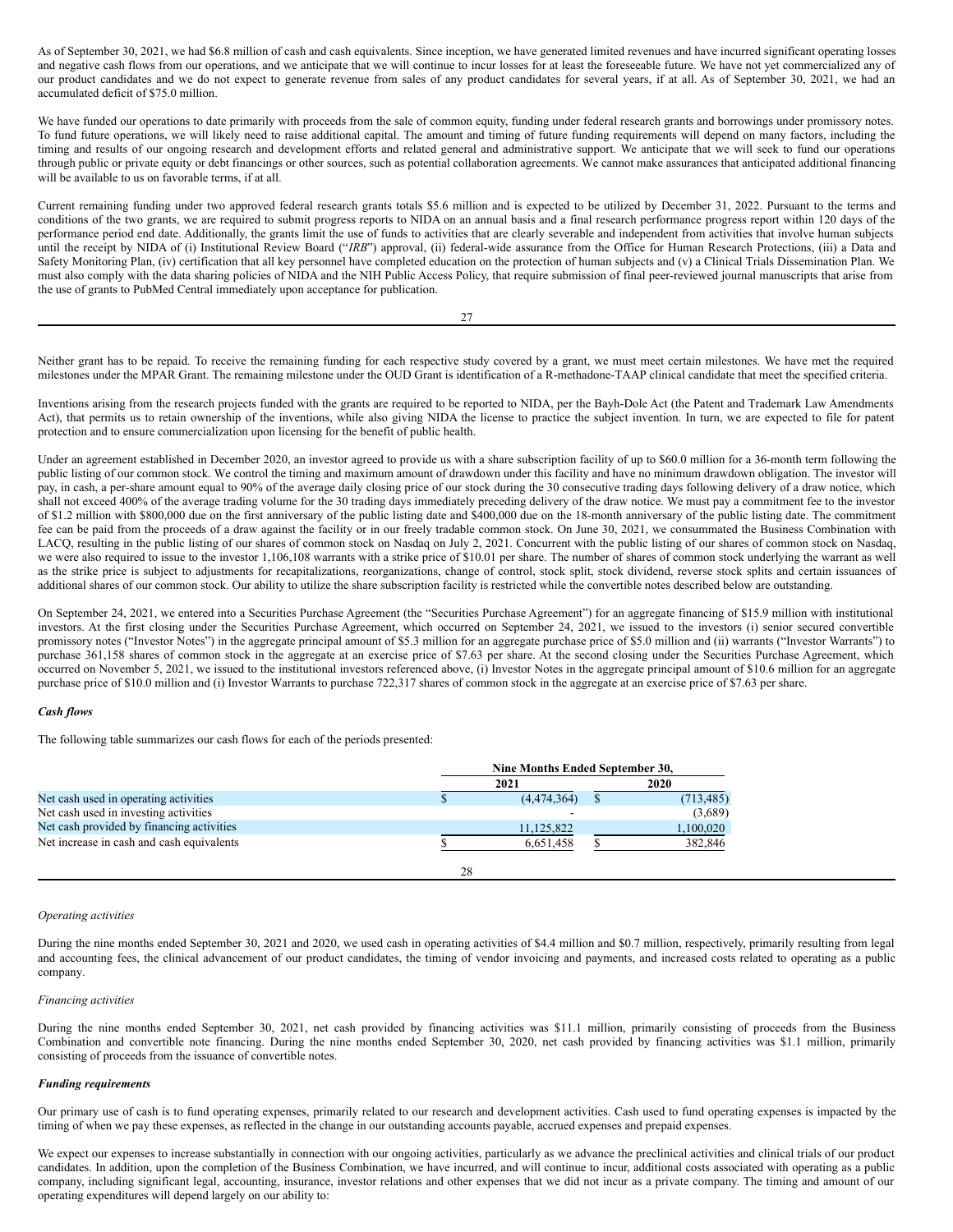- advance preclinical development of our early-stage programs and clinical trials of our product candidates;
- manufacture, or have manufactured on our behalf, preclinical and clinical drug material and develop processes for late state and commercial manufacturing;
- seek regulatory approvals for any product candidates that successfully complete clinical trials;
- establish a sales, marketing, medical affairs and distribution infrastructure to commercialize any product candidates for which we may obtain marketing approval and intend to commercialize on our own;
- hire additional clinical, quality control and scientific personnel;
- expand our operational, financial and management systems and increase personnel, including personnel to support our clinical development, manufacturing and commercialization efforts and our operations as a public company;
- obtain, maintain, expand and protect our intellectual property portfolio;
- manage the costs of preparing, filing and prosecuting patent applications, maintaining and protecting our intellectual property rights, including enforcing and defending intellectual property related claims; and
- manage the costs of operating as a public company.

 $29$ 

#### *Going concern*

We have generated limited revenues and have incurred significant operating losses since our inception and, as of September 30, 2021, had an accumulated deficit of \$75.0 million. We expect to continue to incur significant and increasing expenses and operating losses for the foreseeable future.

Following the completion of the Business Combination and public listing of our common stock on Nasdaq, we had access to up to \$60.0 million from a share subscription facility entered into in December 2020. The Securities Purchase Agreement for convertible notes entered in September 2021 limits our ability to execute certain debt and equity financings, including its existing \$60.0 million share subscription facility, while the notes are outstanding. Without the availability of proceeds through the share subscription facility, existing cash resources are not sufficient to allow us to fund current planned operations through the next 12 months following the filing of this Quarterly Report on Form 10-Q, which raises substantial doubt about the Company's ability to continue as a going concern.

For additional information on risks associated with our capital requirements, please read the section titled "*Risk Factors*" included elsewhere in this.

#### *Working capital*

Because of the numerous risks and uncertainties associated with research, development and commercialization of biologic product candidates, we are unable to estimate the exact amount of our working capital requirements. Our future funding requirements will depend on and could increase significantly as a result of many factors, including:

- the scope, progress, results and costs of researching and developing our product candidates, and conducting preclinical and clinical trials;
- the costs, timing and outcome of regulatory review of our product candidates;
- the costs, timing and ability to manufacture our product candidates to supply our clinical and preclinical development efforts and our clinical trials;

30

- the costs of future activities, including product sales, medical affairs, marketing, manufacturing and distribution, for any of our product candidates for which we receive marketing approval;
- the costs of manufacturing commercial-grade product and necessary inventory to support commercial launch;
- the ability to receive additional non-dilutive funding, including grants from organizations and foundations;
- the revenue, if any, received from commercial sale of our products, should any of our product candidates receive marketing approval;
- the costs of preparing, filing and prosecuting patent applications, obtaining, maintaining, expanding and enforcing our intellectual property rights and defending intellectual property-related claims;
- our ability to establish and maintain collaborations on favorable terms, if at all; and
- the extent to which we acquire or in-license other product candidates and technologies.

# **Critical accounting policies and significant judgments and estimates**

Our consolidated financial statements are prepared in accordance with GAAP. The preparation of our consolidated financial statements and related disclosures requires us to make estimates and judgments that affect the reported amounts of assets, liabilities, costs and expenses. We base our estimates on historical experience, known trends and events and various other factors that we believe are reasonable under the circumstances, the results of which form the basis for making judgments about the carrying values of assets and liabilities that are not readily apparent from other sources. We evaluate our estimates and assumptions on an ongoing basis. Our actual results may differ from these estimates under different assumptions or conditions.

While our significant accounting policies are described in more detail in Note 3 to our unaudited interim consolidated financial statements appearing elsewhere in this Quarterly Report on Form 10-Q, we believe that the following accounting policies are those most critical to the judgments and estimates used in the preparation of our consolidated financial statements.

#### *Accrued research and development expenses*

As part of the process of preparing our consolidated financial statements, we are required to estimate our accrued research and development expenses. This process involves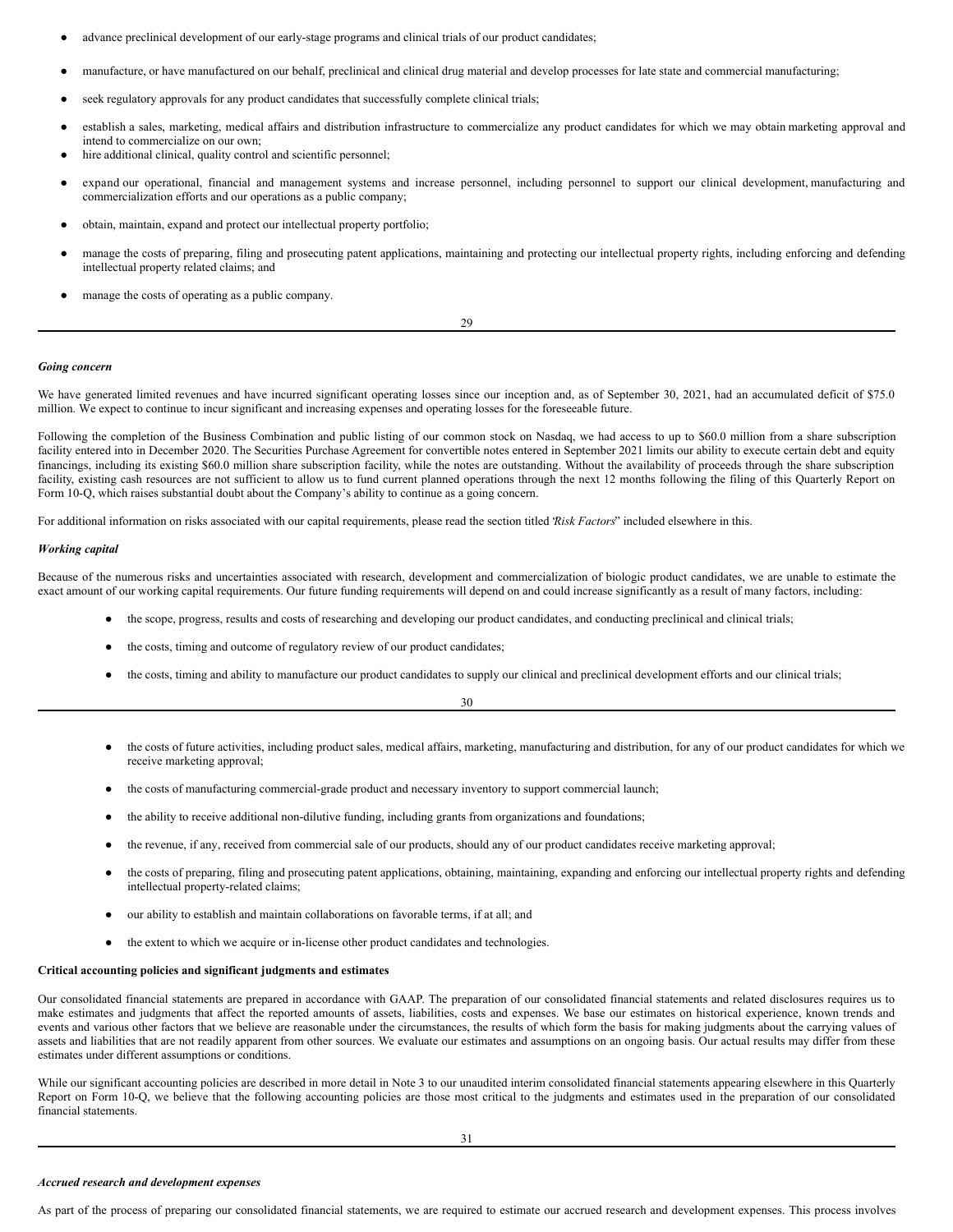reviewing open contracts and purchase orders, communicating with our applicable personnel to identify services that have been performed on our behalf and estimating the level of service performed and the associated cost incurred for the service when it has not yet been invoiced or otherwise notified of actual costs. The majority of our service providers invoice us in arrears for services performed, on a pre-determined schedule or when contractual milestones are met; however, some require advance payments. We make estimates of our accrued expenses as of each balance sheet date in the consolidated financial statements based on facts and circumstances known to us at that time. We periodically confirm the accuracy of the estimates with the service providers and makes adjustments if necessary. Examples of estimated accrued research and development expenses include fees paid to:

- vendors, including research laboratories, in connection with preclinical development activities;
- CROs and investigative sites in connection with preclinical studies and clinical trials; and
- CMOs in connection with drug substance and drug product formulation of preclinical studies and clinical trial materials.

We base our expenses related to preclinical studies and clinical trials on our estimates of the services received and efforts expended pursuant to quotes and contracts with multiple research institutions and CROs that supply, conduct and manage preclinical studies and clinical trials on our behalf. The financial terms of these agreements are subject to negotiation, vary from contract to contract and may result in uneven payment flows. There may be instances in which payments made to our vendors will exceed the level of services provided and result in a prepayment of the expense. Payments under some of these contracts depend on factors such as the successful enrollment of patients and the completion of clinical trial milestones. In accruing service fees, we estimate the time period over which services will be performed and the level of effort to be expended in each period. If the actual timing of the performance of services or the level of effort varies from the estimate, we adjust the accrual or the prepaid expense accordingly. Although we do not expect our estimates to be materially different from amounts actually incurred, our understanding of the status and timing of services performed relative to the actual status and timing of services performed may vary and may result in reporting amounts that are too high or too low in any particular period.

## *Stock-based compensation*

We measure all stock-based awards granted to employees, directors and non-employees based on their fair value on the date of the grant and recognize the corresponding compensation expense of those awards over the requisite service period, which is generally the vesting period of the respective award. Forfeitures are accounted for as they occur. We grant stock options and restricted stock awards that are subject to either service or performance-based vesting conditions. Compensation expense related to awards to employees and non-employees with performance-based vesting conditions is recognized based on the grant date fair value over the requisite service period using the accelerated attribution method to the extent achievement of the performance condition is probable. We estimate the probability that certain performance criteria will be met and do not recognize compensation expense until it is probable that the performance-based vesting condition will be achieved.

We classify stock-based compensation expense in our statements of operations in the same manner in which the award recipient's payroll costs are classified or in which the award recipient's service payments are classified.

We estimate the fair value of each stock option grant using the Black-Scholes option-pricing model, which uses as inputs the fair value of our common stock and assumptions we make for the volatility of our common stock, the expected term of our stock options, the risk-free interest rate for a period that approximates the expected term of our stock options and our expected dividend yield.

#### *Fair value of liabilities*

We elected the fair value option to account for the convertible notes as we believe the fair value option provides users of the financial statements with greater ability to estimate the outcome of future events as facts and circumstances change, particularly with respect to changes in the fair value of the common stock underlying the conversion option. We use a Monte Carlo to estimate the fair value of the notes, which relies on unobservable Level 3 inputs. Changes in the fair value of the notes are recognized through earnings for each reporting period.

#### *Determination of the fair value of common stock*

As there has historically been no public market for Former Ensysce common stock prior to the date of the Closing of the Business Combination, the estimated fair value of Former Ensysce common stock was determined by our most recently available third-party valuations of common stock. These third-party valuations were performed in accordance with the guidance outlined in the American Institute of Certified Public Accountants' Accounting and Valuation Guide, Valuation of Privately-Held-Company Equity Securities Issued as Compensation. Our common stock valuations were prepared using an option pricing method ("OPM"). The OPM treats common stock and preferred stock as call options on the total equity value of a company, with exercise prices based on the value thresholds at which the allocation among the various holders of a company's securities changes. Under the OPM method, the common stock has value only if the funds available for distribution to stockholders exceeded the value of the preferred stock liquidation preferences at the time of the liquidity event, such as a strategic sale or a merger. A discount for lack of marketability of the common stock is then applied to arrive at an indication of value for the common stock. These third-party valuations were performed at various dates, which resulted in valuations of Former Ensysce common stock of \$1.37 per share as of July 1, 2017, \$1.82 per share as of February 28, 2018, \$2.58 per share as of October 1, 2018, and \$2.58 per share as of December 31, 2019 (prices adjusted for the exchange ratio of 0.06585 per the merger agreement).

In addition to considering the results of these third-party valuations, our board of directors considered various objective and subjective factors to determine the fair value of our common stock as of each grant date, including:

- the progress of our research and development programs, including the status and results of preclinical studies and clinical trials for our product candidates;
- our stage of development and commercialization and our business strategy;
- external market conditions affecting the biopharmaceutical industry and trends within the biopharmaceutical industry;
- our financial position, including cash on hand, and our historical and forecasted performance and results of operations;
- the lack of an active public market for our common stock and our preferred stock;
- the likelihood of achieving a liquidity event, such as an initial public offering, or IPO, or our sale in light of prevailing market conditions; and
- the analysis of initial public offerings and the market performance of similar companies in the specialty biopharmaceutical industry.

The assumptions underlying these valuations represented management's best estimate, which involved inherent uncertainties and the application of management's judgment. As a result, if we had used significantly different assumptions or estimates, the fair value of our common stock and our stock-based compensation expense could have been materially different.

Shares of our common stock are now listed and trade on Nasdaq, so it will no longer be necessary for our board of directors to estimate the fair value of our common stock in connection with our accounting for granted stock options and other such awards we may grant, as the fair value of our common stock will be determined based on the publiclytraded quoted market price of our common stock.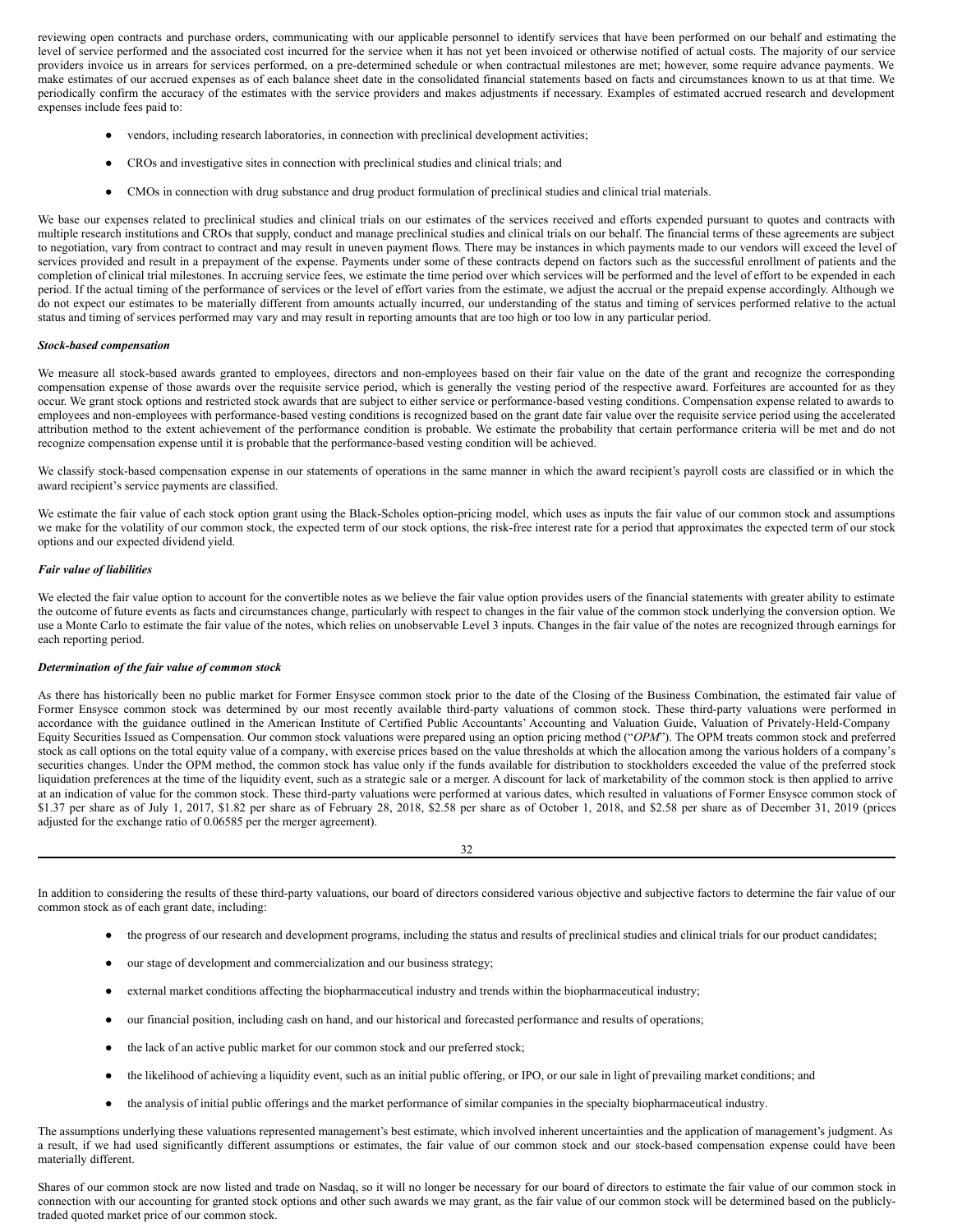#### **Off-balance sheet arrangements**

We do not have during the periods presented, and do not currently have, any off-balance sheet arrangements, as defined in the rules and regulations of the SEC.

33

# **Recently issued accounting pronouncements**

A description of recently issued accounting pronouncements that may potentially impact Ensysce's financial position and results of operations is disclosed in Note 3 to our consolidated financial statements included elsewhere in this Quarterly Report on Form 10-Q.

## **Emerging growth company and smaller reporting company status**

We are an "emerging growth company," as defined in the Jumpstart Our Business Startups Act (the "JOBS Act"), and we may take advantage of certain exemptions from various reporting requirements that are applicable to other public companies that are not emerging growth companies. We may take advantage of these exemptions until we are no longer an emerging growth company under Section 107 of the JOBS Act, which provides that an emerging growth company can take advantage of the extended transition period afforded by the JOBS Act for the implementation of new or revised accounting standards. We have elected to avail ourselves of the extended transition period and, therefore, while we are an emerging growth company we are not subject to new or revised accounting standards at the same time that they become applicable to other public companies that are not emerging growth companies, unless we choose to early adopt a new or revised accounting standard.

Additionally, we are a "smaller reporting company" as defined in Item 10(f)(1) of Regulation S-K. Smaller reporting companies may take advantage of certain reduced disclosure obligations, including, among other things, providing only two years of audited financial statements. We will remain a smaller reporting company until the last day of the fiscal year in which (i) the market value of our common stock held by non-affiliates exceeds \$250 million as of the prior June 30, or (ii) our annual revenues exceeded \$100 million during such completed fiscal year and the market value of our common stock held by non-affiliates exceeds \$700 million as of the prior June 30.

#### **Item 3. Quantitative and Qualitative Disclosures About Market Risk.**

#### *Interest Rate Risk*

Our cash and cash equivalents as of September 30, 2021 consisted of cash and a money market fund account. Because of the short-term nature of our money market fund, a sudden change in market interest rates would not be expected to have a material impact on our financial position or results of operations.

#### *Inflation Risk*

We do not believe that inflation and changing prices had a significant impact on our results of operations for any periods presented herein.

|                    | I |
|--------------------|---|
| ۰,<br>I<br>۰.<br>× |   |

#### **Item 4. Controls and Procedures.**

#### **Evaluation of Disclosure Controls and Procedures**

Our disclosure controls and procedures are designed to ensure that information required to be disclosed in the reports that we file or submit under the Securities Exchange Act of 1934 as amended (the "Exchange Act") is recorded, processed, summarized and reported within the time periods specified in the rules and forms of the Securities and Exchange Commission, and that such information is accumulated and communicated to our management, including our Chief Executive Officer and Chief Financial Officer, as appropriate, to allow timely decisions regarding required disclosure. Our management, with the participation of our Chief Executive Officer and Chief Financial Officer, evaluated the effectiveness of our disclosure controls and procedures (as defined in Exchange Act Rule 13a-15(e) and 15d-15(e)) as of September 30, 2021. Based on that evaluation, the Chief Executive Officer and Chief Financial Officer concluded that the Company's disclosure controls and procedures were not effective as of September 30, 2021 due to the material weaknesses in our internal controls over financial reporting described below. Notwithstanding these material weaknesses, management has concluded that our financial statements included in this Quarterly Report on Form 10-Q are fairly stated in all material respects in accordance with GAAP for each of the periods presented therein.

#### **Material Weaknesses and Remediation Plan**

In connection with the preparation of our consolidated financial statements for the years ended December 31, 2020 and 2019, and our unaudited interim consolidated financial statements for the three and nine months ended September 30, 2021 and 2020, we concluded that there were material weaknesses in our internal controls over financial reporting. A material weakness is a significant deficiency, or a combination of significant deficiencies, in internal controls over financial reporting such that it is reasonably possible that a material misstatement of the annual or interim financial statements will not be prevented or detected on a timely basis. The material weaknesses identified are insufficient internal controls because of inadequate technical accounting expertise and inappropriate level of supervision and review due to the limited number of accounting personnel.

We are taking steps to remediate the material weaknesses in our internal controls over financial reporting, including hiring a Chief Financial Officer in February 2021. Further, we plan to enhance our processes to identify and appropriately apply applicable accounting requirements to better evaluate and understand the nuances of the complex accounting standards that apply to our financial statements. Our plans at this time include providing enhanced access to accounting literature, research materials and documents and increased communication among our personnel and third-party professionals with whom we consult regarding complex accounting applications. The elements of our remediation plan can only be accomplished over time, and we can offer no assurance that these initiatives will ultimately have the intended effects.

#### **Changes in Internal Control Over Financial Reporting**

There were no changes in our internal control over financial reporting (as such term is defined in Rules 13a-15(f) and 15d-15(f) under the Exchange Act) during the fiscal quarter to which this report relates that have materially affected, or are reasonably likely to materially affect, our internal control over financial reporting.

35

#### **Item 1. Legal Proceedings.**

## **PART II—OTHER INFORMATION**

From time to time, we could become involved in disputes and various litigation matters that arise in the normal course of business. These may include disputes and lawsuits related to intellectual property, licensing, contract law and employee relations matters. Periodically, we review the status of significant matters, if any exist, and assesses its potential financial exposure. If the potential loss from any claim or legal claim is considered probable and the amount can be estimated, we accrue a liability for the estimated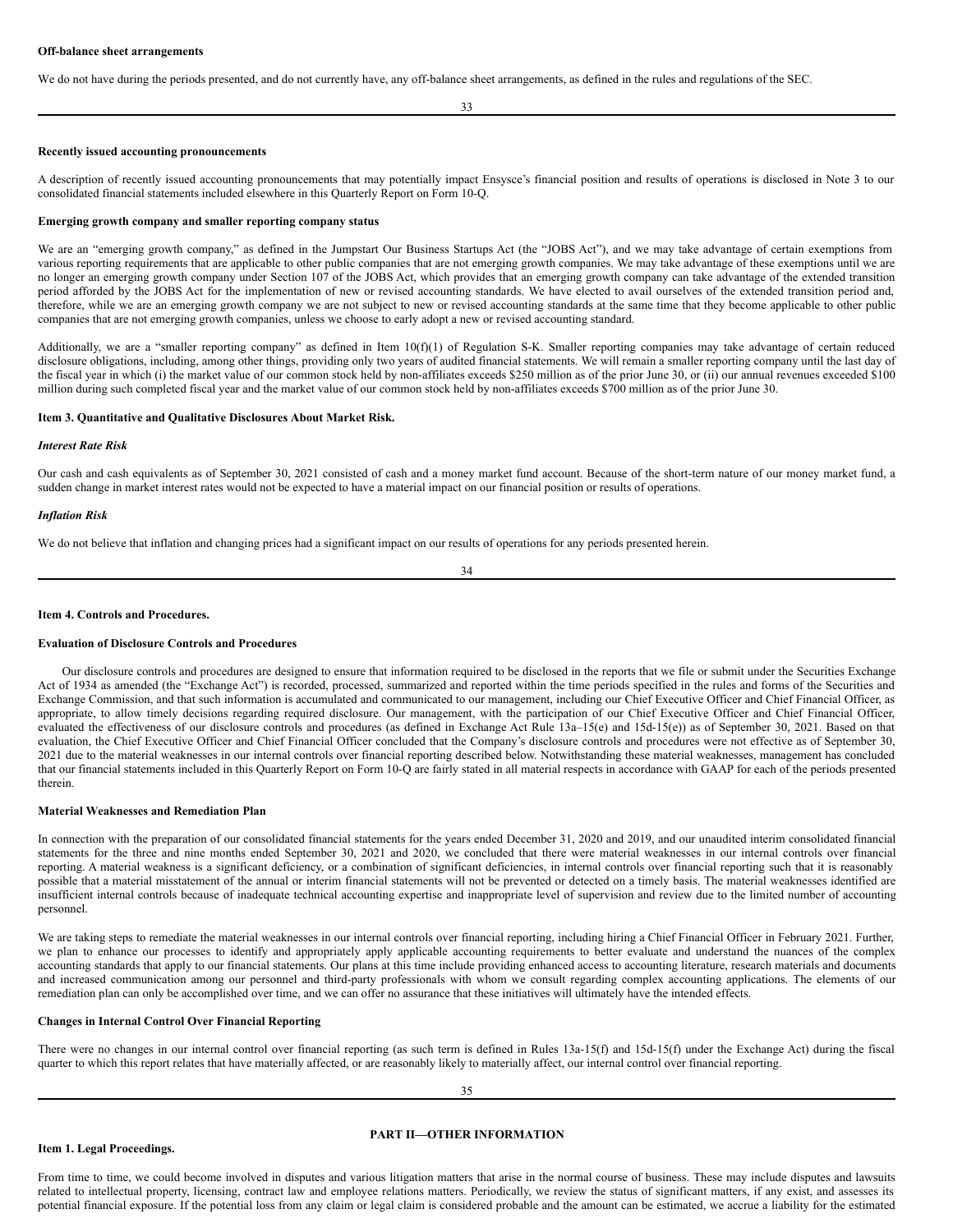loss. Legal proceedings are subject to uncertainties, and the outcomes are difficult to predict. Because of such uncertainties, accruals are based on the best information available at the time. As additional information becomes available, we reassess the potential liability related to pending claims and litigation.

In July 2021, following the Business Combination with LACQ, our former financial advisor, Del Morgan Group, LLC and Globalist Capital, LLC (together, "Plaintiffs") filed an action against us and our Chief Executive Officer (together, "*Defendants*") alleging that the Common Stock and Common Stock Warrants (together, "*Securities*") issued to Plaintiffs in satisfaction of its advisory fee should have been registered and the Securities immediately tradeable. The Plaintiffs asserted various causes of action in furtherance of their claims. The Plaintiffs are seeking registered and freely tradeable Securities and damages arising from their inability to trade the Securities, which Plaintiffs assert are in the millions of dollars. The Defendants believe there are meritorious defenses to the Plaintiffs claims, and possible counterclaims.

On August 3, 2021, the Plaintiffs and Defendants entered into a Settlement Agreement and Mutual General Release whereby Plaintiffs would have their Common Stock, and the Common Stock underlying their Warrants registered on our Resale Registration Statement. In addition, the Warrants would be modified to allow for cashless exercise and to reduce the exercise price from \$11.50/share to \$10.00/share. In consideration for this, both Parties agreed to release the other from any past, present or future claims. In addition, the Plaintiffs agreed to immediately stay the proceedings and inform the Superior Court of a conditional settlement and to dismiss the lawsuit with prejudice five days following the effectiveness of the Resale Registration Statement. Following effectiveness of the Form S-1 Registration Statement, upon Plaintiffs application to the Superior Court on October 5, 2021, the Superior Court dismissed the case with prejudice on October 6, 2021.

## **Item 1A. Risk Factors.**

#### **Summary of Risk Factors**

Below is a summary of material factors that make an investment in our securities speculative or risky. Importantly, this summary does not address all of the risks and uncertainties that we face. Additional discussion of the risks and uncertainties summarized in this risk factor summary, as well as other risks and uncertainties that we face, can be found in the section below. The below summary is qualified in its entirety by that more complete discussion of such risks and uncertainties. You should consider carefully the risks and uncertainties described below as part of your evaluation of an investment in our securities:

- We are a clinical-stage pharmaceutical company with a limited operating history. We have incurred significant financial losses since our inception and anticipate that we will continue to incur significant financial losses for the foreseeable future.
- We must obtain regulatory approval and fulfill numerous other requirements to be successful.
- We require substantial additional funding.
- We may incur additional dilution from repayment of the Investor Notes in Common Stock or re-setting the Conversion Price of the Investor Notes or reduced proceeds to Ensysce from a reduction in the exercise price of the Investor Warrants;
- We must obtain stockholder approval of the Securities Purchase Agreement;
- The price of our common stock on the Nasdaq and Public Warrants on the OTC Pink Open Market may be volatile.
- The proceeds under the GEM Agreement may be less than anticipated and issuances of common stock pursuant thereto would result in dilution of existing stockholders.
- We depend heavily on the success of PF614 and PF614-MPAR™ product candidates, which are currently in clinical trials, and which may not be successful.
- Due to the significant resources required for the development of our product pipeline, and depending on our ability to access capital, we must prioritize the development of certain product candidates over others.
- If we fail to discover, develop and commercialize other product candidates, we may be unable to grow our business.
- If we do not achieve our projected development and commercialization goals within the timeframes we expect, the development and commercialization of our product candidates may be delayed.
- Competitive products may reduce or eliminate potential commercial opportunity for our product candidates.
- Our business could be harmed if we lose the services of our key personnel or if we are unable to hire additional highly qualified employees.
- Our employees or others on which our business depends may engage in misconduct or other improper activities.
- We are subject to business interruptions resulting from the COVID-19 pandemic or similar public health crises.
- Government grant awards may not be available to us in the future.
- Social issues around the abuse of opioids could decrease the potential market for our product candidates.
- We currently rely on, and expect to rely on in the future, third parties to conduct our clinical trials.
- We expect to be completely dependent on third parties to manufacture our product candidates.
- We must develop our sales, marketing and distribution capability on our own or through collaborations.
- The regulatory approval processes is lengthy, time-consuming and inherently unpredictable.
- Our clinical trials my not succeed.
- Regulatory authorities may disagree with our regulatory plan for our product candidates.
- Interim topline and preliminary data from our clinical trials may change.
- We may incur unexpected costs or experience delays in completing, or ultimately be unable to complete, the preclinical and clinical studies necessary.
- Even if we complete the necessary preclinical studies and clinical trials, the marketing approval process is expensive, time-consuming and uncertain.
- Any product candidate for which we obtain marketing approval will be subject to ongoing enforcement of post-marketing requirements by regulatory agencies.
- We may encounter difficulties enrolling patients in our clinical trials.
- Fast track designation by the FDA for PF614 may not lead to a faster development or regulatory review or approval process and does not assure FDA approval.
- If the FDA does not conclude that certain of our product candidates satisfy the requirements for the Section  $505(b)(2)$  regulatory approval pathway, or if such requirements are not as we expect, the approval pathway will likely take significantly longer, cost significantly more and entail significantly greater complications and risks than anticipated, and in either case may not be successful.
	- 36
- We are subject to risks if we submit a  $505(b)(2)$  application that references a third-party product.
- Changes in methods of product candidate manufacturing or formulation may result in additional costs or delay.
- Our product candidates may cause undesirable side effects or have other properties that could delay or prevent their regulatory approval, limit the commercial profile of an approved label, or result in significant negative consequences following regulatory approval, if obtained.
- Even if any of our product candidates receives regulatory approval, we may fail to achieve the degree of market acceptance necessary for commercial success.
- We are subject to potential product liability lawsuits against us or any of our future collaborators.
- Oxycodone is a Schedule II controlled substance under the federal CSA, and we must comply with the CSA or its state equivalents.
- Manufacturing of oxycodone is subject to annual quotas that limit the amount of API and dosage forms that can be produced in any given year.
- Prescription drug abuse, especially involving opioids, has been declared a national epidemic causing limits in prescribing and adverse publicity for the entire class of drugs.
- If we are unable to obtain and maintain patent protection for our products candidates, or if the scope of the patent protection obtained is not sufficiently broad, our competitors could develop and commercialize product candidates that are similar or identical to our product candidates.
- We may face litigation from third parties claiming that our products or business infringe, misappropriate, or otherwise violate their intellectual property rights, or seeking to challenge the validity of our patents.
- We may become involved in lawsuits to protect or enforce our patents or other intellectual property.
- The expiration or loss of patent protection may adversely affect our future revenues and operating earnings.
- We may not be able to obtain protection under the Hatch-Waxman Amendments by extending the patent term.
- We may not be able to protect our intellectual property rights throughout the world.
- Changes in United States' patent law or the patent law of other countries or jurisdictions could diminish the value of patents in general, thereby impairing our ability to protect our products.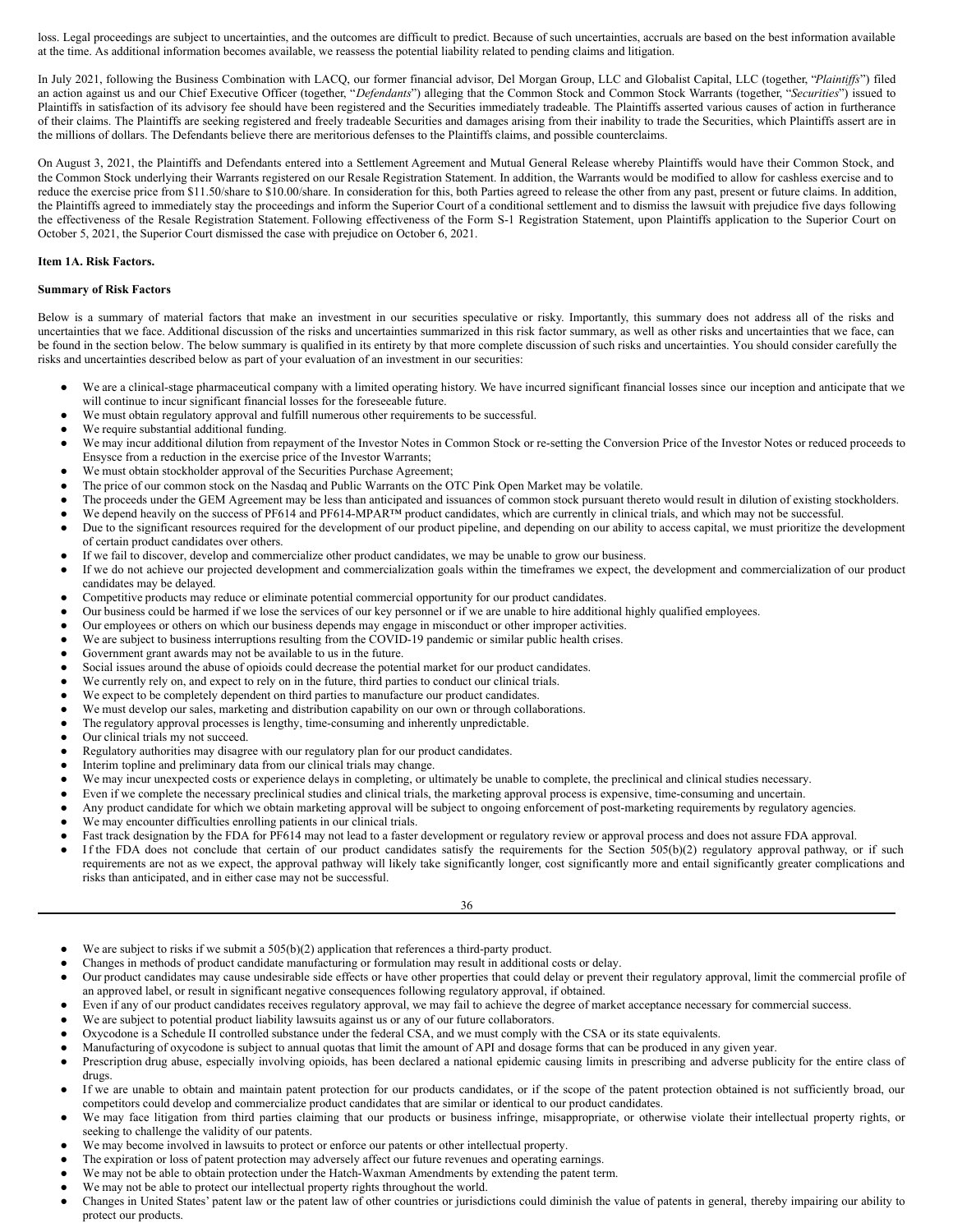- We may be subject to claims that we infringed, misappropriated or otherwise violated the intellectual property of a third party, or claiming ownership of what we regard as our own intellectual property.
- Obtaining and maintaining our patent protection depends on compliance with various procedural, document submission, fee payment and other requirements imposed by governmental patent agencies, and our patent protection could be reduced or eliminated for non-compliance with these requirements.
- Our reliance on third parties requires us to share our trade secrets, which increases the possibility that a competitor will discover them or that our trade secrets will be misappropriated or disclosed.
- We may be subject to claims challenging the inventorship or ownership of our patents and other intellectual property.
- We may not identify relevant third-party patents or may incorrectly interpret the relevance, scope or expiration of a third-party patent.
- Our intellectual property agreements with third parties may be subject to disagreements.
- Intellectual property rights do not necessarily address all potential threats to our business.
- The validity, scope and enforceability of any patents listed in the Orange Book that cover our product candidates can be challenged by third parties.
- If we do not obtain protection under the Hatch-Waxman Amendments by obtaining data exclusivity, our business may be harmed.
- Cyber-attacks or other failures in our telecommunications or information technology systems, or those of third parties could result in information theft, data corruption and significant disruption of our business.
- We do not anticipate paying any cash dividends on our capital stock in the foreseeable future.
- Raising additional capital in the public or private equity markets at prices per share below the current market price of our common stock could cause dilution to our stockholders, adversely affect the market price of our common stock, restrict our operations or require us to relinquish rights to our technologies or product candidates.
- Our internal controls over financial reporting currently do not meet all of the standards contemplated by Section 404 of Sarbanes-Oxley Act, and failure to achieve and maintain effective internal controls over financial reporting in accordance with Section 404 of the Sarbanes-Oxley Act could impair our ability to produce timely and accurate financial statements or comply with applicable regulations and have a material adverse effect on our business.
- We identified material weaknesses in our internal control over financial reporting as of December 31, 2020 and 2019.
- Our predecessor identified material weaknesses in its internal control over financial reporting as of December 31, 2020
- We are an emerging growth company and a smaller reporting company within the meaning of the Securities Act.
- The Nasdaq may delist our common stock and/or our Public Warrants may not continue to trade on the OTC Pink Open Market.
- Due to the uncertainty with respect to classification of warrants issued by SPACs as equity or indebtedness, there can be no assurance that future guidance might not require us to restate our financial statements and have other adverse consequences.

37

#### **Risks Related to Our Business, Financial Condition and Capital Requirements**

#### We are a clinical-stage pharmaceutical company with a limited operating history. We have incurred significant financial losses since our inception and anticipate that we *will continue to incur significant financial losses for the foreseeable future.*

We are a clinical-stage pharmaceutical company with a limited operating history. We have not yet demonstrated an ability to generate revenues, obtain regulatory approvals, engage in clinical development beyond Phase 1 trials, manufacture any product on a commercial scale or arrange for a third party to do so on our behalf or enter into licensing arrangements to commercialize a product, or conduct sales and marketing activities necessary for successful product commercialization.

We have no products approved for commercial sale and we have not generated any revenue from product sales to date, nor do we expect to generate any significant revenue from product sales for the next few years. We will continue to incur significant research and development and other expenses related to our product development, preclinical and clinical activities and ongoing operations. As a result, we are not profitable and have incurred losses in each period since our inception. Net losses and negative cash flows have had, and will continue to have, an adverse effect on our stockholders' equity and working capital. Our net loss was \$18.4 million for the nine months ended September 30, 2021. As of September 30, 2021, we had an accumulated deficit of \$74.3 million. We expect to continue to incur significant losses for the foreseeable future, and we expect these losses to increase as we continues our research and development of, and seek regulatory approvals for, our product candidates.

If we continue to suffer losses as we have since inception, investors may not receive any return on their investment and may lose their entire investment.

In addition, as a public company, we incur significant additional legal, accounting and other expenses that we did not incur as a private company as we:

- meet the requirements and demands of being a public company;
- expand our operational, financial and management systems and increases personnel to support our operations;
- hire additional clinical, quality control, medical, scientific and other technical personnel to support our clinical operations;
- advance our clinical-stage product candidate PF614 through clinical development;
- advance our preclinical stage product candidates into clinical development;
- seek regulatory approvals for any product candidates that successfully complete clinical trials;
- undertake any pre-commercialization activities to establish sales, marketing and distribution capabilities for any product candidates for which we may receive regulatory approval in regions where we choose to commercialize our products on our own or jointly with third parties;
- maintain, expand and protect our intellectual property portfolio; and
- make milestone, royalty or other payments due under any future in-license or collaboration agreements.

Pharmaceutical product development entails substantial upfront capital expenditures and significant risk that any potential product candidate will fail to demonstrate adequate efficacy or an acceptable safety profile, gain regulatory approval, secure market access and reimbursement and become commercially viable. Therefore any investment in us would be highly speculative. Our prospects are subject to the costs, uncertainties, delays and difficulties frequently encountered by companies in clinical development, especially clinical-stage pharmaceutical companies such as ours. Any predictions you make about our future success or viability may not be as accurate as they would otherwise be if we had a longer operating history or a history of successfully developing and commercializing pharmaceutical products. We will likely encounter unforeseen expenses, difficulties, complications, delays and other known or unknown factors in achieving our business objectives.

Additionally, our expenses could increase beyond our expectations if we are required by the United States Food and Drug Administration, or FDA, or other regulatory authorities to perform clinical trials in addition to those that we currently expect to conduct, or if there are any delays in establishing appropriate manufacturing arrangements for or in completing our clinical trials or the development of any of our product candidates.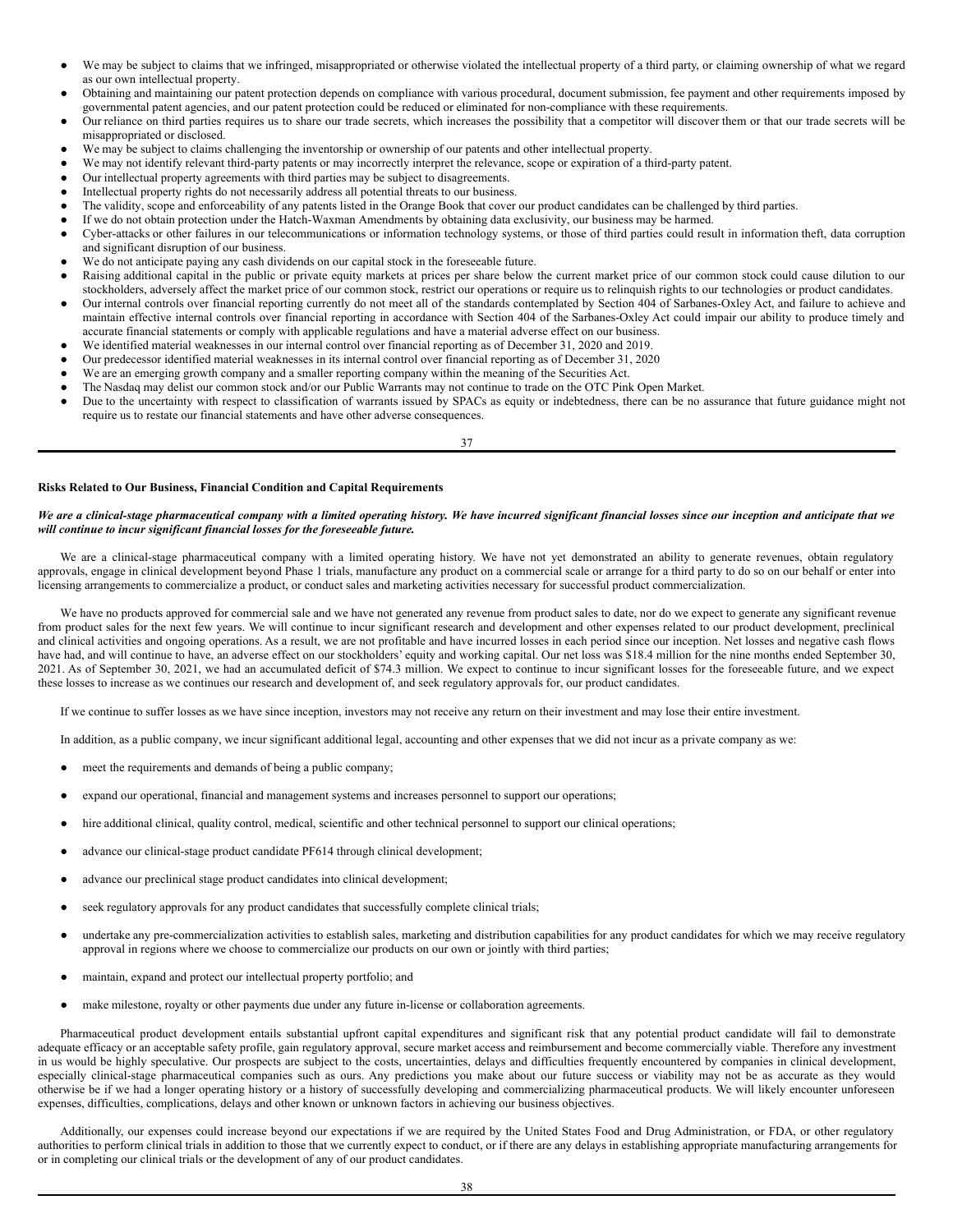## Our ability to generate revenue from any of our potential products is subject to our ability to obtain regulatory approval and fulfill numerous other requirements and we *may never be successful in generating revenues or becoming profitable.*

Our ability to become and remain profitable depends on our ability to generate revenue or execute other business development arrangements. We do not expect to generate significant revenue, if any, unless and until we are able to obtain regulatory approval for, and successfully commercialize the product candidates we are developing or may develop. Successful commercialization, to the extent it occurs, will require achievement of many key milestones, including demonstrating safety and efficacy in clinical trials, obtaining regulatory approval for these product candidates, manufacturing, marketing and selling, or entering into other agreements to commercialize, those products for which we may obtain regulatory approval, satisfying any post-marketing requirements and obtaining reimbursement for our products from private insurance or government payors. Because of the uncertainties and risks associated with these activities, we cannot accurately and precisely predict the timing and amount, if any, of revenues, the extent of any further losses or when we might achieve profitability. We may never succeed in these activities and, even if we do, we may never generate revenues that are sufficient enough for us to achieve profitability. Even if we do achieve profitability, we may not be able to sustain or increase profitability on a quarterly or annual basis.

Our failure to become and remain profitable may depress the market price of our common stock and could impair our ability to raise capital, expand our business, diversify our product offerings or continue our operations.

## We require substantial additional funding. If we are unable raise capital when needed, we could be forced to delay, reduce or terminate our product discovery and *development programs or commercialization ef orts.*

We are a clinical stage pharmaceutical company that will need to raise additional capital to continue to operate as a going concern. Our quarterly operating results are likely to show continued losses in the future. Our operations have consumed substantial amounts of cash since inception. We expect to continue to spend substantial amounts to continue the clinical and preclinical development of our product candidates, including our planned Phase 2 program for nafamostat and planned clinical trials for PF614 and PF614-MPAR™. We will need to raise additional capital to complete our currently planned clinical trials and any future clinical trials. Other unanticipated costs may arise in the course of our development efforts. If we are able to obtain marketing approval for product candidates that we develop, we would require significant additional amounts of funding in order to launch and commercialize such product candidates. We cannot reasonably estimate the actual amounts necessary to successfully complete the development and commercialization of any product candidate we develop and we may require substantial additional funding to complete the development and commercialization of our product candidates.

Our future need for additional funding depends on many factors, including:

- the scope, progress, results and costs of researching and developing our current product candidates, as well as other additional product candidates we may develop and pursue in the future, including the costs related to preclinical and clinical development of the product;
- the timing of, and the costs involved in, obtaining marketing approvals for our product candidates and any other additional product candidates we may develop and pursue in the future;
- the number of future product candidates that we may pursue and their development requirements;
- subject to receipt of regulatory approval, the costs of commercialization activities for our product candidates, to the extent such costs are not the responsibility of any future collaborators, including the costs and timing of establishing product sales, marketing, distribution and manufacturing capabilities;
- subject to receipt of regulatory approval, the amount of revenue, if any, received from commercial sales of our product candidates or any other additional product candidates we may develop and pursue in the future;

39

- the extent to which we in-license or acquire rights to other products, product candidates or technologies;
- our ability to establish collaboration arrangements for the development of our product candidates on favorable terms, if at all;
- our headcount growth and associated costs as we expand our research and development and establishes a commercial infrastructure;
- the costs of preparing, filing and prosecuting patent applications, maintaining and protecting our intellectual property rights, including enforcing and defending intellectual property related claims; and
- the costs of operating as a public company.

A change in the outcome of any of these or other factors with respect to the development of any of our product candidates could significantly change the costs and timing associated with the development of that product candidate, and many of these factors are outside of our control. Identifying potential product candidates and conducting preclinical studies and clinical trials is a time-consuming, expensive and uncertain process that takes years to complete, and we may never generate the necessary data or results required to obtain regulatory and marketing approval and achieve product sales. In addition, our product candidates, if approved, may not achieve commercial success. Accordingly, we will need to continue to rely on additional financing to achieve our business objectives. We cannot be certain that additional funding will be available on acceptable terms, or at all. Please see the risk factors under "*Risks Related to the Ownership of Common Stock and Financial Reporting*."

We believe that the net proceeds from the Merger, together with our existing cash and cash equivalents, net proceeds from the sale of Investor Notes and possible exercise of Investor Warrants, will enable us to fund our operating expenses and capital expenditure requirements into the third quarter of 2022, while advancing our main product candidates such as, PF614 and PF614 MPAR™ and nafamostat through their respective next phases of clinical development. Our estimate may prove to be wrong, and we could use our available capital resources, if any, sooner than we currently expect. Further, changing circumstances, some of which may be beyond our control, could cause us to consume capital significantly faster than we currently anticipate, and we may need to seek additional funds sooner than planned. To the extent this occurs, it could impose significant dilution on our stockholders.

We may seek additional capital due to favorable market conditions or strategic considerations even if we believe we have sufficient funds for our current or future operating plans. Attempting to secure additional financing may divert our management from our day-to-day activities, which may adversely affect our ability to develop our product candidates. Our failure to raise capital as and when needed or on acceptable terms would have a negative impact on our financial condition and our ability to pursue our business strategy, and we may have to delay, reduce the scope of, suspend or eliminate one or more of our platforms, programs, planned clinical trials or future commercialization efforts.

#### *We may incur additional dilution upon repayment of the Investor Notes with Common Stock.*

Under the terms of the Securities Purchase Agreement, we are permitted to repay principal and interest on the Investor Notes by issuing additional shares of Common Stock. In addition, the Conversion Price of the Investor Notes, and the Exercise Price of the Investor Warrants, are subject to downward revision in the event we make certain issuances of our Common Stock at prices below the Conversion Price. We have registered additional shares of Common Stock under this Registration Statement in the event either of these events occur. In such case, stockholders will have dilution in amounts exceeding the straight conversion of the Convertible Notes or, with respect to the Investor Warrants, the Company will receive a reduced level of proceeds from the exercise of the Investor Warrants.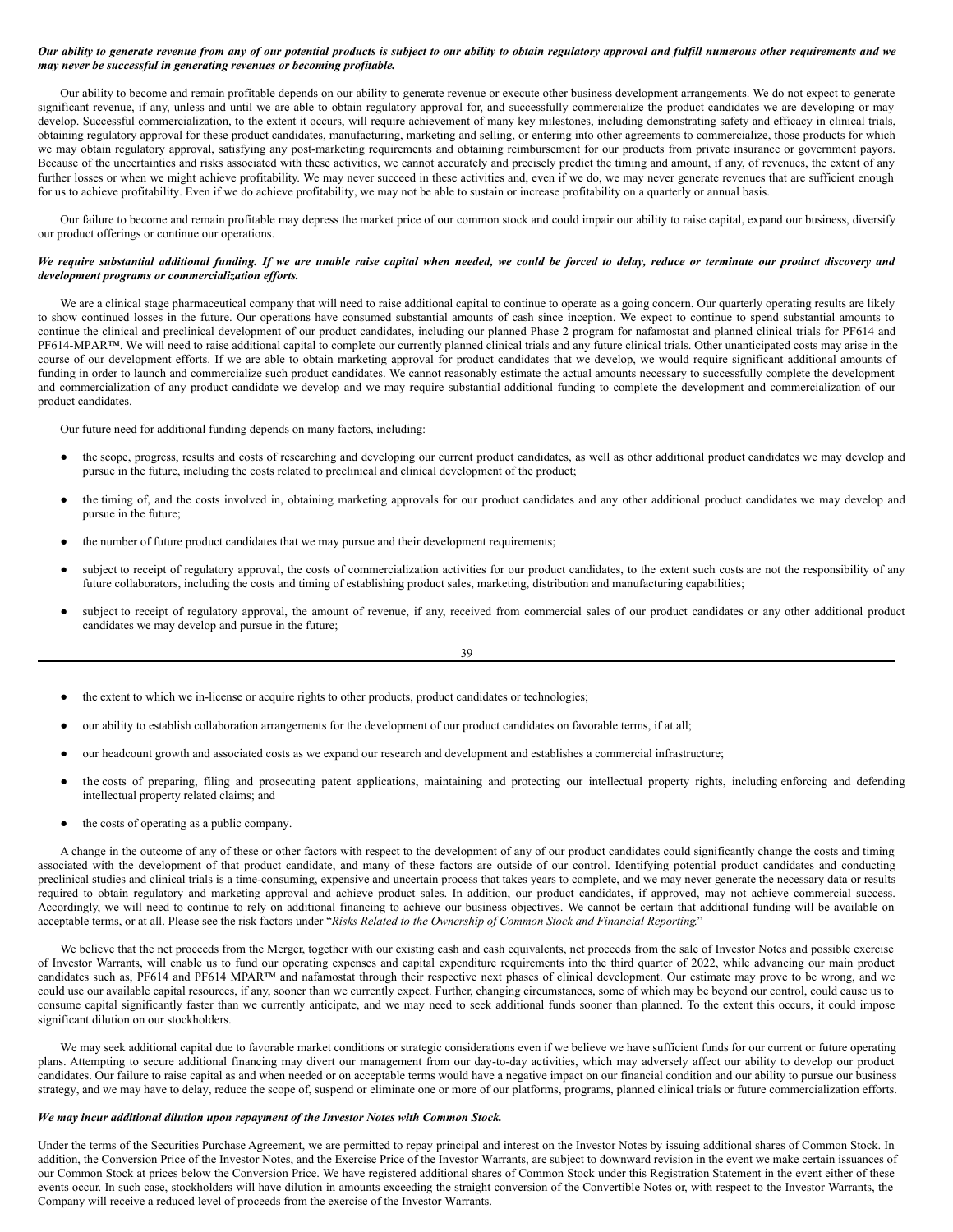#### *The Company must obtain stockholder approval of the Securities Purchase Agreement to satisfy Nasdaq requirements*

Because the conversion of the Investor Notes and exercise of the Investor Warrants may potentially result in an issuance of greater than 20% of the currently outstanding Common Stock, the Company is required under Nasdaq rules to obtain stockholder approval from a stockholders holding a majority of its outstanding shares for approval the Securities Purchase Agreement. The Company intends to obtain this approval as soon as practicable pursuant to a proxy solicitation. As part of the Securities Purchase Agreement, the Company entered into Voting Agreements with stockholders owning 68.1% of its outstanding common stock to approve the Securities Purchase Agreement, so the Company believes it has the requisite vote required to approve the transaction.

#### The price of our Common Stock on the Nasdaq and Public Warrants on the OTC Pink Open Market may be volatile.

The price of our common stock on the Nasdaq and our Public Warrants on the OTC Pink Open Market may fluctuate due to a variety of factors, including:

- changes in the industries in which we and our customers operate;
- variations in our operating performance and the performance of our competitors in general;
- material and adverse impact of the COVID-19 pandemic on the markets and the broader global economy;
- actual or anticipated fluctuations in our quarterly or annual operating results;

40

- publication of research reports by securities analysts about us, our competitors or our industry;
- the public's reaction to our press releases, other public announcements and filings with the SEC;
- our failure or the failure of our competitors to meet analysts' projections or guidance that we or our competitors may give to the market;
- additions and departures of key personnel;
- changes in laws and regulations affecting our business;
- commencement of, or involvement in, litigation involving us;
- news about, among other things, the results of our clinical trials or other developments, or the use or abuse of opioids,
- changes in our capital structure, such as future issuances of securities or the incurrence of additional debt;
- sales, or anticipated sales, of large blocks of our common stock;
- the volume of shares of our common stock available for public sale; and
- general economic and political conditions such as recessions, interest rates, fuel prices, foreign currency fluctuations, international tariffs, social, political and economic risks and acts of war or terrorism.

These and other factors, many of which are beyond our control, may cause the market price and demand for our shares of common stock to fluctuate substantially. Low trading volume could increase the volatility of our share price in response to news in the market, could prevent investors from readily selling their shares and may otherwise negatively affect the market price and liquidity of our shares. In addition, in the past, when the market price of a stock has been volatile, holders of that stock have sometimes instituted securities class action litigation against the company that issued the stock. If any of our stockholders brought a lawsuit against us, we could incur substantial costs defending the lawsuit. Such a lawsuit could also divert the time and attention of our management from our business, which could significantly harm our profitability and reputation.

#### The proceeds under the GEM Agreement may be less than anticipated. The issuances of common stock pursuant to the GEM Agreement would result in dilution of existing stockholders and could have a negative impact on the market price of our common stock. Additionally, the negative covenants under the GEM Agreement are onerous and any breach by us thereunder may entitle GEM Global and GYBL to indemnification payments, reimbursements of legal and other expenses and other *compensation thereby diverting our time and resources.*

Under a Share Purchase Agreement between us, GEM Global Yield LLC SCS ("*GEM Global*") and GEM Yield Bahamas Limited ("*GYBL*"), dated as of December 29, 2020, including a Registration Rights Agreement between the same parties and dated as of the same date (the "*GEM Agreement*"), we are entitled to draw down up to \$60 million of gross proceeds from GEM Global in exchange for shares of our common stock at a price equal to 90% of the average closing bid price of the shares of our common stock on Nasdaq for a 30 day period, subject to meeting the terms and conditions of the GEM Agreement. This equity line facility is available for a period of 36 months from the closing date of the Merger. Please see the section entitled "*Business*" for additional information. The limitations on the amount and frequency of the draws that we can make under the GEM facility, which include the requirement that (i) there be an effective registration statement and (ii) size restrictions relating to our trading volume, may affect the ability to draw under the GEM Agreement and result in proceeds that are less than anticipated.

In addition, the occurrence of the Merger triggered (i) payment of a commitment fee of \$1.2 million to GEM Global payable in either our common stock or cash and (ii) the issuance of a warrant granting GYBL the right to purchase 1,106,108 shares of our common stock, at a strike price per share of \$10.01, the closing bid price for such common shares on the closing date of the Merger. The number of shares underlying the warrant as well as the strike price is subject to adjustments for recapitalizations, reorganizations, change of control, stock split, stock dividend, reverse stock splits and certain issuances of additional shares of our common stock.

41

The issuances of shares at discount under the GEM Agreement and the anti-dilution protection granted to GEM Global in connection with issuances of additional shares of our common stock, would result in dilution of existing stockholders and have a negative impact on the market price of our common stock and our ability to obtain equity financing.

In addition, the negative covenants under the GEM Agreement are onerous and any breach thereof may trigger indemnification, reimbursement of losses and other liability for us thereby diverting our time and resources.

#### Raising additional capital could cause dilution to our stockholders, adversely affect the market price of our common stock, restrict our operations or require us to *relinquish rights to our technologies or product candidates.*

Until such time, if ever, as we can generate substantial revenues, we will be required to obtain further funding through public or private equity offerings, debt financings,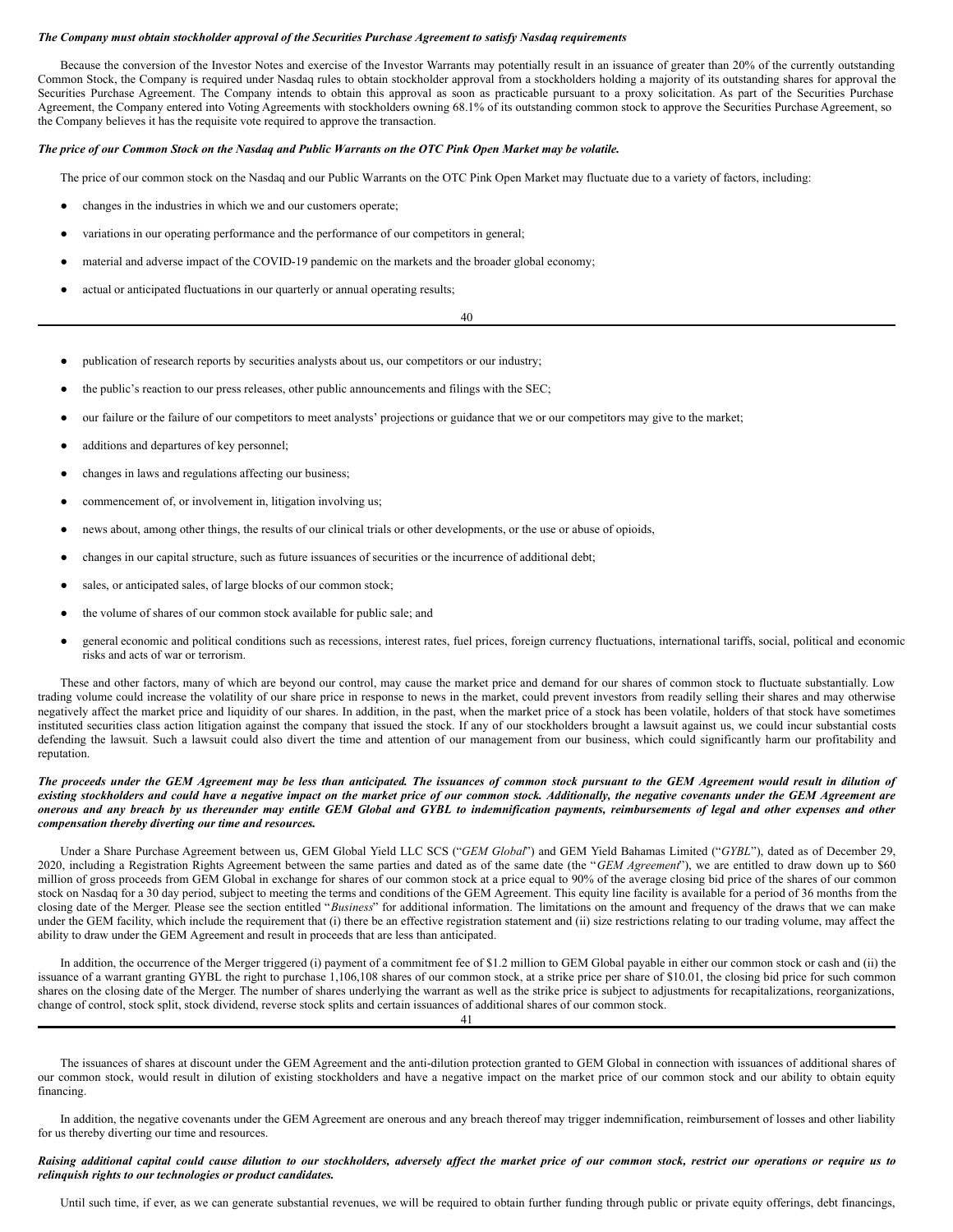collaborations and licensing arrangements or other sources, which may dilute our stockholders or restrict our operating activities. Adequate additional financing may not be available to us on acceptable terms, or at all. To the extent that we raise additional capital through the sale of equity or convertible debt securities, your ownership interest will be diluted, and the terms may include liquidation or other preferences that adversely affect your rights as a stockholder.

In addition, we may sell securities in the public or private equity markets if and when conditions are favorable, or at prices per share below the current market price of our common stock, even if we do not have an immediate need for additional capital at that time. Sales of substantial amounts of shares of our common stock, or the perception that such sales could occur, could adversely affect the prevailing market price of our shares and our ability to raise capital. We may issue additional shares of common stock in future financing transactions or as incentive compensation for our executive management and other key personnel, consultants and advisors. Issuing any equity securities would be dilutive to the equity interests represented by our then-outstanding shares of common stock. Moreover, sales of substantial amounts of shares in the public market, or the perception that such sales could occur, may adversely affect the prevailing market price of our common stock and make it more difficult for us to raise additional capital.

Debt financing and preferred equity financing, if available, may involve agreements that include covenants limiting or restricting our ability to take specific actions, such as incurring additional debt, making acquisitions, engaging in acquisition, merger or collaboration transactions, selling or licensing our assets, making capital expenditures, redeeming our stock, making certain investments, declaring dividends or encumbering our assets to secure future indebtedness. Such restrictions could adversely impact our ability to conduct our operations and execute our business plan.

If we raise additional funds through upfront payments or milestone payments pursuant to strategic collaborations, strategic alliances or marketing, distribution or licensing arrangements with third parties, we may have to relinquish valuable rights to our technologies or intellectual property, future revenue streams, research programs or product candidates or grant licenses on terms that may not be favorable to us. If we are unable to raise additional funds through equity or debt financings when needed, we may be required to delay, limit, reduce or terminate our product development or future commercialization efforts or grant rights to develop and market product candidates that we would otherwise prefer to develop and market ourselves.

#### Our business is highly dependent on the success of our product candidates. If we are unable to successfully complete clinical development, obtain regulatory approval for or commercialize one or more of our product candidates, or if we experience delays in doing so, our business will be materially harmed.

Our future success and ability to generate significant revenue from our product candidates, which we do not expect will occur for several years, is dependent on our ability to successfully develop, obtain regulatory approval for and commercialize one or more of our product candidates. We completed our Phase 1 clinical study for our most advanced product candidate, PF614, in February 2018. A Phase 1 study for nafamostat was completed in December 2020. A Phase 1 study for PF614-MPAR™ is expected to be initiated during 2021. All of our other product candidates are in earlier stages of development and will require substantial additional investment for manufacturing, preclinical testing, clinical development, regulatory review and approval in one or more jurisdictions. If any of our product candidates encounter safety or efficacy problems, development delays or regulatory issues or other problems, our development plans and business would be materially harmed.

42

We may not have the financial resources to continue development of our product candidates. Even if clinical trials are completed, we may experience other issues that may delay or prevent regulatory approval of, or our ability to commercialize, our product candidates, including:

- inability to demonstrate to the satisfaction of the FDA or comparable foreign regulatory authorities that our product candidates are safe and effective;
- insufficiency of our financial and other resources to complete the necessary clinical trials and preclinical studies;
- negative or inconclusive results from our clinical trials, preclinical studies or the clinical trials of others for product candidates that are similar to ours, leading to a decision or requirement to conduct additional clinical trials or preclinical studies or abandon a program;
- product-related adverse events experienced by subjects in our clinical trials, including unexpected toxicity results, or by individuals using drugs or therapeutic biologics similar to our product candidates;
- delays in submitting an Investigational New Drug application, or IND, or comparable foreign applications or delays or failure in obtaining the necessary approvals from regulators to commence a clinical trial or a suspension or termination, or hold, of a clinical trial once commenced;
- conditions imposed by the FDA, the European Medicines Agency, or EMA, or comparable foreign regulatory authorities regarding the scope or design of our clinical trials;
- poor effectiveness of our product candidates during clinical trials;
- better than expected performance of control arms, such as placebo groups, which could lead to negative or inconclusive results from our clinical trials;
- delays in enrolling subjects in clinical trials;
- high drop-out rates of subjects from clinical trials;
- inadequate supply or quality of product candidates or other materials necessary for the conduct of our clinical trials;
- greater than anticipated clinical trial or manufacturing costs;
- unfavorable FDA, EMA or comparable regulatory authority inspection and review of a clinical trial site;
- failure of our third-party contractors or investigators to comply with regulatory requirements or the clinical trial protocol or otherwise meet their contractual obligations in a timely manner, or at all;
- unfavorable FDA, EMA or comparable regulatory authority inspection and review of manufacturing facilities or inability of those facilities to maintain a compliance status acceptable to the FDA, EMA or comparable regulatory authorities;
- delays and changes in regulatory requirements, policy and guidelines, including the imposition of additional regulatory oversight around clinical testing generally or with respect to our therapies in particular; or
- varying interpretations of data by the FDA, EMA and comparable foreign regulatory authorities.

43

Our product candidates will require additional, time-consuming development efforts prior to commercial sale, including preclinical studies, clinical trials and approval by the FDA and applicable foreign regulatory authorities. All product candidates are prone to the risks of failure that are inherent in pharmaceutical product development,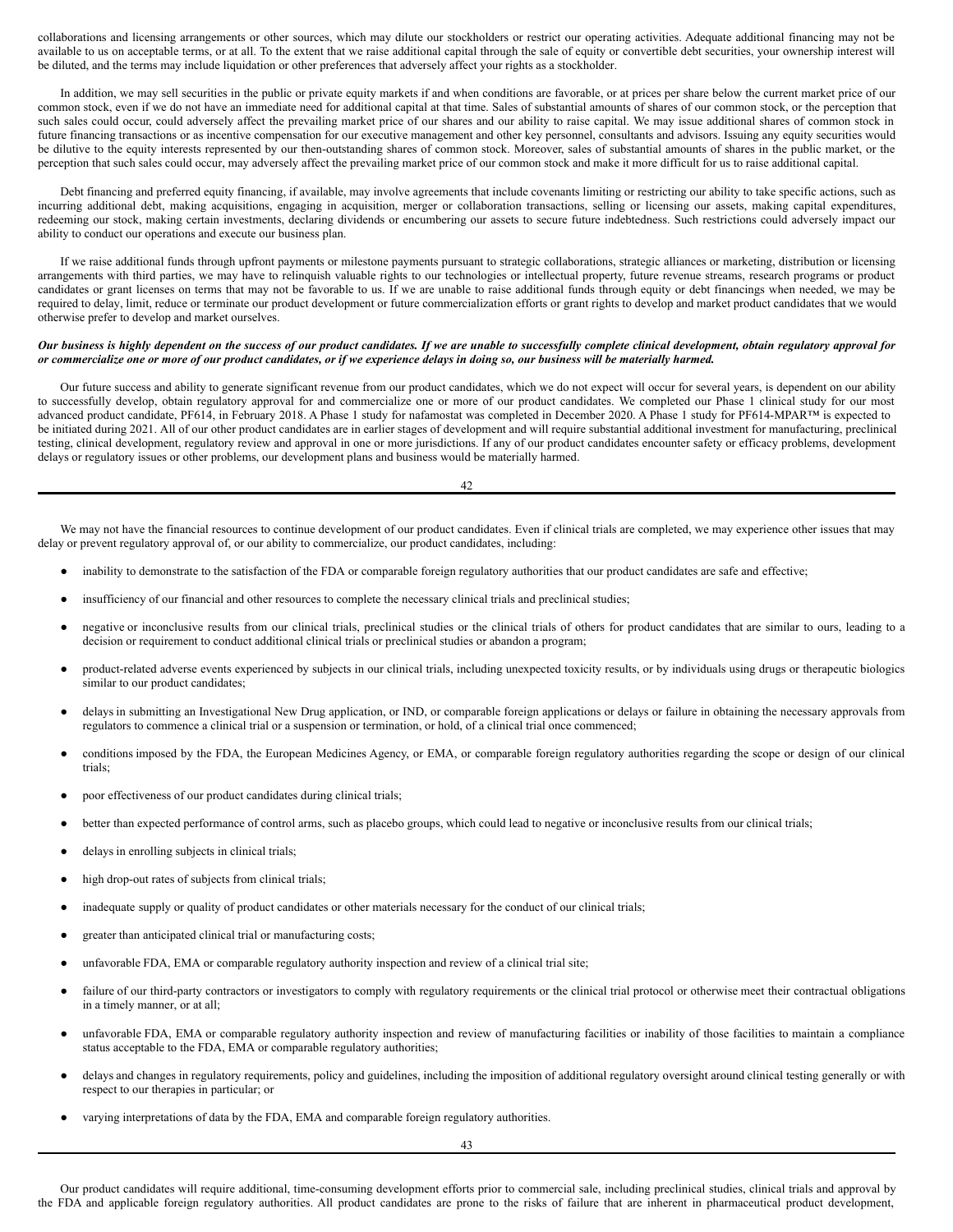including the possibility that such product candidate will not be shown to be sufficiently safe and effective for approval by regulatory authorities. In addition, we cannot assure stockholders that any such products that are approved will be manufactured or produced economically, successfully commercialized or widely accepted in the marketplace or be more effective than other commercially available alternatives.

## We depend heavily on the success of our lead product candidate PF614, which is currently in clinical trials. Our clinical trials of PF614 may not be successful. If we are unable to commercialize PF614 or experience significant delays in doing so, our business will be materially harmed.

We have invested a significant portion of our efforts and financial resources in the research and development of our lead product candidate, PF614 and we expect to continue to do so. Our ability to generate revenues from the sale of abuse-deterrent opioid products, which may not occur at a significant level for several years, will depend heavily on the successful development, regulatory approval and eventual commercialization of PF614.

We cannot commercialize product candidates in the United States without first obtaining regulatory approval for the product from the FDA; similarly, we cannot commercialize product candidates outside of the United States without obtaining regulatory approval from similar regulatory authorities outside of the United States. Even if PF614 or another product candidate were to successfully obtain approval from the FDA and non-U.S. regulatory authorities, any approval might contain significant limitations related to use restrictions for specified age groups, warnings, precautions or contraindications, or may be subject to burdensome post-approval study or risk management requirements. If we are unable to obtain regulatory approval for PF614 in one or more jurisdictions, or any approval contains significant limitations, we may not be able to obtain sufficient funding or generate sufficient revenue to continue the development, marketing and/or commercialization of PF614 or any other product candidate that we may discover, in-license, develop or acquire in the future. Furthermore, even if we obtain regulatory approval for P614, we will still need to develop a commercial organization, or collaborate with third parties for the commercialization of PF614, establish commercially viable pricing and obtain approval for adequate reimbursement from a third-party and government payors. If we or our commercialization collaborators are unable to successfully commercialize PF614, we may not be able to generate sufficient revenues to continue our business.

## Due to the significant resources required for the development of our product pipeline, and depending on our ability to access capital, we must prioritize the development of certain product candidates over others. Moreover, we may fail to expend our limited resources on product candidates or indications that may have been more profitable or *for which there is a greater likelihood of success.*

We currently have three clinical-stage product candidates as well as certain other product candidates that are at various stages of preclinical development. We seek to maintain a process of prioritization and resource allocation to maintain an optimal balance between aggressively pursuing our more advanced clinical-stage product candidates, such as nafamostat, PF614 and PF614-MPAR™, and ensuring the development of additional potential product candidates.

Due to the significant resources required for the development of our product candidates, we must focus on specific diseases and disease pathways and decide which product candidates to pursue and advance and the amount of resources to allocate to each. Our decisions concerning the allocation of research, development, collaboration, management and financial resources toward particular product candidates or therapeutic areas may not lead to the development of any viable commercial products and may divert resources away from better opportunities. If we make incorrect determinations regarding the viability or market potential of any of our product candidates or misinterpret trends in the pharmaceutical industry, in particular for opioid abuse and drug overdose, our business, financial condition, and results of operations could be materially adversely affected. As a result, we may (i) fail to capitalize on viable commercial products or profitable market opportunities, (ii) be required to forego or delay pursuit of opportunities with other product candidates or other diseases and disease pathways that may later prove to have greater commercial potential than those we choose to pursue, or (iii) relinquish valuable rights to such product candidates through collaboration, licensing, or other royalty arrangements in cases in which it would have been advantageous for us to invest additional resources to retain sole development and commercialization rights.

$$
^{44}
$$

## Our PF614 and PF614-MPAR™ product candidates may not be successful in limiting or impeding abuse, overdose or misuse or providing additional safety upon *commercialization.*

We are committing a substantial majority of our resources to the development of products utilizing our TAAP and MPAR<sup>TM</sup>. There can be no assurance that our products will perform as tested and limit or impede the actual abuse, overdose or misuse of such products or provide other benefits in commercial settings. Moreover, there can be no assurance that if our products are approved by the FDA, the post-approval epidemiological studies required by the FDA as a condition of any such approvals of the products will show a reduction in the consequences of abuse and misuse by patients for whom the applicable product is prescribed. The failure of our products to limit or impede actual abuse, overdose or misuse or provide other safety benefits in practice will have a material adverse impact on market acceptance for such products and on our financial condition and results of operations.

## If we fail to discover, develop and commercialize other product candidates, we may be unable to grow our business and our ability to achieve our strategic objectives would be impaired. In addition, we may also seek to commercialize certain treatments that may not be proprietary to us.

Although the development and commercialization of our current product candidates are our initial focus, as part of our long-term growth strategy, we plan to develop other product candidates. We may also seek to commercialize treatments that may not be proprietary to us. We intend to evaluate internal opportunities from our existing product candidates or other potential product candidates. While our technology platforms have potential applicability to other uses, we have not conducted any clinical trials on these other uses and we may not be successful in developing product candidates for other uses.

In addition, we intend to devote capital and resources for basic research to discover and identify additional product candidates. These research programs require technical, financial and human resources, whether or not any product candidates are ultimately identified. Our research programs may initially show promise in identifying potential product candidates, yet fail to yield product candidates for clinical development for many reasons, including the following:

- the research methodology used may not be successful in identifying potential product candidates;
- competitors may develop alternatives that render our product candidates obsolete;
- product candidates that we develop may nevertheless be covered by third parties' patents or other exclusive rights;
- a product candidate may, on further study, be shown to have harmful side effects or other characteristics that indicate it is unlikely to be effective or otherwise does not meet applicable regulatory criteria;
- a product candidate may not be capable of being produced in commercial quantities at an acceptable cost, or at all; and
- a product candidate may not be accepted as safe and effective by patients, the medical community or third-party payors.

In the future, we may also seek to in-license or acquire product candidates or the underlying technology. The process of proposing, negotiating and implementing a license or acquisition is lengthy and complex. Other companies, including many with substantially greater financial, marketing and sales resources, may compete with us for the license or acquisition of product candidates. We have limited resources to identify and execute the acquisition or in-licensing of third-party products, businesses and technologies and integrate them into our current infrastructure. Moreover, we may devote resources to potential acquisitions or in-licensing opportunities that are never completed, or we may fail to realize the anticipated benefits of such efforts. We may not be able to acquire the rights to additional product candidates on terms that we finds acceptable, or at all.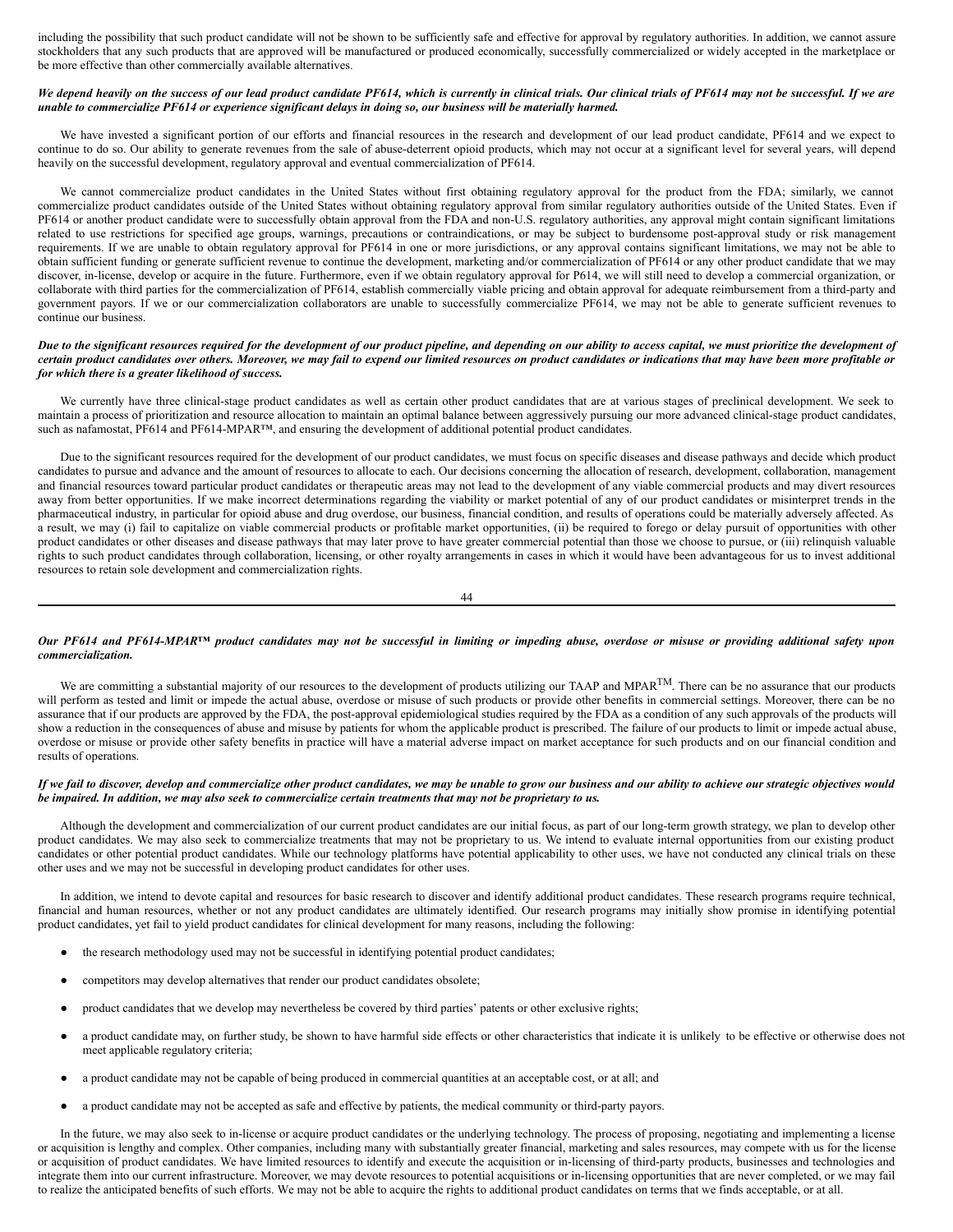In addition, future acquisitions may entail numerous operational and financial risks, including:

- exposure to unknown liabilities;
- disruption of our business and diversion of our management's time and attention to develop acquired products or technologies;
- incurrence of substantial debt, dilutive issuances of securities or depletion of cash to pay for acquisitions;
- higher than expected acquisition and integration costs;
- difficulty in combining the operations and personnel of any acquired businesses with our operations and personnel;
- increased amortization expenses;
- impairment of relationships with key suppliers or customers of any acquired businesses due to changes in management and ownership; and
- inability to motivate key employees of any acquired businesses.

If we are unsuccessful in identifying and developing additional product candidates, either through internal development or licensing or acquisition from third parties, our potential for growth and achieving our strategic objectives may be impaired.

## If we do not achieve our projected development and commercialization goals within the timeframes we expect, the development and commercialization of our product *candidates may be delayed, and our business and results of operations may be harmed.*

For planning purposes, we seek to estimate the timing of the accomplishment of various scientific, clinical, regulatory and other product development objectives. These milestones may include our expectations regarding the commencement or completion of scientific studies and clinical trials, the submission of regulatory filings, or commercialization objectives. From time to time, we may publicly announce the expected timing of some of these milestones, such as the completion of an ongoing clinical trial, the initiation of other clinical programs, receipt of marketing approval or a commercial launch of a product. The potential achievement of many of these milestones may be outside of our control. Each of these milestones is based on a variety of assumptions which, if not realized as expected, may cause the timing of such potential achievement of the respective milestones to vary considerably from our estimates, including:

- our available capital resources or capital constraints we experience:
- the rate of progress, costs and results of our clinical trials and research and development activities, including the extent of scheduling conflicts with participating clinicians and collaborators;
- our ability to identify and enroll patients who meet clinical trial eligibility criteria;
- our receipt of approvals by the FDA and other regulatory authorities and the timing thereof;
- clinical outcomes:
- other actions, decisions or rules issued by regulators;
- our ability to access sufficient, reliable and affordable supplies of materials used in the manufacture of our product candidates;
- the efforts of our collaborators with respect to the commercialization of our product candidates; and
- the securing of, costs related to, and timing issues associated with, product manufacturing as well as sales and marketing activities.

46

If we fail to achieve any announced milestones in the timeframes we expect, the development and commercialization of our product candidates may be delayed, and our business and results of operations may be harmed and it could negatively impact our share price performance. Please see "*Business*" for more information.

#### Competitive products may reduce or eliminate commercial opportunity for our product candidates, if approved. If our competitors develop technologies or product candidates more rapidly than we do, or their technologies or product candidates are more effective or safer than any such technologies or product candidate of ours, our ability to develop and successfully commercialize our own technologies or product candidates may be adversely affected.

The clinical and commercial landscapes for the solution of opioid abuse and drug overdose are highly competitive and subject to rapid and significant technological change. We face competition with respect to our indications for our product candidates and will face competition with respect to any other product candidates that we may seek to develop or commercialize in the future, from major pharmaceutical companies, specialty pharmaceutical companies and biotechnology companies worldwide. There are a number of large pharmaceutical and biotechnology companies that currently market and sell drugs or are pursuing the development of product candidates for the treatment of the indications that we are pursuing. These companies include, but are not limited to, Purdue Pharma, LP, and Collegium Pharmaceutical, Inc. Potential competitors include not only pharmaceutical companies but also academic institutions, government agencies and other public and private research organizations that conduct research, seek patent protection and establish collaborative arrangements for research, development, manufacturing and commercialization.

We believe that a significant number of product candidates are currently under development for the same indications that we are currently pursuing, and some or all may become commercially available in the future for the treatment of conditions for which we are trying or may try to develop product candidates. Our potential competitors include large pharmaceutical and biotechnology companies, specialty pharmaceutical and generic drug companies, academic institutions, government agencies and research institutions. See the section entitled "*Business — Competition*" for examples of the competition that our product candidates face.

Our competitors may have significantly greater financial resources, established presence in the market, expertise in research and development, manufacturing, preclinical and clinical testing, obtaining regulatory approvals and reimbursement and marketing approved products than us. Accordingly, our competitors may be more successful than we may be in obtaining regulatory approval for therapies and achieving widespread market acceptance. Our competitors' products may be more effective, or more effectively marketed and sold, than any product candidate we may commercialize and may render our therapies obsolete or non-competitive before we can recover development and commercialization expenses. If any of our product candidates, including PF614, is approved, these product candidates could compete with a range of therapeutic treatments that are in development. In addition, our competitors may succeed in developing, acquiring or licensing technologies and products that are more effective or less costly than PF614, our other product candidates or any other product candidates that we may develop, which could render our product candidates obsolete and noncompetitive.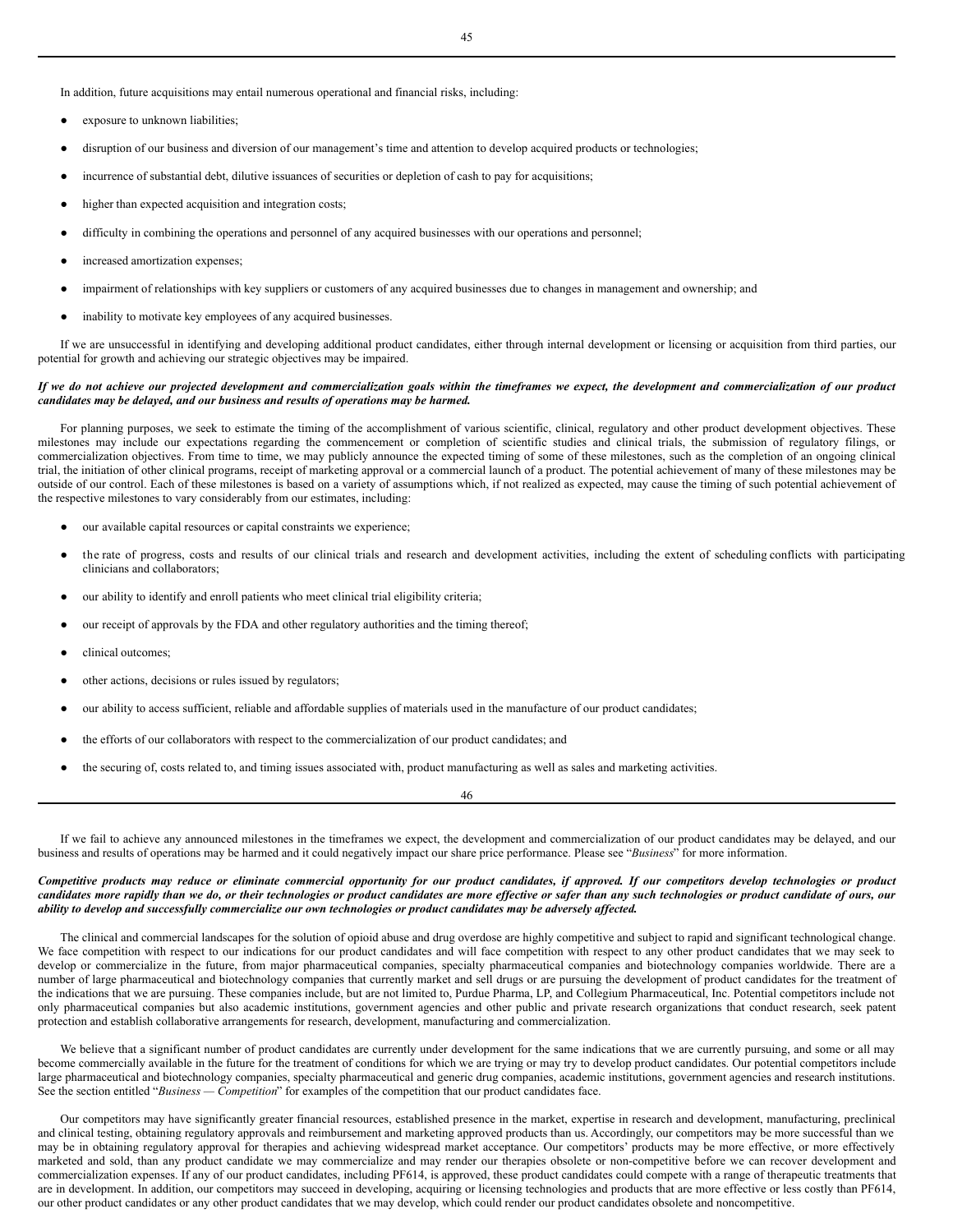If we obtain approval for any of our product candidates, we may face competition based on many different factors, including the efficacy, safety and tolerability of our products, the ease with which our products can be administered, the timing and scope of regulatory approvals for these products, the availability and cost of manufacturing, marketing and sales capabilities, price, reimbursement coverage and patent position. Existing and future competing products could present superior treatment alternatives, including being more effective, safer, less expensive or marketed and sold more effectively than any products we may develop.

Competitive products may make any products we develop obsolete or noncompetitive before we are able to recover the expense of developing and commercializing our product candidates. Such competitors could also recruit our employees, which could negatively impact our level of expertise and our ability to execute our business plan.

In addition, our competitors may obtain patent protection, regulatory exclusivities or FDA approval and commercialize products more rapidly than we do, if we are successful at all, which may impact future approvals or sales of any of our product candidates that receive regulatory approval. If the FDA approves the commercial sale of PF614 or any other product candidate, we will also be competing with respect to marketing capabilities and manufacturing efficiency. We expect any such competition among products will be based on product efficacy and safety, the timing and scope of regulatory approvals, availability of supply, marketing and sales capabilities, product price, reimbursement coverage by government and private third-party payors, regulatory exclusivities and patent position. Our profitability and financial position will suffer if our product candidates receive regulatory approval but cannot compete effectively in the marketplace.

47

Mergers and acquisitions in the pharmaceutical and biotechnology industries may result in even more resources being concentrated among a smaller number of our competitors. Smaller and other early-stage companies may also prove to be significant competitors, particularly through collaborative arrangements with large and established companies. These third parties compete with us in recruiting and retaining qualified scientific and management personnel and establishing clinical trial sites, as well as in acquiring technologies complementary to, or necessary for, our programs.

#### Our business could be harmed if we lose the services of our key personnel or if we are unable to hire additional highly qualified employees.

Our business depends upon our ability to attract and retain highly qualified personnel, including managerial, sales and technical personnel. We compete for key personnel with other companies, healthcare institutions, academic institutions, government entities and other organizations. We do not have written employment agreements with our Chief Executive Officer. Our ability to maintain and expand our business may be impaired if we are unable to retain our current key personnel or hire or retain other qualified personnel in the future.

We currently only have four full-time employees and three consultants and we expect to add additional employees. Our future success also depends on our ability to identify, attract, hire or engage, retain and motivate other well-qualified managerial, technical, clinical and regulatory personnel.

Competition for such individuals, particularly in the United States, is intense, and we may not be able to hire sufficient personnel to support our efforts. There can be no assurance that such professionals will be available in the market, or that we will be able to retain existing professionals or to meet or to continue to meet their compensation requirements. Furthermore, our cost base with respect to such compensation, which may include equity compensation, may increase significantly, which could have a material adverse effect on our financial results, including the potential for additional dilution to our stockholders. Failure to establish and maintain an effective management team and work force could adversely affect our ability to operate, grow and manage our business.

#### Our employees, independent contractors, principal investigators, consultants, commercial collaborators, service providers and other vendors may engage in misconduct or other improper activities, including noncompliance with regulatory standards and requirements, which could have an adverse effect on our results of operations.

We are exposed to the risk that we and our contract research organizations' (*'CROs*') employees and contractors, including principal investigators, consultants, commercial collaborators, service providers and other vendors may engage in fraudulent or other illegal activity. Misconduct by these parties could include intentional, reckless and/or negligent conduct or other unauthorized activities that violate the laws and regulations of the FDA and other similar regulatory bodies, including those laws that require the reporting of true, complete and accurate information to such regulatory bodies; manufacturing standards; federal and state healthcare fraud and abuse and health regulatory laws and other similar foreign fraudulent misconduct laws; or laws that require the true, complete and accurate reporting of financial information or data. Activities subject to these laws also involve the improper use or misrepresentation of information obtained in the course of clinical trials, which could result in regulatory sanctions and serious harm to our reputation. It is not always possible to identify and deter third-party misconduct, and the precautions we take to detect and prevent this activity may not be effective in controlling unknown or unmanaged risks or losses or in protecting us from governmental investigations or other actions or lawsuits stemming from a failure to be in compliance with such laws or regulations. If any such actions are instituted against us, and we are not successful in defending ourselves or asserting our rights, those actions could have a significant impact on our business and financial results, including the imposition of significant civil, criminal and administrative penalties, damages, monetary fines, possible exclusion from participation in Medicare, Medicaid and other federal healthcare programs, reputational harm, diminished profits and future earnings, and curtailment of our operations, any of which could adversely affect our ability to operate our business and our results of operations.

48

## Business interruptions resulting from the COVID-19 pandemic or similar public health crises could cause a disruption of the development of our product candidates and *adversely impact our business and our results of operations.*

Public health crises such as pandemics or similar outbreaks could adversely impact Ensysce's business. In December 2019, a novel strain of a virus named SARS-CoV-2 (severe acute respiratory syndrome coronavirus 2), or coronavirus, which causes coronavirus disease (COVID-19), was reported to have surfaced in Wuhan, China and has since reached multiple other regions and countries worldwide. The COVID-19 pandemic is evolving, and to date has led to the implementation of various responses, including government-imposed quarantines, travel restrictions and other public health safety measures.

The continued spread of COVID-19 or other global health matters, such as pandemics, could adversely impact our clinical trials or preclinical studies. For instance, the COVID-19 pandemic could impair our ability to recruit and retain patients and principal investigators and site staff who, as healthcare providers, may have heightened exposure to COVID-19 if a pandemic occurs in their geography or due to prioritization of hospital resources toward the pandemic and restrictions on travel. Furthermore, some patients may be unwilling to enroll in our trials or be unable to comply with clinical trial protocols if quarantines or travel restrictions impede patient movement or interrupt healthcare services. COVID-19 may also negatively affect the operations of third-party contract research organizations that we rely upon to carry out our clinical trials or the operations of our third-party manufacturers, which could result in delays or disruptions in the supply of our product candidates. For instance, while we have taken measures to revise clinical trial protocols in our Phase 2 program of nafamostat, including home delivery of study medication, home health care visits to collect safety data and telemedicine visits to collect clinician-based trial assessments, such measures may not be sufficient to prevent missing data from impacting trial outcomes or delays in enrollment and trial completion caused by COVID-19. If patients are reluctant to participate in these trials due to fears of COVID-19 infection resulting from regular visits to a healthcare facility, we may not be able to meet our current trial completion timelines. Any negative impact COVID-19 has to patient enrollment or treatment or the timing and execution of our clinical trials could cause costly delays to our clinical trial activities, which could adversely affect our ability to obtain regulatory approval for the commercialization of our product candidates, increase our operating expenses, and have a material adverse effect on our business and results of operations. We may also take temporary precautionary measures intended to help minimize the risk of COVID-19 to our employees, including temporarily requiring all employees to work remotely, suspending all non-essential travel worldwide for our employees and discouraging employee attendance at industry events and in-person work-related meetings. These measures could negatively affect our business. COVID-19 has also caused volatility in the global financial markets and threatened a slowdown in the global economy, which may negatively affect our ability to raise additional capital on attractive terms or at all.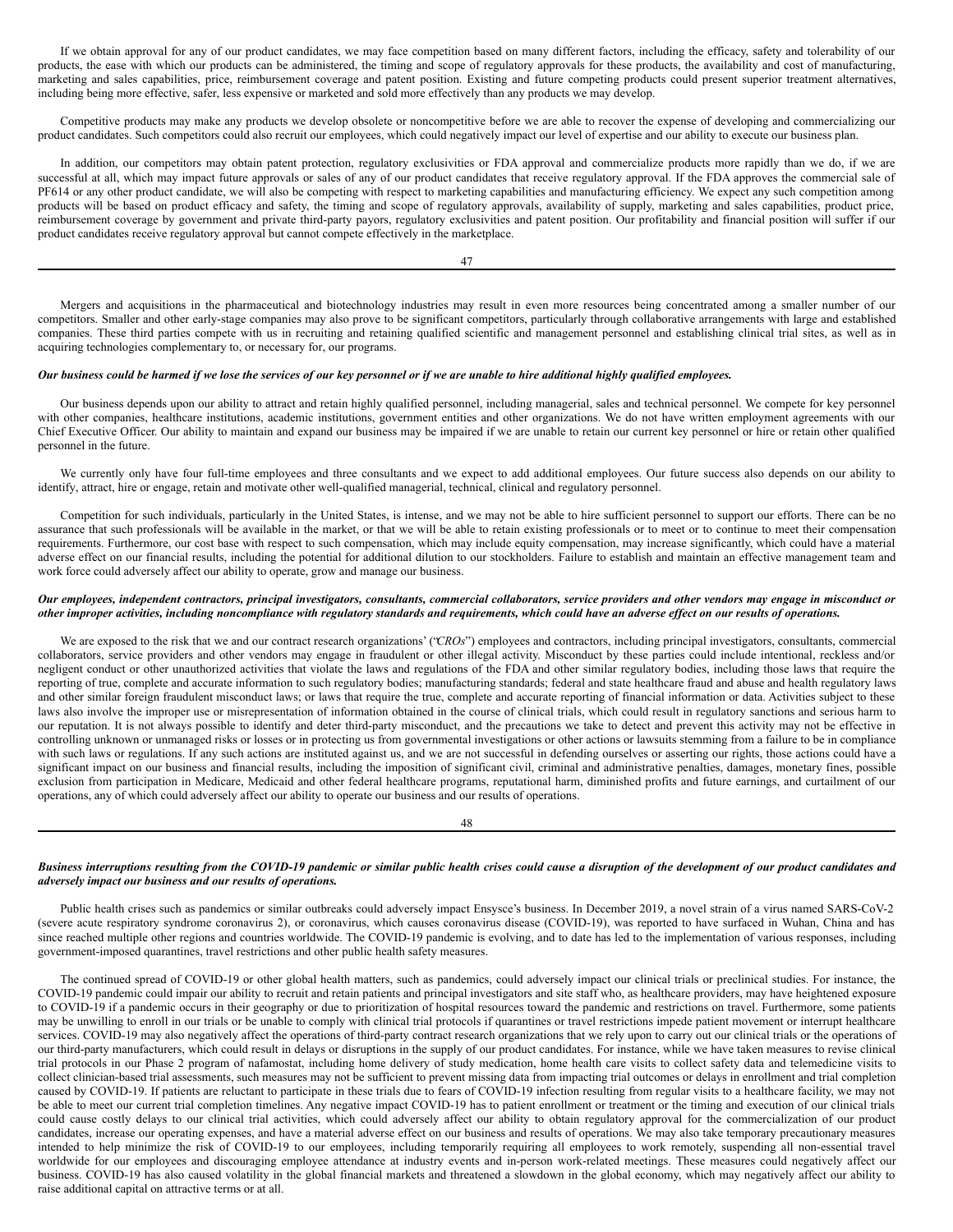The extent to which the ongoing COVID-19 pandemic impacts our business, results of operation and financial condition will depend on future developments, which are highly uncertain and cannot be predicted with confidence, such as the duration of the pandemic, new information that may emerge concerning the severity of COVID-19, or the effectiveness of actions to contain COVID-19 or treat its impact, among others. We cannot presently predict the scope and severity of any potential business shutdowns or disruptions, if any. If we or any of the third parties with whom we engage, however, were to experience shutdowns or other business disruptions, our ability to conduct our business in the manner and on the timelines presently planned could be materially and negatively affected, which could have a material adverse impact on our business, results of operation and financial condition.

## Some of our programs are partially supported by government grant awards, which may not be available to us in the future.

We have received funding under grant award programs funded by governmental agencies, such as the NIH and NIDA. To fund a portion of our future research and development programs, we may apply for additional grant funding from these or similar governmental agencies in the future. However, funding by these, and other, governmental agencies may be significantly reduced or eliminated in the future for a number of reasons. For example, some programs are subject to a yearly appropriations process in Congress. In addition, we may not receive full funding under current or future grants because of budgeting constraints of the agency administering the program or unsatisfactory progress on the study being funded. Also, the continued spread of COVID-19 could affect governmental priorities in the future or prospective funding for our product candidates. Therefore, we cannot provide any assurance that we will receive any future grant funding from any government agencies, or, that if received, we will receive the full amount of the particular grant award. Any such reductions could delay the development of our product candidates and the introduction of new products.

49

#### Social issues around the abuse of opioids, including law enforcement concerns over diversion of opioid and regulatory efforts to combat abuse, could decrease the potential *market for our product candidates.*

Media stories regarding prescription drug abuse and the diversion of opioids and other controlled substances have become commonplace. Law enforcement and regulatory agencies may apply additional policies that further seek to limit the availability of opioids. Such efforts may inhibit our ability to commercialize our product candidates. Aggressive enforcement and unfavorable publicity regarding, for example, the use or misuse of oxycodone or other opioid drugs, the limitations of abuse resistant formulations, public inquiries and investigations into prescription drug abuse, litigation or regulatory activity, sales, marketing, distribution or storage of our drug products could harm our reputation. Such negative publicity could reduce the potential size of the market for our product candidates and decrease the revenues and royalties, if any, we are able to generate from their sale. Similarly, to the extent opioid abuse becomes less prevalent or a less urgent public health issue, regulators and third-party payers may not be willing to pay a premium for abuse deterrent formulations of opioids.

In addition, efforts by the FDA and other regulatory bodies to combat abuse of opioids may negatively impact the market for our product candidates. For example, in February 2016, as part of a broader initiative led by United States Department of Health and Human Services (the "*HHS*") to address opioid-related overdose, death and dependence, the FDA released an action plan to address the opioid abuse epidemic and reassess the FDA's approach to opioid medications. The plan identifies the FDA's focus on implementing policies to reverse the opioid abuse epidemic, while maintaining access to effective treatments. The actions set forth in the FDA's plan include strengthening post marketing study requirements to evaluate the benefit of long-term opioid use, changing the Risk Evaluation and Mitigation Strategy ("*REMS*") requirements to provide additional funding for physician education courses, releasing a draft guidance setting forth approval standards for generic abuse-deterrent opioid formulations, and seeking input from the FDA's Scientific Board to broaden the understanding of the public risks of opioid abuse. Many of these changes could require us to expend additional resources in developing and commercializing our product candidates to meet additional requirements. In October 2017, the acting director of HHS under the directive of former President Trump, declared the opioid crisis a national health emergency and initiated a five point plan including (i) improving access to prevention, treatment, and recovery support services; (ii) targeting the availability and distribution of overdose-reversing drugs; (iii) strengthening public health data reporting and collection; (iv) supporting cutting-edge research on addiction and pain; and (v) advancing the practice of pain management. The impact that this five-point plan will have on us is unclear at this time, especially after the change in administrations following the 2020 presidential elections.

#### We expect to expand our organization, and as a result, we may encounter difficulties in managing our growth, which could disrupt our operations.

We expect to experience growth in the number of our employees and the scope of our operations. To manage these growth activities, we must continue to implement and improve our managerial, operational and financial systems, expand our facilities and continue to recruit and train additional qualified personnel. Our management may need to devote a significant amount of their attention to managing these growth activities. Due to our limited financial resources and the limited experience of our management team in managing a company with such anticipated growth, we may not be able to effectively manage the expansion of our operations, retain key employees, or identify, recruit and train additional qualified personnel. Our inability to manage the expansion of our operations effectively may result in weaknesses in our infrastructure, give rise to operational mistakes, loss of business opportunities, loss of employees and reduced productivity among remaining employees. Our expected growth could also require significant capital expenditures and may divert financial resources from other projects, such as the development of additional product candidates. If we are unable to effectively manage our expected growth, our expenses may increase more than expected, our ability to generate revenues could be reduced and we may not be able to implement our business strategy, including the successful commercialization of our product candidates.

50

## **Risks Related to Our Dependence on Third-Party Providers**

We currently rely on, and expect to rely on in the future, third parties to conduct our clinical trials, and those third parties may not perform satisfactorily, including failing to meet deadlines for completing such trials, failing to satisfy legal or regulatory requirements or terminating the relationship.

We currently rely on, and expect to rely on in the future, third-party CROs to conduct research and development activities and our clinical trials for our product candidates. Agreements with these CROs might terminate for a variety of reasons, including for their failure to perform. Entry into alternative arrangements, if necessary, could significantly delay our product development activities.

Our reliance on these CROs for research and development activities and clinical trials will reduce our control over these activities but will not relieve us of any of our responsibilities. For example, we will remain responsible for ensuring that each of our clinical trials is conducted in accordance with the general investigational plan and protocols in the applicable IND. Moreover, the FDA requires compliance with standards, commonly referred to as good clinical practices, or GCPs, for conducting, recording and reporting the results of clinical trials to assure that data and reported results are credible and accurate and that the rights, integrity and confidentiality of trial participants are protected.

If these CROs do not successfully carry out their contractual duties, meet expected deadlines or conduct the clinical trials in accordance with regulatory requirements or our stated protocols, it could adversely affect the development of our product candidates and it could result in us not being able to obtain, or being delayed in obtaining, marketing approvals for our product candidates and it could adversely affect our efforts to successfully commercialize our product candidates.

We expect to be completely dependent on third parties to manufacture our product candidates, and our commercialization of our product candidates could be halted, delayed or made less profitable if those third parties fail to maintain a compliance status acceptable to the FDA or comparable foreign regulatory authorities, fail to provide to us with sufficient quantities of our product candidates or fail to do so at acceptable quality levels or prices.

We do not currently have, nor do we plan to acquire, the capability or infrastructure to manufacture the ingredients in our product candidates for use in our clinical trials or for commercial product, if any. We have entered into a Manufacturing Agreement (the " *Recro Agreement*") with Recro Gainesville LLC ("*Recro*") for the production of PF614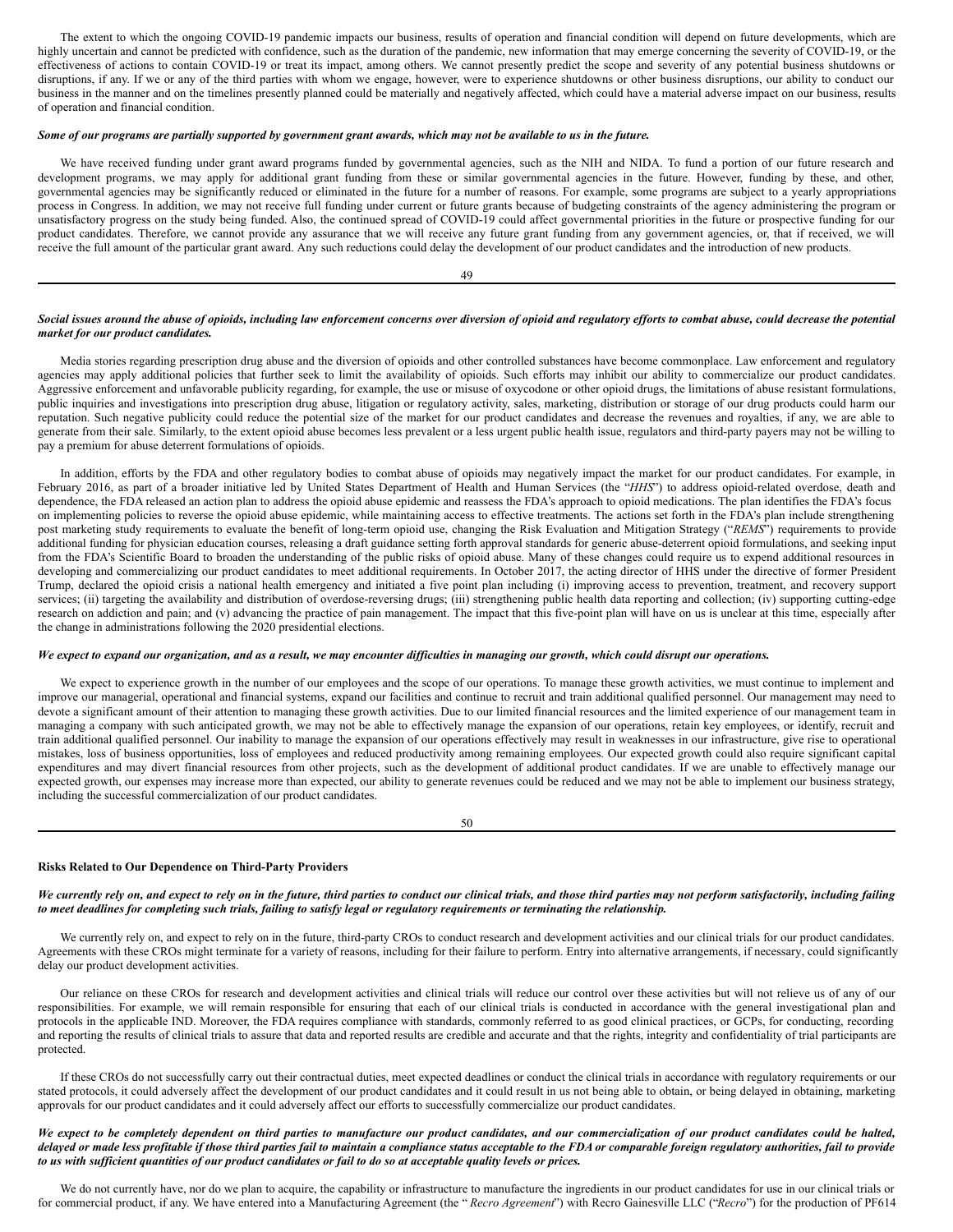capsules and other materials and services with respect to our clinical studies. In addition, we do not have the capability to encapsulate any of our product candidates as a finished product for commercial distribution. As a result, we expect to be obligated to rely on contract manufacturers, like Recro, if and when any of our product candidates are approved for commercialization. In the event that Recro is unable to perform its obligations under the Recro Agreement, we may be unable to replace the Recro Agreement on terms as favorable to us. We have not entered into an agreement with any contract manufacturers for commercial supply and may not be able to engage a contract manufacturer for commercial supply of any of our product candidates on favorable terms to us, or at all.

The processes used by our contract manufacturers to manufacture our product candidates must be approved by the FDA or comparable foreign regulatory authorities and the facilities at which the product candidates are manufactured must maintain a compliance status acceptable to the FDA and foreign regulatory authorities. FDA and foreign regulatory authorities will conduct inspections after we submit a new drug application, or NDA, to the FDA or its equivalent to other relevant regulatory authorities. We will not control the manufacturing process of, and will be completely dependent on, its contract manufacturing partners for compliance with cGMPs for manufacture of both active drug substances and finished products. These cGMP regulations cover all aspects of the manufacturing, testing, quality control and record keeping relating to our product candidates. If our contract manufacturers, including Recro, do not successfully manufacture material that conforms to our specifications and the strict regulatory requirements of the FDA or others, our product candidates may not be approved. If these facilities do not maintain a compliance status acceptable to the FDA, Drug Enforcement Agency, or DEA, or comparable regulatory authorities, we may need to find alternative manufacturing facilities, which would significantly impact our ability to develop, obtain regulatory approval for or market our product candidates, if approved.

51

Our contract manufacturers, including Recro, will be subject to ongoing periodic unannounced inspections by the FDA, DEA and corresponding state and foreign agencies for compliance with cGMPs, security, recordkeeping and similar regulatory requirements. Although we will not have control over our contract manufacturers' compliance with these regulations and standards, we are nonetheless responsible for assuring such compliance. Failure by any of our contract manufacturers to comply with applicable regulations could result in sanctions being imposed on us, including fines, injunctions, civil penalties, failure to grant approval to market any of our product candidates, delays, suspensions or withdrawals of approvals, operating restrictions and criminal prosecutions, any of which could significantly and adversely affect our business and results of operations. Failure by our contract manufacturers to comply with or maintain any of these standards could adversely affect our ability to develop, obtain regulatory approval for or market any of our product candidates.

If, for any reason, these third parties, including Recro, are unable or unwilling to perform, we may not be able to terminate our agreements with them, and we may not be able to locate alternative manufacturers or formulators or enter into favorable agreements with them and we cannot be certain that any such third parties will have the manufacturing capacity to meet future requirements. If these manufacturers or any alternate manufacturer of finished drug product experiences any significant difficulties in its respective manufacturing processes for our ingredients or finished products or should cease doing business with us, we could experience significant interruptions in the supply of any of our product candidates or may not be able to create a supply of our product candidates at all. Our inability to coordinate the efforts of our third-party manufacturing partners, or the lack of capacity available at our third-party manufacturing partners, could impair our ability to supply any of our product candidates at required levels. Because of the significant regulatory requirements that we would need to satisfy in order to qualify a new bulk or finished product manufacturer, if we face these or other difficulties with our current manufacturing partners, we could experience significant interruptions in the supply of any of our product candidates if we decide to transfer the manufacture of any of our product candidates to one or more alternative manufacturers in an effort to deal with the difficulties.

Any manufacturing problem or the loss of a contract manufacturer, including Recro, could be disruptive to our operations and delay development of our investigational products. Additionally, we rely on third parties to supply the raw materials needed to manufacture our potential products. Any reliance on suppliers may involve several risks, including a potential inability to obtain critical materials and reduced control over production costs, delivery schedules, reliability and quality. Any unanticipated disruption to a future contract manufacturer caused by problems at suppliers could delay shipment of any of our investigational products and, if approved, product candidates.

We cannot guarantee that our future manufacturing and supply partners will be able to reduce the costs of commercial scale manufacturing of any of our product candidates over time. If the commercial-scale manufacturing costs of any of our product candidates are higher than expected, these costs may significantly impact our operating results. In order to reduce costs, we may need to develop and implement process improvements. However, in order to do so, we will need, from time to time, to notify or make submissions with regulatory authorities, and the improvements may be subject to approval by such regulatory authorities.

We cannot be sure that we will receive these necessary approvals or that these approvals will be granted in a timely fashion. We also cannot guarantee that we will be able to enhance and optimize output in our commercial manufacturing process. If we cannot enhance and optimize output, we may not be able to reduce our costs over time.

## If we are unable to develop our sales, marketing and distribution capability on our own or through collaborations with marketing partners, we will not be successful in *commercializing our product candidates.*

We currently have no marketing, sales or distribution capabilities. We intend to establish a sales and marketing organization, either on our own or in collaboration with third parties, with technical expertise and supporting distribution capabilities to commercialize PF614 or one or more of our other product candidates that may receive regulatory approval in key territories. These efforts will require substantial additional resources, some or all of which may be incurred in advance of any approval of the product candidate. Any failure or delay in the development of our or third parties' internal sales, marketing and distribution capabilities would adversely impact the commercialization of PF614, our other product candidates and other future product candidates.

52

Factors that may inhibit our efforts to commercialize our product candidates on our own include:

- our inability to recruit and retain effective sales and marketing personnel;
- the inability of sales personnel to obtain access to or persuade physicians to prescribe any future products;
- the lack of complementary products to be offered by sales personnel, which may put us at a competitive disadvantage relative to companies with more extensive product lines: and
- unforeseen costs and expenses associated with creating an independent sales and marketing organization.

With respect to our existing and future product candidates, we may choose to collaborate with third parties that have direct sales forces and established distribution systems to serve as an alternative to our own sales force and distribution systems. Our future product revenue may be lower than if we directly marketed or sold our product candidates, if approved. In addition, any revenue we receive will depend in whole or in part upon the efforts of these third parties, which may not be successful and are generally not within our control. If we are not successful in commercializing any approved products, our future product revenue will suffer and we may incur significant additional losses.

If we do not establish sales and marketing capabilities successfully, either on our own or in collaboration with third parties, we will not be successful in commercializing our product candidates.

## **Risks Related to Product Development, Regulatory Approval, Manufacturing and Commercialization**

The regulatory approval processes of the FDA and comparable foreign authorities are lengthy, time-consuming and inherently unpredictable, and if we are ultimately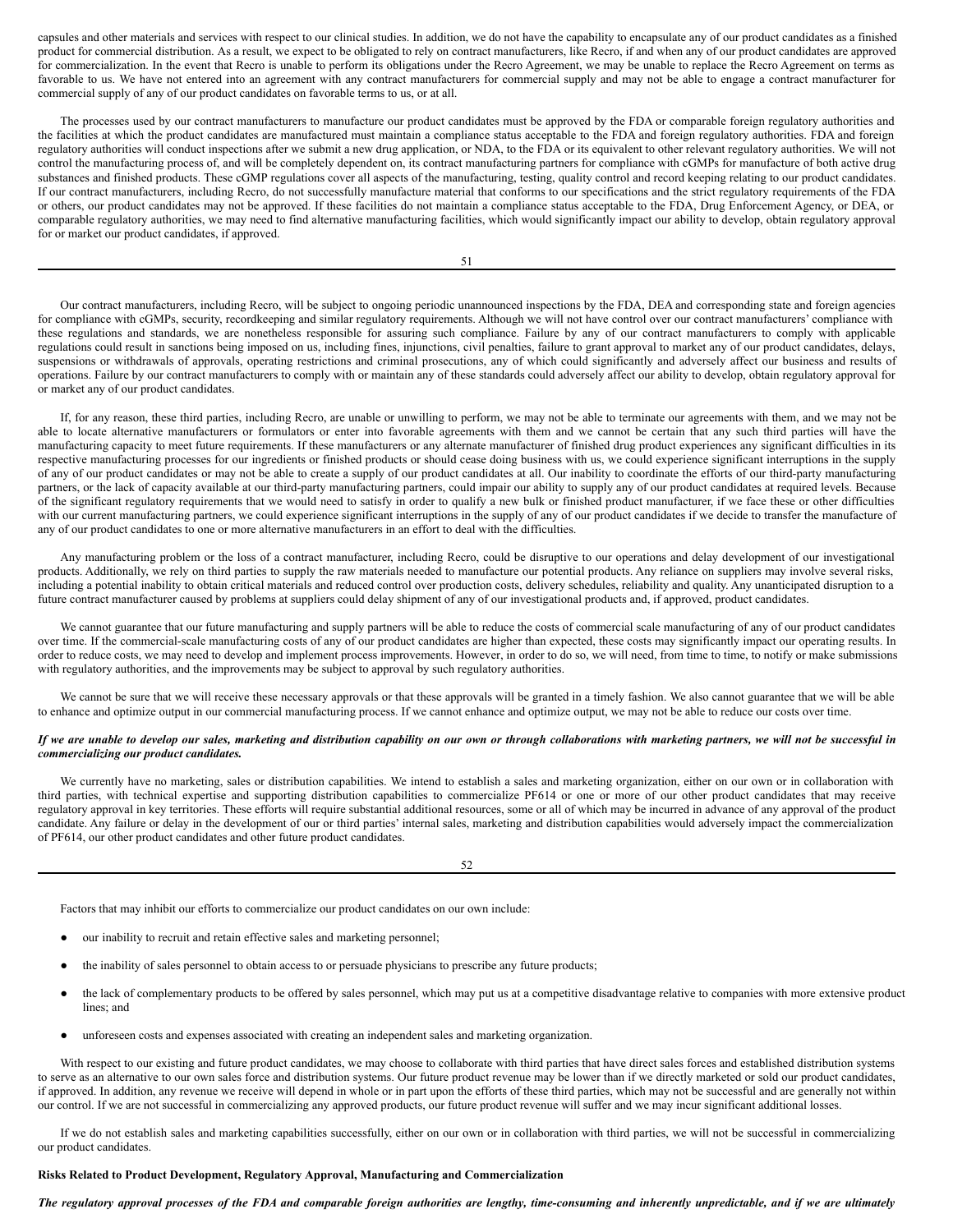#### *unable to obtain regulatory approval for our product candidates, our business will be substantially harmed.*

We are not permitted to commercialize, market, promote or sell any product candidate in the United States without obtaining regulatory approval from the FDA. Foreign regulatory authorities, such as the EMA, impose similar requirements. The time required to obtain approval by the FDA and comparable foreign authorities is inherently unpredictable, but typically takes many years following the commencement of clinical trials and depends upon numerous factors, including substantial discretion of the regulatory authorities. In addition, approval policies, regulations, or the type and amount of clinical data necessary to gain approval may change during the course of a product candidate's clinical development and may vary among jurisdictions. To date, we have not submitted an NDA to the FDA or similar drug approval submissions to comparable foreign regulatory authorities for our most advanced product candidate, PF614, or any other product candidate. We must complete additional preclinical studies and clinical trials to demonstrate the safety and efficacy of our product candidates in humans before we will be able to obtain these approvals.

Clinical testing is expensive, difficult to design and implement, can take many years to complete and is inherently uncertain as to outcome. We cannot guarantee that any clinical trials will be conducted as planned or completed on schedule, if at all. The clinical development of our initial and potential additional product candidates is susceptible to the risk of failure inherent at any stage of development, including failure to demonstrate efficacy in a clinical trial or across a broad population of patients, the occurrence of adverse events that are severe or medically or commercially unacceptable, failure to comply with protocols or applicable regulatory requirements, and determination by the FDA or any comparable foreign regulatory authority that a product candidate may not continue development or is not approvable. It is possible that even if any of our product candidates has a beneficial effect, that effect will not be detected during clinical evaluation as a result of one or more of a variety of factors, including the size, duration, design, measurements, conduct or analysis of our clinical trials. Conversely, as a result of the same factors, our clinical trials may indicate an apparent positive effect of such product candidate that is greater than the actual positive effect, if any. Similarly, in our clinical trials, we may fail to detect toxicity of, or intolerability caused by, such product candidate, or mistakenly believe that our product candidates are toxic or not well tolerated when that is not in fact the case. Serious adverse events, or SAEs, or other adverse effects, as well as tolerability issues, could hinder or prevent market acceptance of the product candidate at issue.

53

Our current and future product candidates could fail to receive regulatory approval for many reasons, including the following:

- the FDA or comparable foreign regulatory authorities may disagree as to the design or implementation of our clinical trials;
- we may be unable to demonstrate to the satisfaction of the FDA or comparable foreign regulatory authorities that a product candidate is safe and effective for our proposed indication;
- the results of clinical trials may not meet the level of statistical significance required by the FDA or comparable foreign regulatory authorities for approval;
- we may be unable to demonstrate that a product candidate's clinical and other benefits outweigh its safety risks;
- the FDA or comparable foreign regulatory authorities may disagree with our interpretation of data from clinical trials or preclinical studies;
- the data collected from clinical trials of our product candidates may not be sufficient to support the submission of an NDA to the FDA or other submission or to obtain regulatory approval in the United States, the European Union or elsewhere;
- the FDA or comparable foreign regulatory authorities may find deficiencies with the manufacturing processes of third-party manufacturers with which we contract for clinical and commercial supplies; and
- the approval policies or regulations of the FDA or comparable foreign regulatory authorities may significantly change in a manner rendering our clinical data insufficient for approval.

This lengthy approval process as well as the unpredictability of clinical trial results may result in us failing to obtain regulatory approval to market any product candidate we develop, which would substantially harm our business, results of operations and prospects. The FDA and other comparable foreign authorities have substantial discretion in the approval process and determining when or whether regulatory approval will be granted for any product candidate that we develop. Even if we believe the data collected from future clinical trials of our product candidates are promising, such data may not be sufficient to support approval by the FDA or any other regulatory authority.

In addition, even if we were to obtain approval, regulatory authorities may approve any of our product candidates for fewer or more limited indications than we request, may not approve the price we intend to charge for our products, may grant approval contingent on the performance of costly post-marketing clinical trials, or may approve a product candidate with labeling that does not include the claims necessary or desirable for the successful commercialization of that product candidate. Any of the foregoing scenarios could materially harm the commercial prospects for our product candidates.

The FDA may recommend scheduling with respect to any of our current or future product candidates. In such event, prior to a product launch, the DEA will need to determine the controlled substance schedule of the product, taking into account the recommendation of the FDA. The timing of the scheduling process is uncertain and may delay our ability to market any product candidate that we successfully developed and approved.

The FDA has the authority to grant an Emergency Use Authorization ("*EUA*") to allow unapproved medical products to be used in an emergency to diagnose, treat, or prevent serious or life-threatening diseases or conditions when, based on the totality of scientific evidence, there is evidence of effectiveness of the medical product, and there are no adequate, approved, and available alternatives. Based on the outcomes of our clinical testing for nafamostat, Ensysce expects to apply for an EUA for use against coronaviral infections, which would permit us to commercialize nafamostat prior to FDA approval of an NDA. However, commercialization under an EUA is permitted only during the period of time that FDA determines that the statutory criteria for EUA are met, meaning that we would be required to obtain NDA approval to continue marketing the product. Furthermore, the FDA may revoke an EUA based on a determination that the product no longer satisfies the criteria for issuance of an EUA—for example, if there is no longer evidence of effectiveness of the product or there are other adequate, approved alternatives. Accordingly, we cannot predict how long, if at all, an EUA for nafamostat or any other product candidates may remain in place. Any termination or revocation of an EUA (if any) for nafamostat or any other product candidates could adversely impact our business in a variety of ways, including if nafamostat is not yet approved by the FDA and if we and our manufacturing partners have invested in the supply chain to provide nafamostat under an EUA.

## If our clinical trials fail to replicate positive results from earlier preclinical studies or clinical trials conducted by us or third parties, we may be unable to successfully *develop, obtain regulatory approval for, or commercialize our product candidates.*

The results observed from preclinical studies or early-stage clinical trials of our product candidates may not necessarily be predictive of the results of later-stage clinical trials that we conduct. Similarly, positive results from such preclinical studies or early-stage clinical trials may not be replicated in our subsequent preclinical studies or clinical trials. For example, preclinical studies showed that PF614 does not readily convert into oxycodone in the blood stream and the Phase 1 trial we have conducted with TAAP prodrug (a medication or compound that, after administration, is metabolized (i.e., converted within the body) into a pharmacologically active drug, or "prodrug") PF614, demonstrated that, after oral administration of the TAAP prodrug, the corresponding opioid was measured in the subjects' blood. Furthermore, our product candidates may not be able to demonstrate similar activity or adverse event profiles as other product candidates that we believe may have similar profiles.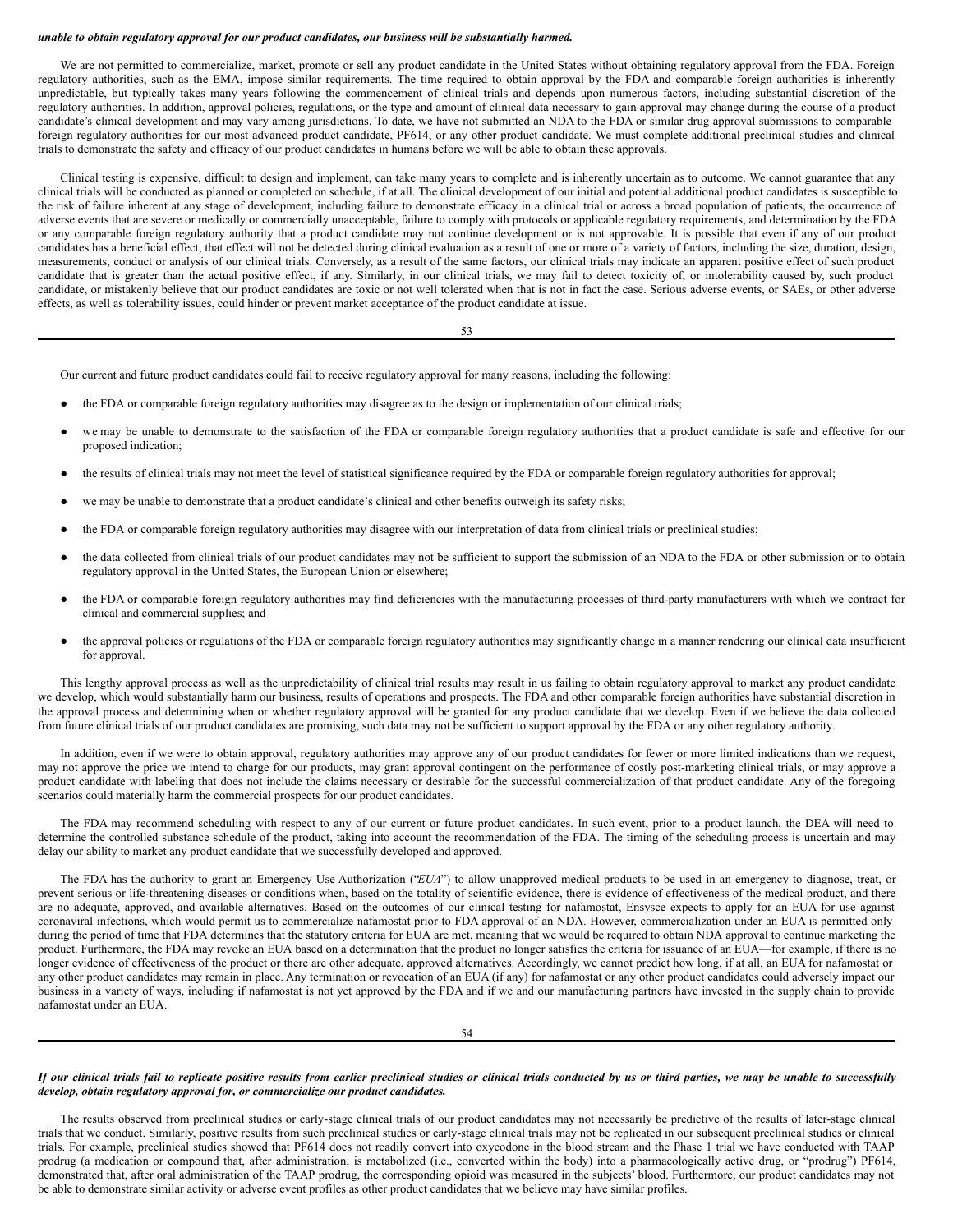There can be no assurance that any of our clinical trials will ultimately be successful or support further clinical development of any of our product candidates. There is a high failure rate for drugs proceeding through clinical trials. Many companies in the pharmaceutical and biotechnology industries have suffered significant setbacks in late-stage clinical trials after achieving positive results in early-stage development, and we cannot be certain that we will not face similar setbacks. These setbacks have been caused by, among other things, preclinical findings made while clinical trials were underway or safety or efficacy observations made in preclinical studies and clinical trials, including previously unreported adverse events.

Moreover, preclinical and clinical data are often susceptible to varying interpretations and analyses and many companies that believed their product candidates performed satisfactorily in preclinical studies and clinical trials nonetheless failed to obtain FDA, EMA or comparable foreign regulatory authority approval.

#### The FDA, EMA or comparable foreign regulatory authorities may disagree with our regulatory plan for our product candidates.

We have submitted IND applications for PF614 and nafamostat and completed a Phase 1 trial for each product candidate. We have applied for and received fast track designation for PF614. However, fast track designation does not guaranty a faster development or regulatory review or approval process and does not assure FDA approval. We have received feedback from the FDA on requirements to achieve abuse deterrent labeling claims for PF614. We have submitted an IND for PF614-MPAR™ and have received feedback on required pre-clinical, manufacturing and clinical studies that will be required for an NDA.

Our clinical trial results may not support approval of our product candidates. The general approach for FDA approval of a new drug is dispositive data from two or more well-controlled Phase 3 clinical trials of the product candidate in the relevant patient population. Phase 3 clinical trials typically involve a large number of patients, have significant costs, and take years to complete. In addition, there is no assurance that the endpoints and trial designs that we intend to use for our planned clinical trials, including those that we have developed based on feedback from regulatory agencies or those that have been used for the approval of similar drugs, will be acceptable for future approvals. For example, while we have designed our Phase 2 clinical trials of nafamostat for coronaviral infections after receiving input and feedback from the FDA, there can be no assurance that the design of our planned clinical trials will be satisfactory to the FDA, the FDA will not require us to modify our trials, these trials will enable us to conduct the required Phase 3 studies or other testing or that completing these trials will result in regulatory approval.

55

#### Interim topline and preliminary data from our clinical trials that we announce or publish from time to time may change as more patient data become available and are *subject to audit and verification procedures that could result in material changes in the final data.*

From time to time, we may publish interim topline or preliminary data from our clinical trials. Interim data from clinical trials that we may complete are subject to the risk that one or more of the clinical outcomes may materially change as patient enrollment continues and more patient data become available. Preliminary or topline data also remain subject to audit and verification procedures that may result in the final data being materially different from the preliminary data we previously published. As a result, interim and preliminary data should be viewed with caution until the final data is available. Adverse differences between preliminary or interim data and final data could significantly harm our reputation and business prospects.

# Even if we complete the necessary preclinical studies and clinical trials, the marketing approval process is expensive, time-consuming and uncertain and may prevent us *from obtaining approvals for the commercialization of our product candidates.*

Any product candidate we develop and the activities associated with such development and commercialization, including our design, testing, manufacture, safety, efficacy, recordkeeping, labeling, storage, approval, advertising, promotion, sale, and distribution, are subject to comprehensive regulation by the FDA and other regulatory authorities in the United States and by comparable authorities in other countries. Failure to obtain marketing approval for a product candidate will prevent us from commercializing the product candidate in a given jurisdiction. We have not received approval to market any product candidates from regulatory authorities in any jurisdiction and it is possible that none of the product candidates we are developing or may seek to develop in the future will ever obtain regulatory approval. Ensysce has no experience in submitting and supporting the applications necessary to gain marketing approvals and we expect to rely on third-party CROs or regulatory consultants to assist us in this process. Securing regulatory approval requires the submission of extensive preclinical and clinical data and supporting information to the various regulatory authorities for each therapeutic indication to establish the product candidate's safety and efficacy. Securing regulatory approval also requires the submission of information about the product manufacturing process to, and inspection of manufacturing facilities by, the relevant regulatory authority. Any product candidates we develop may not be effective, may be only moderately effective, or may prove to have undesirable or unintended side effects, toxicities or other characteristics that may preclude us from obtaining marketing approval or prevent or limit commercial use.

The process of obtaining marketing approvals, both in the United States and abroad, is expensive, may take many years if additional clinical trials are required, if approval is obtained at all, and can vary substantially based upon a variety of factors, including the type, complexity, and novelty of the product candidates involved. Changes in marketing approval policies during the development period, changes in or the enactment of additional statutes or regulations, or changes in regulatory review for each submitted product application, may cause delays in the approval or rejection of an application. The FDA and comparable authorities in other countries have substantial discretion in the approval process and may refuse to accept any application or may decide that our data is insufficient for approval and requires additional preclinical, clinical or other studies. In addition, varying interpretations of the data obtained from preclinical and clinical testing could delay, limit, or prevent marketing approval of a product candidate. Any marketing approval that we may ultimately obtain could be limited or subject to restrictions or post-approval commitments that render the approved product not commercially viable. For example, during the product approval process, the FDA will determine whether a REMS plan is necessary to assure the safe use of the product. All opioid analgesic products currently on the market in the United States are subject to a REMS. A REMS may be required to include various elements, such as a medication guide or patient package insert, a communication plan to educate health care providers of the risks, limitations on who may prescribe or dispense the drug or other measures that the FDA deems necessary to assure the safe use of the drug. In addition, the REMS plan must include a timetable to assess the strategy at eighteen months, three years and seven years after approval. We may be required to develop a REMS for the product, or participate in a REMS with other manufacturers, or to develop a similar strategy as required by a regulatory authority.

Even if approved, our contract manufacturers will need to obtain quota from DEA to manufacture sufficient quantities and maintain inventories of product to be commercially distributed.

If we experience delays in obtaining manufacturing approval or if we fail to obtain manufacturing approval of any product candidates we may develop, the commercial prospects for those product candidates may be harmed, and our ability to generate revenues will be materially impaired.

Any product candidate for which we obtain marketing approval will be subject to ongoing enforcement of post-marketing requirements by regulatory agencies, and we could be subject to substantial penalties, including withdrawal of our product from the market, if we fail to comply with all regulatory requirements or if we experience *unanticipated problems with our products, when and if any of them are approved.*

Any product candidate for which we obtain marketing approval, as well as the manufacturing processes, post-approval clinical data, labeling, advertising and promotional activities for such product, will be subject to continual requirements of and review by the FDA and other regulatory authorities. These requirements include, but are not limited to, restrictions governing promotion of an approved product, submissions of safety and other post-marketing information and reports, registration and listing requirements, cGMP requirements relating to manufacturing, quality control, quality assurance and corresponding maintenance of records and documents, and requirements regarding drug distribution and the distribution of samples to physicians and recordkeeping.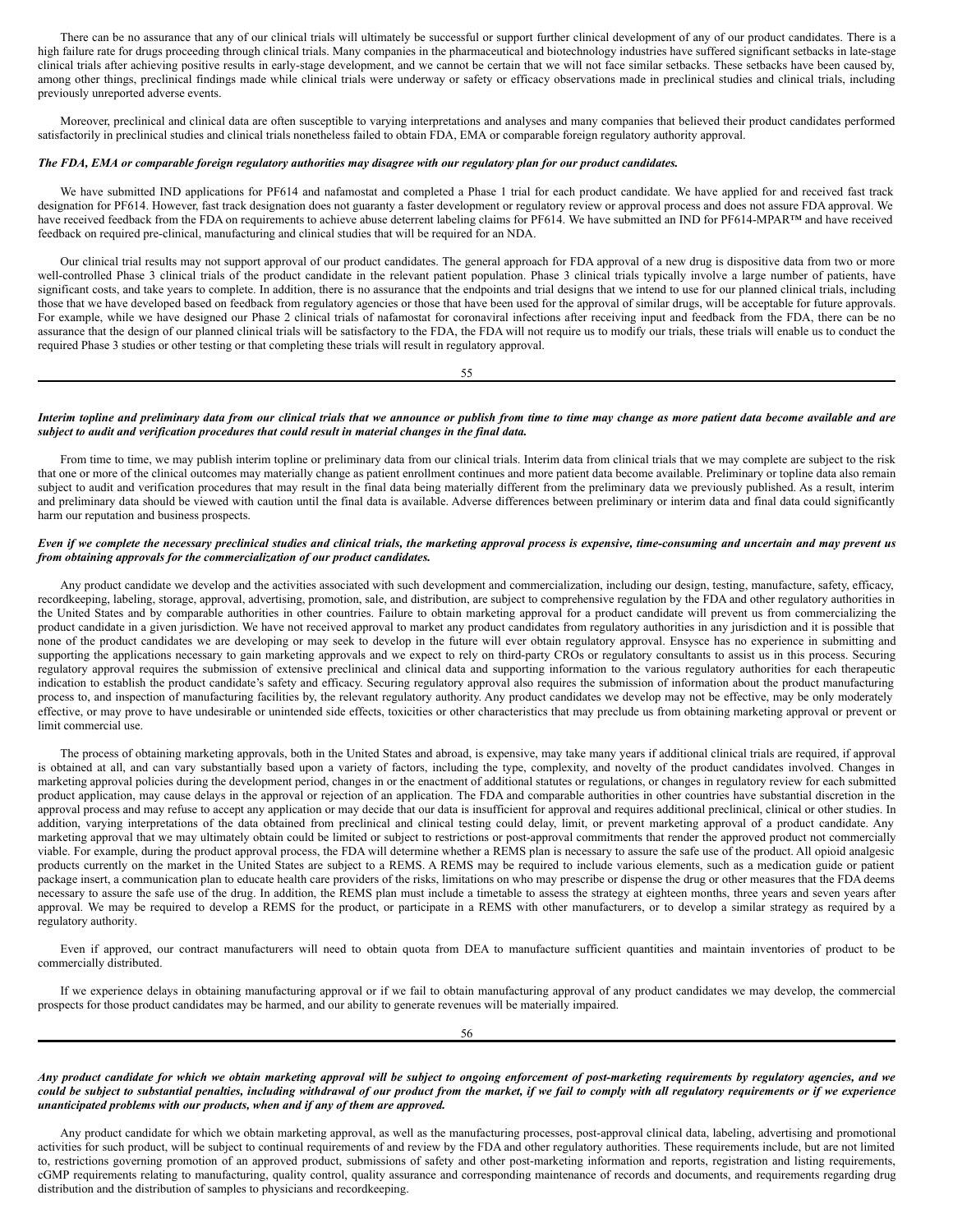The FDA also may impose requirements for costly post-marketing studies or clinical trials and surveillance to monitor the safety or efficacy of a product, including the adoption and implementation of risk evaluation and mitigation strategies. The FDA and other federal and state agencies, including the Department of Justice, closely regulate compliance with all requirements governing drug products, including requirements pertaining to marketing and promotion of drugs in accordance with the provisions of the approved labeling and manufacturing of products in accordance with cGMP requirements. For example, the FDA and other agencies actively enforce the laws and regulations prohibiting the promotion of off-label uses, and a company that is found to have improperly promoted off-label uses may be subject to significant liability. Violations of such requirements may lead to investigations alleging violations of the Federal Food, Drug, and Cosmetic Act and other statutes, including the False Claims Act and other federal and state healthcare fraud and abuse laws as well as state consumer protection laws. Our failure to comply with all regulatory requirements, and later discovery of previously unknown adverse events or other problems with our products, manufacturers or manufacturing processes, may yield various results, including:

- litigation involving patients using our products;
- restrictions on such products, manufacturers or manufacturing processes;
- restrictions on the labeling or marketing of a product;
- restrictions on distribution or use;
- requirements to conduct post-marketing studies or clinical trials;
- warning or untitled letters;
- withdrawal or recall of the product from the market;
- refusal to approve pending applications or supplements to approved applications that Ensysce submits;
- fines, restitution or disgorgement of profits or revenues;
- suspension or withdrawal of marketing approvals;
- damage to relationships with any potential collaborators;
- unfavorable press coverage and damage to our reputation;
- refusal to permit the import or export of our products;
- product seizure; or
- injunctions or the imposition of civil or criminal penalties.

57

Non-compliance by us or any future collaborator with regulatory requirements, including safety monitoring or pharmacovigilance, and with requirements related to the development of our products can also result in significant financial penalties.

#### Our employees, independent contractors, principal investigators, consultants, commercial collaborators, service providers and other vendors may engage in misconduct or other improper activities, including noncompliance with regulatory standards and requirements, which could have an adverse effect on our results of operations.

We are exposed to the risk that our employees and contractors, including principal investigators, consultants, commercial collaborators, service providers and other vendors may engage in fraudulent or other illegal activity. Misconduct by these parties could include intentional, reckless and/or negligent conduct or other unauthorized activities that violate the laws and regulations of the FDA and other similar regulatory bodies, including those laws that require the reporting of true, complete and accurate information to such regulatory bodies; manufacturing standards; federal and state healthcare fraud and abuse and health regulatory laws and other similar foreign fraudulent misconduct laws; or laws that require the true, complete and accurate reporting of financial information or data. Activities subject to these laws also involve the improper use or misrepresentation of information obtained in the course of clinical trials, which could result in regulatory sanctions and serious harm to our reputation. It is not always possible to identify and deter third-party misconduct, and the precautions we take to detect and prevent this activity may not be effective in controlling unknown or unmanaged risks or losses or in protecting Ensysce from governmental investigations or other actions or lawsuits stemming from a failure to be in compliance with such laws or regulations. If any such actions are instituted against us, and we are not successful in defending ourselves or asserting our rights, those actions could have a significant impact on our business and financial results, including the imposition of significant civil, criminal and administrative penalties, damages, monetary fines, possible exclusion from participation in Medicare, Medicaid and other federal healthcare programs, reputational harm, diminished profits and future earnings, and curtailment of our operations, any of which could adversely affect our ability to operate our business and our results of operations.

## We may incur unexpected costs or experience delays in completing, or ultimately be unable to complete, the preclinical and clinical studies necessary for development and *commercialization of our product candidates.*

To obtain the requisite regulatory approvals to commercialize any of our product candidates, we must demonstrate through extensive preclinical studies and clinical trials that our product candidates are safe and effective in humans. We may experience delays in completing our clinical trials or preclinical studies and initiating or completing additional clinical trials or preclinical studies, including as a result of regulators not allowing or delay in allowing clinical trials to proceed under an IND, or not approving or delaying approval for any clinical trial grant or similar approval that we need to initiate a clinical trial. We may also experience numerous unforeseen events during our clinical trials that could delay or prevent our ability to receive marketing approval or commercialize the product candidates we develop, including:

- regulators, or institutional review boards, or IRBs, or other reviewing bodies may not authorize us or our investigators to commence a clinical trial, or to conduct or continue a clinical trial at a prospective or specific trial site;
- we may not reach agreement on acceptable terms with prospective CROs and clinical trial sites, the terms of which can be subject to extensive negotiation and may vary significantly among different CROs and trial sites;
- we may experience challenges or delays in recruiting principal investigators or study sites to lead our clinical trials;
- the number of subjects or patients required for clinical trials of our product candidates may be larger than we anticipate, enrollment in these clinical trials may be insufficient or slower than we anticipate, and the number of clinical trials being conducted at any given time may be high and result in fewer available patients for any given clinical trial, or patients may drop out of these clinical trials at a higher rate than we anticipates;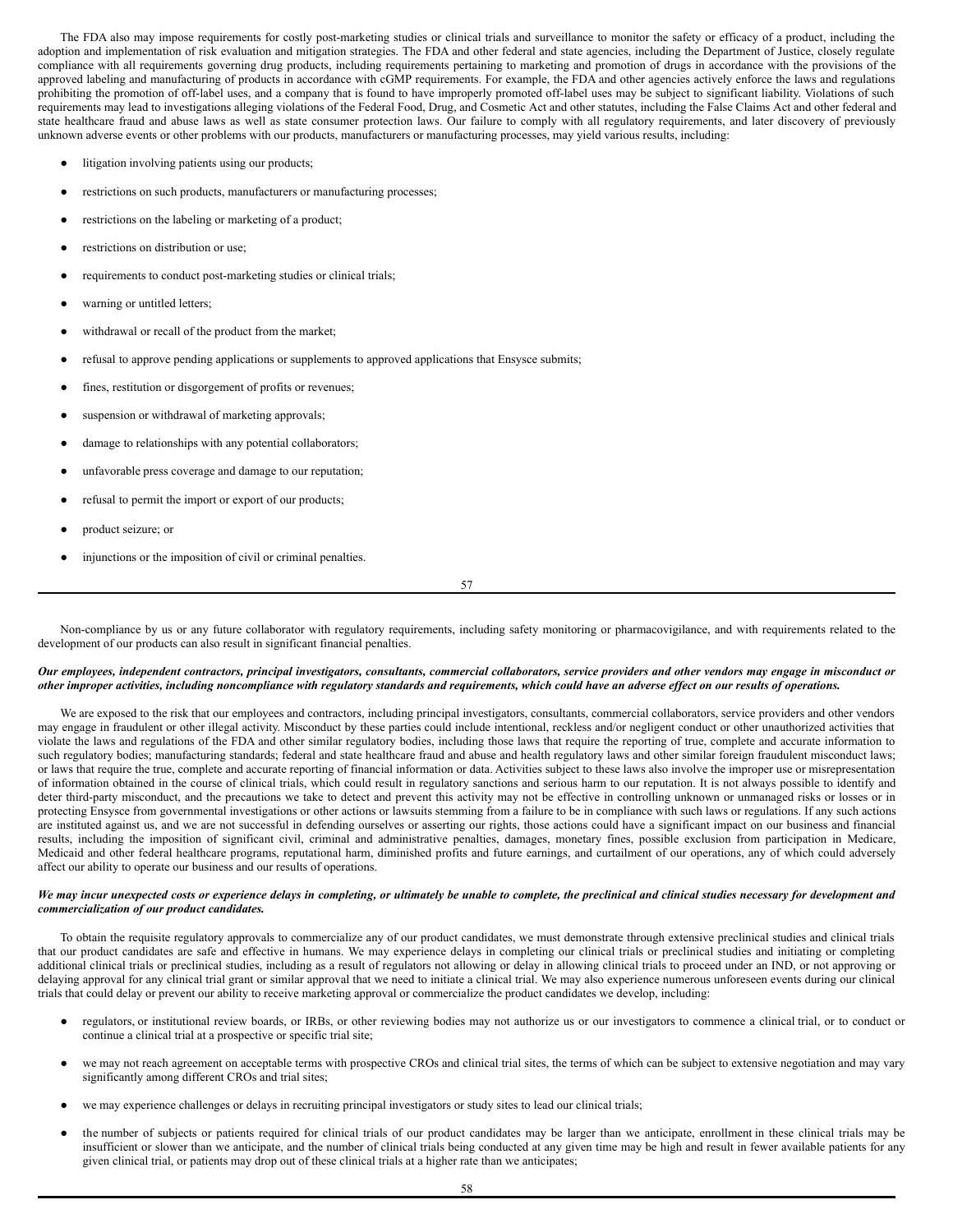- our third-party contractors, including those manufacturing our product candidates or conducting clinical trials on our behalf, may fail to comply with regulatory requirements or meet their contractual obligations to us in a timely manner, or at all;
- we may have to amend clinical trial protocols submitted to regulatory authorities or conduct additional studies to reflect changes in regulatory requirements or guidance, which we may be required to resubmit to an IRB and regulatory authorities for re-examination;
- regulators or other reviewing bodies may find deficiencies with or subsequently find fault with the manufacturing processes or facilities of third-party manufacturers with which we enter into agreement for clinical and commercial supplies, or the supply or quality of any product candidate or other materials necessary to conduct clinical trials of our product candidates may be insufficient, inadequate or not available at an acceptable cost, or we may experience interruptions in supply; and
- the potential for approval policies or regulations of the FDA or the applicable foreign regulatory agencies to significantly change in a manner rendering our clinical data insufficient for approval.

Regulators or IRBs of the institutions in which clinical trials are being conducted may suspend, limit or terminate a clinical trial, or data monitoring committees may recommend that we suspend or terminate a clinical trial, due to a number of factors, including failure to conduct the clinical trial in accordance with regulatory requirements or our clinical protocols, inspection of the clinical trial operations or trial site by the FDA or other regulatory authorities resulting in the imposition of a clinical hold, safety issues or adverse side effects, failure to demonstrate a benefit from using a drug, changes in governmental regulations or administrative actions, or lack of adequate funding to continue the clinical trial. Negative or inconclusive results from our clinical trials or preclinical studies could mandate repeated or additional clinical trials and, to the extent we choose to conduct clinical trials in other indications, could result in changes to or delays in clinical trials of our product candidates in such other indications. We do not know whether any clinical trials that we conduct will demonstrate adequate efficacy and safety to result in regulatory approval to market our product candidates for the indications that we are pursuing. If later-stage clinical trials do not produce favorable results, our ability to obtain regulatory approval for our product candidates will be adversely impacted.

Our failure to successfully initiate and complete clinical trials and to demonstrate the efficacy and safety necessary to obtain regulatory approval to market our product candidates would significantly harm its business. The development costs of our product candidates will also increase if we experience delays in testing or regulatory approvals and we may be required to obtain additional funds to complete clinical trials. We cannot assure stockholders that our clinical trials will begin as planned or be completed on schedule, if at all, or that we will not need to restructure or otherwise modify our trials after they have begun. Significant clinical trial delays could also shorten any periods during which we may have the exclusive right to commercialize our product candidates or allow our competitors to bring products to market before we do and impair our ability to successfully commercialize our product candidates, which may harm our business and results of operations. In addition, many of the factors that cause, or lead to, delays of clinical trials may ultimately lead to the denial of regulatory approval of our product candidates.

## If we encounters difficulties enrolling patients in our clinical trials, our clinical development activities could be delayed or otherwise adversely affected.

The timely completion of clinical trials in accordance with our protocols depends on, among other things, our ability to enroll a sufficient number of patients who remain in the study until its conclusion.

We may experience difficulties in patient enrollment in our clinical trials for a variety of factors, including:

- the effects of COVID-19 on our ability to recruit and retain patients, including as a result of potential heightened exposure to COVID-19, prioritization of hospital resources toward the pandemic and unwillingness by patients to enroll or comply with clinical trial protocols if quarantines or travel restrictions impede patient movement or interrupt healthcare services;
- the patient eligibility criteria defined in the protocol;

59

- the size of the patient population required for analysis of the trial's primary endpoints;
- the proximity of patients to study sites;
- the design of the trial;
- our ability to recruit clinical trial investigators with the appropriate competencies and experience;
- competing clinical trials and clinicians' and patients' perceptions as to the potential advantages and risks of the product candidate being studied in relation to other available therapies, including any new drugs that may be approved for the indications that we are investigating;
- our ability to obtain and maintain patient consents; and
- the risk that patients enrolled in clinical trials will drop out of the trials before completion.

In addition, our clinical trials may compete with other clinical trials for product candidates that are in the same therapeutic areas as our product candidates, and this competition will reduce the number and types of patients available to us, because some patients who might have opted to enroll in our trials may instead opt to enroll in a trial being conducted by one of our competitors. Since the number of qualified clinical investigators is limited, we may conduct some of our clinical trials at the same clinical trial sites that some of our competitors use, which will reduce the number of patients who are available for our clinical trials in such clinical trial site. Furthermore, if significant adverse events or other side effects are observed in any of our clinical trials, we may have difficulty recruiting patients to our trials and patients may drop out of our trials.

Our inability to enroll a sufficient number of patients for our clinical trials would result in significant delays or might require us to abandon one or more clinical trials or our development efforts altogether. Delays in patient enrollment may result in increased costs, negatively affect the timing or outcome of the planned clinical trials, delay the product candidate development and approval process and jeopardize our ability to seek and obtain the regulatory approval required to commence product sales and generate revenue, which could cause our value to decline and limit our ability to obtain additional financing if needed.

# Fast track designation by the FDA for PF614 may not lead to a faster development or regulatory review or approval process and does not assure FDA approval.

We have obtained fast track designation for PF614 that will enable us to facilitate the development and expedite the review of PF614. Fast track designation does not ensure that PF614 will receive marketing approval or that approval will be granted within any particular timeframe. As a result, we may not experience a faster development process, review or approval compared to conventional FDA procedures. In addition, the FDA may withdraw fast track designation if it believes that the designation is no longer supported by data from our clinical development program. Fast track designation does not guarantee that an NDA will obtain priority review designation. If any of these events occur, it could require us to conduct more extensive clinical trials and go through more extensive FDA review, which could substantially increase expenses and delay the time for commercializing our products.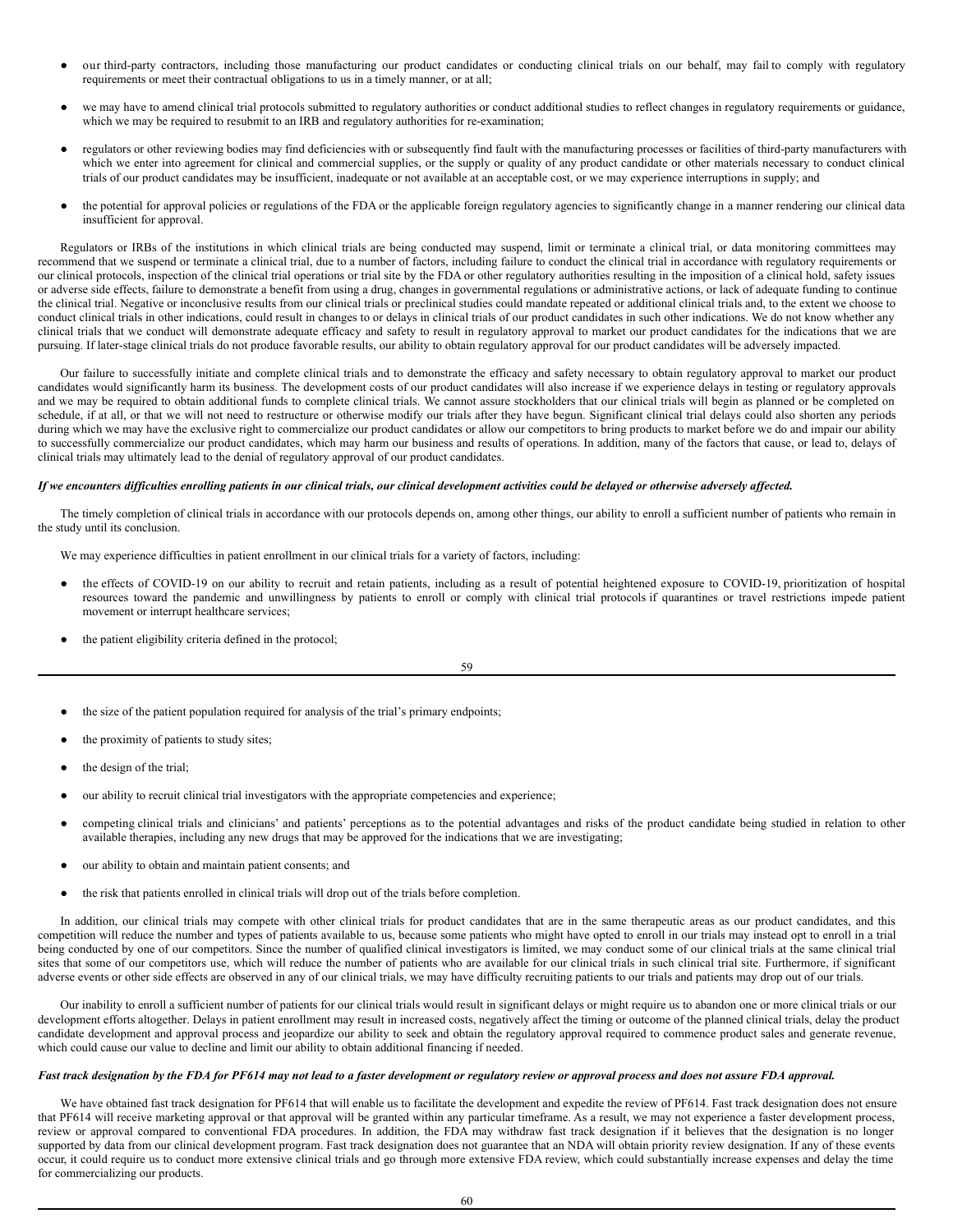## If the FDA does not conclude that certain of our product candidates satisfy the requirements for the Section 505(b)(2) regulatory approval pathway, or if the requirements for such product candidates under Section 505(b)(2) are not as we expect, the approval pathway for those product candidates will likely take significantly longer, cost significantly more and entail significantly greater complications and risks than anticipated, and in either case may not be successful.

We may seek FDA approval through the Section 505(b)(2) regulatory pathway for our product candidate PF614. Section 505(b)(2) of the Federal Food, Drug and Cosmetic Act, or FDC Act, permits the submission of an NDA where at least some of the information required for approval comes from studies that were not conducted by or for the applicant and for which the applicant has not obtained a right of reference. Section 505(b)(2), if applicable to us under the FDC Act, would allow an NDA we submit to FDA to rely in part on data in the public domain or on the FDA's prior conclusions regarding the safety and effectiveness of an approved product, or listed drug, which could expedite the development program for our product candidates by potentially decreasing the amount of data that we would need to generate in order to obtain FDA approval. If the FDA does not agree that the 505(b)(2) regulatory pathway is appropriate or scientifically justified for PF614, we may need to conduct additional preclinical and clinical trials, provide additional data and information, and meet additional standards for regulatory approval. For example, the FDA may not agree that we have provided a scientific bridge, through, for example, comparative bioavailability data, to demonstrate that reliance on the prior findings of safety or efficacy for a listed drug is justified. If this were to occur, the time and financial resources required to obtain FDA approval for this product candidate, and complications and risks associated with this product candidate, would likely substantially increase. We could need to obtain additional funding, which could result in significant dilution to the ownership interests of our then existing stockholders to the extent we issue equity securities or convertible debt. We cannot assure you that we would be able to obtain such additional financing on terms acceptable to us, if at all. Moreover, the inability to pursue the Section 505(b)(2) regulatory pathway would likely result in new competitive products reaching the market more quickly than our product candidates, which would likely materially adversely impact of our competitive position and prospects. Even if we are allowed to pursue the Section 505(b)(2) regulatory pathway, we cannot assure our stockholders that our product candidates will receive the requisite approvals for commercialization.

In addition, notwithstanding the approval of a number of products by the FDA under Section 505(b)(2) over the last few years, certain brand-name pharmaceutical companies and others have objected to the FDA's interpretation of Section 505(b)(2). If the FDA's interpretation of Section 505(b)(2) is successfully challenged, the FDA may change its 505(b)(2) policies and practices, which could delay or even prevent the FDA from approving any NDA that we submit under Section 505(b)(2). In addition, the pharmaceutical industry is highly competitive, and Section 505(b)(2) NDAs are subject to special requirements designed to protect the patent rights of sponsors of previously approved drugs that are referenced in a Section 505(b)(2) NDA. These requirements may give rise to patent litigation and mandatory delays in approval of our NDAs for up to 30 months or longer depending on the outcome of any litigation. It is not uncommon for a manufacturer of an approved product to file a citizen petition with the FDA seeking to delay approval of, or impose additional approval requirements for, pending competing products. If successful, such petitions can significantly delay, or even prevent, the approval of the new product. Even if the FDA ultimately denies such a petition, the FDA may substantially delay approval while it considers and responds to the petition. In addition, even if we are able to utilize the Section 505(b)(2) regulatory pathway, there is no guarantee this would ultimately lead to accelerated product development or earlier approval.

Moreover, even if our product candidates are approved under Section 505(b)(2), the approval may be subject to limitations on the indicated uses for which the products may be marketed or to other conditions of approval, or may contain requirements for costly post-marketing testing and surveillance to monitor the safety or efficacy of the products.

## If we submit a 505(b)(2) application that references a third-party product, we may be subject to a patent infringement suit and the approval of our product may be delayed.

If we submit a 505(b)(2) application that relies in whole or in FDA's findings for a listed drug, we will be required to certify to the FDA that either: (1) there is no patent information listed in the FDA's publication Approved Drug Products with Therapeutic Equivalence Evaluations, which we refer to as the Orange Book, with respect to the listed drug; (2) the patents listed in the Orange Book have expired; (3) the listed patents have not expired, but will expire on a particular date and approval is sought after patent expiration; or (4) the listed patents are invalid or will not be infringed by the manufacture, use or sale of our product. A certification that our new drug will not infringe the Orange Book-listed patents for the applicable listed drug, or that such patents are invalid, is called a paragraph IV certification. If we submit a paragraph IV certification to the FDA, a notice of the paragraph IV certification must also be sent to the NDA holder once our  $505(b)(2)$  application is filed by the FDA. The third party may then initiate a lawsuit to defend the patents identified in the notice. The filing of a patent infringement lawsuit within 45 days of receipt of the notice automatically prevents the FDA from approving our 505(b)(2) application until the earliest of 30 months or the date on which the patent expires, the lawsuit is settled, or the court reaches a decision in the infringement lawsuit in our favor. If the third party does not file a patent infringement lawsuit within the required 45-day period, our 505(b)(2) application will not be subject to the 30-month stay of FDA approval.

61

#### *Changes in methods of product candidate manufacturing or formulation may result in additional costs or delay.*

As product candidates proceed through preclinical studies to late-stage clinical trials towards potential approval and commercialization, it is common that various aspects of the development program, such as manufacturing methods and formulation, are altered along the way in an effort to optimize processes and results. Such changes carry the risk that they will not achieve these intended objectives. Any of these changes could cause our product candidates to perform differently and affect the results of planned clinical trials or other future clinical trials conducted with the materials manufactured using altered processes. Such changes may also require additional testing, FDA notification or FDA approval. This could delay or prevent completion of clinical trials, require conducting bridging clinical trials or repeating one or more clinical trials, increase clinical trial costs, delay or prevent approval of our product candidates and jeopardize our ability to commence sales and generate revenue.

## Our product candidates may cause undesirable side effects or have other properties that could delay or prevent their regulatory approval, limit the commercial profile of an *approved label, or result in significant negative consequences following regulatory approval, if obtained.*

Undesirable side effects caused by any of our product candidates could cause us or regulatory authorities to interrupt, delay or halt clinical trials and could result in restrictive warnings or contraindication or the delay or denial of regulatory approval by the FDA or comparable foreign regulatory authorities. In our planned and future clinical trials of our product candidates, we may observe a less favorable safety and tolerability profile than was observed in earlier-stage testing of these candidates.

Undesirable side effects have been observed in our product candidates to date. For example, in clinical trials of PF614, opioid side effects were observed. Many compounds that initially showed promise in clinical or earlier-stage testing are later found to cause undesirable or unexpected side effects that prevented further development of the compound. Results of future clinical trials of our product candidates could reveal a high and unacceptable severity and prevalence of side effects or unexpected characteristics, despite a favorable tolerability profile observed in earlier-stage testing. If unacceptable side effects arise in the development of our product candidates, we, the FDA or comparable foreign regulatory authorities, the IRBs, or independent ethics committees at the institutions in which its trials are conducted, could suspend, limit or terminate our clinical trials, or the independent safety monitoring committee could recommend that we suspend, limit or terminate our trials, or the FDA or comparable foreign regulatory authorities could order us to cease clinical trials or deny approval of our product candidates for any or all targeted indications. Treatment-emergent side effects that are deemed to be drug-related could delay recruitment of clinical trial subjects or may cause subjects that enroll in our clinical trials to discontinue participation in our clinical trials. In addition, these side effects may not be appropriately recognized or managed by the treating medical staff. We may need to train medical personnel using our product candidates to understand the side effect profiles for our clinical trials and upon any commercialization of any of our product candidates. Inadequate training in recognizing or managing the potential side effects of our product candidates could result in harm to patients that are administered our product candidates. Any of these occurrences may adversely affect our business, financial condition and prospects significantly.

Moreover, clinical trials of our product candidates are conducted in carefully defined sets of patients who have agreed to enter into clinical trials. Consequently, it is possible that our clinical trials may indicate an apparent positive effect of a product candidate that is greater than the actual positive effect, if any, or alternatively fail to identify undesirable side effects.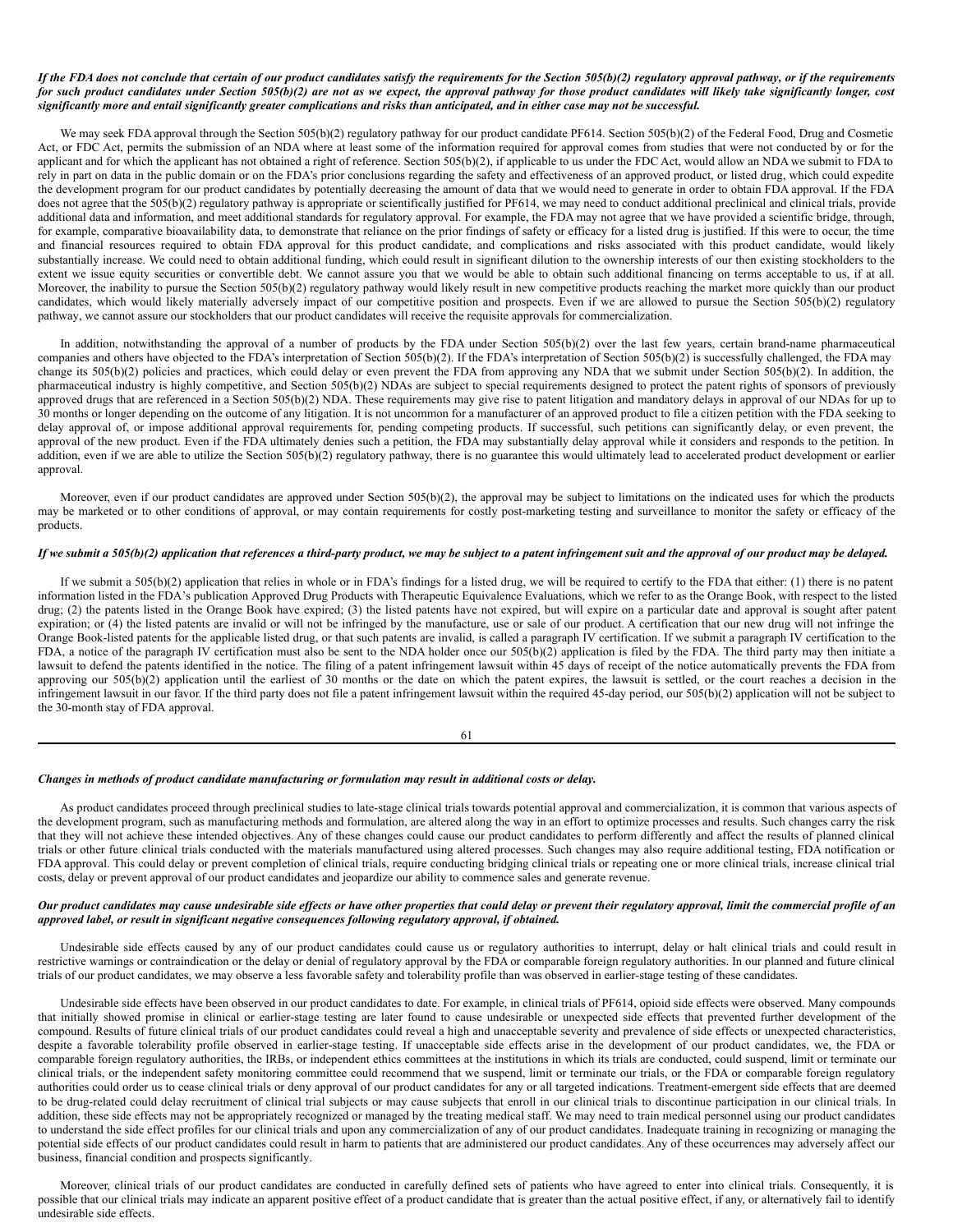## Even if any of our product candidates receives regulatory approval, we may fail to achieve the degree of market acceptance by physicians, patients, third-party payors and others in the medical community necessary for commercial success, in which case we may not generate significant revenues, if any, or become profitable.

We have never commercialized a product, and even if any of our product candidates is approved by the appropriate regulatory authorities for marketing and sale, it may nonetheless fail to achieve sufficient market acceptance by physicians, patients, third-party payors and others in the medical community. Many of the indications for our product candidates have well-established standards of care that physicians, patients and payors are familiar with and, in some cases, are available generically. Even if our product candidates are successful in clinical trials, they may not be successful in displacing these current standards of care if we are unable to demonstrate superior efficacy, safety, ease of administration and/or cost-effectiveness. For example, physicians may be reluctant to take their patients off their current medications and switch their treatment regimen to our product candidates. Further, patients often acclimate to the treatment regimen that they are currently taking and do not want to switch unless their physicians recommend switching products or they are required to switch due to lack of coverage and adequate reimbursement. Even if we are able to demonstrate our product candidates' safety and efficacy to the FDA and other regulators, safety or efficacy concerns in the medical community may hinder market acceptance.

62

We have not commercialized any products and therefore we are not known in the medical community or to third-party payors. Efforts to educate the medical community and third-party payors on the benefits of our product candidates may require significant resources, including management time and financial resources, and may not be successful. If any product candidate is approved but does not achieve an adequate level of market acceptance, we may not generate significant revenues and we may not become profitable. The degree of market acceptance of our product candidates, if approved for commercial sale, will depend on a number of factors, including:

- the efficacy and safety of the product;
- the potential advantages of the product compared to competitive therapies;
- the prevalence and severity of any side effects;
- whether the product is designated under physician treatment guidelines as a first-, second- or third-line therapy;
- our ability, or the ability of any future collaborators, to offer the product for sale at competitive prices;
- the product's convenience and ease of administration compared to alternative treatments;
- the willingness of the target patient population to try, and of physicians to prescribe, the product;
- limitations or warnings, including distribution or use restrictions contained in the product's approved labeling;
- the strength of sales, marketing and distribution support;
- changes in the standard of care for the targeted indications for the product; and
- availability and adequacy of coverage and reimbursement from government payors, managed care plans and other third-party payors.

Any failure by one or more of our product candidates that obtains regulatory approval to achieve market acceptance or commercial success would adversely affect our business prospects.

#### Product liability lawsuits against us or any of our future collaborators could divert our resources and attention, cause us to incur substantial liabilities and limit *commercialization of our product candidates.*

We are exposed to potential product liability and professional indemnity risks that are inherent in the research, development, manufacturing, marketing and use of pharmaceutical products. Currently, we have no products that have been approved for commercial sale; however, the use of our product candidates by us and any collaborators in clinical trials, and the sale of these product candidates, if approved, in the future, may expose us to liability claims. We face an inherent risk of product liability lawsuits related to the use of our product candidates in patients and will face an even greater risk if product candidates are approved by regulatory authorities and introduced commercially. Product liability claims may be brought against us by participants enrolled in our clinical trials, patients, health care providers, pharmaceutical companies, our collaborators or others using, administering or selling any of our future approved products. If we cannot successfully defend ourselves against any such claims, we may incur substantial liabilities or be required to limit commercialization of our product candidates. Regardless of the merits or eventual outcome, liability claims may result in:

63

- decreased demand for any of our future approved products;
- injury to our reputation;
- withdrawal of clinical trial participants;
- termination of clinical trial sites or entire trial programs;
- significant litigation costs;
- substantial monetary awards to, or costly settlements with, patients or other claimants;
- product recalls or a change in the indications for which they may be used;
- loss of revenue:
- diversion of management and scientific resources from our business operations; and
- the inability to commercialize our product candidates.

Although the clinical trial process is designed to identify and assess potential side effects, clinical development does not always fully characterize the safety and efficacy profile of a new medicine, and it is always possible that a drug, even after regulatory approval, may exhibit unforeseen side effects. If our product candidates were to cause adverse side effects during clinical trials or after approval, we may be exposed to substantial liabilities. Physicians and patients may not comply with any warnings that identify known potential adverse effects and patients who should not use our product candidates. If any of our product candidates are approved for commercial sale, we will be highly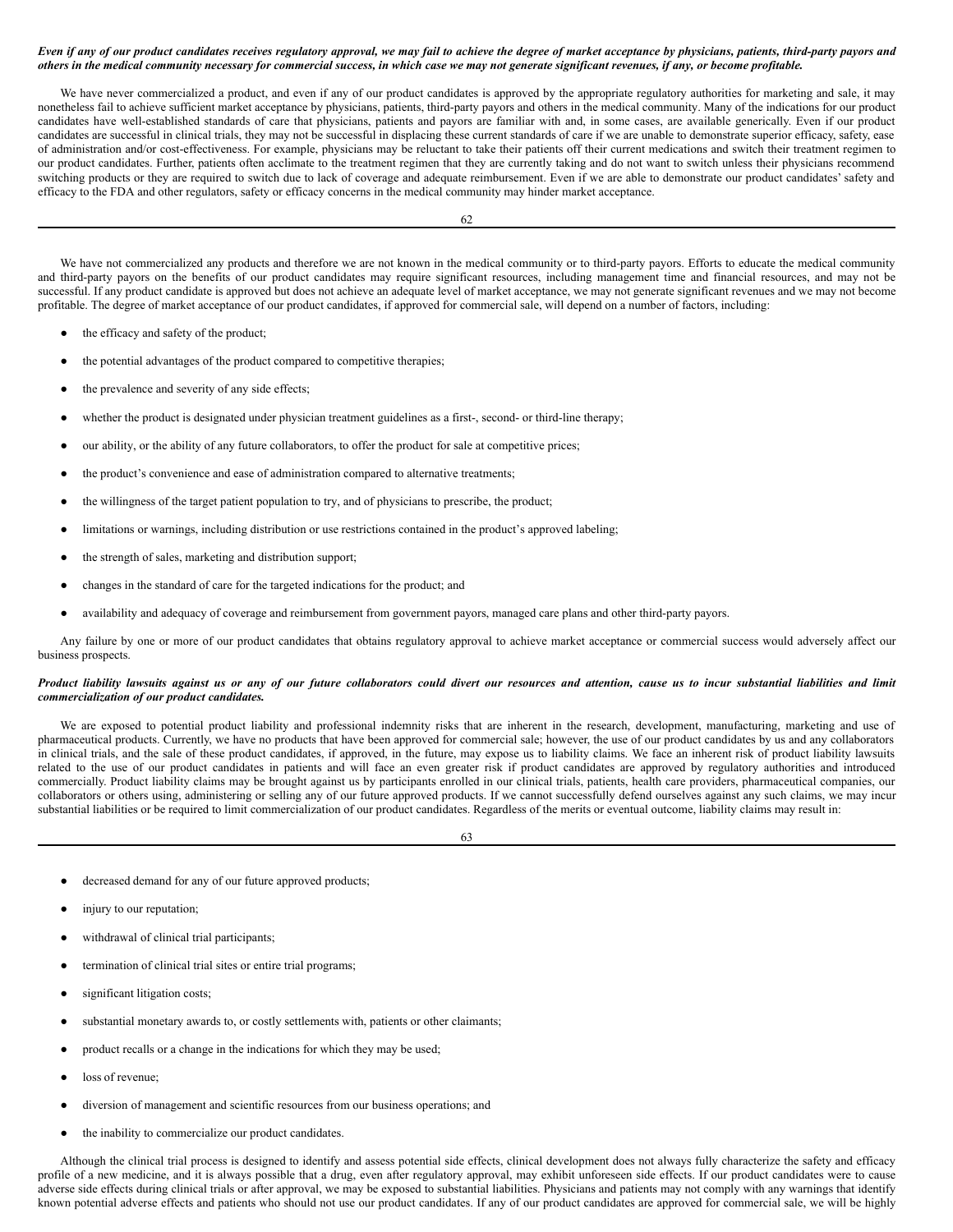dependent upon consumer perceptions of us and the safety and quality of our products. We could be adversely affected if we are subject to negative publicity associated with illness or other adverse effects resulting from patients' use or misuse of our products or any similar products distributed by other companies.

Although we maintain product liability insurance coverage consistent with industry norms, including clinical trial liability, this insurance may not fully cover potential liabilities that we may incur. The cost of any product liability litigation or other proceeding, even if resolved in our favor, could be substantial. We will need to increase our insurance coverage if we commercialize any product that receives regulatory approval. In addition, insurance coverage is becoming increasingly expensive. If we are unable to maintain sufficient insurance coverage at an acceptable cost or to otherwise protect against potential product liability claims, it could prevent or inhibit the development and commercial production and sale of our product candidates, which could harm our business, financial condition, results of operations and prospects.

## Oxycodone is a Schedule II controlled substance under the federal CSA, and any failure to comply with the CSA or its state equivalents would have a negative impact on *our business.*

Oxycodone, the ingredient in PF614, is classified as a Schedule II controlled substance under the Controlled Substances Act, or CSA and regulations promulgated by the DEA. The law and regulations classify substances as Schedule I, II, III, IV or V controlled substances, with Schedule I controlled substances considered to present the highest risk of substance abuse and Schedule V controlled substances the lowest risk. Scheduled controlled substances are subject to DEA regulations relating to supply, procurement, manufacturing, storage, shipment, sale, use, distribution and physician prescription procedures. For example, Schedule II controlled substances are subject to various restrictions, including, but not limited to, mandatory written prescriptions and the prohibition of refills. In addition to federal scheduling, oxycodone is subject to statecontrolled substance laws and regulations, and in some cases, with additional requirements than those imposed by federal law and regulations. Though state controlled substances laws often mirror federal law, because the states are separate jurisdictions, they may schedule products separately.

Entities must register annually with the DEA to manufacture, distribute, dispense, import, export and conduct research using controlled substances. In addition, the DEA requires entities handling controlled substances to maintain complete and accurate records and file reports, including reports related to thefts or losses of any controlled substances, and to obtain authorization to destroy any controlled substances. Registered entities also must follow specific labeling and packaging requirements. Facilities must maintain appropriate security measures to control against diversion of controlled substances. Security requirements vary by controlled substance schedule with the most stringent requirements applying to Schedule I and Schedule II controlled substances. Required security measures include background checks on employees and physical control of inventory through measures such as vaults and inventory reconciliations.

Our contract manufacturing organizations, or CMOs, who manufacture and distribute PF614 are required to be registered with DEA and relevant state authorities and comply with all security, recordkeeping and reporting requirements. Manufacturers and distributors are subject to routine inspections and audits by the DEA related to compliance with security, recordkeeping and reporting requirements. Failure to maintain the required registrations or to comply and follow these requirements can lead to significant civil and/or criminal penalties and possibly even lead to a revocation of a DEA registration to manufacture or distribute such products.

## Manufacturing of oxycodone is subject to annual quotas that limit the amount of API and dosage forms that can be produced in any given year; the failure of our CMOs to *obtain the necessary manufacturing and/or procurement quota would have a negative impact on our business.*

The CSA and DEA regulations establish an annual aggregate production quota for Schedule I and II controlled substances, including oxycodone and other narcotic drugs. In addition, each manufacturer of active pharmaceutical ingredient, or API or dosage forms must obtain an individual manufacturing or production quota that limits the amount of product that a company can produce and/or distribute in a given year. The DEA allocates manufacturing quota issued to companies so as to not exceed the aggregate quota established for a given year. Moreover, companies must demonstrate the need for procurement quota based on expected demand and sales of the controlled substance the DEA requires the submission of substantial evidence of expected legitimate medical and scientific need for the drug product before assigning its aggregate production quotas, or manufacturing and procurement quotas to manufacturers. The DEA has decreased the aggregate quota for certain narcotic drugs, including oxycodone over the last five years. Also, in October 2018, Congress passed the SUPPORT Act which requires the DEA to consider potential diversion in establishing quotas for narcotic drugs which could lead to continued decreases in quota available to API manufacturers and dosage form manufacturers of these substances.

In future years, we may need greater amounts of controlled substances that are subject to the DEA's quota system to sustain our development program. We may also need significantly greater amounts to implement our commercialization plans if the FDA approves our proposed formulations. If any of our manufacturers of API or dosage forms are unable to obtain the necessary annual quota to meet the research and development or commercial demand for PF614, our business would be negatively impacted. Any delay or refusal by the DEA in establishing a quota, a reduction in quota, or a failure to increase quota over time could delay or stop the clinical development or commercial sale of some of our products or product candidates. This could have a material adverse effect on our business, results of operations, financial condition and prospects.

## Prescription drug abuse, especially involving opioids, has been declared a national epidemic causing limits in prescribing and adverse publicity for the entire class of *drugs.*

Federal and state authorities, including the HHS, the Centers of Disease Control and Prevention and the DEA have identified opioid and narcotic prescription drug abuse as a national epidemic. Products containing narcotic controlled substances may generate public controversy. As a result, these products may have their marketing approvals withdrawn. Also, federal and state authorities have recommended limitations on prescribing and dispensing of such products. Regulatory action, political pressures and adverse publicity could lead to delays in, and increased expenses for, and limit or restrict, the introduction and marketing of our product candidates.

#### **Risks Related to our Intellectual Property**

If we are unable to obtain and maintain patent protection for our products candidates, or if the scope of the patent protection obtained is not sufficiently broad, our competitors could develop and commercialize product candidates that are similar or identical to our product candidates, and our ability to successfully commercialize our *product candidates may be adversely af ected.*

Our commercial success will depend, in part, on our ability to obtain and maintain patent protection in the United States and other countries with significant commercial markets with respect to our product candidates. We seek to protect our proprietary position by filing patent applications in the United States and abroad related to our product candidates that are important to our business, as appropriate. We cannot be certain that patents will be issued or granted with respect to applications that are currently pending or that we may apply for in the future with respect to one or more of our product candidates, or that issued or granted patents will not later be found to be invalid and/or unenforceable.

The patent prosecution process is expensive and time-consuming, and we may not be able to file and prosecute all necessary or desirable patent applications at a reasonable cost or in a timely manner. It is also possible that we will fail to identify patentable aspects of our research and development output before it is too late to obtain patent protection. Although we may enter into non-disclosure and confidentiality agreements with parties who have access to patentable aspects of our research and development output, such as our employees, distribution partners, consultants, advisors and other third parties, any of these parties may breach the agreements and disclose such output before a patent application is filed, thereby jeopardizing our ability to seek patent protection.

We currently owns patents in the United States and other countries that are directed to PF614, PF614-MPAR™ and uses thereof that would expire between 2030 and 2032, subject to any potential patent term extension that may be available in a jurisdiction. We also own a pending provisional application directed to oral formulations of PF614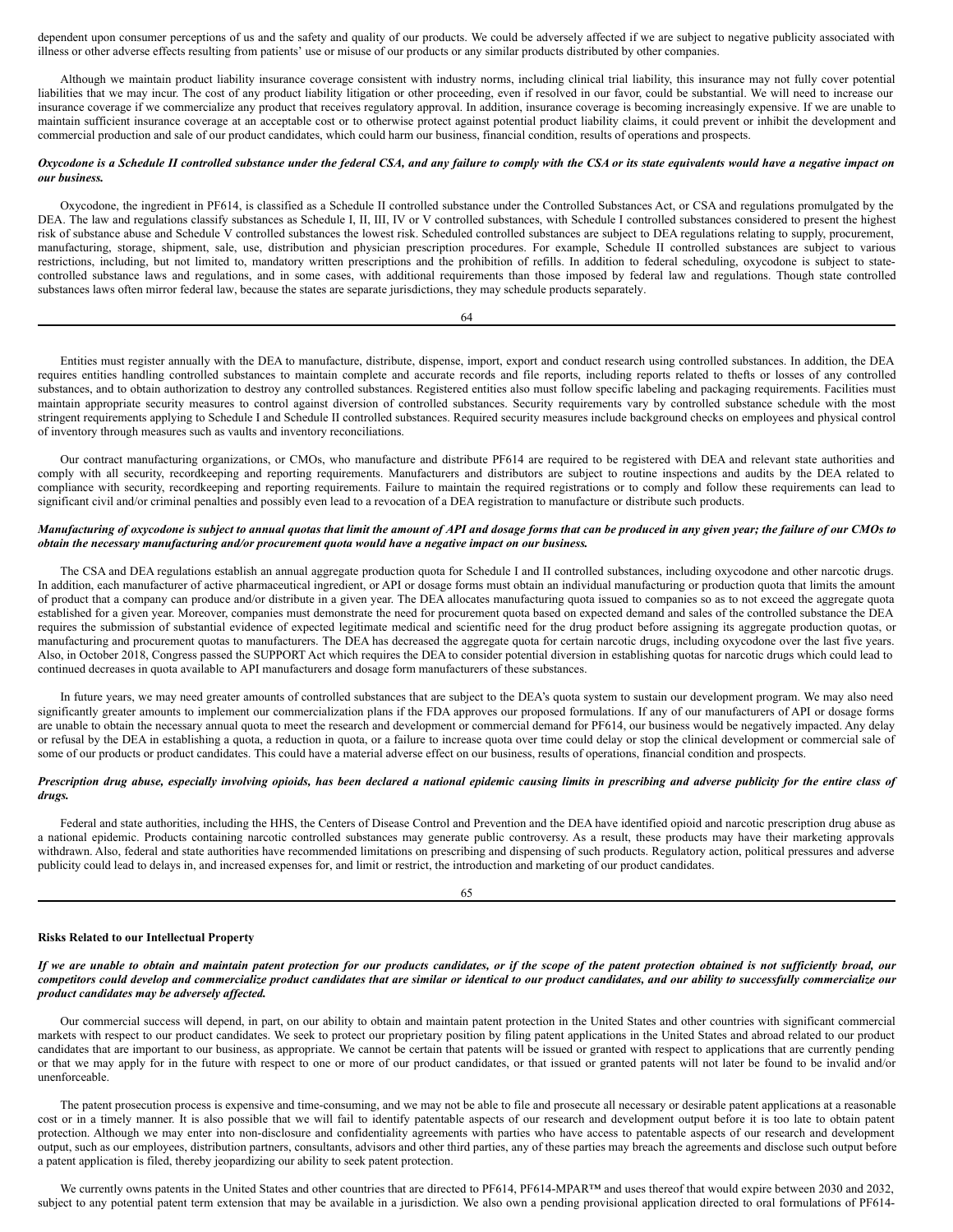MPAR<sup>™</sup>, which if pursued and issued, would expire in 2042, subject to any potential patent term adjustment or extension that may be available in a jurisdiction.

We currently own a patent in Europe that is directed to the use of nafamostat for treating respiratory diseases, which will expire in 2028, subject to any potential patent term extension that might be available. We do not own or license any pending patent applications or issued patents outside of Europe for this use. We also owns pending provisional applications directed to methods of treating COVID-19 with orally-administered nafamostat and oral formulations of nafamostat, which if pursued and issued, would expire in 2041 and 2042, respectively, subject to any potential patent term adjustment or extension that may be available in a jurisdiction. Currently, we do not have any issued patent or pending application directed to methods of treating infections caused by coronaviruses, including COVID-19, with inhaled nafamostat, but intends to file patent applications upon development of a suitable inhalation formulation of nafamostat.

The patent position of pharmaceutical companies generally is highly uncertain, involves complex legal and factual questions and has in recent years been the subject of much litigation. As a result, the issuance, scope, validity, enforceability and commercial value of our patent rights are highly uncertain. Our pending and future patent applications may not result in patents being issued, and even if issued, the patents may not meaningfully protect our product candidates, effectively prevent competitors and third parties from commercializing competitive products or otherwise provide us with any competitive advantage. Even if the patent applications that we own or licenses issue as patents, they may not issue in a form that will provide us with any meaningful protection, prevent competitors from competing with us or otherwise provide us with any competitive advantage. For product candidates for which we do not hold or do not obtain composition of matter patents, competitors who obtain the requisite regulatory approval can offer products with the same composition as our product candidate so long as the competitors do not infringe any method patents that we may hold. Method patents protect the product when used or sold for the specified method. However, this type of patent protection can be more difficult to enforce and does not limit a competitor from making and marketing a product that is identical to our product candidate that is either labeled or marketed for an indication that is outside of the patented method, or for which there is a substantial use in commerce outside the patented method. Our competitors or other third parties may be able to circumvent our patents by developing similar or alternative products in a non-infringing manner.

Changes in either the patent laws, implementing regulations or interpretation of the patent laws in the United States and other countries may also diminish the value of our patents or narrow the scope of our patent protection. The laws of foreign countries may not protect our rights to the same extent as the laws of the United States, and many companies have encountered significant difficulties in protecting and defending such rights in foreign jurisdictions.

66

We cannot be certain that our patents and patent rights will be effective in protecting our product candidates and technologies. Failure to protect such assets may have a material adverse effect on our business, operations, financial condition and prospects.

#### We may face litigation from third parties claiming that our products or business infringe, misappropriate, or otherwise violate their intellectual property rights, or seeking *to challenge the validity of our patents.*

Our future success is also dependent in part on the strength of our intellectual property, trade secrets and know-how, which have been developed from years of research and development, and on our ability, and the ability of our future collaborators, to develop, manufacture, market and sell our product candidates, if approved, and use our proprietary technologies without alleged or actual infringement, misappropriation or other violation of the patents and other intellectual property rights of third parties.

We may be exposed to, or be threatened with, adversarial proceedings or additional future litigation by third parties regarding intellectual property rights with respect to our current and any future product candidates and technology, including interference or derivation proceedings, post grant review and inter partes review before the United States Patent and Trademark Office, or USPTO, or similar adversarial proceedings or litigation in other jurisdictions seeking to challenge the validity of our intellectual property rights, claiming that we have misappropriated the trade secrets of others, or claiming that our technologies, products or activities infringe the intellectual property rights of others.

There have been many lawsuits and other proceedings involving patent and other intellectual property rights in the biotechnology and pharmaceutical industries, including patent infringement lawsuits, interferences, oppositions, post grant review, inter partes review and reexamination proceedings before the USPTO, and corresponding foreign patent offices. Numerous United States and foreign issued patents and pending patent applications, which are owned by third parties, exist in the fields in which we are developing product candidates. As the biotechnology and pharmaceutical industries expand and more patents are issued, the risk increases that our product candidates may be subject to claims of infringement of the intellectual property rights of third parties.

We are aware of patents owned by third parties, including potential competitors, that are directed to compositions comprising a chemically modified opioid, such as oxycodone, which decreases the potential of the opioid to be abused or cause overdose and related methods of use. Third parties, including potential competitors, may assert infringement claims against us based on existing patents or patents that may be granted in the future including, perhaps, the aforementioned patents, regardless of their merit. There is a risk that third parties may choose to engage in litigation with us to enforce or to otherwise assert their patent rights against us.

Even if we believe such claims are without merit, a court of competent jurisdiction could hold that these third-party patents are valid, enforceable and infringed, and the holders of any such patents may be able to block our ability to commercialize such product candidate unless we obtain a license under the applicable patents, or until such patents expire or are finally determined to be invalid or unenforceable. Similarly, if any third-party patents were held by a court of competent jurisdiction to cover aspects of our compositions, formulations, or methods of treatment, prevention or use, the holders of any such patents may be able to block our ability to develop and commercialize the applicable product candidate unless we obtain a license or until such patent expires or is finally determined to be invalid or unenforceable. In either case, such a license may not be available on commercially reasonable terms, or at all. Even if we were able to obtain a license, it could be non-exclusive, thereby giving our competitors access to the same technologies licensed to us. Some claimants may have substantially greater resources than we do and may be able to sustain the costs of complex intellectual property litigation to a greater degree and for longer periods of time than we could. In addition, patent holding companies that focus solely on extracting royalties and settlements by enforcing patent rights may target us.

Furthermore, even in the absence of litigation, we may need to obtain licenses from third parties to advance our research or to enable the commercialization of our product candidates. We may fail to obtain any of these licenses at a reasonable cost or on reasonable terms, if at all. In such an event, we would be unable to further practice our technologies or develop and commercialize any of our product candidates at issue, which could harm our business and financial condition significantly.

67

Parties making claims against us may obtain injunctive or other equitable relief, which could effectively block our ability to further develop and commercialize one or more of our product candidates, if approved. Defense of these claims, regardless of their merit, would involve substantial litigation expense and would be a substantial diversion of management and employee time and resources from our business. Third parties making such claims may have the ability to dedicate substantially greater resources to these legal actions than us or our licensors or collaborators can. In the event of a successful claim of infringement, misappropriation or other violation against us, we may have to pay substantial damages, including treble damages and attorneys' fees for willful infringement, pay royalties, redesign our infringing products or obtain one or more licenses from third parties, which may be impossible or require substantial time and monetary expenditure.

Patent litigation and other proceedings may also absorb significant management time. The cost to us of any patent litigation or other proceeding, even if resolved in our favor, could be substantial. During the course of any patent or other intellectual property litigation or other proceeding, there could be public announcements of the results of hearings, rulings on motions, and other interim proceedings or developments and if securities analysts or investors regard these announcements as negative, the perceived value of our product candidates or intellectual property could be diminished. Accordingly, the market price of our common stock may decline. Uncertainties resulting from the initiation and continuation of patent litigation or other proceedings could have a material adverse effect on our business, ability to compete in the marketplace, financial condition, results of operations and growth prospects.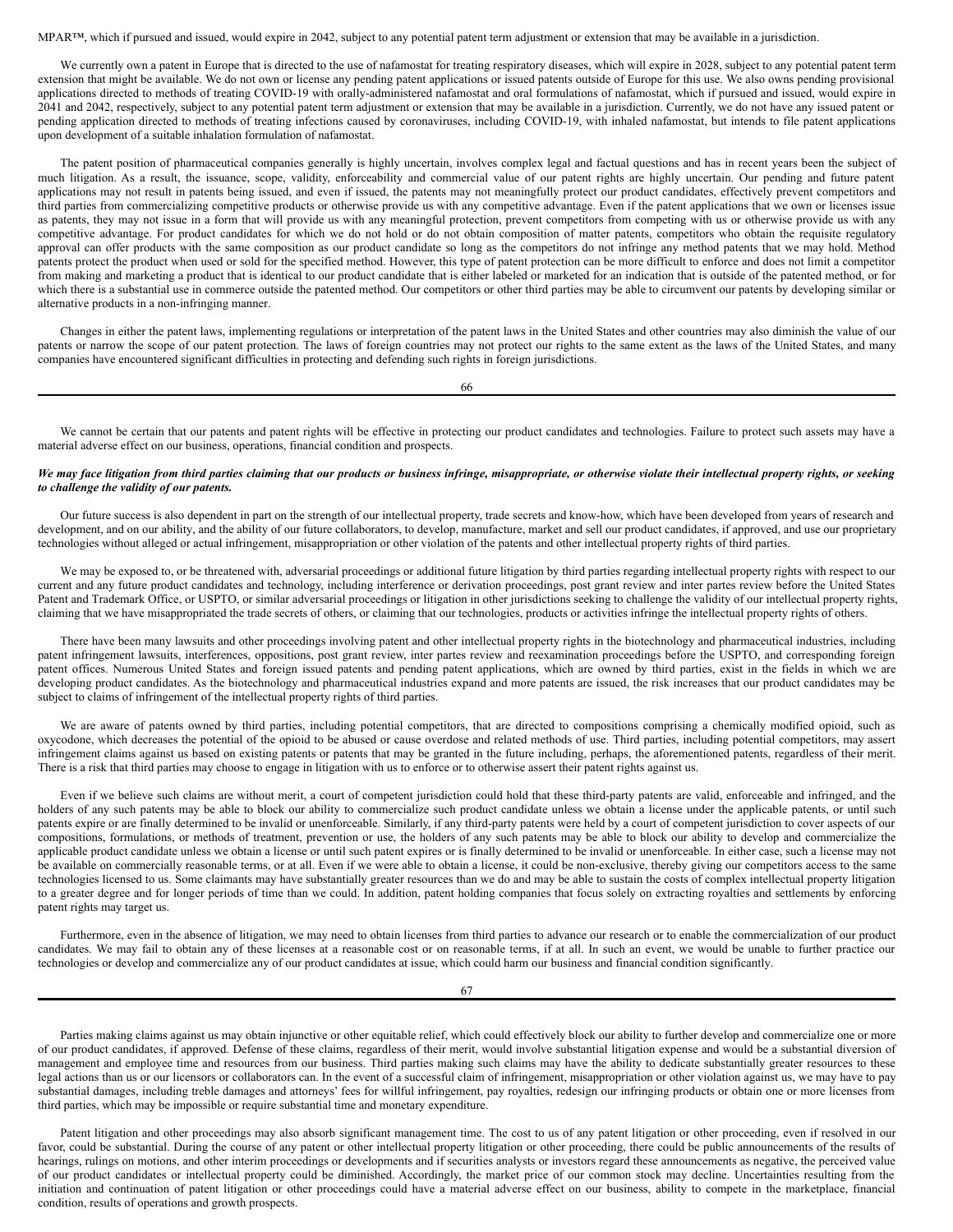#### We may become involved in lawsuits to protect or enforce our patents or other intellectual property, which could be expensive, time consuming and unsuccessful.

Competitors may infringe, misappropriate or otherwise violate our patents, trademarks, copyrights or other intellectual property, or those of our licensors. To counter infringement, misappropriation, unauthorized use or other violations, we may be required to file legal claims, which can be expensive and time consuming and divert the time and attention of our management and scientific personnel.

There can be no assurances that we will be successful with respect to any litigation matters which may arise in the ordinary course of our business. Such a failure may have a material impact on our business, results of operations and financial condition in the future.

We may not be able to prevent, alone or with any future licensors, infringement, misappropriation or other violations of our intellectual property rights, particularly in countries where the laws may not protect those rights as fully as in the United States. Any claims we assert against perceived infringers could provoke these parties to assert counterclaims against us alleging that we infringe their patents. In addition, in a patent infringement proceeding, there is a risk that a court will decide that a patent of ours is invalid or unenforceable, in whole or in part, and that we do not have the right to stop the other party from using the invention at issue. There is also a risk that, even if the validity of such patents is upheld, the court will construe the patent's claims narrowly or decide that we do not have the right to stop the other party from using the invention at issue on the grounds that our patents do not cover the invention. An adverse outcome in a litigation or proceeding involving our patents could limit our ability to assert our patents against those parties or other competitors, and may curtail or preclude our ability to exclude third parties from making and selling similar or competitive products. Any of these occurrences could adversely affect our competitive business position, business prospects and financial condition. Similarly, if we assert trademark infringement claims, a court may determine that the marks we have asserted are invalid or unenforceable, or that the party against whom we have asserted trademark infringement has superior rights to the marks in question. In this case, we could ultimately be forced to cease use of such trademarks.

In any infringement, misappropriation or other intellectual property litigation, any award of monetary damages we receive may not be commercially valuable. Furthermore, because of the substantial amount of discovery required in connection with intellectual property litigation, there is a risk that some of our confidential information could be compromised by disclosure during litigation. Moreover, there can be no assurance that we will have sufficient financial or other resources to file and pursue such infringement claims, which typically last for years before they are concluded. Even if we ultimately prevail in such claims, the monetary cost of such litigation and the diversion of the attention of our management and scientific personnel could outweigh any benefit we receive as a result of the proceedings.

68

#### The expiration or loss of patent protection may adversely affect our future revenues and operating earnings.

We rely on patent, trademark, trade secret and other intellectual property protection in the discovery, development, manufacturing and sale of our product candidates. In particular, patent protection is important in the development and eventual commercialization of our product candidates. Patents covering our product candidates normally provide market exclusivity, which is important in order to improve the probability that our product candidates are able to become profitable.

Certain of our patents relating to PF614 will expire in the next nine years. In addition, certain of our patents relating to the use of nafamostat for treating respiratory diseases will expire in the next seven years. While we are seeking additional patent coverage which may protect the technology underlying these patents, there can be no assurances that such additional patent protection will be granted, or if granted, that these patents will not be infringed upon or otherwise held enforceable. Even if we are successful in obtaining a patent, patents have a limited lifespan. In the United States, the natural expiration of a utility patent is generally 20 years after it is filed. Various extensions may be available; however, the life of a patent, and the protection it affords, is limited. Without patent protection of our product candidates, we may be open to competition from generic versions of such methods and compositions.

#### If we do not obtain protection under the Hatch-Waxman Amendments by extending the patent term, our business may be harmed.

Our commercial success will largely depend on our ability to obtain and maintain patent and other intellectual property in the United States and other countries with respect to our product candidates. Given the amount of time required for the development, testing and regulatory review of new product candidates, patents protecting our product candidates might expire before or shortly after such candidates begin to be commercialized. We expect to seek extensions of patent terms in the United States and, if available, in other countries where we are prosecuting patents.

Depending upon the timing, duration and specifics of FDA marketing approval of our product candidates, one or more of our United States patents may be eligible for limited patent term extension, or PTE, under the Drug Price Competition and Patent Term Restoration Act of 1984, referred to as the Hatch-Waxman Amendments. The Hatch- Waxman Amendments permit a patent restoration term of up to five years beyond the normal expiration of the patent as compensation for patent term lost during development and the FDA regulatory review process, which is limited to the approved indication (and potentially additional indications approved during the period of extension) covered by the patent. This extension is limited to only one patent that covers the approved product, the approved use of the product, or a method of manufacturing the product. However, the applicable authorities, including the FDA and the USPTO in the United States, and any equivalent regulatory authority in other countries, may not agree with our assessment of whether such extensions are available, and may refuse to grant extensions to our patents, or may grant more limited extensions than we request. We may not be granted an extension because of, for example, failing to apply within applicable deadlines, failing to apply prior to expiration of relevant patents or otherwise failing to satisfy applicable requirements. Moreover, the applicable time-period or the scope of patent protection afforded could be less than we request. Even if we are able to obtain an extension, the patent term may still expire before or shortly after we receive FDA marketing approval. If we are unable to extend the expiration date of our existing patents or obtain new patents with longer expiry dates, our competitors may be able to take advantage of our investment in development and clinical trials by referencing our clinical and preclinical data to obtain approval of competing products following our patent expiration and launch their product earlier than might otherwise be the case.

## We may not be able to protect our intellectual property rights throughout the world, which could negatively impact our business.

Filing, prosecuting and defending patents covering our product candidates in all countries throughout the world would be prohibitively expensive, and our intellectual property rights in some countries outside the United States can be less extensive than those in the United States. In addition, the laws of some foreign countries do not protect intellectual property rights to the same extent as federal and state laws in the United States. Further, licensing partners may not prosecute patents in certain jurisdictions in which we may obtain commercial rights, thereby precluding the possibility of later obtaining patent protection in these countries. Consequently, we may not be able to prevent third parties from practicing our inventions in all countries outside the United States, or from selling or importing products made using our inventions in and into the United States or other jurisdictions. Competitors may use our technologies in jurisdictions where we have not obtained patent protection to develop our own products and may also export infringing products to territories where we have patent protection, but enforcement is not as strong as that in the United States. These products may compete with our product candidates, and our patents or other intellectual property rights may not be effective or sufficient to prevent them from competing.

Many companies have encountered significant problems in protecting and defending intellectual property rights in foreign jurisdictions. The legal systems of certain countries, particularly certain developing countries, do not favor the enforcement of patents, trade secrets and other intellectual property protection, particularly those relating to biotechnology products, which could make it difficult for us to stop the infringement of our patents or marketing of competing products in violation of our proprietary rights generally. Proceedings to enforce our patent rights in foreign jurisdictions, whether or not successful, could result in substantial costs and divert our efforts and attention from other aspects of our business, could put our patents at risk of being invalidated or interpreted narrowly and our patent applications at risk of not issuing, and could provoke third parties to assert claims against us. We may not prevail in any lawsuits that we initiate and the damages or other remedies awarded, if any, may not be commercially meaningful. Accordingly, our efforts to enforce our intellectual property rights around the world may be inadequate to obtain a significant commercial advantage from the intellectual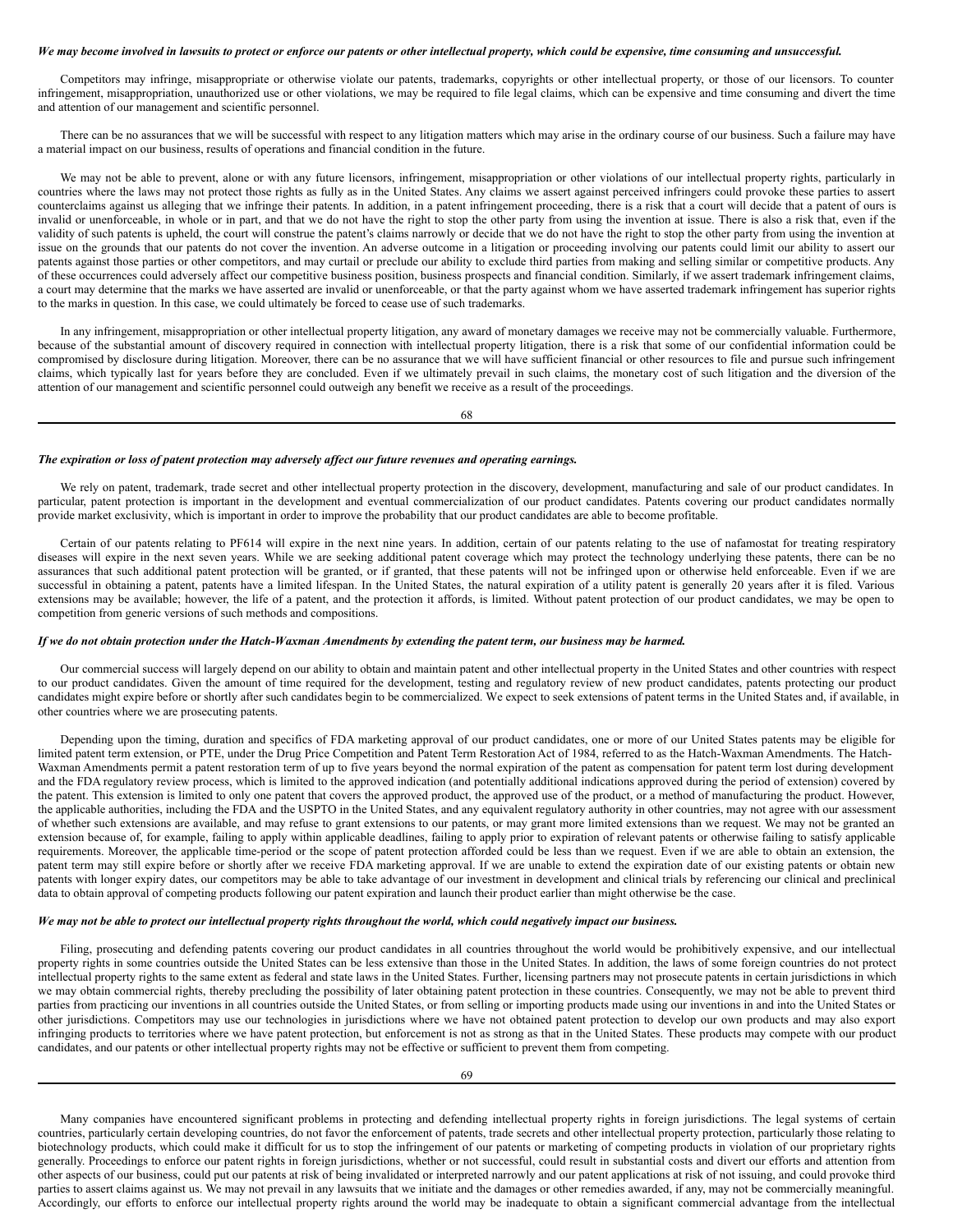property that we develop or license. Furthermore, while we intend to protect our intellectual property rights in our expected significant markets, we cannot ensure that we will be able to initiate or maintain similar efforts in all jurisdictions in which we may wish to market our product candidates. Accordingly, our efforts to protect our intellectual property rights in such countries may be inadequate, which may have an adverse effect on our ability to successfully commercialize our product candidates in all of our expected significant foreign markets.

Additionally, the requirements for patentability may differ in certain countries, particularly developing countries. For example, unlike other countries, China has a heightened requirement for patentability, and specifically requires a detailed description of medical uses of a claimed drug. In India, unlike the United States, there is no link between regulatory approval of a drug and our patent status. Furthermore, generic or biosimilar drug manufacturers or other competitors may challenge the scope, validity or enforceability of us or our licensors' patents, requiring us or our licensees or any future licensors to engage in complex, lengthy and costly litigation or other proceedings. In addition, certain countries in Europe and developing countries, including China and India, have compulsory licensing laws under which a patent owner may be compelled to grant licenses to third parties. In those countries, We and our licensees or any future licensors may have limited remedies if patents are infringed or if we or our licensees or any future licensors are compelled to grant a license to a third party, which could materially diminish the value of those patents. This could limit our potential revenue opportunities. Accordingly, we and our licensees' or any future licensors' efforts to enforce intellectual property rights around the world may be inadequate to obtain a significant commercial advantage from the intellectual property that we own or license.

#### Changes in United States' patent law or the patent law of other countries or jurisdictions could diminish the value of patents in general, thereby impairing our ability to *protect our products.*

The United States has enacted and implemented wide-ranging patent reform legislation, and that legislation could increase the uncertainties and costs surrounding the prosecution of our patent applications and the enforcement or defense of our issued patents. On September 16, 2011, the Leahy-Smith America Invents Act, or the Leahy-Smith Act, was signed into law. The Leahy-Smith Act includes a number of significant changes to United States patent law. These include provisions that affect the way patent applications are prosecuted and may also affect patent litigation. The USPTO recently developed new regulations and procedures to govern administration of the Leahy-Smith Act, and many of the substantive changes to patent law associated with the Leahy-Smith Act, and in particular, the first to file provisions, only became effective on March 16, 2013. Accordingly, it is not clear what, if any, impact the Leahy-Smith Act will have on the operation of our business. However, the Leahy-Smith Act and its implementation could increase the uncertainties and costs surrounding the prosecution of our patent applications and the enforcement or defense of our issued patents, all of which could have a material adverse effect on our business and financial condition. In addition, patent reform legislation may pass in the future that could lead to additional uncertainties and increased costs surrounding the prosecution, enforcement and defense of our patents and pending patent applications.

70

The United States Supreme Court has ruled on several patent cases in recent years, either narrowing the scope of patent protection available in certain circumstances or weakening the rights of patent owners in certain situations. For example, the Federal Circuit has recently expanded its doctrine of obviousness-type double patenting by holding that a later-granted patent (which may expire earlier) can, in some circumstances, render an earlier-granted patent invalid under the doctrine unless a terminal disclaimer is timely filed in the earlier granted patent over the later-granted patent. While issued patents are generally granted a term of 20 years from the earliest claimed non-provisional filing date, in certain instances, patent term can be adjusted to recapture a portion of delay by the USPTO in examining the patent application (patent term adjustment). The expansion of this doctrine could result in the loss of patent term adjustment and ultimately result in the loss of patent term. In addition to increasing uncertainty with regard to our ability to obtain patents in the future, this combination of events has created uncertainty with respect to the value of patents, once obtained. Depending on actions by the United States Congress, the federal courts and the USPTO, the laws and regulations governing patents could change in unpredictable ways that would weaken our ability to obtain new patents or to enforce patents that we have licensed or that we might obtain in the future. Similarly, changes in patent law and regulations in other countries or jurisdictions or changes in the governmental bodies that enforce them or changes in how the relevant governmental authority enforces patent laws or regulations may weaken our ability to obtain new patents or to enforce patents that we may obtain in the future. We cannot predict future changes in the interpretation of patent laws or changes to patent laws that might be enacted into law by United States and foreign legislative bodies. Those changes may materially affect our patents or patent applications and our ability to obtain additional patent protection in the future.

The United States federal government retains certain rights in inventions produced with its financial assistance under the Bayh-Dole Act. The federal government retains a "nonexclusive, nontransferable, irrevocable, paid-up license" for its own benefit. The Bayh-Dole Act also provides federal agencies with "march-in rights." March-in rights allow the government, in specified circumstances, to require the contractor or successors in title to the patent to grant a "nonexclusive, partially exclusive, or exclusive license" to a "responsible applicant or applicants." If the patent owner refuses to do so, the government may grant the license itself. Having a mandatory non-exclusive license grant may diminish the value of our patents as well as making it more difficult to protect our product candidates.

#### We may be subject to claims that we or our employees, consultants, contractors or advisors have infringed, misappropriated or otherwise violated the intellectual property *of a third party, or claiming ownership of what we regard as our own intellectual property.*

Many of the contributors to our intellectual property, including patents and applications, were previously employed at universities or other biotechnology or pharmaceutical companies, including our competitors or potential competitors. Although we try to ensure that our employees do not use the intellectual property and other proprietary information, know-how or trade secrets of others in their work for us, we may be subject to claims that we or these employees have used or disclosed such intellectual property or other proprietary information. Litigation may be necessary to defend against these claims.

In addition, while we typically require our employees, consultants and contractors who may be involved in the development of intellectual property to execute agreements assigning such intellectual property to us, we may be unsuccessful in executing such an agreement with each party who in fact develops intellectual property that we regard as our own. For example, we have not obtained assignments for certain patent applications relating to abuse-resistant amphetamines. To the extent that we fail to obtain such assignments, such assignments do not contain a self-executing assignment of intellectual property rights or such assignments are breached, we may be forced to bring claims against third parties, or defend claims they may bring against us, to determine the ownership of what we regard as our intellectual property. If we fail in prosecuting or defending any such claims, in addition to paying monetary damages, we may lose valuable intellectual property rights or personnel. Such intellectual property rights could be awarded to a third party, and we could be required to obtain a license from such third party to commercialize our technology or products. Such a license may not be available on commercially reasonable terms or at all. Even if we are successful in prosecuting or defending against such claims, litigation could result in substantial costs and be a distraction to our management and scientific personnel.

#### Obtaining and maintaining our patent protection depends on compliance with various procedural, document submission, fee payment and other requirements imposed by governmental patent agencies, and our patent protection could be reduced or eliminated for non-compliance with these requirements.

Periodic maintenance and annuity fees on any issued patent are due to be paid to the USPTO and foreign patent agencies in several stages over the lifetime of the patent. The USPTO and various foreign governmental patent agencies require compliance with a number of procedural, documentary, fee payment and other similar provisions during the patent application process. While an inadvertent lapse can in many cases be cured by payment of a late fee or by other means in accordance with the applicable rules, there are situations in which noncompliance can result in abandonment or lapse of the patent or patent application, resulting in partial or complete loss of patent rights in the relevant jurisdiction. Non-compliance events that could result in abandonment or lapse of a patent or patent application include failure to respond to official actions within prescribed time limits, non-payment of fees and failure to properly legalize and submit formal documents. If we or our future collaborators fail to maintain the patents and patent applications covering our products, our competitors might be able to enter the market, which would have a material adverse effect on our business, financial conditions, results of operations and growth prospects.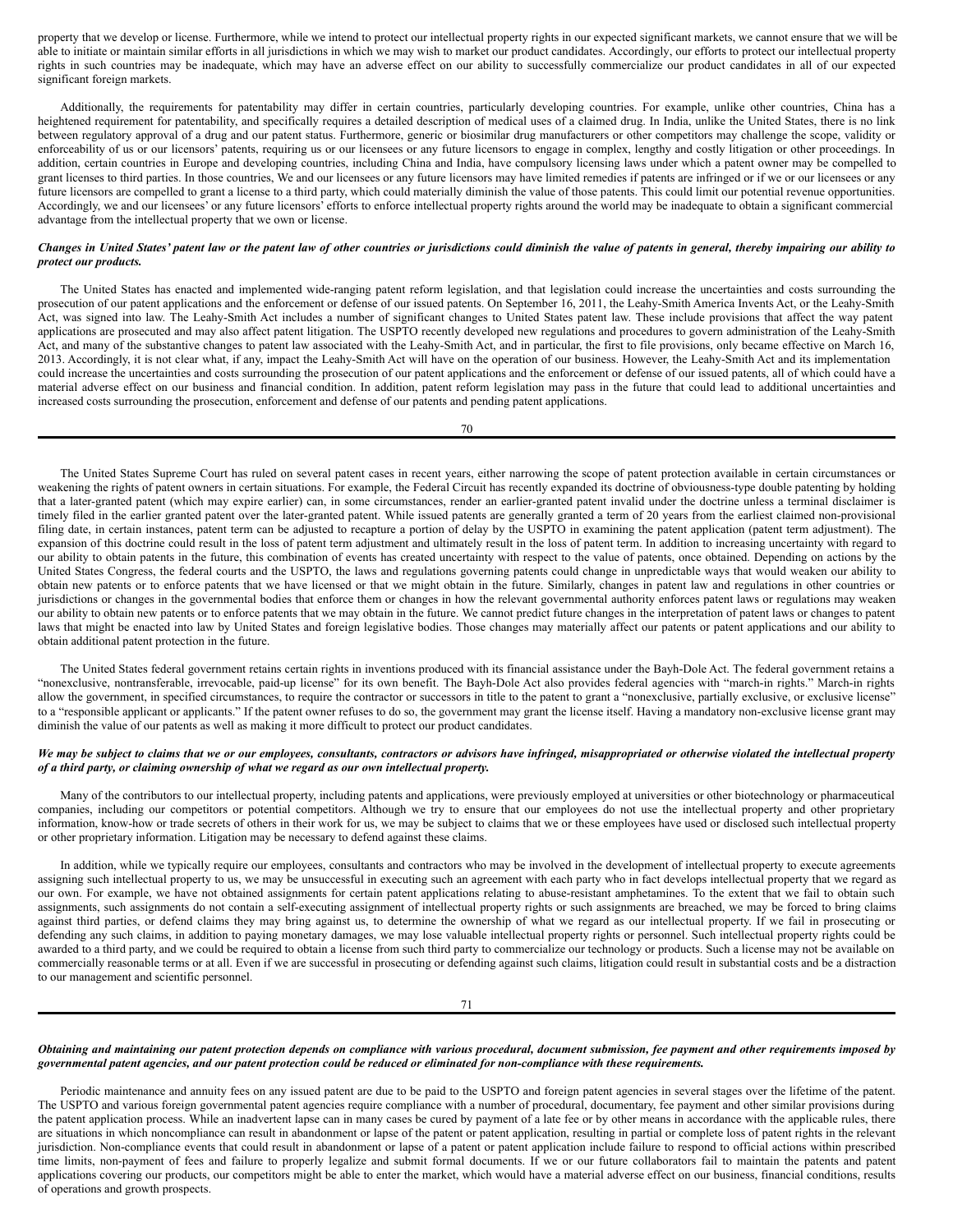#### Our reliance on third parties requires us to share our trade secrets, which increases the possibility that a competitor will discover them or that our trade secrets will be misappropriated or disclosed and if we are unable to protect the confidentiality of our trade secrets, the value of our technology could be materially adversely affected and *our business would be harmed.*

In addition to seeking patents for some of our technology and products, we also rely on trade secrets, including unpatented know-how, technology and other proprietary information, in seeking to develop and maintain a competitive position. Because we expect to rely on third parties to manufacture our product candidates and we expect to collaborate with third parties on the development of our product candidates, we must, at times, share trade secrets with them. We seek to protect these trade secrets, in part, by entering into non-disclosure and confidentiality agreements with parties who have access to them, such as our employees, consultants, independent contractors, advisors, corporate collaborators, outside scientific collaborators, contract manufacturers, suppliers and other third parties. We also enter into confidentiality and invention or patent assignment agreements with employees and certain consultants. We also seeks to preserve the integrity and confidentiality of our data, trade secrets and know-how by maintaining physical security of our premises and physical and electronic security of our information technology systems. Monitoring unauthorized uses and disclosures is difficult, and we do not know whether the steps we have taken to protect our proprietary technologies will be effective.

Since our inception, we have sought to contract with manufacturers to supply commercial quantities of pharmaceutical formulations and products. As a result, we have disclosed, under confidentiality agreements, various aspects of our technology with potential manufacturers and suppliers. We believe that these disclosures, while necessary for our business, may have resulted and may result in the attempt by potential manufacturers and suppliers to improperly assert ownership claims to our technology in an attempt to gain an advantage in negotiating manufacturing and supplier rights.

We cannot guarantee that our trade secrets and other proprietary and confidential information will not be disclosed or that competitors will not otherwise gain access to our trade secrets. Any party with whom we have executed such an agreement may breach that agreement and disclose our proprietary information, including our trade secrets, and we may not be able to obtain adequate remedies for such breaches. Enforcing a claim that a party illegally disclosed or misappropriated a trade secret is difficult, expensive and time-consuming, and the outcome is unpredictable. In addition, some courts both within and outside the United States may be less willing or unwilling to protect trade secrets. Further, if any of our trade secrets were to be lawfully obtained or independently developed by a competitor, we would have no right to prevent such third party, or those to whom they communicate such technology or information, from using that technology or information to compete with us. If any of our trade secrets were to be disclosed to or independently developed by a competitor, our business and competitive position could be harmed.

Trade secrets and know-how can be difficult to protect as trade secrets and know-how will over time be disseminated within the industry through independent development, the publication of journal articles, and the movement of personnel skilled in the art from company to company or academic to industry scientific positions. If we fail to prevent material disclosure of the know-how, trade secrets and other intellectual property related to our technologies to third parties, we will not be able to establish or maintain a competitive advantage in our market, which could materially adversely affect our business, results of operations and financial condition. Even if we are able to adequately protect our trade secrets and proprietary information, our trade secrets could otherwise become known or could be independently discovered by our competitors. For example, we are aware that certain of our former employees founded Elysium Therapeutics, which appears to be developing orally administered abuse deterrent opioids. Additionally, competitors could purchase our products and attempt to replicate some or all of the competitive advantages we derive from our development efforts, design around our protected technology or develop their own competitive technologies that fall outside of our intellectual property rights. If any of our trade secrets were to be lawfully obtained or independently developed by a competitor, in the absence of patent protection, we would have no right to prevent them, or those to whom they communicate, from using that technology or information to compete with us.

72

We may not be able to prevent misappropriation of our intellectual property, trade secrets or confidential information, particularly in countries where the laws may not protect those rights as fully as in the United States. Furthermore, because of the substantial amount of discovery required in connection with intellectual property litigation, there is a risk that some of our confidential information could be compromised by disclosure during this type of litigation.

#### We may be subject to claims challenging the inventorship or ownership of our patents and other intellectual property.

We may be subject to claims that former employees, collaborators or other third parties have an ownership interest in the patents and intellectual property that we own or that we may own or license in the future. While it is our policy to require our employees and contractors who may be involved in the development of intellectual property to execute agreements assigning such intellectual property to us, we may be unsuccessful in executing such an agreement with each party who in fact develops intellectual property that we regard as our own; our licensors may face similar obstacles. In addition, we have not updated the records in the patent offices to reflect our ownership of our patent filings relating to PF614 and other technologies. Failure to update such ownership may result in an innocent purchaser potentially acquiring rights in such patents that are adverse to our interests. Furthermore, as noted above, we have not obtained assignments for certain patent applications relating to abuse-resistant amphetamines. We could be subject to ownership disputes arising, for example, from conflicting obligations of consultants or others who are involved in developing our product candidates. Litigation may be necessary to defend against any claims challenging inventorship or ownership. If we fail in defending any such claims, we may have to pay monetary damages and may lose valuable intellectual property rights, such as exclusive ownership of, or right to use, intellectual property, which could adversely impact our business, results of operations and financial condition.

## We may not identify relevant third-party patents or may incorrectly interpret the relevance, scope or expiration of a third-party patent, which might adversely affect our *ability to develop and market our product candidates.*

To the extent undertaken, we cannot guarantee that any of our patent searches or analyses, including the identification of relevant patents, the scope of patent claims or the expiration of relevant patents, are complete or thorough, nor can we be certain that we have identified each and every third-party patent and pending application in the United States and abroad that is or may be relevant to or necessary for the commercialization of our product candidates in any jurisdiction. Patent applications in the United States and elsewhere are not published until approximately 18 months after the earliest filing for which priority is claimed, with such earliest filing date being commonly referred to as the priority date. In addition, certain United States patent applications can remain confidential until patents issue. Therefore, patent applications covering our products could have been filed by others without our knowledge. Additionally, pending patent applications that have been published can, subject to certain limitations, be later amended in a manner that could cover our product candidates or the use of our product candidates.

The scope of a patent claim is determined by an interpretation of the law, the written disclosure in a patent and the patent's prosecution history. Our interpretation of the relevance or the scope of a patent or a pending application may be incorrect, which may negatively impact our ability to market our product candidates. We may incorrectly determine that our product candidates are not covered by a third-party patent or may incorrectly predict whether a third party's pending application will issue with claims of relevant scope. Our determination of the expiration date of any patent in the United States or abroad that we consider relevant may be incorrect, and our failure to identify and correctly interpret relevant patents may negatively impact our ability to develop and market our product candidates.

If we fail to identify and correctly interpret relevant patents, we may be subject to infringement claims. We cannot guarantee that we will be able to successfully settle or otherwise resolve such infringement claims. If we fail in any such dispute, in addition to being forced to pay damages, we may be temporarily or permanently prohibited from commercializing any of our product candidates that are held to be infringing. We might, if possible, also be forced to redesign product candidates or services so that we no longer infringe the third-party intellectual property rights. Any of these events, even if we were ultimately to prevail, could require us to divert substantial financial and management resources that we would otherwise be able to devote to our business.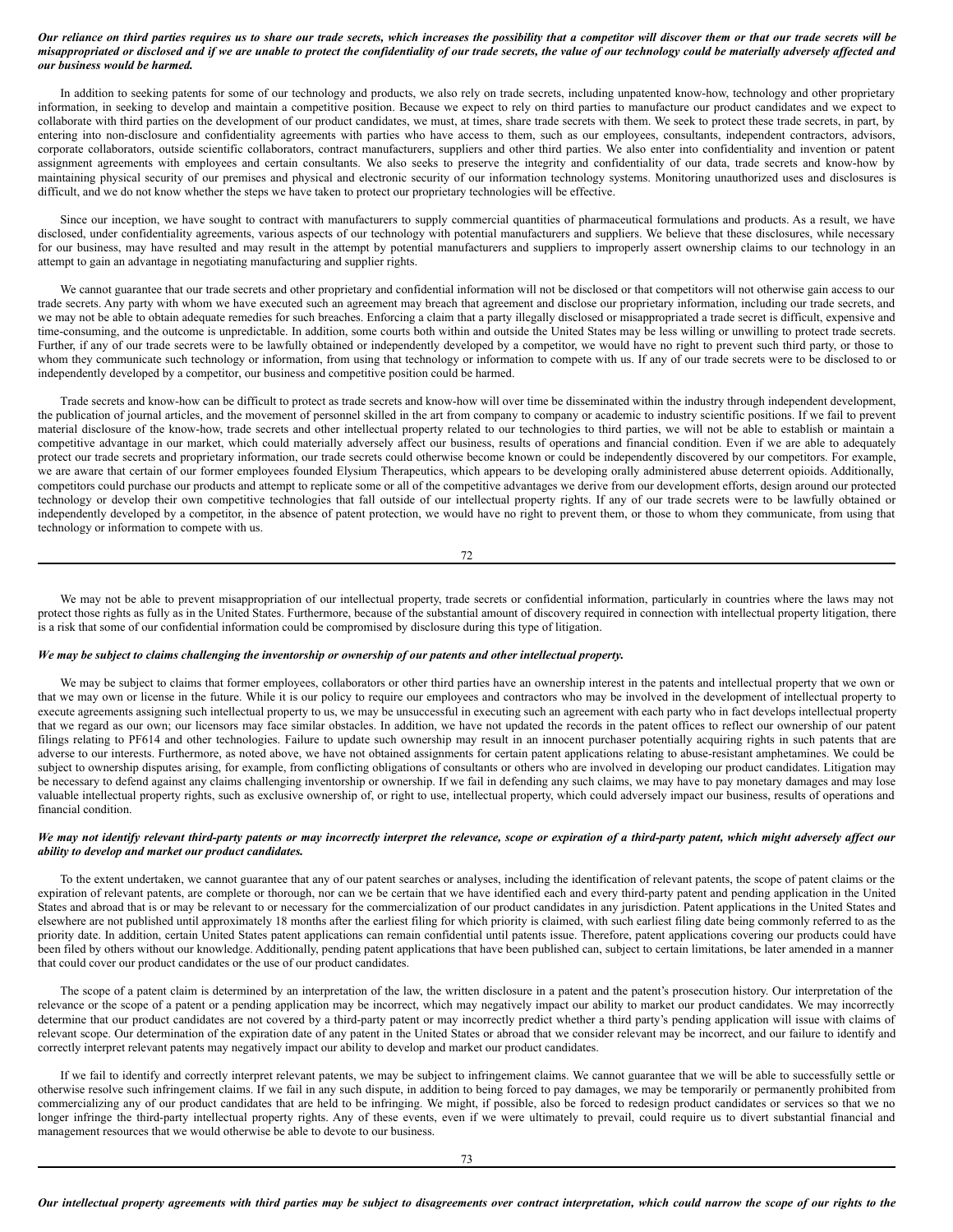# *relevant intellectual property or technology or increase our financial or other obligations to our licensors.*

Certain provisions in our intellectual property agreements may be susceptible to multiple interpretations. Disputes may arise between us and any of these counterparties regarding intellectual property rights that are subject to such agreements, including, but not limited to:

- the scope of rights granted under the agreement and other interpretation-related issues;
- whether and the extent to which our technology and processes infringe on intellectual property of the licensor that is not subject to the agreement;
- our right to sublicense patent and other rights to third parties;
- our diligence obligations with respect to the use of the licensed technology in relation to our development and commercialization of our product candidates, and what activities satisfy those diligence obligations;
- the ownership of inventions and know-how resulting from the joint creation or use of intellectual property by our licensors and us and our partners;
- our right to transfer or assign our license; and
- the effects of termination.

The resolution of any contract interpretation disagreement that may arise could affect the scope of our rights to the relevant intellectual property or technology, or affect financial or other obligations under the relevant agreement, either of which could have a material adverse effect on our business, financial condition, results of operations and prospects.

If we fail to comply with our obligations under any agreements, we may be required to pay damages and could lose intellectual property rights that are necessary or useful for developing and protecting our product candidates.

We have acquired all intellectual property rights from Signature and Mucokinetica, Ltd. ("Mucokinetica"), with the exception of our pending application directed to the use of orally administered nafamostat to treat coronaviruses. Any future collaboration agreements or license agreements we enter into are likely to impose various development, commercialization, funding, milestone, royalty, diligence, sublicensing, insurance, patent prosecution and enforcement or other obligations on us. If we breach any such material obligations, or use the intellectual property licensed to us in an unauthorized manner, we may be required to pay damages and the licensor may have the right to terminate the license, which could result in us being unable to develop, manufacture and sell products that are covered by the licensed technology, or having to negotiate new or reinstated licenses on less favorable terms, or enable a competitor to gain access to the licensed technology.

## *Intellectual property rights do not necessarily address all potential threats to our business.*

Once granted, patents may remain open to opposition, interference, re-examination, post-grant review, inter partes review, nullification or derivation action in court or before patent offices or similar proceedings for a given period after allowance or grant, during which time third parties can raise objections against such grant. In the course of such proceedings, which may continue for a protracted period of time, the patent owner may be compelled to limit the scope of the allowed or granted claims thus attacked, or may lose the allowed or granted claims altogether. In addition, the degree of future protection afforded by our intellectual property rights is uncertain because even granted intellectual property rights have limitations, and may not adequately protect our business. The following examples are illustrative:

74

- others may be able to make formulations that are similar to our product candidates or other formulations but that are not covered by the claims of our patent rights;
- the patents of third parties may have an adverse effect on our business;
- we or any future strategic partners might not have been the first to conceive or reduce to practice the inventions covered by the issued patent or pending patent application that we own;
- we or any future strategic partners might not have been the first to file patent applications covering certain of our inventions;
- others may independently develop similar or alternative technologies or duplicate any of our technologies without infringing our intellectual property rights;
- it is possible that our pending patent applications will not lead to issued patents;
- issued patents that we may own or that we exclusively license in the future may not provide us with any competitive advantage, or may be held invalid or unenforceable, as a result of legal challenges by our competitors;
- our competitors might conduct research and development activities in countries where we do not have patent rights and then use the information learned from such activities to develop competitive products for sale in our major commercial markets;
- third parties performing manufacturing or testing for us using our product candidates or technologies could use the intellectual property of others without obtaining a proper license;
- we may not develop additional proprietary technologies that are patentable; and
- the patents of others may have an adverse effect on our business.

Should any of these events occur, they could have a material adverse effect on our business, financial condition, results of operations and prospects.

#### The validity, scope and enforceability of any patents listed in the Orange Book that cover our product candidates can be challenged by third parties.

If one of our product candidates is approved by the FDA, one or more third parties may challenge the current patents, or patents that may issue in the future, within our portfolio which could result in the invalidation of, or render unenforceable, some or all of the relevant patent claims or a finding of non-infringement. For example, if a third party submits an application under Section 505(b)(2) or an abbreviated new drug application, or ANDA, for a generic drug containing any of our product candidates, and relies in whole or in part on studies conducted by or for us, the third party will be required to certify to the FDA that either: (1) there is no patent information listed in the Orange Book with respect to our NDA for the applicable approved drug candidate; (2) the patents listed in the Orange Book have expired; (3) the listed patents have not expired, but will expire on a particular date and approval is sought after patent expiration; or (4) the listed patents are invalid or will not be infringed by the manufacture, use or sale of the third party's generic drug. A certification that the new drug will not infringe the Orange Book-listed patents for the applicable approved drug candidate, or that such patents are invalid, is called a paragraph IV certification. If the third party submits a paragraph IV certification to the FDA, a notice of the paragraph IV certification must also be sent to us once the third party's ANDA is accepted for filing by the FDA. We may then initiate a lawsuit to defend the patents identified in the notice. The filing of a patent infringement lawsuit within 45 days of receipt of the notice automatically prevents the FDA from approving the third party's ANDA until the earliest of 30 months or the date on which the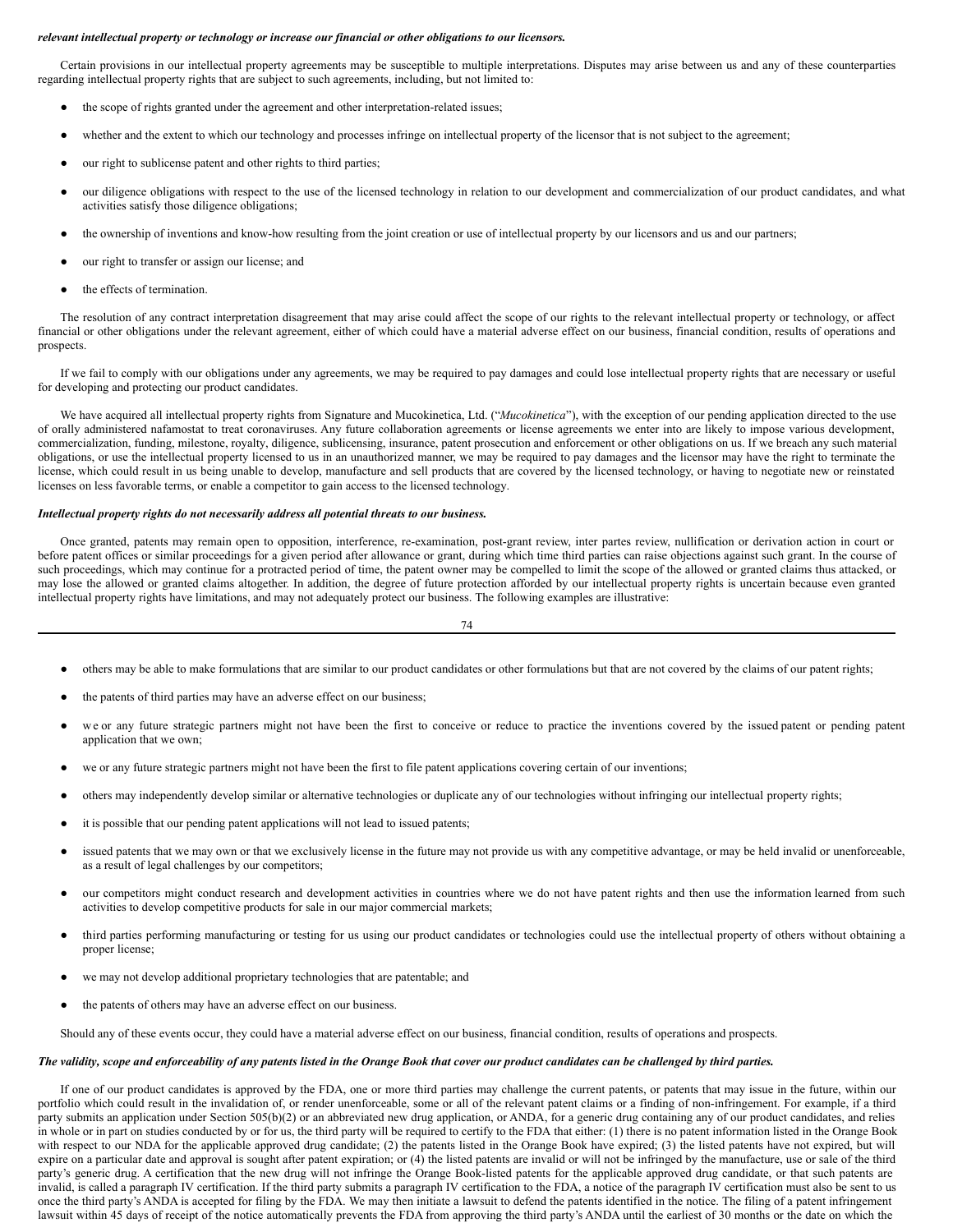patent expires, the lawsuit is settled, or the court reaches a decision in the infringement lawsuit in favor of the third party. If we do not file a patent infringement lawsuit within the required 45-day period, the third party's ANDA will not be subject to the 30-month stay of FDA approval.

75

Moreover, a third party may challenge the current patents, or patents that may be issued in the future, within our portfolio which could result in the invalidation of some or all of the patents that might otherwise be eligible for listing in the Orange Book for one of our products. If a third party successfully challenges all of the patents that might otherwise be eligible for listing in the Orange Book for one of our products, we will not be entitled to the 30-month stay of FDA approval upon the filing of an ANDA for a generic drug containing any of our product candidates, and relies in whole or in part on studies conducted by or for us. Litigation or other proceedings to enforce or defend intellectual property rights are often very complex in nature, may be very expensive and time-consuming, may divert our management's attention from our core business, and may result in unfavorable results that could limit our ability to prevent third parties from competing with our product candidates.

#### If we do not obtain protection under the Hatch-Waxman Amendments by obtaining data exclusivity, our business may be harmed.

Our commercial success will largely depend on our ability to obtain and market exclusivity in the United States and other countries with respect to our product candidates. Depending upon the timing, duration and specifics of FDA marketing approval of our product candidates, certain of our product candidates may be eligible for marketing exclusivity.

The FDC Act provides a five-year period of non-patent marketing exclusivity within the United States to the first applicant to obtain approval of an NDA or Section 505(b) (2) NDA for a new chemical entity, or NCE. A drug is an NCE if the FDA has not previously approved any other new drug containing the same active moiety, which is the molecule or ion responsible for the action of the drug substance. If market exclusivity is granted for an NCE, during the exclusivity period, the FDA may not accept for review or approve an abbreviated new drug application, or ANDA, or a Section 505(b)(2) NDA submitted by another company for another version of such drug where the applicant does not own or have a legal right of reference to all the data required for approval. However, an application may be submitted after four years if it contains a certification of patent invalidity or non-infringement to one of the patents listed in the FDA's publication Approved Drug Products with Therapeutic Equivalence Evaluations, which we refer to as the Orange Book, with the FDA by the innovator NDA holder.

The FDC Act also provides three years of marketing exclusivity for an NDA, or supplement to an existing NDA if new clinical investigations, other than bioavailability studies, that were conducted or sponsored by the applicant are deemed by the FDA to be essential to the approval of the application, for example new indications, dosages, dosage forms or strengths of an existing drug. This three-year exclusivity covers only the conditions associated with the new clinical investigations and prohibits the FDA from approving an ANDA, or a Section 505(b)(2) NDA submitted by another company with overlapping conditions associated with the new clinical investigations for the three-year period. Three-year exclusivity does not prohibit the FDA from approving ANDAs for drugs containing the original conditions of use. Five-year and three-year exclusivity will not delay the submission or approval of an NDA for the same drug. However, an applicant submitting an NDA would be required to conduct or obtain a right of reference to all of the preclinical studies and adequate and well-controlled clinical trials necessary to demonstrate safety and effectiveness.

If we are unable to obtain such marketing exclusivity for our product candidates, our competitors may be able to take advantage of our investment in development and clinical trials by referencing our approval to obtain approval of competing products and launch their product earlier than might otherwise be the case.

## Cyber-attacks or other failures in our telecommunications or information technology systems, or those of our collaborators, CROs, third-party logistics providers, distributors or other contractors or consultants, could result in information theft, data corruption and significant disruption of our business operations.

We, our collaborators, CROs, third-party logistics providers, distributors and other contractors and consultants utilize information technology, or IT, systems and networks to process, transmit and store electronic information in connection with our business activities. As use of digital technologies has increased, cyber incidents, including third parties gaining access to employee accounts using stolen or inferred credentials, computer malware, viruses, spamming, phishing attacks or other means, and deliberate attacks and attempts to gain unauthorized access to computer systems and networks, have increased in frequency and sophistication. These threats pose a risk to the security of us, our collaborators', CROs', third-party logistics providers', distributors' and other contractors' and consultants' systems and networks, and the confidentiality, availability and integrity of our data. There can be no assurance that we will be successful in preventing cyber-attacks or successfully mitigating their effects. Similarly, there can be no assurance that our collaborators, CROs, third-party logistics providers, distributors and other contractors and consultants will be successful in protecting our clinical and other data that is stored on their systems. Like other companies, we have on occasion experienced, and will continue to experience, threats to our data and systems, including malicious codes and viruses, phishing, business email compromise attacks or other cyber-attacks. Any cyber-attack, data breach or destruction or loss of data could result in a violation of applicable United States and international privacy, data protection and other laws and subject us to litigation and governmental investigations and proceedings by federal, state and local regulatory entities in the United States and by international regulatory entities, resulting in exposure to material civil and/or criminal liability. Further, our general liability insurance and corporate risk program may not cover all potential claims to which we are exposed and may not be adequate to indemnify us for all liability that may be imposed, which could have a material adverse effect on our business and prospects. For example, the loss of clinical trial data from completed or ongoing clinical trials for any of our product candidates could result in delays in our development and regulatory approval efforts and significantly increase our costs to recover or reproduce the data. In addition, we may suffer reputational harm or face litigation or adverse regulatory action as a result of cyber-attacks or other data security breaches and may incur significant additional expense to implement further data protection measures.

76

# **Risks Related to the Ownership of Common Stock and Financial Reporting**

## We do not anticipate paying any cash dividends on our capital stock in the foreseeable future. Accordingly, stockholders must rely on capital appreciation, if any, for any *return on their investment.*

We have never declared nor paid cash dividends on our capital stock. We currently plan to retain all of our future earnings, if any, to finance the operation, development and growth of our business. In addition, the terms of any future debt or credit agreements may preclude us from paying dividends. As a result, capital appreciation, if any, of our common stock will be the stockholders' sole source of gain for the foreseeable future.

# Raising additional capital could cause dilution to our stockholders, restrict our operations or require us to relinquish rights to our technologies or product candidates.

We expect our expenses to increase in connection with our planned operations. Unless and until we can generate a substantial amount of revenue from our product candidates, we expect to finance our future cash needs through public or private equity offerings, debt financings, collaborations, licensing arrangements or other sources, or any combination of the foregoing. In addition, we may seek additional capital due to favorable market conditions or strategic considerations, even if we believe that we have sufficient funds for our current or future operating plans.

To the extent that we raise additional capital through the sale of common stock, convertible securities or other equity securities, our stockholders' ownership interest may be diluted. In addition, debt financing, if available, may result in fixed payment obligations and may involve agreements that include restrictive covenants that limit our ability to take specific actions, such as incurring additional debt, making capital expenditures, creating liens, redeeming stock or declaring dividends, that could adversely impact our ability to conduct our business. In addition, securing financing could require a substantial amount of time and attention from our management and may divert a disproportionate amount of their attention away from day-to-day activities, which may adversely affect our management's ability to oversee the development of our product candidates. Further, we may incur additional dilution from repayment of the Investor Notes in Common Stock or re-setting the Conversion Price of the Investor Notes if we issue equity at a price below the Conversion Price of the Investor Notes. Also, we will receive reduced proceeds if the exercise price of the Investor Warrants is reduced.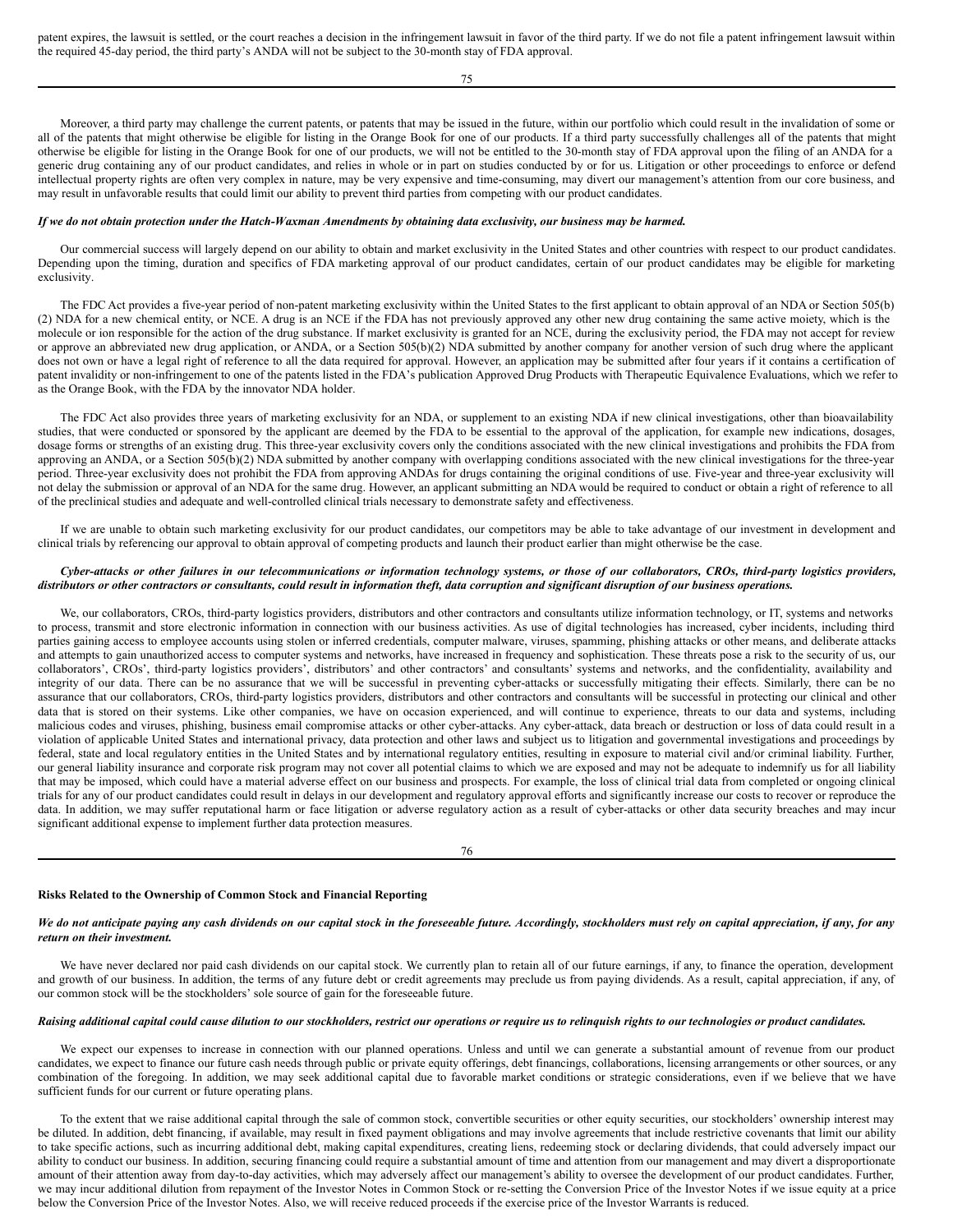If we raise additional capital through collaborations or marketing, distribution or licensing arrangements with third parties, we may have to relinquish valuable rights to our technologies, future revenue streams or product candidates or grant licenses on terms that may not be favorable to us. If we are unable to raise additional capital when needed, we may be required to grant to third parties rights to develop and market our product candidates that we would otherwise prefer to develop and market ourselves.

In addition, any issuances of common stock pursuant to the GEM Agreement would result in dilution of the ownership interest of our stockholders. Any such issuances may also have a negative impact on the market price of our common stock because of the discount at issuance. See "-We require substantial additional funding. If we are unable raise capital when needed, we could be forced to delay, reduce or terminate our product discovery and development programs or commercialization efforts" for description of risks related to additional funding.

## Our internal controls over financial reporting currently do not meet all of the standards contemplated by Section 404 of Sarbanes-Oxley Act, and failure to achieve and maintain effective internal controls over financial reporting in accordance with Section 404 of the Sarbanes-Oxley Act could impair our ability to produce timely and accurate financial statements or comply with applicable regulations and have a material adverse effect on our business.

We previously operated as a private company. In connection with the preparation of our consolidated financial statements for the years ended December 31, 2020 and 2019, we concluded that there were material weaknesses in our internal controls over financial reporting. A material weakness is a significant deficiency, or a combination of significant deficiencies, in internal controls over financial reporting such that it is reasonably possible that a material misstatement of the annual or interim financial statements will not be prevented or detected on a timely basis. The material weaknesses identified are insufficient internal controls because of inadequate technical accounting expertise and inappropriate level of supervision and review due to the limited number of accounting personnel. While we are taking steps to remediate the material weaknesses in our internal controls over financial reporting, including hiring a Chief Financial Officer in February 2021, we may not be successful in remediating such weaknesses.

Following the Business Combination, our management has significant requirements for enhanced financial reporting and internal controls as a public company. The process of designing and implementing effective internal controls is a continuous effort that will require us to anticipate and react to changes in our business and the economic and regulatory environments and to expend significant resources to maintain a system of internal controls that is adequate to satisfy our reporting obligations as a public company. If we are unable to establish or maintain appropriate internal financial reporting controls and procedures, it could cause us to fail to meet our reporting obligations on a timely basis or result in material misstatements in our consolidated financial statements, which could harm our operating results. In addition, we are required, pursuant to Section 404 of the Sarbanes-Oxley Act, to furnish a report by management on, among other things, the effectiveness of our internal controls over financial reporting. This assessment needs to include disclosure of any material weaknesses identified by our management in our internal control over financial reporting. The rules governing the standards that must be met for our management to assess our internal control over financial reporting are complex and require significant documentation, testing, and possible remediation. Testing and maintaining internal controls may divert management's attention from other matters that are important to our business. Our independent registered public accounting firm is required to attest to the effectiveness of our internal control over financial reporting on an annual basis. However, while we remain an emerging growth company, we are not be required to include an attestation report on internal control over financial reporting issued by our independent registered public accounting firm. If we are not able to complete an initial assessment of our internal controls and otherwise implement the requirements of Section 404 of the Sarbanes-Oxley Act in a timely manner or with adequate compliance, our independent registered public accounting firm may not be able to certify as to the adequacy of our internal controls over financial reporting.

Matters impacting our internal controls may cause us to be unable to report our financial information on a timely basis and thereby subject us to adverse regulatory consequences, including sanctions by the Securities and Exchange Commission, or SEC, or violations of applicable stock exchange listing rules, which may result in a breach of the covenants under existing or future financing arrangements. There also could be a negative reaction in the financial markets due to a loss of investor confidence in us and the reliability of our financial statements. Confidence in the reliability of our financial statements also could suffer if we or our independent registered public accounting firm continue to report a material weakness in our internal controls over financial reporting. This could materially adversely affect us and lead to a decline in the market price of our common stock.

## **Risks Related to Tax Matters**

#### *Prospective tax legislation could adversely af ect our business and financial condition.*

The United States government in the future may enact additional legislation that affects the taxation of business entities, including with respect to the treatment of net operating losses. This registration statement/prospectus does not discuss any such tax legislation or the manner in which it might affect holders of our common stock. Holders of our common stock are urged to consult with their legal and tax advisors with respect to any such legislation and the potential tax consequences of holding our common stock.

78

## Unanticipated changes in effective tax rates or adverse outcomes resulting from examination of our income or other tax returns could adversely affect our financial *condition and results of operations.*

We are subject to income taxes in the United States, and our tax liabilities will be subject to the allocation of expenses in differing jurisdictions. Our future effective tax rates could be subject to volatility or adversely affected by a number of factors, including:

- tax effects of stock-based compensation;
- costs related to intercompany restructurings;
- changes in tax laws, regulations or interpretations thereof; or
- lower than anticipated future earnings in jurisdictions where we have lower statutory tax rates and higher than anticipated future earnings in jurisdictions where we have higher statutory tax rates.

# **Risks Related to Our Securities and to Being a Public Company**

## We are an emerging growth company and a smaller reporting company within the meaning of the Securities Act, and if we take advantage of certain exemptions from disclosure requirements available to "emerging growth companies" or "smaller reporting companies," this could make our securities less attractive to investors and may *make it more dif icult to compare our performance with other public companies.*

We are an "emerging growth company" within the meaning of the Securities Act, as modified by the JOBS Act, and we may take advantage of certain exemptions from various reporting requirements that are applicable to other public companies that are not "emerging growth companies" including, but not limited to, not being required to comply with the auditor attestation requirements of Section 404 of the Sarbanes-Oxley Act, reduced disclosure obligations regarding executive compensation in our periodic reports and proxy statements, and exemptions from the requirements of holding a nonbinding advisory vote on executive compensation and stockholder approval of any golden parachute payments not previously approved. As a result, our stockholders may not have access to certain information they may deem important. We could be an emerging growth company for up to five years, although circumstances could cause us to lose that status earlier, including if the market value of our common stock held by non-affiliates exceeds \$700 million as of the end of any second quarter of a fiscal year, in which case we would no longer be an emerging growth company as of the last day of such fiscal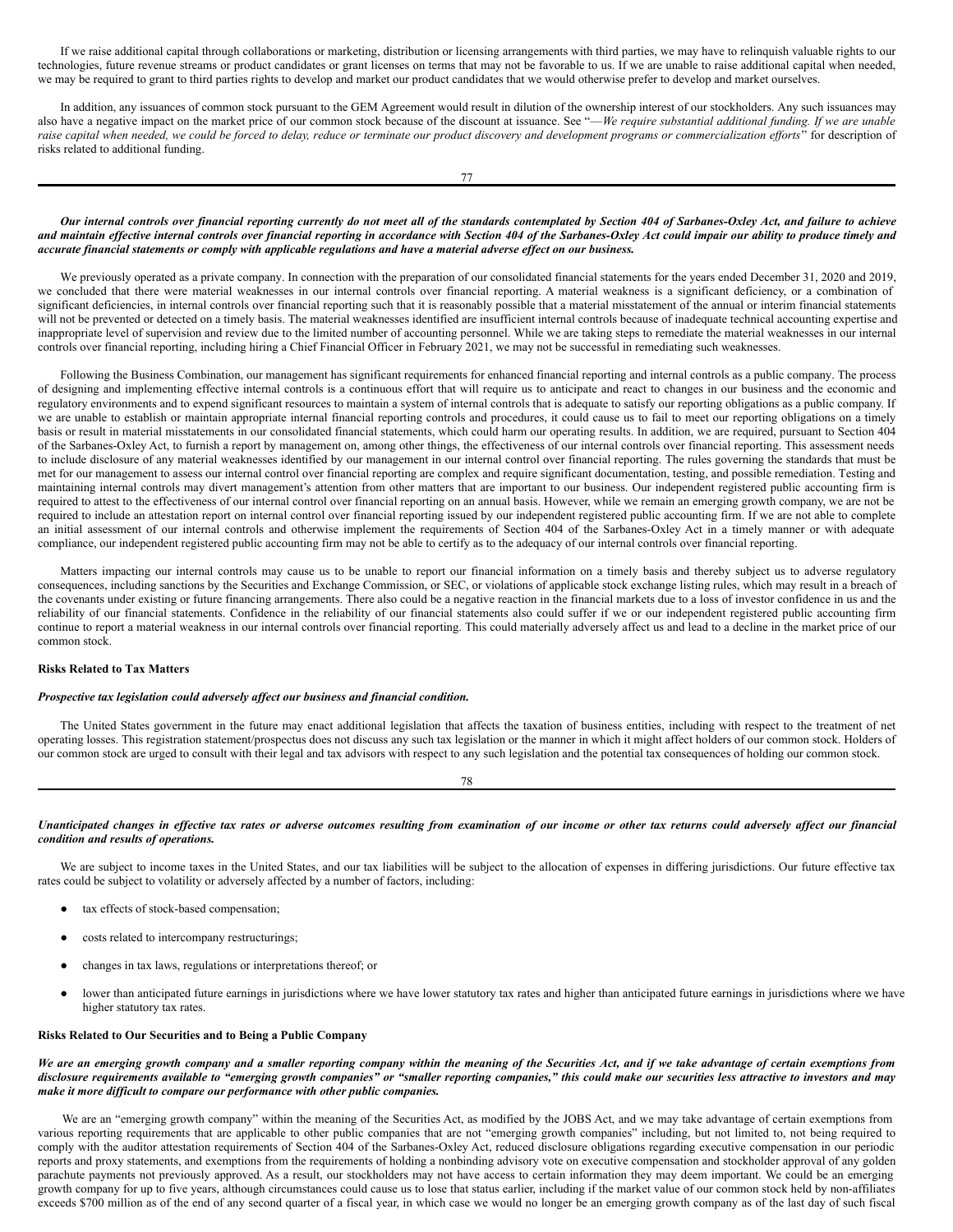year. We cannot predict whether investors will find our securities less attractive because we will rely on these exemptions. If some investors find our securities less attractive as a result of our reliance on these exemptions, the trading prices of our securities may be lower than they otherwise would be, there may be a less active trading market for our securities and the trading prices of our securities may be more volatile.

Further, Section 102(b)(1) of the JOBS Act exempts emerging growth companies from being required to comply with new or revised financial accounting standards until private companies (that is, those that have not had a registration statement under the Securities Act declared effective or do not have a class of securities registered under the Exchange Act) are required to comply with the new or revised financial accounting standards. The JOBS Act provides that a company can elect to opt out of the extended transition period and comply with the requirements that apply to non-emerging growth companies but any such election to opt out is irrevocable. We have elected not to opt out of such extended transition period, which means that when a standard is issued or revised and it has different application dates for public or private companies, we, as an emerging growth company, can adopt the new or revised standard at the time private companies adopt the new or revised standard. This may make comparison of our financial statements with another public company that is not an emerging growth company or is an emerging growth company which has opted out of using the extended transition period difficult or impossible because of the potential differences in accounting standards used.

79

Additionally, we are a "smaller reporting company" as defined in Item 10(f)(1) of Regulation S-K. Smaller reporting companies may take advantage of certain reduced disclosure obligations, including, among other things, providing only two years of audited financial statements. We will remain a smaller reporting company until the last day of the fiscal year in which (i) the market value of our common stock held by non-affiliates is greater than or equal to \$250 million as of the end of that fiscal year's second fiscal quarter, and (ii) our annual revenues are greater than or equal to \$100 million during the last completed fiscal year and the market value of our common stock held by nonaffiliates exceeds \$700 million as of the end of that fiscal year's second fiscal quarter. To the extent we take advantage of such reduced disclosure obligations, it may also make comparison of our financial statements with other public companies difficult or impossible.

## The amount of our future losses is uncertain and our quarterly and annual operating results may fluctuate significantly or fall below the expectations of investors or *securities analysts, each of which may cause our stock price to fluctuate or decline.*

Our quarterly and annual operating results may fluctuate significantly in the future due to a variety of factors, many of which are outside of our control and may be difficult to predict, including the following:

- the timing and success or failure of clinical trials for our product candidates or competing product candidates, or any other change in the competitive landscape of our industry,
- our ability to successfully recruit and retain subjects for clinical trials, and any delays caused by difficulties in such efforts, including as a result of COVID-19;
- the risk/benefit profile, cost and reimbursement policies with respect to our product candidates, if approved, and existing and potential future therapeutics that compete with our product candidates;
- our ability to obtain marketing approval for our product candidates and the timing and scope of any such approvals we may receive;
- the timing and cost of, and level of investment in, research and development activities relating to our product candidates, which may change from time to time;
- the cost of manufacturing our product candidates, which may vary depending on the quantity of production and the terms of our agreements with manufacturers;
- our ability to attract, hire and retain qualified personnel;
- expenditures that we will or may incur to develop additional product candidates;
- the level of demand for our product candidates should they receive approval, which may vary significantly;
- the changing and volatile U.S. and global economic environments; and
- future accounting pronouncements or changes in our accounting policies.

The cumulative effects of these factors could result in large fluctuations and unpredictability in our quarterly and annual operating results. As a result, comparing our operating results on a period-to-period basis may not be meaningful. This variability and unpredictability could also result in our failing to meet the expectations of industry or financial analysts or investors for any period. If our operating results or revenue fall below the expectations of analysts or investors or below any forecasts we may provide to the market, or if the forecasts we provide to the market are below the expectations of analysts or investors, the price of our common stock could decline substantially. Such a stock price decline could occur even when we have met any previously publicly stated guidance we may provide, if any.

80

#### If the Nasdaq delists our Common Stock and/or our Public Warrants do not continue to trade on the OTC Pink Open Market, this could limit investors' ability to make *transactions in our securities and subject us to additional trading restrictions.*

If Nasdaq delists our common stock and/or our Public Warrants do not continue to trade on the OTC Pink Open Market, as applicable, from trading on their exchanges for failure to meet the listing standards, our stockholders could face significant material adverse consequences including:

- a limited availability of market quotations for our securities;
- reduced liquidity for our securities;
- a determination that the our common stock is a "penny stock" which will require brokers trading in such securities to adhere to more stringent rules and possibly result in a reduced level of trading activity in the secondary trading market for our securities;
- a limited amount of news and analyst coverage; and
- a decreased ability to issue additional securities or obtain additional financing in the future, including our inability to obtain financing under the GEM Agreement.

#### Warrants for shares of our common stock, if exercised, will increase the number of shares eligible for future resale in the public market and result in dilution to our *stockholders.*

There are Public Warrants exercisable for an aggregate of approximately 10,000,000 shares of our common stock currently exercisable. In addition, there are Private Warrants exercisable for an aggregate of 9,351,289 shares of our common stock, of which Private Placement Warrants to purchase an aggregate of 6,325,000 shares of our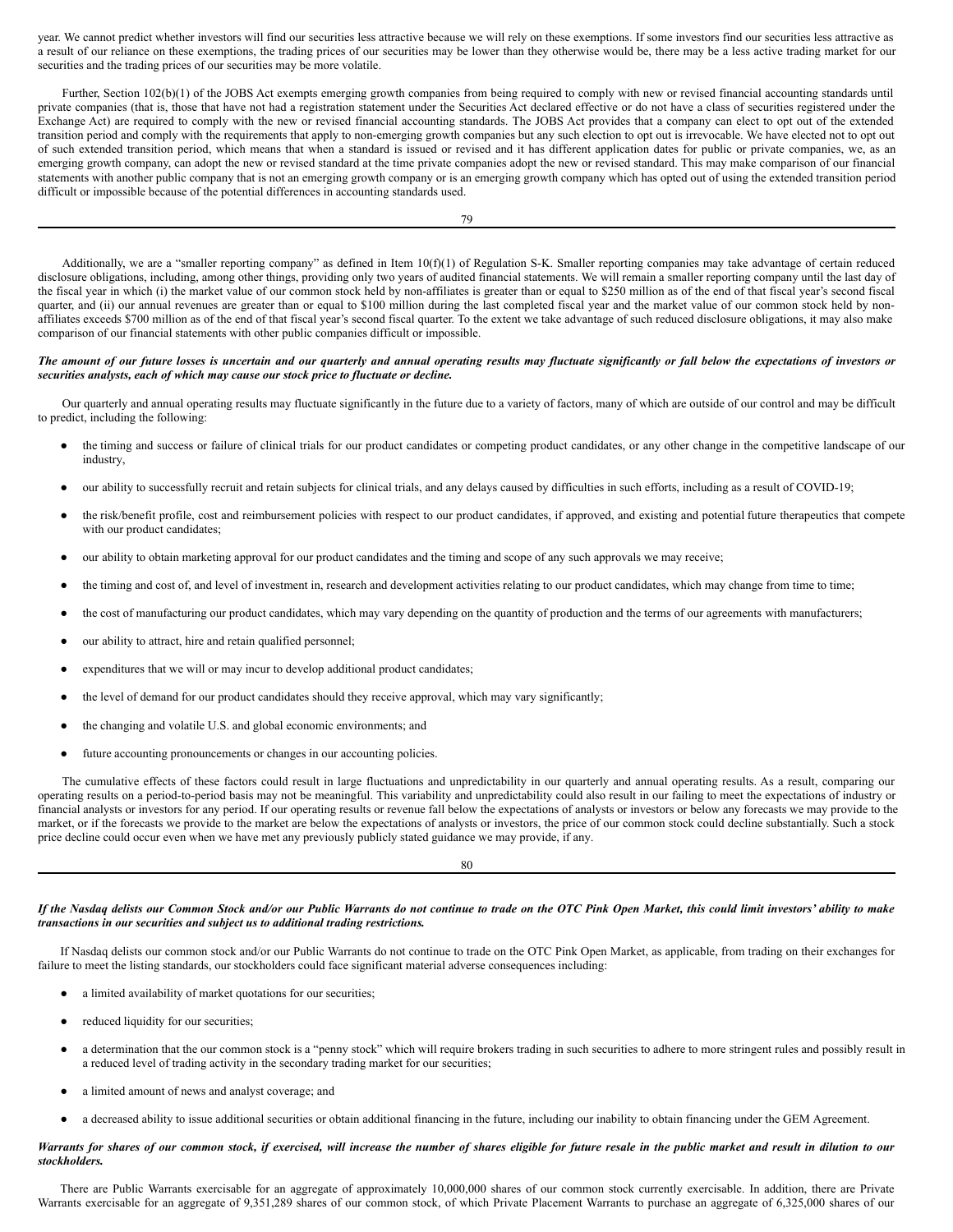common stock become exercisable on July 30, 2021, in accordance with the terms of the warrant agreements governing those securities. The exercise price of these Warrants is \$11.50 per share. To the extent such Warrants are exercised, additional shares of our common stock will be issued, which will result in dilution to the holders of shares of our common stock and increase the number of shares of common stock eligible for resale in the public market. Sales of substantial numbers of such shares of common stock in the public market or the fact that such Warrants may be exercised could adversely affect the market price of our common stock.

#### Substantial blocks of our total outstanding shares may be sold into the market. If there are substantial sales of shares of our common stock, the price of our common stock *could decline.*

The price of our common stock could decline if there are substantial sales of shares of our common stock by our directors, executive officers, or significant stockholders, if there is a large number of shares of our common stock available for sale, or if there is the perception that these sales could occur. Immediately after the Merger, a significant portion of our shares of common stock or Warrants exercisable for our shares of common stock were held by persons who had been affiliated with LACQ prior to the Merger but did not remain so with respect to us after the Merger. In addition, we may soon register shares of common stock that we may issue under our 2021 Omnibus Incentive Plan. Shares held by our directors, executive officers and other affiliates are subject to restrictions on resale under the Securities Act and may be subject to various vesting agreements.

Certain of our initial stockholders have agreed, subject to certain exceptions, not to transfer, pledge, assign, sell or otherwise dispose of any of our common stock held by them immediately after the Merger until the earlier to occur of (a) one year after the Merger and (b) the date on which we complete a liquidation, merger, share exchange or other similar transaction after closing that results in all of our stockholders having the right to exchange their common shares for cash, securities or other property. However, if the closing price of our common shares equals or exceeds \$12.00 per share (as adjusted for share splits, share capitalizations, reorganizations, recapitalizations and the like) for any 20 trading days within any 30-trading day period commencing at least 150 days after the Merger, the shares of those initial stockholders will be released from the lock-up.

The market price of the shares of our common stock could decline as a result of the sale of a substantial number of our shares of common stock in the public market or the perception in the market that the holders of a large number of such shares intend to sell their shares.

81

#### Our issuance of additional capital stock in connection with financings, acquisitions, investments, our 2021 Omnibus Incentive Plan and to repay interest or principal on the *Investor Notes or otherwise will dilute all other stockholders.*

We expect to issue additional capital stock in the future that will result in dilution to all other stockholders. We expect to grant equity awards to employees, directors, and consultants under our 2021 Omnibus Incentive Plan. We may use our common stock to make repayment of some or all of the principal and interest on the Investor Notes. We may also raise capital through equity financings in the future. As part of our business strategy, we may acquire or make investments in complementary companies, products, or technologies and issue equity securities to pay for any such acquisition or investment. Any such issuances of additional capital stock may cause stockholders to experience significant dilution of their ownership interests and the per share value of our common stock to decline.

## Trading on the OTC Pink Open Market is volatile and sporadic, which could depress the market price of the Public Warrants and make it difficult for the Public Warrant *holders to resell their Public Warrants.*

The Public Warrants are quoted on the OTC Pink Open Market. Trading in securities quoted on the OTC Pink Open Market is often thin and characterized by wide fluctuations in trading prices, due to many factors, some of which may have little to do with our operations or business prospects. This volatility could depress the market price of the Public Warrants for reasons unrelated to operating performance. Moreover, the OTC Pink Open Market is not a stock exchange, and trading of securities on the OTC Pink Open Market is often more sporadic than the trading of securities listed on Nasdaq. These factors may result in investors having difficulty reselling any Public Warrants.

#### Our predecessor identified material weakness in its internal control over financial reporting as of December 31, 2020. We may face litigation and other risks as a result of *the material weakness in our internal control over financial reporting.*

Following this issuance of the SEC Statement, on May 13, 2021, after consultation with its independent registered public accounting firm, our predecessor's management and audit committee concluded that, in light of the SEC Statement, it was appropriate to restate its previously issued audited financial statements as of and for the period ended December 31, 2020 (the "Restatement"). See "-Certain of our warrants are accounted for as liabilities and the changes in value of our warrants could have a material effect *on our financial results.*" As part of such process, it identified a material weakness in its internal controls over financial reporting.

82

A material weakness is a deficiency, or a combination of deficiencies, in internal control over financial reporting such that there is a reasonable possibility that a material misstatement of our annual or interim financial statements will not be prevented, or detected and corrected on a timely basis.

As a result of such material weakness, the Restatement, the change in accounting for the warrants, and other matters raised or that may in the future be raised by the SEC, we face the potential for litigation or other disputes which may include, among others, claims invoking the federal and state securities laws, contractual claims or other claims arising from the Restatement and material weaknesses in our internal control over financial reporting and the preparation of our financial statements. As of the date of this registration statement/prospectus, we have no knowledge of any such litigation or dispute. However, we can provide no assurance that such litigation or dispute will not arise in the future. Any such litigation or dispute, whether successful or not, could have a material adverse effect on our business, results of operations and financial condition.

#### While LACQ determined that its Public Warrants should be classified as equity and its private warrants will be treated as equity on a pro forma basis, due to the uncertainty with respect to classification of warrants issued by SPACs as equity or indebtedness, there can be no assurance that future guidance might not require us to *change its position and restate our financial statements and have other adverse consequences.*

While LACQ's financial statements have been restated to classify its private warrants as liabilities, we have determined that it is appropriate to continue to classify its Public Warrants as equity. LACQ reviewed the terms of the warrant agreement related to its Public Warrants and concluded that they do not include any provision requiring the Public Warrants to be classified as liabilities. In this respect, it should be noted that the warrant agreement included a provision that in the event of a tender or exchange offer made to and accepted by holders of more than 50% of the outstanding shares of a single class of common shares, all holders of the warrants could be entitled to receive cash for their warrants (the "tender offer provision"). This tender offer provision was similar to one of the examples referred to in the SEC Statement as a basis for concluding that warrants issued by a SPAC should be classified as liabilities and not equity. LACQ concluded that, while the SEC Statement did not expressly refer to a multi-class structure (such as a structure where a SPAC had two classes of common stock), the SEC Statement with respect to a tender offer provision in a warrant agreement applied to a multi-class structure (such as a Class A and Class B structure) and not a single class structure like LACQ's. Certain other SPACs, including those with single class structures, have taken different approaches in their recent public filings with the SEC and have classified similar warrants as liabilities.

LACQ classified its private warrants as liabilities because they provided for potential changes to the settlement amounts dependent upon the characteristics of the holder of the warrant (i.e., certain rights differ if the warrants are held by the original holder and its permitted transferees or by a subsequent transferee). LACQ entered into agreements with the holders of its private warrants under which each holder will exchange its private warrants for warrants on the same terms as the private warrants, except that they are non-transferable except to certain permitted transferees. LACQ believed that as a result of the exchange, the private warrants would be appropriately classified as equity and not liabilities subsequent to the date of such agreements.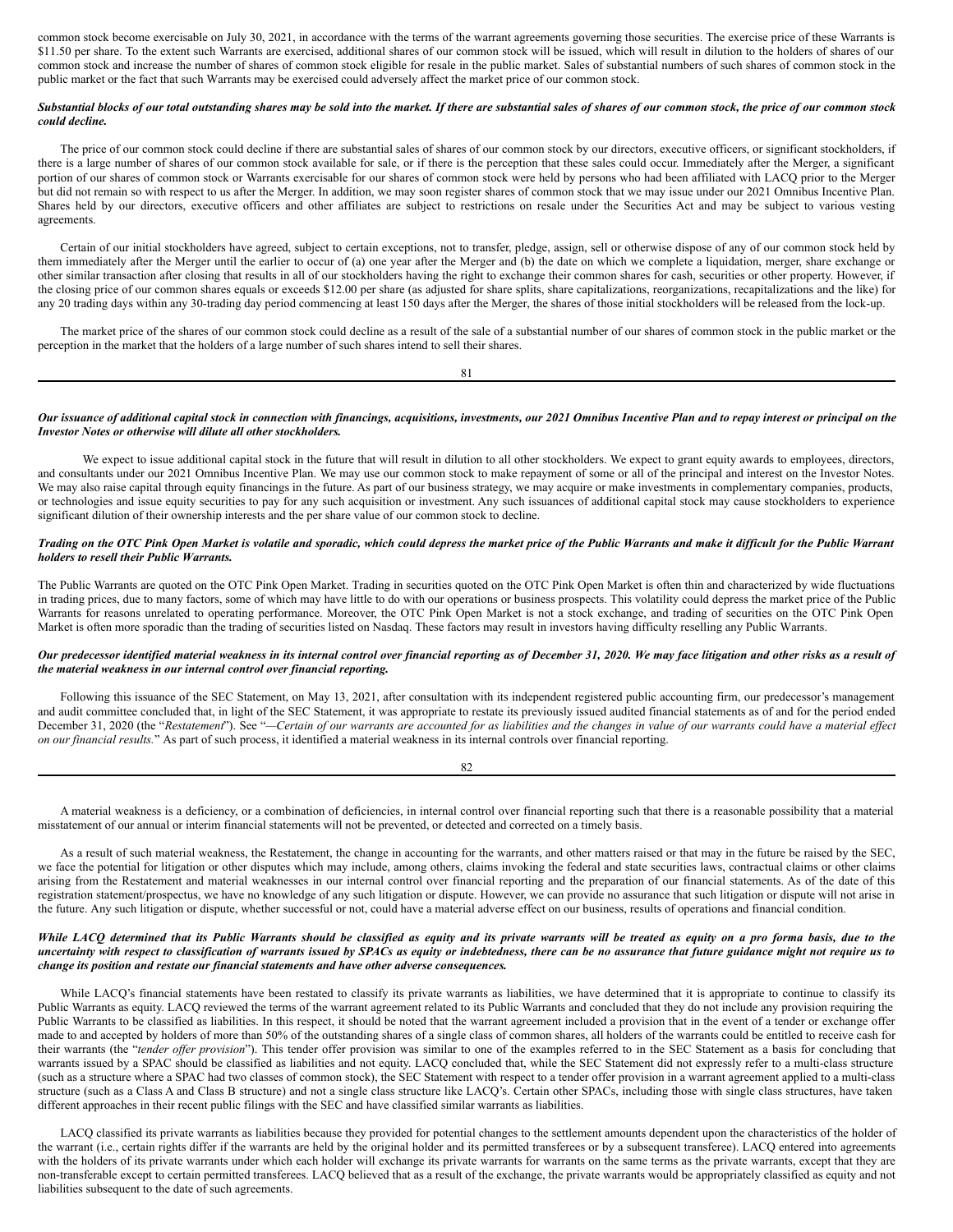The accounting treatment of warrants issued by SPACs is subject to substantial uncertainty and there can be no assurance that future guidance might not require us to change LACQ's position and restate our financial statements or treat private warrants as liabilities, which could have a material adverse effect us.

## Our Common Stock could be delisted from Nasdaq and may become subject to "penny stock" rules, which could damage our reputation and the ability of investors to sell *their shares.*

There can be no assurance that our common stock will maintain our listing on Nasdaq which could have a material adverse effect on us. Upon any delisting, our common stock could become subject to the regulations of the SEC relating to the market for penny stocks. Penny stocks are securities with a price of less than \$5.00 per share unless (i) the securities are traded on a "recognized" national exchange or (ii) the issuer has Net Tangible Assets less than \$2,000,000 (if the issuer has been in continuous operation for at least three years) or \$5,000,000 (if in continuous operation for less than three years), or with average annual revenues of less than \$6,000,000 for the last three years.

83

The procedures applicable to penny stocks requires a broker-dealer to (i) obtain from the investor information concerning his financial situation, investment experience and investment objectives; (ii) reasonably determine, based on that information, that transactions in penny stocks are suitable for the investor and that the investor has sufficient knowledge and experience as to be reasonably capable of evaluating the risks of penny stock transactions; (iii) provide the investor with a written statement setting forth the basis on which the broker-dealer made the determination in (ii) above; and (iv) receive a signed and dated copy of such statement from the investor, confirming that it accurately reflects the investor's financial situation, investment experience and investment objectives. The regulations applicable to penny stocks may severely affect the market liquidity for our common stock and could limit the ability of stockholders to sell their common stock in the secondary market.

## Our directors and executive officers own a significant percentage of our Common Stock and will be able to exert significant control over matters subject to stockholder *approval.*

As of October 28, 2021, our executive officers and directors beneficially owned approximately 52.7% of our common stock. These stockholders, acting together, may be able to control matters requiring stockholder approval. For example, they may be able to control elections of directors, changes to equity incentive plans, amendments of our organizational documents or approval of any merger, sale of assets or other major corporate transactions. This concentration of ownership control may delay, discourage or prevent a change of control, including unsolicited acquisition proposals or offers for our common stock that you may feel are in your best interest as one of our stockholders, entrench our management and board of directors or delay or prevent a merger, consolidation, takeover or other business combination involving us that other stockholders may desire. The interests of this group of stockholders may not always coincide with your interests or the interests of other stockholders and they may act in a manner that advances their best interests and not necessarily those of other stockholders, including seeking a premium value for their common stock, and might affect the prevailing market price for our common stock.

## Delaware law and provisions in our certificate of incorporation and bylaws could make a takeover proposal more difficult.

Our organizational documents are governed by Delaware law. Certain provisions of Delaware law and of our charter and bylaws could discourage, delay, defer or prevent a merger, tender offer, proxy contest or other change of control transaction that a stockholder might consider in its best interest, including those attempts that might result in a premium over the market price for the shares of our common stock held by our stockholders. These provisions provide for, among other things:

- the ability of our board of directors to issue one or more series of preferred stock;
- no stockholder action by written consent:
- inability of stockholders to call a special stockholder meetings;
- a classified board of directors; and
- advance notice for nominations of directors by stockholders and for stockholders to include matters to be considered before any meeting.

These anti-takeover provisions as well as certain provisions of Delaware law could make it more difficult for a third party to acquire the Company, even if the third party's offer may be considered beneficial by many of our stockholders. As a result, our stockholders may be limited in their ability to obtain a premium for their shares. If prospective takeovers are not consummated for any reason, we may experience negative reactions from the financial markets, including negative impacts on the price of our common stock. These provisions could also discourage proxy contests and make it more difficult for our stockholders to elect directors of their choosing and to cause the Company to take other corporate actions that our stockholders desire.

84

Our certificate of incorporation designates the Court of Chancery of the State of Delaware as the sole and exclusive forum for certain types of actions and proceedings and the federal district courts as the sole and exclusive forum for other types of actions and proceedings, in each case, that may be initiated by our stockholders, which could limit our stockholders' ability to obtain what such stockholders believe to be a favorable judicial forum for disputes with the Company or our directors, officers or other *employees.*

Our charters provides that, unless we consent in writing to the selection of an alternative forum, subject to certain limitation, the sole and exclusive forum will be the Court of Chancery of the State of Delaware (or, if such court does not have jurisdiction, the Superior Court of the State of Delaware, or, if the Superior Court of the State of Delaware also does not have jurisdiction, the United States District Court for the District of Delaware) for:

- any derivative action or proceeding brought on behalf of us;
- any action asserting a claim of breach of a fiduciary duty owed by any of our director, officer or other employee to us or our stockholders;
- any action asserting a claim against us arising pursuant to any provision of the DGCL, our charter or the bylaws (as either may be amended, restated, modified, supplemented or waived from time to time);
- any action to interpret, apply, enforce or determine the validity of our charter or the bylaws; and
- any action asserting a claim against us governed by the internal affairs doctrine.

For the avoidance of doubt, the foregoing provisions of our charter will not apply to any action or proceeding asserting a claim under the Securities Act or the Exchange Act. These provisions of the our charter could limit the ability of our stockholders to obtain a favorable judicial forum for certain disputes with us or with our current or former directors, officers or other employees, which may discourage such lawsuits against us and our current or former directors, officers and employees. Alternatively, if a court were to find these provisions of the our charter inapplicable to, or unenforceable in respect of, one or more of the types of actions or proceedings listed above, we may incur additional costs associated with resolving such matters in other jurisdictions, which could adversely affect our business, financial condition and results of operations.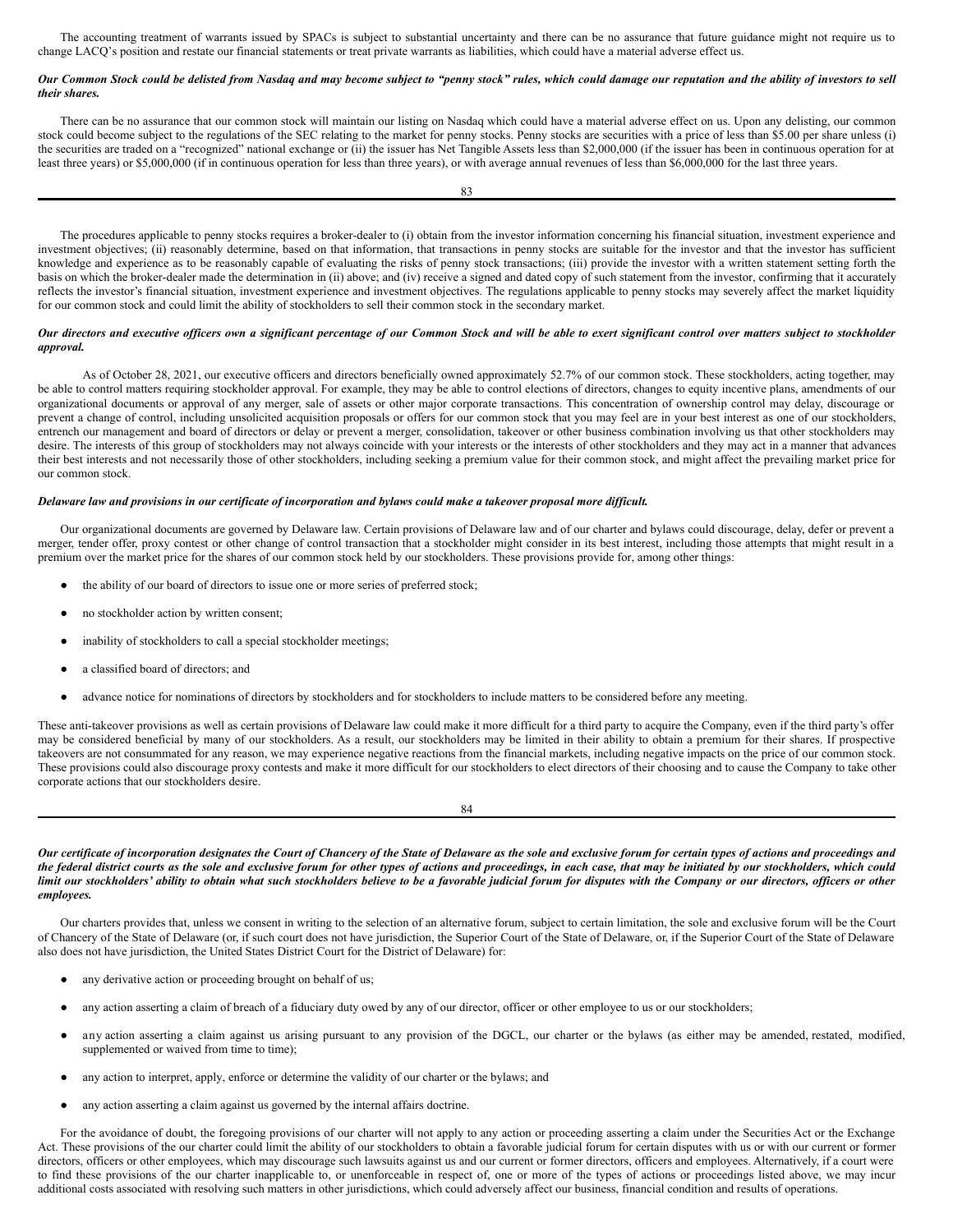## **Item 2. Unregistered Sales of Equity Securities and Use of Proceeds.**

#### (a) Recent Sales of Unregistered Securities

Set forth below is information regarding shares of capital stock issued by us within the past three years. Also included is the consideration received by us for such shares and information relating to the section of the Securities Act, or rule of the Securities and Exchange Commission, under which exemption from registration was claimed.

- LACQ issued an aggregate of 1,000,001 private warrants exercisable for 1,000,001 shares of common stock to Hydra Management, LLC ("Hydra"), Matthews Lane Capital Partners LLC ("MLCP" and together with Hydra, the "Sponsors"), and HG Vora Capital Management LLC on behalf of one or more funds or accounts managed by it (the "Strategic Investor") in connection with their conversion of promissory notes covering \$1,000,000 of loans to LACQ under an Expense Advancement Agreement, as amended, among LACQ, the Sponsors and the Strategic Investor (the "Expense Advancement Agreement").
- On January 31, 2021, LACQ issued 566,288 warrants exercisable for up to 566,288 shares of common stock to Gateway Holdings Limited in exchange for previously outstanding loans under the Expense Advancement Agreement dated December 5, 2019 between LACQ and Gateway Holdings Limited, as amended (the "GTWY Expense Advancement Agreement").
- On June 7, 2021, LACQ entered into exchange agreements with each of the holders of (i) LACQ's warrants issued by LACQ to the Sponsors and the Strategic Investor (the "Private Placement Warrants") and (ii) other private warrants held by the Sponsors, the Strategic Investor, certain members of former LACQ management and unaffiliated parties. Pursuant to the exchange agreements, each of these holders exchanged their warrants for new private warrants. In connection with this exchange, an aggregate of 8,391,289 Private Placement Warrants and other private warrants were exchanged for new private warrants in a transaction exempt from registration under the Act pursuant to Section 3(a)(9) of the Act.
- On June 7, 2021, we issued 500,000 warrants exercisable for up to 500,000 shares of common stock to DelMorgan Group LLC (the "DelMorgan") under the terms of the Email Agreement, dated January 31, 2021, between us and DelMorgan, as amended by the First Amendment to the Email Agreement, dated June 7, 2021 (the "Email Agreement").
- On June 30, 2021, we issued warrants to the Sponsors and the Strategic Investor to purchase 510,001 shares of common stock that are issuable upon exercise of 510,001 warrants in exchange for outstanding loans under the Expense Advancement Agreement.
- On June 30, 2021, we issued 1,106,108 warrants with a 36-month term to purchase 1,106,108 shares of our common stock at a strike price per share equal to \$10.01, to GEM Yield Bahamas Limited ("GYBL").
- On June 30, 2021, we issued 125,000 shares of common stock to the underwriters in LACQ's initial public offering to satisfy deferred underwriting fees payable to such underwriters.
- On July 22, 2021, we entered into agreements with consultants to issue up to 1,500,000 shares of common stock in the form of non-transferable warrants with a five-year term to purchase 1,000,000 shares of common stock at a strike price per share equal to \$6.28 and up to 500,000 shares of common stock based on certain service and market price conditions.

#### *2021 Convertible Notes Payable*

On September 24, 2021, the Company entered into an agreement with institutional investors to issue \$15.9 million of convertible notes ("Convertible Notes"). The agreement provides for two closings: the first closing for \$5.3 million (resulting in net proceeds of \$4.7 million) and closed on September 24, 2021. The second closing for \$10.6 million occurred in the fourth quarter of 2021 (See Note 11 of the Financial Statements for additional information).

The proceeds of the sale of the securities may be used for working capital purposes subject to certain customary restrictions and the Convertible Notes are secured by the Company's rights to its patents and licenses. The Company may not issue any additional debt or equity without the prior written consent of the holders.

The convertible notes mature on June 23, 2023 and bear interest at a rate of 5% per annum, in addition to an original issue discount of 6%. The interest may be settled in cash or shares at the option of the Company and is payable together with monthly redemptions of the outstanding principal amount of the debt. The convertible notes may be converted into the Company's common stock at the option of the holder in whole or in part at the conversion price of \$5.87, subject to a beneficial ownership limitation of 4.99% (subject to adjustment).

At the Company's option, the Company may redeem some or all of the then-outstanding principal amount of the convertible notes for cash in an amount equal to 100% of the outstanding principal amount of the principal to be redeemed, plus accrued but unpaid interest, plus all other amounts due with respect to the convertible notes. On January 1, 2022, and the first of each subsequent month, terminating upon the full redemption of the Convertible Notes (each a "Monthly Redemption Date"), the Company shall redeem the Monthly Redemption Amount (defined below), payable in cash or shares. The number of shares to be settled shall be based on a conversion price equal to the lesser of (a) \$5.87 and (b) 92% of the average of the three lowest volume-weighted average prices ("VWAP") during the 10 consecutive trading days prior to the applicable Monthly Redemption Date. The Company may not pay the Monthly Redemption Amount in shares unless the applicable conversion price is greater than or equal to \$0.78 and the Company has been in compliance with customary requirements under the agreement, unless waived in writing by the holder.

## 86

The Monthly Redemption Amount is defined as 1/18th of the original principal amount, plus accrued but unpaid interest, plus any other amounts due to the holder with respect to the Convertible Notes. If the Company elects to settle such redemptions in shares (with a total maximum of 4,855,108 shares issuable), the Monthly Redemption Amount is calculated based on 92% of the average of the lowest three VWAPs in the ten trading days prior to the Monthly Redemption Date. If the Company elects to settle redemptions in cash, the Monthly Redemption Amount shall include an 8% premium of the Monthly Redemption Amount.

If, at any time while the Convertible Notes are outstanding, the Company carries out one or more capital raises in excess of \$5.0 million, the holder has the right to require the Company to use up to 20% of the gross proceeds of such transaction to redeem all or a portion of the convertible notes for an amount in cash equal to the cash Mandatory Redemption Amount (i.e., 108% of outstanding principal and unpaid interest).

None of the foregoing transactions involved any underwriters, underwriting discounts or commissions, or any public offering. Unless otherwise set forth above, we believe each of these transactions was exempt from registration under the Securities Act in reliance on Section 4(a)(2) of the Securities Act (and Regulation D promulgated thereunder) as transactions by an issuer not involving any public offering or Rule 701 promulgated under Section 3(b) of the Securities Act as transactions by an issuer under benefit plans and contracts relating to compensation as provided under Rule 701. The recipients of the securities in each of these transactions represented their intentions to acquire the securities for investment only and not with a view to or for sale in connection with any distribution thereof, and appropriate legends were placed on the share certificates issued in these transactions. All recipients had adequate access, through their relationships with us, to information about us. The sales of these securities were made without any general solicitation or advertising.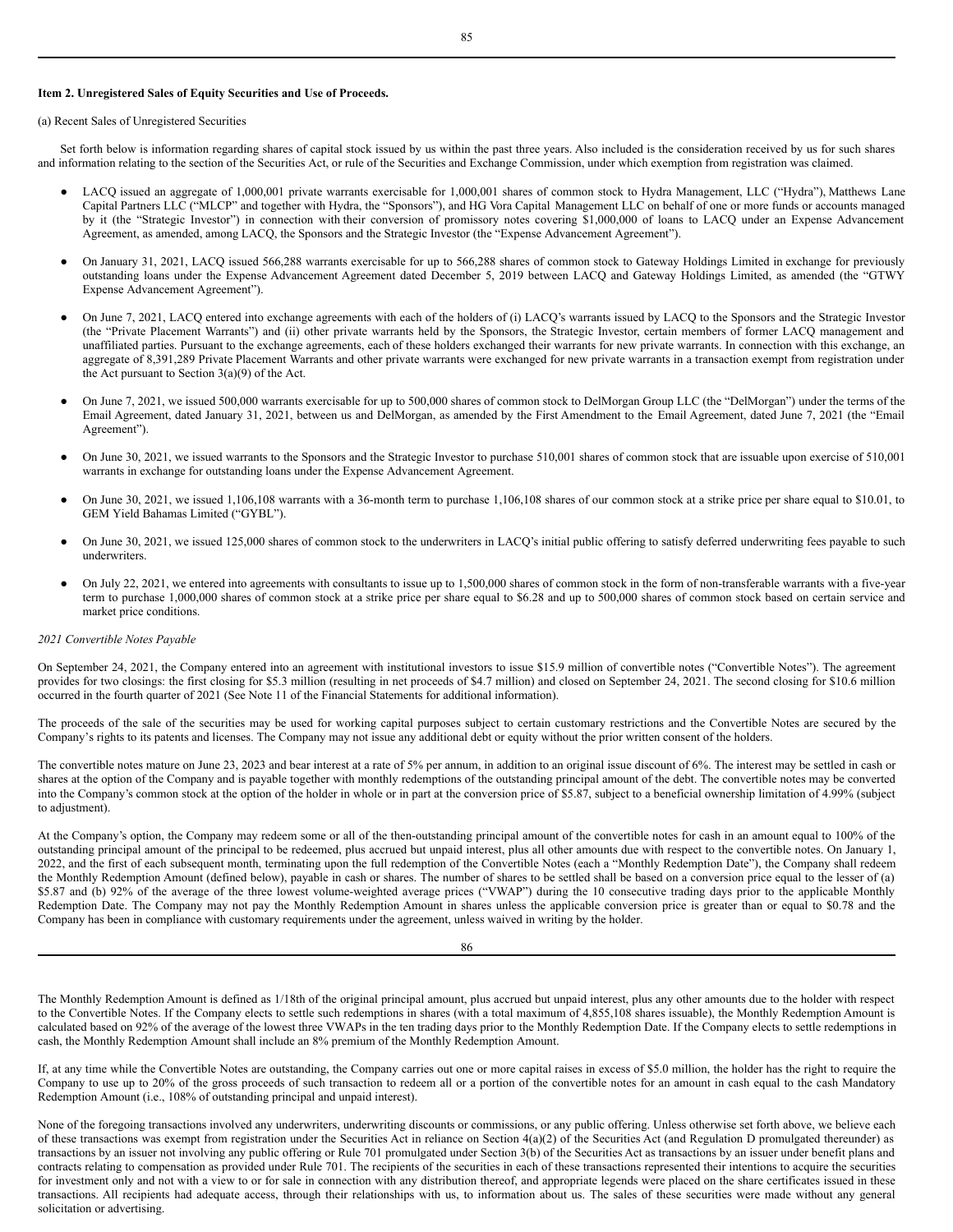## (b) Use of Proceeds

On June 30, 2021, we consummated the Business Combination. At the closing of the Business Combination, we received net proceeds of approximately \$6.6 million after deducting total expenses of \$1.2 million.

The Securities Act Registration Statement on Form S-4 (the "Form S-4") for which the use of proceeds from the Business Combination is being disclosed (SEC file number 333-254279) was declared effective on June 16, 2021 and all of the securities registered thereby were issued without use of an underwriter, all proceeds to the Company. The securities issued consisted solely of 18,000,000 shares of common stock, par value \$0.0001 per share. The aggregate price of the offering amount registered was calculated for purposes of the Form S-4 as \$2,733,485.

The Business Combination with LACQ triggered the conversion of the 2015 convertible notes, the 2018 convertible notes and the 2021 convertible note of Former Ensysce. In connection with the Closing, the 2020 convertible notes were also settled in shares of the combined entity. The 2020 promissory notes and 2021 promissory notes were repaid in July 2021 from the cash proceeds of the Business Combination with LACQ.

We expect to use the remaining net proceeds from the Business Combination and the transactions set forth above primarily to fund our preclinical and clinical development activities and for general corporate purposes.

## (c) Issuer Purchases of Equity Securities

We did not repurchase any of our equity securities during the quarter ended June 30, 2021.

## **Item 3. Defaults Upon Senior Securities.**

Not applicable.

## **Item 4. Mine Safety Disclosures.**

Not applicable.

# **Item 5. Other Information**

None.

87

## **Item 6. Exhibits.**

The following exhibits are filed as part of this report:

| Third Amended and Restated Certificate of Incorporation previously filed with the SEC on July 7, 2021 as Exhibit 3.1 to the Company's Current Report on<br>Form 8-K (File No. 001-38306), which is incorporated herein by reference.<br>Amended and Restated Bylaws previously filed with the SEC on July 7, 2021 as Exhibit 3.2 to the Company's Current Report on Form 8-K (File No. 001-<br>38306), which is incorporated herein by reference.<br>Form of Senior Secured Convertible Promissory Note issued by the Company pursuant to and in accordance with the Securities Purchase Agreement<br>(incorporated by reference to Exhibit 4.6 filed with Ensysce Biosciences, Inc.'s Current Report on Form 8-K on September 27, 2021).<br>Form of Common Stock Purchase Warrant to be issued by the Company pursuant to and in accordance with the Securities Purchase Agreement<br>(incorporated by reference to Exhibit 4.7 filed with Ensysce Biosciences, Inc.'s Current Report on Form 8-K on September 27, 2021).<br>Securities Purchase Agreement, dated September 24, 2021, by and among the Company and the purchasers signatory thereto (incorporated by reference to<br>Exhibit 10.1 filed with Ensysce Biosciences, Inc.'s Current Report on Form 8-K on September 27, 2021).<br>Registration Rights Agreement, dated September 24, 2021, by and among the Company and the parties signatory thereto(incorporated by reference to<br>Exhibit 10.2 filed with Ensysce Biosciences, Inc.'s Current Report on Form 8-K on September 27, 2021).<br>Subsidiary Guarantee, dated September 24, 2021, by and among the Company and the purchasers signatory thereto(incorporated by reference to Exhibit<br>10.3 filed with Ensysce Biosciences, Inc.'s Current Report on Form 8-K on September 27, 2021).<br>Security Agreement, dated September 24, 2021, by and among the Company, EBI OpCo, Inc., Covistat, Inc. and the other parties signatory thereto<br>(incorporated by reference to Exhibit 10.4 filed with Ensysce Biosciences, Inc.'s Current Report on Form 8-K on September 27, 2021).<br>Patent Security Agreement, dated September 24, 2021, by and among the Company, EBI OpCo, Inc., Covistat, Inc. and the other parties signatory thereto<br>(incorporated by reference to Exhibit 10.5 filed with Ensysce Biosciences, Inc.'s Current Report on Form 8-K on September 27, 2021).<br>Form of Indemnification Agreement executed by each of the Ensysce directors and executive officers (incorporated by reference to Exhibit 10.2 filed with<br>Ensysce Biosciences, Inc.'s Current Report on Form 8-K on July 7, 2021).<br>$31.1*$<br>Certification of Principal Executive Officer Pursuant to Rules 13a-14(a) and 15d-14(a) under the Securities Exchange Act of 1934, as Adopted Pursuant to<br>Section 302 of the Sarbanes-Oxley Act of 2002.<br>$31.2*$<br>Certification of Principal Financial Officer Pursuant to Rules 13a-14(a) and 15d-14(a) under the Securities Exchange Act of 1934, as Adopted Pursuant to<br>Section 302 of the Sarbanes-Oxley Act of 2002.<br>$32.1*$<br>Certification of Principal Executive Officer Pursuant to 18 U.S.C. Section 1350, as Adopted Pursuant to Section 906 of the Sarbanes-Oxley Act of 2002.<br>$32.2*$<br>Certification of Principal Financial Officer Pursuant to 18 U.S.C. Section 1350, as Adopted Pursuant to Section 906 of the Sarbanes-Oxley Act of 2002.<br>Investor Presentation furnished as of July 21, 2021. (incorporated by reference to Exhibit 99.1 filed with Ensysce Biosciences, Inc.'s Current Report on<br>Form 8-K on July 21, 2021).<br>Press Release, dated July 21, 2021 (incorporated by reference to Exhibit 99.2 filed with Ensysce Biosciences, Inc.'s Current Report on Form 8-K on July 21,<br>$2021$ ).<br>Press Release, dated November 8, 2021 (incorporated by reference to Exhibit 99.1 filed with Ensysce Biosciences, Inc.'s Current Report on Form 8-K on<br>November 10, 2021).<br>Press Release, dated August 16, 2021 (incorporated by reference to Exhibit 99.1 filed with Ensysce Biosciences, Inc.'s Current Report on Form 8-K on<br>August 17, 2021).<br>Press Release, dated as of July 8, 2021 (incorporated by reference to Exhibit 99.1 filed with Ensysce Biosciences, Inc.'s Current Report on Form 8-K on July<br>$8, 2021$ ).<br>Press Release, dated as of July 1, 2021 (incorporated by reference to Exhibit 99.1 filed with Ensysce Biosciences, Inc.'s Current Report on Form 8-K on July<br>$.2021$ ). | <b>Exhibit</b><br>Number | Description                                                                                                                                              |
|-----------------------------------------------------------------------------------------------------------------------------------------------------------------------------------------------------------------------------------------------------------------------------------------------------------------------------------------------------------------------------------------------------------------------------------------------------------------------------------------------------------------------------------------------------------------------------------------------------------------------------------------------------------------------------------------------------------------------------------------------------------------------------------------------------------------------------------------------------------------------------------------------------------------------------------------------------------------------------------------------------------------------------------------------------------------------------------------------------------------------------------------------------------------------------------------------------------------------------------------------------------------------------------------------------------------------------------------------------------------------------------------------------------------------------------------------------------------------------------------------------------------------------------------------------------------------------------------------------------------------------------------------------------------------------------------------------------------------------------------------------------------------------------------------------------------------------------------------------------------------------------------------------------------------------------------------------------------------------------------------------------------------------------------------------------------------------------------------------------------------------------------------------------------------------------------------------------------------------------------------------------------------------------------------------------------------------------------------------------------------------------------------------------------------------------------------------------------------------------------------------------------------------------------------------------------------------------------------------------------------------------------------------------------------------------------------------------------------------------------------------------------------------------------------------------------------------------------------------------------------------------------------------------------------------------------------------------------------------------------------------------------------------------------------------------------------------------------------------------------------------------------------------------------------------------------------------------------------------------------------------------------------------------------------------------------------------------------------------------------------------------------------------------------------------------------------------------------------------------------------------------------------------------------------------------------------------------------------------------------------------------------------------------------------------------------------------------------------------------------------------------------------------------------------------------------------------------------------------------------------------------------------------------------------------------------------------------------------------------------------------------------------------------------------------------------------------------------------------------------------------------------------------------------------------------------------------------------------------------------------------------------------------------------------------------------------------------------------------------------------------------------------------------------------------------------------------------------------------------------------------------------------------------------------------|--------------------------|----------------------------------------------------------------------------------------------------------------------------------------------------------|
|                                                                                                                                                                                                                                                                                                                                                                                                                                                                                                                                                                                                                                                                                                                                                                                                                                                                                                                                                                                                                                                                                                                                                                                                                                                                                                                                                                                                                                                                                                                                                                                                                                                                                                                                                                                                                                                                                                                                                                                                                                                                                                                                                                                                                                                                                                                                                                                                                                                                                                                                                                                                                                                                                                                                                                                                                                                                                                                                                                                                                                                                                                                                                                                                                                                                                                                                                                                                                                                                                                                                                                                                                                                                                                                                                                                                                                                                                                                                                                                                                                                                                                                                                                                                                                                                                                                                                                                                                                                                                                                                                     |                          |                                                                                                                                                          |
|                                                                                                                                                                                                                                                                                                                                                                                                                                                                                                                                                                                                                                                                                                                                                                                                                                                                                                                                                                                                                                                                                                                                                                                                                                                                                                                                                                                                                                                                                                                                                                                                                                                                                                                                                                                                                                                                                                                                                                                                                                                                                                                                                                                                                                                                                                                                                                                                                                                                                                                                                                                                                                                                                                                                                                                                                                                                                                                                                                                                                                                                                                                                                                                                                                                                                                                                                                                                                                                                                                                                                                                                                                                                                                                                                                                                                                                                                                                                                                                                                                                                                                                                                                                                                                                                                                                                                                                                                                                                                                                                                     | 3.1                      |                                                                                                                                                          |
|                                                                                                                                                                                                                                                                                                                                                                                                                                                                                                                                                                                                                                                                                                                                                                                                                                                                                                                                                                                                                                                                                                                                                                                                                                                                                                                                                                                                                                                                                                                                                                                                                                                                                                                                                                                                                                                                                                                                                                                                                                                                                                                                                                                                                                                                                                                                                                                                                                                                                                                                                                                                                                                                                                                                                                                                                                                                                                                                                                                                                                                                                                                                                                                                                                                                                                                                                                                                                                                                                                                                                                                                                                                                                                                                                                                                                                                                                                                                                                                                                                                                                                                                                                                                                                                                                                                                                                                                                                                                                                                                                     | 3.2                      |                                                                                                                                                          |
|                                                                                                                                                                                                                                                                                                                                                                                                                                                                                                                                                                                                                                                                                                                                                                                                                                                                                                                                                                                                                                                                                                                                                                                                                                                                                                                                                                                                                                                                                                                                                                                                                                                                                                                                                                                                                                                                                                                                                                                                                                                                                                                                                                                                                                                                                                                                                                                                                                                                                                                                                                                                                                                                                                                                                                                                                                                                                                                                                                                                                                                                                                                                                                                                                                                                                                                                                                                                                                                                                                                                                                                                                                                                                                                                                                                                                                                                                                                                                                                                                                                                                                                                                                                                                                                                                                                                                                                                                                                                                                                                                     |                          |                                                                                                                                                          |
|                                                                                                                                                                                                                                                                                                                                                                                                                                                                                                                                                                                                                                                                                                                                                                                                                                                                                                                                                                                                                                                                                                                                                                                                                                                                                                                                                                                                                                                                                                                                                                                                                                                                                                                                                                                                                                                                                                                                                                                                                                                                                                                                                                                                                                                                                                                                                                                                                                                                                                                                                                                                                                                                                                                                                                                                                                                                                                                                                                                                                                                                                                                                                                                                                                                                                                                                                                                                                                                                                                                                                                                                                                                                                                                                                                                                                                                                                                                                                                                                                                                                                                                                                                                                                                                                                                                                                                                                                                                                                                                                                     | 4.6                      |                                                                                                                                                          |
|                                                                                                                                                                                                                                                                                                                                                                                                                                                                                                                                                                                                                                                                                                                                                                                                                                                                                                                                                                                                                                                                                                                                                                                                                                                                                                                                                                                                                                                                                                                                                                                                                                                                                                                                                                                                                                                                                                                                                                                                                                                                                                                                                                                                                                                                                                                                                                                                                                                                                                                                                                                                                                                                                                                                                                                                                                                                                                                                                                                                                                                                                                                                                                                                                                                                                                                                                                                                                                                                                                                                                                                                                                                                                                                                                                                                                                                                                                                                                                                                                                                                                                                                                                                                                                                                                                                                                                                                                                                                                                                                                     | 4.7                      |                                                                                                                                                          |
|                                                                                                                                                                                                                                                                                                                                                                                                                                                                                                                                                                                                                                                                                                                                                                                                                                                                                                                                                                                                                                                                                                                                                                                                                                                                                                                                                                                                                                                                                                                                                                                                                                                                                                                                                                                                                                                                                                                                                                                                                                                                                                                                                                                                                                                                                                                                                                                                                                                                                                                                                                                                                                                                                                                                                                                                                                                                                                                                                                                                                                                                                                                                                                                                                                                                                                                                                                                                                                                                                                                                                                                                                                                                                                                                                                                                                                                                                                                                                                                                                                                                                                                                                                                                                                                                                                                                                                                                                                                                                                                                                     |                          |                                                                                                                                                          |
|                                                                                                                                                                                                                                                                                                                                                                                                                                                                                                                                                                                                                                                                                                                                                                                                                                                                                                                                                                                                                                                                                                                                                                                                                                                                                                                                                                                                                                                                                                                                                                                                                                                                                                                                                                                                                                                                                                                                                                                                                                                                                                                                                                                                                                                                                                                                                                                                                                                                                                                                                                                                                                                                                                                                                                                                                                                                                                                                                                                                                                                                                                                                                                                                                                                                                                                                                                                                                                                                                                                                                                                                                                                                                                                                                                                                                                                                                                                                                                                                                                                                                                                                                                                                                                                                                                                                                                                                                                                                                                                                                     | 10.1                     |                                                                                                                                                          |
|                                                                                                                                                                                                                                                                                                                                                                                                                                                                                                                                                                                                                                                                                                                                                                                                                                                                                                                                                                                                                                                                                                                                                                                                                                                                                                                                                                                                                                                                                                                                                                                                                                                                                                                                                                                                                                                                                                                                                                                                                                                                                                                                                                                                                                                                                                                                                                                                                                                                                                                                                                                                                                                                                                                                                                                                                                                                                                                                                                                                                                                                                                                                                                                                                                                                                                                                                                                                                                                                                                                                                                                                                                                                                                                                                                                                                                                                                                                                                                                                                                                                                                                                                                                                                                                                                                                                                                                                                                                                                                                                                     |                          |                                                                                                                                                          |
|                                                                                                                                                                                                                                                                                                                                                                                                                                                                                                                                                                                                                                                                                                                                                                                                                                                                                                                                                                                                                                                                                                                                                                                                                                                                                                                                                                                                                                                                                                                                                                                                                                                                                                                                                                                                                                                                                                                                                                                                                                                                                                                                                                                                                                                                                                                                                                                                                                                                                                                                                                                                                                                                                                                                                                                                                                                                                                                                                                                                                                                                                                                                                                                                                                                                                                                                                                                                                                                                                                                                                                                                                                                                                                                                                                                                                                                                                                                                                                                                                                                                                                                                                                                                                                                                                                                                                                                                                                                                                                                                                     | 10.2                     |                                                                                                                                                          |
|                                                                                                                                                                                                                                                                                                                                                                                                                                                                                                                                                                                                                                                                                                                                                                                                                                                                                                                                                                                                                                                                                                                                                                                                                                                                                                                                                                                                                                                                                                                                                                                                                                                                                                                                                                                                                                                                                                                                                                                                                                                                                                                                                                                                                                                                                                                                                                                                                                                                                                                                                                                                                                                                                                                                                                                                                                                                                                                                                                                                                                                                                                                                                                                                                                                                                                                                                                                                                                                                                                                                                                                                                                                                                                                                                                                                                                                                                                                                                                                                                                                                                                                                                                                                                                                                                                                                                                                                                                                                                                                                                     |                          |                                                                                                                                                          |
|                                                                                                                                                                                                                                                                                                                                                                                                                                                                                                                                                                                                                                                                                                                                                                                                                                                                                                                                                                                                                                                                                                                                                                                                                                                                                                                                                                                                                                                                                                                                                                                                                                                                                                                                                                                                                                                                                                                                                                                                                                                                                                                                                                                                                                                                                                                                                                                                                                                                                                                                                                                                                                                                                                                                                                                                                                                                                                                                                                                                                                                                                                                                                                                                                                                                                                                                                                                                                                                                                                                                                                                                                                                                                                                                                                                                                                                                                                                                                                                                                                                                                                                                                                                                                                                                                                                                                                                                                                                                                                                                                     | 10.3                     |                                                                                                                                                          |
|                                                                                                                                                                                                                                                                                                                                                                                                                                                                                                                                                                                                                                                                                                                                                                                                                                                                                                                                                                                                                                                                                                                                                                                                                                                                                                                                                                                                                                                                                                                                                                                                                                                                                                                                                                                                                                                                                                                                                                                                                                                                                                                                                                                                                                                                                                                                                                                                                                                                                                                                                                                                                                                                                                                                                                                                                                                                                                                                                                                                                                                                                                                                                                                                                                                                                                                                                                                                                                                                                                                                                                                                                                                                                                                                                                                                                                                                                                                                                                                                                                                                                                                                                                                                                                                                                                                                                                                                                                                                                                                                                     |                          |                                                                                                                                                          |
|                                                                                                                                                                                                                                                                                                                                                                                                                                                                                                                                                                                                                                                                                                                                                                                                                                                                                                                                                                                                                                                                                                                                                                                                                                                                                                                                                                                                                                                                                                                                                                                                                                                                                                                                                                                                                                                                                                                                                                                                                                                                                                                                                                                                                                                                                                                                                                                                                                                                                                                                                                                                                                                                                                                                                                                                                                                                                                                                                                                                                                                                                                                                                                                                                                                                                                                                                                                                                                                                                                                                                                                                                                                                                                                                                                                                                                                                                                                                                                                                                                                                                                                                                                                                                                                                                                                                                                                                                                                                                                                                                     | 10.4                     |                                                                                                                                                          |
|                                                                                                                                                                                                                                                                                                                                                                                                                                                                                                                                                                                                                                                                                                                                                                                                                                                                                                                                                                                                                                                                                                                                                                                                                                                                                                                                                                                                                                                                                                                                                                                                                                                                                                                                                                                                                                                                                                                                                                                                                                                                                                                                                                                                                                                                                                                                                                                                                                                                                                                                                                                                                                                                                                                                                                                                                                                                                                                                                                                                                                                                                                                                                                                                                                                                                                                                                                                                                                                                                                                                                                                                                                                                                                                                                                                                                                                                                                                                                                                                                                                                                                                                                                                                                                                                                                                                                                                                                                                                                                                                                     |                          |                                                                                                                                                          |
|                                                                                                                                                                                                                                                                                                                                                                                                                                                                                                                                                                                                                                                                                                                                                                                                                                                                                                                                                                                                                                                                                                                                                                                                                                                                                                                                                                                                                                                                                                                                                                                                                                                                                                                                                                                                                                                                                                                                                                                                                                                                                                                                                                                                                                                                                                                                                                                                                                                                                                                                                                                                                                                                                                                                                                                                                                                                                                                                                                                                                                                                                                                                                                                                                                                                                                                                                                                                                                                                                                                                                                                                                                                                                                                                                                                                                                                                                                                                                                                                                                                                                                                                                                                                                                                                                                                                                                                                                                                                                                                                                     | 10.5                     |                                                                                                                                                          |
|                                                                                                                                                                                                                                                                                                                                                                                                                                                                                                                                                                                                                                                                                                                                                                                                                                                                                                                                                                                                                                                                                                                                                                                                                                                                                                                                                                                                                                                                                                                                                                                                                                                                                                                                                                                                                                                                                                                                                                                                                                                                                                                                                                                                                                                                                                                                                                                                                                                                                                                                                                                                                                                                                                                                                                                                                                                                                                                                                                                                                                                                                                                                                                                                                                                                                                                                                                                                                                                                                                                                                                                                                                                                                                                                                                                                                                                                                                                                                                                                                                                                                                                                                                                                                                                                                                                                                                                                                                                                                                                                                     |                          |                                                                                                                                                          |
|                                                                                                                                                                                                                                                                                                                                                                                                                                                                                                                                                                                                                                                                                                                                                                                                                                                                                                                                                                                                                                                                                                                                                                                                                                                                                                                                                                                                                                                                                                                                                                                                                                                                                                                                                                                                                                                                                                                                                                                                                                                                                                                                                                                                                                                                                                                                                                                                                                                                                                                                                                                                                                                                                                                                                                                                                                                                                                                                                                                                                                                                                                                                                                                                                                                                                                                                                                                                                                                                                                                                                                                                                                                                                                                                                                                                                                                                                                                                                                                                                                                                                                                                                                                                                                                                                                                                                                                                                                                                                                                                                     | 10.6                     |                                                                                                                                                          |
|                                                                                                                                                                                                                                                                                                                                                                                                                                                                                                                                                                                                                                                                                                                                                                                                                                                                                                                                                                                                                                                                                                                                                                                                                                                                                                                                                                                                                                                                                                                                                                                                                                                                                                                                                                                                                                                                                                                                                                                                                                                                                                                                                                                                                                                                                                                                                                                                                                                                                                                                                                                                                                                                                                                                                                                                                                                                                                                                                                                                                                                                                                                                                                                                                                                                                                                                                                                                                                                                                                                                                                                                                                                                                                                                                                                                                                                                                                                                                                                                                                                                                                                                                                                                                                                                                                                                                                                                                                                                                                                                                     |                          |                                                                                                                                                          |
|                                                                                                                                                                                                                                                                                                                                                                                                                                                                                                                                                                                                                                                                                                                                                                                                                                                                                                                                                                                                                                                                                                                                                                                                                                                                                                                                                                                                                                                                                                                                                                                                                                                                                                                                                                                                                                                                                                                                                                                                                                                                                                                                                                                                                                                                                                                                                                                                                                                                                                                                                                                                                                                                                                                                                                                                                                                                                                                                                                                                                                                                                                                                                                                                                                                                                                                                                                                                                                                                                                                                                                                                                                                                                                                                                                                                                                                                                                                                                                                                                                                                                                                                                                                                                                                                                                                                                                                                                                                                                                                                                     |                          |                                                                                                                                                          |
|                                                                                                                                                                                                                                                                                                                                                                                                                                                                                                                                                                                                                                                                                                                                                                                                                                                                                                                                                                                                                                                                                                                                                                                                                                                                                                                                                                                                                                                                                                                                                                                                                                                                                                                                                                                                                                                                                                                                                                                                                                                                                                                                                                                                                                                                                                                                                                                                                                                                                                                                                                                                                                                                                                                                                                                                                                                                                                                                                                                                                                                                                                                                                                                                                                                                                                                                                                                                                                                                                                                                                                                                                                                                                                                                                                                                                                                                                                                                                                                                                                                                                                                                                                                                                                                                                                                                                                                                                                                                                                                                                     |                          |                                                                                                                                                          |
|                                                                                                                                                                                                                                                                                                                                                                                                                                                                                                                                                                                                                                                                                                                                                                                                                                                                                                                                                                                                                                                                                                                                                                                                                                                                                                                                                                                                                                                                                                                                                                                                                                                                                                                                                                                                                                                                                                                                                                                                                                                                                                                                                                                                                                                                                                                                                                                                                                                                                                                                                                                                                                                                                                                                                                                                                                                                                                                                                                                                                                                                                                                                                                                                                                                                                                                                                                                                                                                                                                                                                                                                                                                                                                                                                                                                                                                                                                                                                                                                                                                                                                                                                                                                                                                                                                                                                                                                                                                                                                                                                     |                          |                                                                                                                                                          |
|                                                                                                                                                                                                                                                                                                                                                                                                                                                                                                                                                                                                                                                                                                                                                                                                                                                                                                                                                                                                                                                                                                                                                                                                                                                                                                                                                                                                                                                                                                                                                                                                                                                                                                                                                                                                                                                                                                                                                                                                                                                                                                                                                                                                                                                                                                                                                                                                                                                                                                                                                                                                                                                                                                                                                                                                                                                                                                                                                                                                                                                                                                                                                                                                                                                                                                                                                                                                                                                                                                                                                                                                                                                                                                                                                                                                                                                                                                                                                                                                                                                                                                                                                                                                                                                                                                                                                                                                                                                                                                                                                     |                          |                                                                                                                                                          |
|                                                                                                                                                                                                                                                                                                                                                                                                                                                                                                                                                                                                                                                                                                                                                                                                                                                                                                                                                                                                                                                                                                                                                                                                                                                                                                                                                                                                                                                                                                                                                                                                                                                                                                                                                                                                                                                                                                                                                                                                                                                                                                                                                                                                                                                                                                                                                                                                                                                                                                                                                                                                                                                                                                                                                                                                                                                                                                                                                                                                                                                                                                                                                                                                                                                                                                                                                                                                                                                                                                                                                                                                                                                                                                                                                                                                                                                                                                                                                                                                                                                                                                                                                                                                                                                                                                                                                                                                                                                                                                                                                     |                          |                                                                                                                                                          |
|                                                                                                                                                                                                                                                                                                                                                                                                                                                                                                                                                                                                                                                                                                                                                                                                                                                                                                                                                                                                                                                                                                                                                                                                                                                                                                                                                                                                                                                                                                                                                                                                                                                                                                                                                                                                                                                                                                                                                                                                                                                                                                                                                                                                                                                                                                                                                                                                                                                                                                                                                                                                                                                                                                                                                                                                                                                                                                                                                                                                                                                                                                                                                                                                                                                                                                                                                                                                                                                                                                                                                                                                                                                                                                                                                                                                                                                                                                                                                                                                                                                                                                                                                                                                                                                                                                                                                                                                                                                                                                                                                     |                          |                                                                                                                                                          |
|                                                                                                                                                                                                                                                                                                                                                                                                                                                                                                                                                                                                                                                                                                                                                                                                                                                                                                                                                                                                                                                                                                                                                                                                                                                                                                                                                                                                                                                                                                                                                                                                                                                                                                                                                                                                                                                                                                                                                                                                                                                                                                                                                                                                                                                                                                                                                                                                                                                                                                                                                                                                                                                                                                                                                                                                                                                                                                                                                                                                                                                                                                                                                                                                                                                                                                                                                                                                                                                                                                                                                                                                                                                                                                                                                                                                                                                                                                                                                                                                                                                                                                                                                                                                                                                                                                                                                                                                                                                                                                                                                     | 99.1                     |                                                                                                                                                          |
|                                                                                                                                                                                                                                                                                                                                                                                                                                                                                                                                                                                                                                                                                                                                                                                                                                                                                                                                                                                                                                                                                                                                                                                                                                                                                                                                                                                                                                                                                                                                                                                                                                                                                                                                                                                                                                                                                                                                                                                                                                                                                                                                                                                                                                                                                                                                                                                                                                                                                                                                                                                                                                                                                                                                                                                                                                                                                                                                                                                                                                                                                                                                                                                                                                                                                                                                                                                                                                                                                                                                                                                                                                                                                                                                                                                                                                                                                                                                                                                                                                                                                                                                                                                                                                                                                                                                                                                                                                                                                                                                                     |                          |                                                                                                                                                          |
|                                                                                                                                                                                                                                                                                                                                                                                                                                                                                                                                                                                                                                                                                                                                                                                                                                                                                                                                                                                                                                                                                                                                                                                                                                                                                                                                                                                                                                                                                                                                                                                                                                                                                                                                                                                                                                                                                                                                                                                                                                                                                                                                                                                                                                                                                                                                                                                                                                                                                                                                                                                                                                                                                                                                                                                                                                                                                                                                                                                                                                                                                                                                                                                                                                                                                                                                                                                                                                                                                                                                                                                                                                                                                                                                                                                                                                                                                                                                                                                                                                                                                                                                                                                                                                                                                                                                                                                                                                                                                                                                                     | 99.2                     |                                                                                                                                                          |
|                                                                                                                                                                                                                                                                                                                                                                                                                                                                                                                                                                                                                                                                                                                                                                                                                                                                                                                                                                                                                                                                                                                                                                                                                                                                                                                                                                                                                                                                                                                                                                                                                                                                                                                                                                                                                                                                                                                                                                                                                                                                                                                                                                                                                                                                                                                                                                                                                                                                                                                                                                                                                                                                                                                                                                                                                                                                                                                                                                                                                                                                                                                                                                                                                                                                                                                                                                                                                                                                                                                                                                                                                                                                                                                                                                                                                                                                                                                                                                                                                                                                                                                                                                                                                                                                                                                                                                                                                                                                                                                                                     |                          |                                                                                                                                                          |
|                                                                                                                                                                                                                                                                                                                                                                                                                                                                                                                                                                                                                                                                                                                                                                                                                                                                                                                                                                                                                                                                                                                                                                                                                                                                                                                                                                                                                                                                                                                                                                                                                                                                                                                                                                                                                                                                                                                                                                                                                                                                                                                                                                                                                                                                                                                                                                                                                                                                                                                                                                                                                                                                                                                                                                                                                                                                                                                                                                                                                                                                                                                                                                                                                                                                                                                                                                                                                                                                                                                                                                                                                                                                                                                                                                                                                                                                                                                                                                                                                                                                                                                                                                                                                                                                                                                                                                                                                                                                                                                                                     | 99.3                     |                                                                                                                                                          |
|                                                                                                                                                                                                                                                                                                                                                                                                                                                                                                                                                                                                                                                                                                                                                                                                                                                                                                                                                                                                                                                                                                                                                                                                                                                                                                                                                                                                                                                                                                                                                                                                                                                                                                                                                                                                                                                                                                                                                                                                                                                                                                                                                                                                                                                                                                                                                                                                                                                                                                                                                                                                                                                                                                                                                                                                                                                                                                                                                                                                                                                                                                                                                                                                                                                                                                                                                                                                                                                                                                                                                                                                                                                                                                                                                                                                                                                                                                                                                                                                                                                                                                                                                                                                                                                                                                                                                                                                                                                                                                                                                     |                          |                                                                                                                                                          |
|                                                                                                                                                                                                                                                                                                                                                                                                                                                                                                                                                                                                                                                                                                                                                                                                                                                                                                                                                                                                                                                                                                                                                                                                                                                                                                                                                                                                                                                                                                                                                                                                                                                                                                                                                                                                                                                                                                                                                                                                                                                                                                                                                                                                                                                                                                                                                                                                                                                                                                                                                                                                                                                                                                                                                                                                                                                                                                                                                                                                                                                                                                                                                                                                                                                                                                                                                                                                                                                                                                                                                                                                                                                                                                                                                                                                                                                                                                                                                                                                                                                                                                                                                                                                                                                                                                                                                                                                                                                                                                                                                     | 99.4                     |                                                                                                                                                          |
|                                                                                                                                                                                                                                                                                                                                                                                                                                                                                                                                                                                                                                                                                                                                                                                                                                                                                                                                                                                                                                                                                                                                                                                                                                                                                                                                                                                                                                                                                                                                                                                                                                                                                                                                                                                                                                                                                                                                                                                                                                                                                                                                                                                                                                                                                                                                                                                                                                                                                                                                                                                                                                                                                                                                                                                                                                                                                                                                                                                                                                                                                                                                                                                                                                                                                                                                                                                                                                                                                                                                                                                                                                                                                                                                                                                                                                                                                                                                                                                                                                                                                                                                                                                                                                                                                                                                                                                                                                                                                                                                                     |                          |                                                                                                                                                          |
|                                                                                                                                                                                                                                                                                                                                                                                                                                                                                                                                                                                                                                                                                                                                                                                                                                                                                                                                                                                                                                                                                                                                                                                                                                                                                                                                                                                                                                                                                                                                                                                                                                                                                                                                                                                                                                                                                                                                                                                                                                                                                                                                                                                                                                                                                                                                                                                                                                                                                                                                                                                                                                                                                                                                                                                                                                                                                                                                                                                                                                                                                                                                                                                                                                                                                                                                                                                                                                                                                                                                                                                                                                                                                                                                                                                                                                                                                                                                                                                                                                                                                                                                                                                                                                                                                                                                                                                                                                                                                                                                                     | 99.5                     |                                                                                                                                                          |
|                                                                                                                                                                                                                                                                                                                                                                                                                                                                                                                                                                                                                                                                                                                                                                                                                                                                                                                                                                                                                                                                                                                                                                                                                                                                                                                                                                                                                                                                                                                                                                                                                                                                                                                                                                                                                                                                                                                                                                                                                                                                                                                                                                                                                                                                                                                                                                                                                                                                                                                                                                                                                                                                                                                                                                                                                                                                                                                                                                                                                                                                                                                                                                                                                                                                                                                                                                                                                                                                                                                                                                                                                                                                                                                                                                                                                                                                                                                                                                                                                                                                                                                                                                                                                                                                                                                                                                                                                                                                                                                                                     |                          |                                                                                                                                                          |
|                                                                                                                                                                                                                                                                                                                                                                                                                                                                                                                                                                                                                                                                                                                                                                                                                                                                                                                                                                                                                                                                                                                                                                                                                                                                                                                                                                                                                                                                                                                                                                                                                                                                                                                                                                                                                                                                                                                                                                                                                                                                                                                                                                                                                                                                                                                                                                                                                                                                                                                                                                                                                                                                                                                                                                                                                                                                                                                                                                                                                                                                                                                                                                                                                                                                                                                                                                                                                                                                                                                                                                                                                                                                                                                                                                                                                                                                                                                                                                                                                                                                                                                                                                                                                                                                                                                                                                                                                                                                                                                                                     | 99.6                     |                                                                                                                                                          |
|                                                                                                                                                                                                                                                                                                                                                                                                                                                                                                                                                                                                                                                                                                                                                                                                                                                                                                                                                                                                                                                                                                                                                                                                                                                                                                                                                                                                                                                                                                                                                                                                                                                                                                                                                                                                                                                                                                                                                                                                                                                                                                                                                                                                                                                                                                                                                                                                                                                                                                                                                                                                                                                                                                                                                                                                                                                                                                                                                                                                                                                                                                                                                                                                                                                                                                                                                                                                                                                                                                                                                                                                                                                                                                                                                                                                                                                                                                                                                                                                                                                                                                                                                                                                                                                                                                                                                                                                                                                                                                                                                     |                          |                                                                                                                                                          |
|                                                                                                                                                                                                                                                                                                                                                                                                                                                                                                                                                                                                                                                                                                                                                                                                                                                                                                                                                                                                                                                                                                                                                                                                                                                                                                                                                                                                                                                                                                                                                                                                                                                                                                                                                                                                                                                                                                                                                                                                                                                                                                                                                                                                                                                                                                                                                                                                                                                                                                                                                                                                                                                                                                                                                                                                                                                                                                                                                                                                                                                                                                                                                                                                                                                                                                                                                                                                                                                                                                                                                                                                                                                                                                                                                                                                                                                                                                                                                                                                                                                                                                                                                                                                                                                                                                                                                                                                                                                                                                                                                     | 99.7                     | Press Release, dated as of June 30, 2021 (incorporated by reference to Exhibit 99.1 filed with Ensysce Biosciences, Inc.'s Current Report on Form 8-K on |
| July 1, 2021).                                                                                                                                                                                                                                                                                                                                                                                                                                                                                                                                                                                                                                                                                                                                                                                                                                                                                                                                                                                                                                                                                                                                                                                                                                                                                                                                                                                                                                                                                                                                                                                                                                                                                                                                                                                                                                                                                                                                                                                                                                                                                                                                                                                                                                                                                                                                                                                                                                                                                                                                                                                                                                                                                                                                                                                                                                                                                                                                                                                                                                                                                                                                                                                                                                                                                                                                                                                                                                                                                                                                                                                                                                                                                                                                                                                                                                                                                                                                                                                                                                                                                                                                                                                                                                                                                                                                                                                                                                                                                                                                      |                          |                                                                                                                                                          |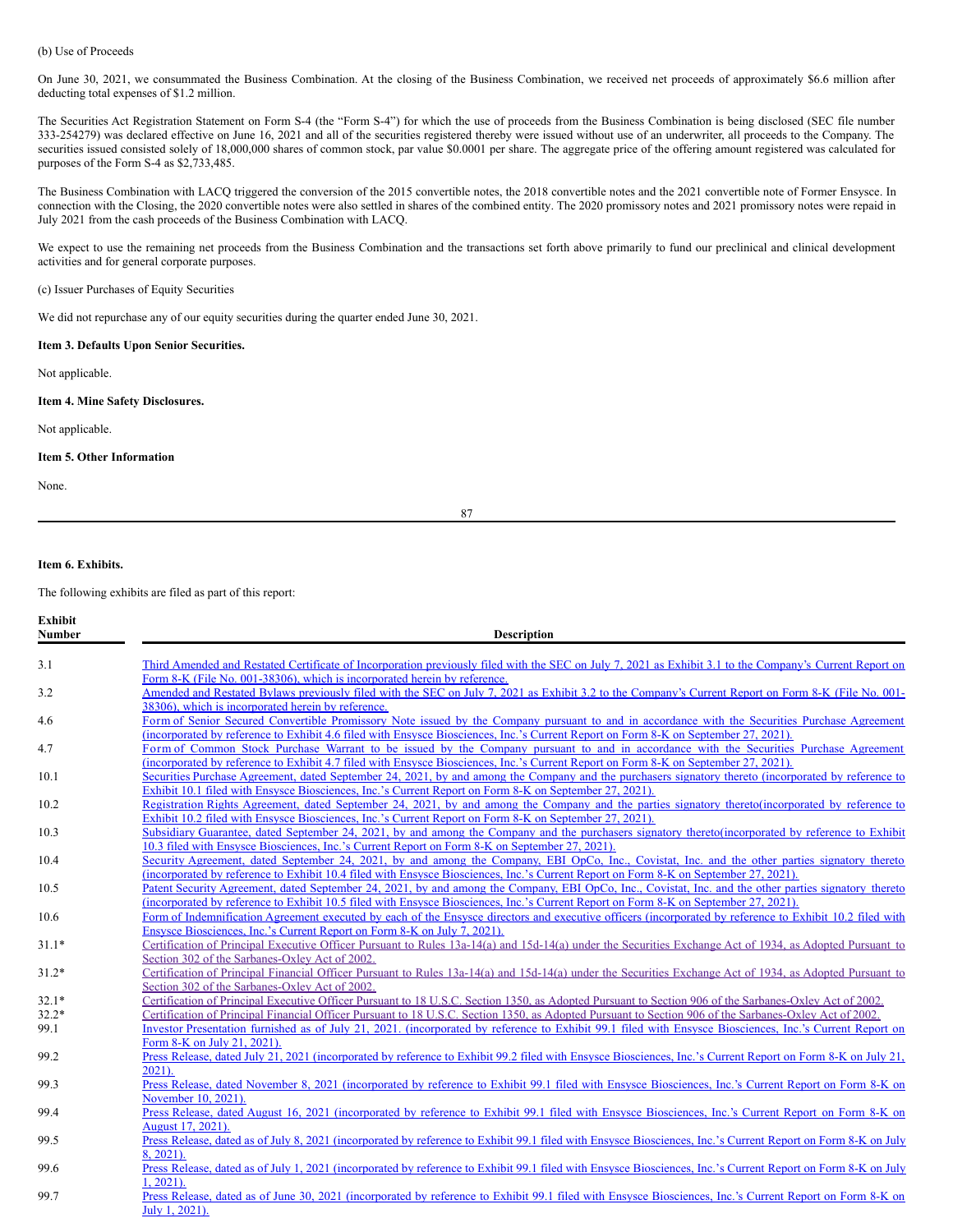| 99.8                                                                                                                                                                                                                                                                                  | Press Release, dated as of June 30, 2021 (incorporated by reference to Exhibit 99.2 filed with Ensysce Biosciences, Inc.'s Current Report on Form 8-K on<br>July 1, 2021).                                                                                                                                                                                                                                                      |  |  |  |
|---------------------------------------------------------------------------------------------------------------------------------------------------------------------------------------------------------------------------------------------------------------------------------------|---------------------------------------------------------------------------------------------------------------------------------------------------------------------------------------------------------------------------------------------------------------------------------------------------------------------------------------------------------------------------------------------------------------------------------|--|--|--|
| 101.INS<br>101.SCH<br>101.CAL<br>101.DEF<br>101.LAB<br>101.PRE<br>104<br>* Filed herewith.                                                                                                                                                                                            | <b>Inline XBRL Instance Document</b><br>Inline XBRL Taxonomy Extension Schema Document<br>Inline XBRL Taxonomy Extension Calculation Linkbase Document<br>Inline XBRL Taxonomy Extension Definition Linkbase Document<br>Inline XBRL Taxonomy Extension Label Linkbase Document<br>Inline XBRL Taxonomy Extension Presentation Linkbase Document<br>Cover Page Interactive Data File (embedded within the Inline XBRL document) |  |  |  |
|                                                                                                                                                                                                                                                                                       | 88                                                                                                                                                                                                                                                                                                                                                                                                                              |  |  |  |
| <b>SIGNATURES</b>                                                                                                                                                                                                                                                                     |                                                                                                                                                                                                                                                                                                                                                                                                                                 |  |  |  |
| Pursuant to the requirements of the Securities Act of 1933, the registrant has duly caused this registration statement to be signed on its behalf by the undersigned, thereunto duly<br>authorized in the City of San Diego, State of California, on this 15th day of November, 2021. |                                                                                                                                                                                                                                                                                                                                                                                                                                 |  |  |  |
|                                                                                                                                                                                                                                                                                       | <b>ENSYSCE BIOSCIENCES, INC.</b>                                                                                                                                                                                                                                                                                                                                                                                                |  |  |  |
| Date: November 15, 2021                                                                                                                                                                                                                                                               | /s/ Lynn Kirkpatrick<br>Dr. Lynn Kirkpatrick<br>President and Chief Executive Officer                                                                                                                                                                                                                                                                                                                                           |  |  |  |
| Date: November 15, 2021                                                                                                                                                                                                                                                               | /s/ David Humphrey<br>David Humphrey<br>Chief Financial Officer, Secretary and Treasurer                                                                                                                                                                                                                                                                                                                                        |  |  |  |

89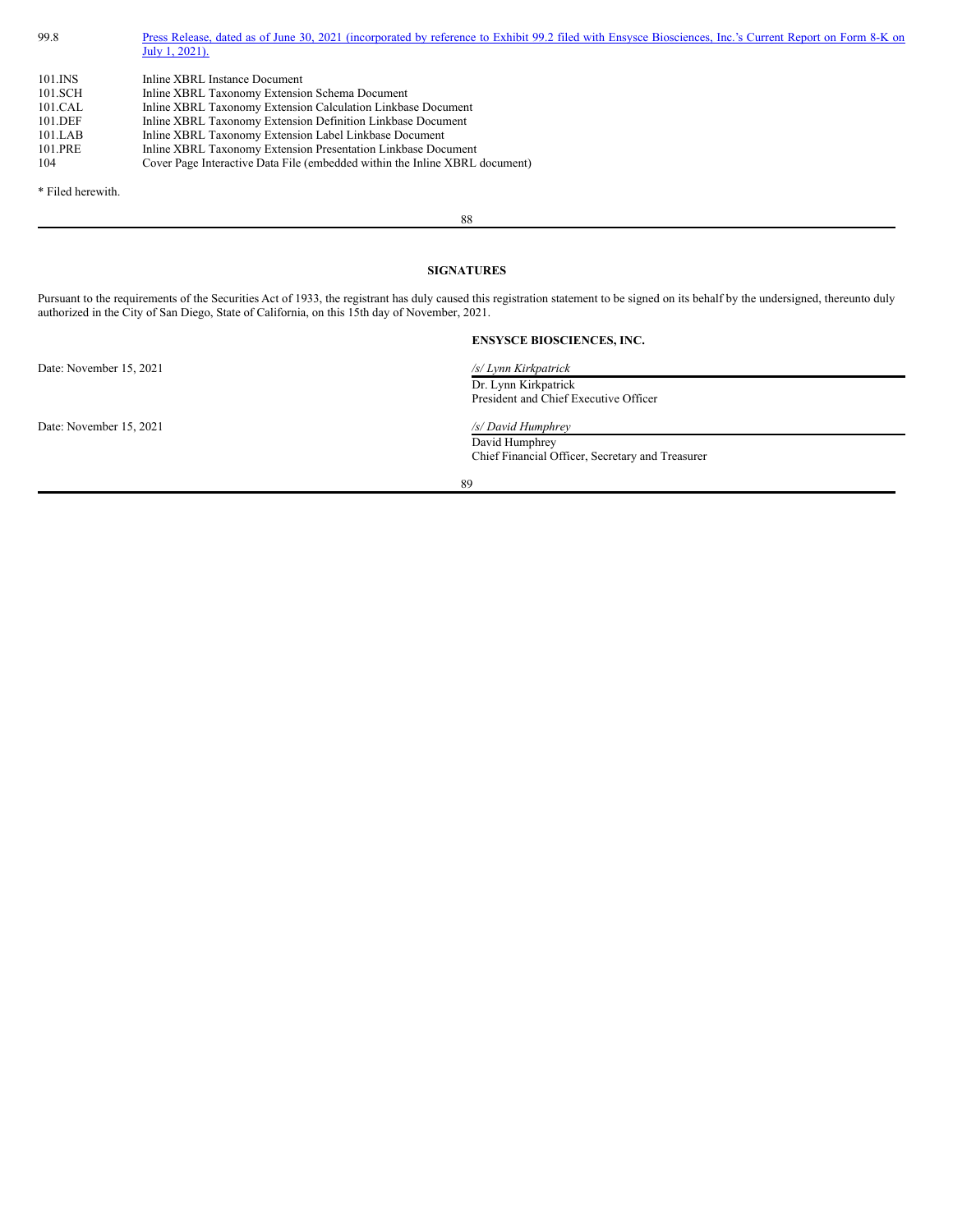#### **CERTIFICATION PURSUANT TO RULES 13a-14(a) AND 15d-14(a) UNDER THE SECURITIES EXCHANGE ACT OF 1934, AS ADOPTED PURSUANT TO SECTION 302 OF THE SARBANES-OXLEY ACT OF 2002**

<span id="page-53-0"></span>I, Lynn Kirkpatrick, certify that:

- 1. I have reviewed this Quarterly Report on Form 10-Q of Ensysce Biosciences, Inc.;
- 2. Based on my knowledge, this report does not contain any untrue statement of a material fact or omit to state a material fact necessary to make the statements made, in light of the circumstances under which such statements were made, not misleading with respect to the period covered by this report;
- 3. Based on my knowledge, the financial statements, and other financial information included in this report, fairly present in all material respects the financial condition, results of operations and cash flows of the registrant as of, and for, the periods presented in this report;
- 4. The registrant's other certifying officer and I are responsible for establishing and maintaining disclosure controls and procedures (as defined in Exchange Act Rules 13a-15(e) and 15d-15(e)) for the registrant and have:
	- a. Designed such disclosure controls and procedures, or caused such disclosure controls and procedures to be designed under our supervision, to ensure that material information relating to the registrant, including its consolidated subsidiaries, is made known to us by others within those entities, particularly during the period in which this report is being prepared;
	- b. (Paragraph omitted pursuant to SEC Release Nos. 33-8238/34-47986 and 33-8392/34-49313);
	- c. Evaluated the effectiveness of the registrant's disclosure controls and procedures, and presented in this report our conclusions about the effectiveness of the disclosure controls and procedures, as of the end of the period covered by this report based on such evaluation; and
	- d. Disclosed in this report any change in the registrant's internal control over financial reporting that occurred during the registrant's most recent fiscal quarter (the registrant's fourth fiscal quarter in the case of an annual report) that has materially affected, or is reasonably likely to materially affect, the registrant's internal control over financial reporting; and
- 5. The registrant's other certifying officer and I have disclosed, based on our most recent evaluation of internal control over financial reporting, to the registrant's auditors and the audit committee of the registrant's board of directors (or persons performing the equivalent functions):
	- a. All significant deficiencies and material weaknesses in the design or operation of internal control over financial reporting which are reasonably likely to adversely affect the registrant's ability to record, process, summarize and report financial information; and
	- b. Any fraud, whether or not material, that involves management or other employees who have a significant role in the registrant's internal control over financial reporting.

Date: November 15, 2021

*/s/ Lynn Kirkpatrick*

Name: Lynn Kirkpatrick<br>Title: Chief Executive C Chief Executive Officer (Principal Executive Officer)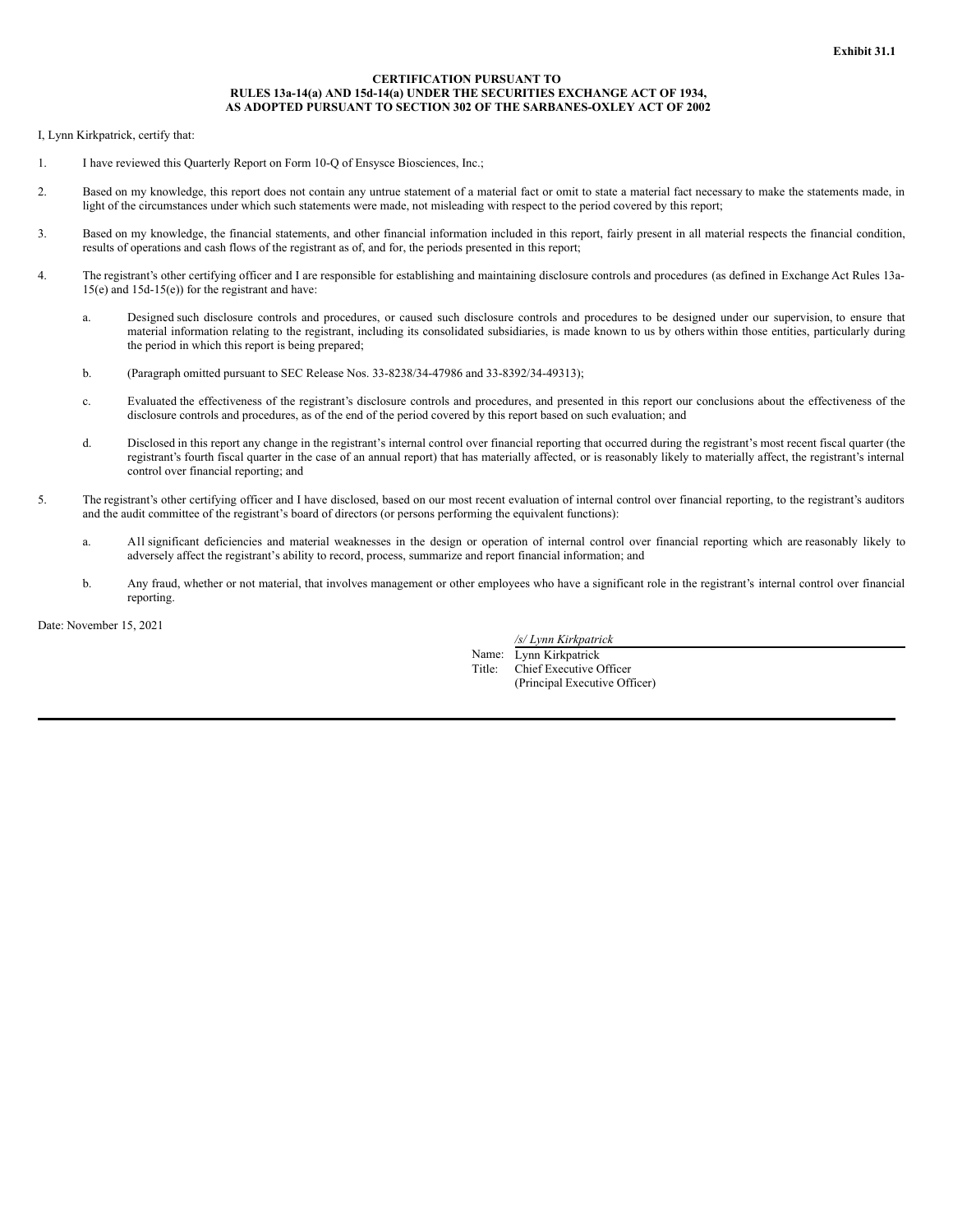## **CERTIFICATION PURSUANT TO RULES 13a-14(a) AND 15d-14(a) UNDER THE SECURITIES EXCHANGE ACT OF 1934, AS ADOPTED PURSUANT TO SECTION 302 OF THE SARBANES-OXLEY ACT OF 2002**

<span id="page-54-0"></span>I, David Humphrey, certify that:

- 1. I have reviewed this Quarterly Report on Form 10-Q of Ensysce Biosciences, Inc,;
- 2. Based on my knowledge, this report does not contain any untrue statement of a material fact or omit to state a material fact necessary to make the statements made, in light of the circumstances under which such statements were made, not misleading with respect to the period covered by this report;
- 3. Based on my knowledge, the financial statements, and other financial information included in this report, fairly present in all material respects the financial condition, results of operations and cash flows of the registrant as of, and for, the periods presented in this report;
- 4. The registrant's other certifying officer and I are responsible for establishing and maintaining disclosure controls and procedures (as defined in Exchange Act Rules 13a-15(e) and 15d-15(e)) for the registrant and have:
	- a. Designed such disclosure controls and procedures, or caused such disclosure controls and procedures to be designed under our supervision, to ensure that material information relating to the registrant, including its consolidated subsidiaries, is made known to us by others within those entities, particularly during the period in which this report is being prepared;
	- b. (Paragraph omitted pursuant to SEC Release Nos. 33-8238/34-47986 and 33-8392/34-49313);
	- c. Evaluated the effectiveness of the registrant's disclosure controls and procedures, and presented in this report our conclusions about the effectiveness of the disclosure controls and procedures, as of the end of the period covered by this report based on such evaluation; and
	- d. Disclosed in this report any change in the registrant's internal control over financial reporting that occurred during the registrant's most recent fiscal quarter (the registrant's fourth fiscal quarter in the case of an annual report) that has materially affected, or is reasonably likely to materially affect, the registrant's internal control over financial reporting; and
- 5. The registrant's other certifying officer and I have disclosed, based on our most recent evaluation of internal control over financial reporting, to the registrant's auditors and the audit committee of the registrant's board of directors (or persons performing the equivalent functions):
	- a. All significant deficiencies and material weaknesses in the design or operation of internal control over financial reporting which are reasonably likely to adversely affect the registrant's ability to record, process, summarize and report financial information; and
	- b. Any fraud, whether or not material, that involves management or other employees who have a significant role in the registrant's internal control over financial reporting.

Date: November 15, 2021

*/s/ David Humphrey*

Name: David Humphrey<br>Title: Chief Financial O Chief Financial Officer (Principal Financial Officer)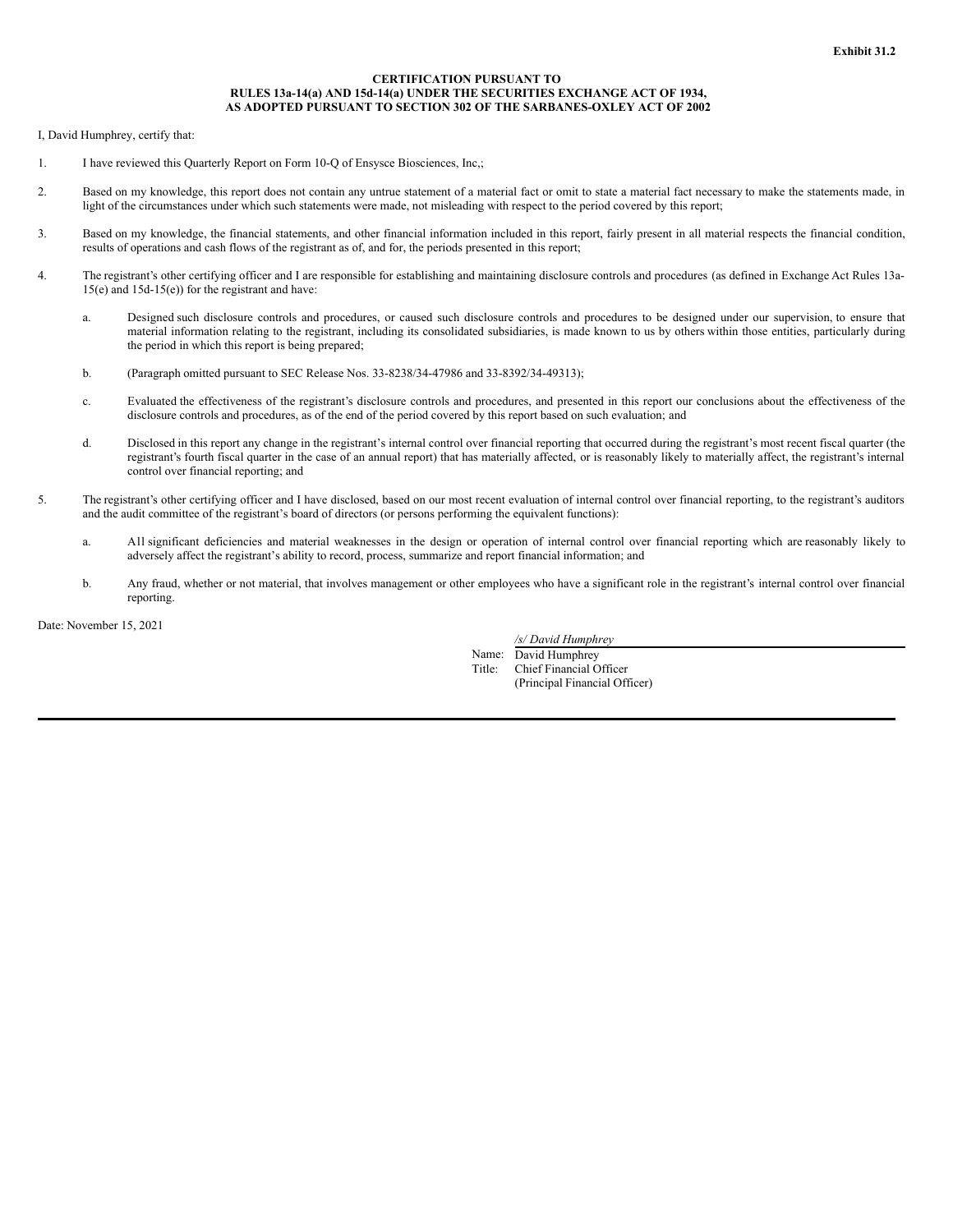## **CERTIFICATION PURSUANT TO 18 U.S.C. SECTION 1350, AS ADOPTED PURSUANT TO SECTION 906 OF THE SARBANES-OXLEY ACT OF 2002**

<span id="page-55-0"></span>In connection with the Quarterly Report of Ensysce Biosciences, Inc. (the "Company") on Form 10-Q for the period ended September 30, 2021, as filed with the Securities and Exchange Commission on the date hereof (the "Report"), I, Lynn Kirkpatrick, Chief Executive Officer of the Company, certify, pursuant to 18 U.S.C. Section 1350, as adopted pursuant to Section 906 of the Sarbanes-Oxley Act of 2002, that to my knowledge:

- (1) The Report fully complies with the requirements of Section 13(a) or 15(d) of the Securities Exchange Act of 1934; and
- (2) The information contained in the Report fairly presents, in all material respects, the financial condition of the Company at the end of the period covered by the Report and results of operations of the Company for the period covered by the Report.

Date: November 15, 2021 */s/ Lynn Kirkpatrick*

Lynn Kirkpatrick Chief Executive Officer (Principal Executive Officer)

This certification accompanies the Report and shall not be deemed "filed" by the Company with the Securities and Exchange Commission and is not to be incorporated by reference into any filing of the Company under the Securities Act of 1933, as amended, or the Securities Exchange Act of 1934, as amended (whether made before or after the date of the Report), irrespective of any general incorporation language contained in such filing.